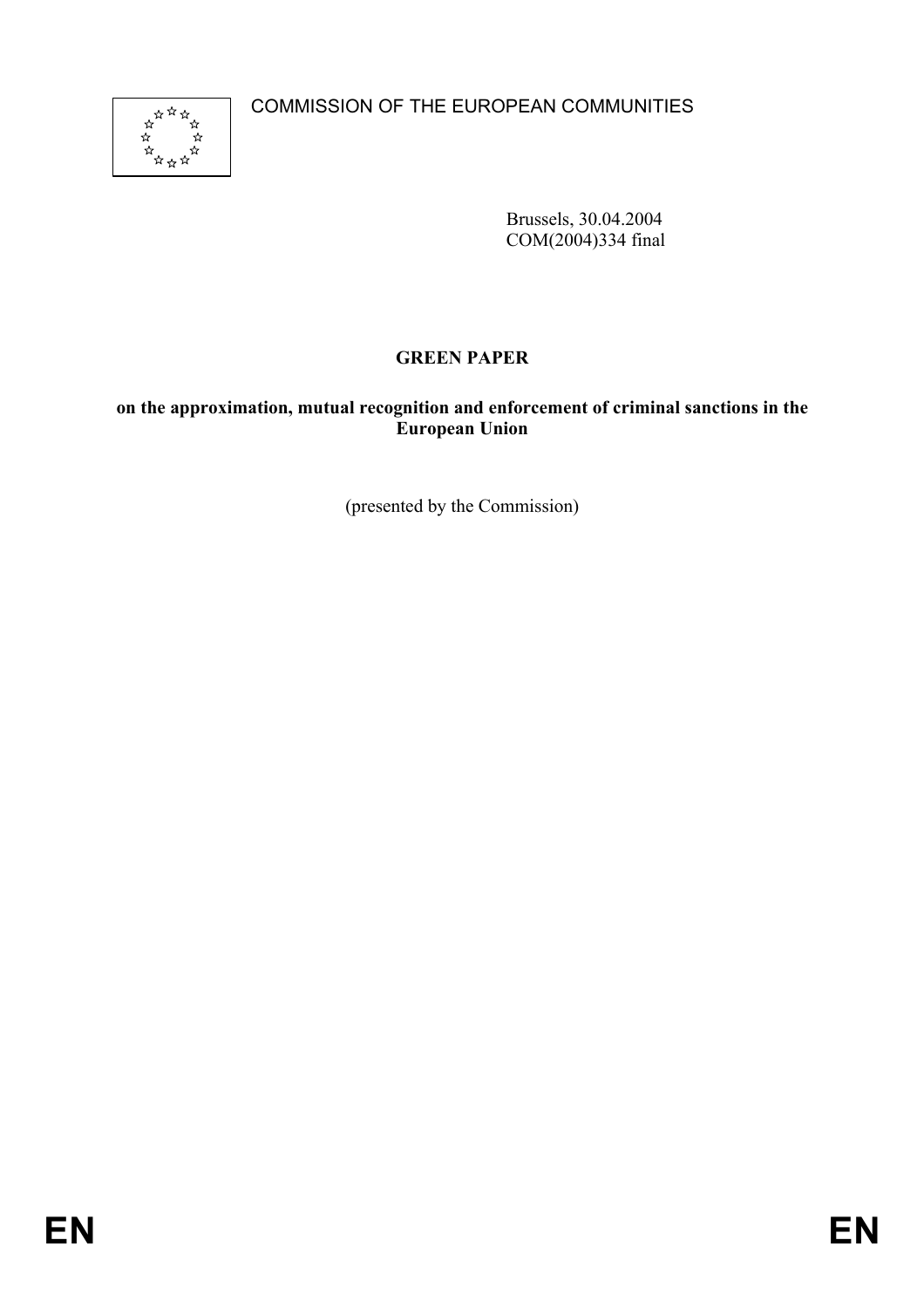#### **OBJECTIVES OF THE GREEN PAPER**

The European Union has set itself the objective of offering its citizens a high level of protection in an area of freedom, security and justice (Article 29 of the Treaty on European Union). For this the Commission considers that it is worth analysing whether national differences regarding criminal penalties are an obstacle to attaining that objective. It is also necessary to analyse whether these differences raise problems for judicial cooperation between Member States, which entails first identifying the barriers to implementation of the mutual recognition principle, which, according to the conclusions of the Tampere European Council, is to "become the cornerstone of judicial cooperation in both civil and criminal matters within the Union" and in general terms make it easier to have penalties ordered in one Member State enforced in others.

This document is a preliminary reflection instrument so that at a second stage a better informed opinion can be reached, in the light of the reactions and comments on it, on the utility and feasibility of a legislative proposal, and to some extent also on the approximation of the rules applicable to criminal penalties in general and to the mutual recognition of custodial sentences and alternative sanctions in the European Union.

#### **CONSULTATION OF ALL INTERESTED PARTIES**

A series of questions have arisen on problems that the Commission regards as the most important in establishing a genuine law enforcement area which would give rise to a degree of approximation of the rules applicable to criminal penalties in the Union.

The Commission would like to receive reasoned replies to these questions from all interested parties. Comments may also be offered on other interesting aspects, whether or not they are mentioned in the Green Paper. Replies to the questions and other comments should be sent **no later than 31 July 2004** to:

#### **European Commission Directorate-General for Justice and Home Affairs, Unit D.3 B-1049 Brussels**

#### **Fax: +32 2 296.76.34**

#### **[e-mail: JAI-justicepenale@cec.eu.int](mailto:JAI-justicepenale@cec.eu.int)**

To simplify management, interested parties who respond by two different means (by e-mail and by post, for instance) are requested to specify that the same document has already been sent to the Commission. Interested parties wishing to comment on this Green Paper must give particulars of the interests they represent and the level at which they do so.

This consultation and the replies and comments will be published on the Commission's website: [http://europa.eu.int/comm/justice\\_home/](http://europa.eu.int/comm/justice_home/news/consulting_public/news_consulting_public_en.htm)news/consulting\_public/news\_consulting\_public\_en.htm unless the author specifically objects to this.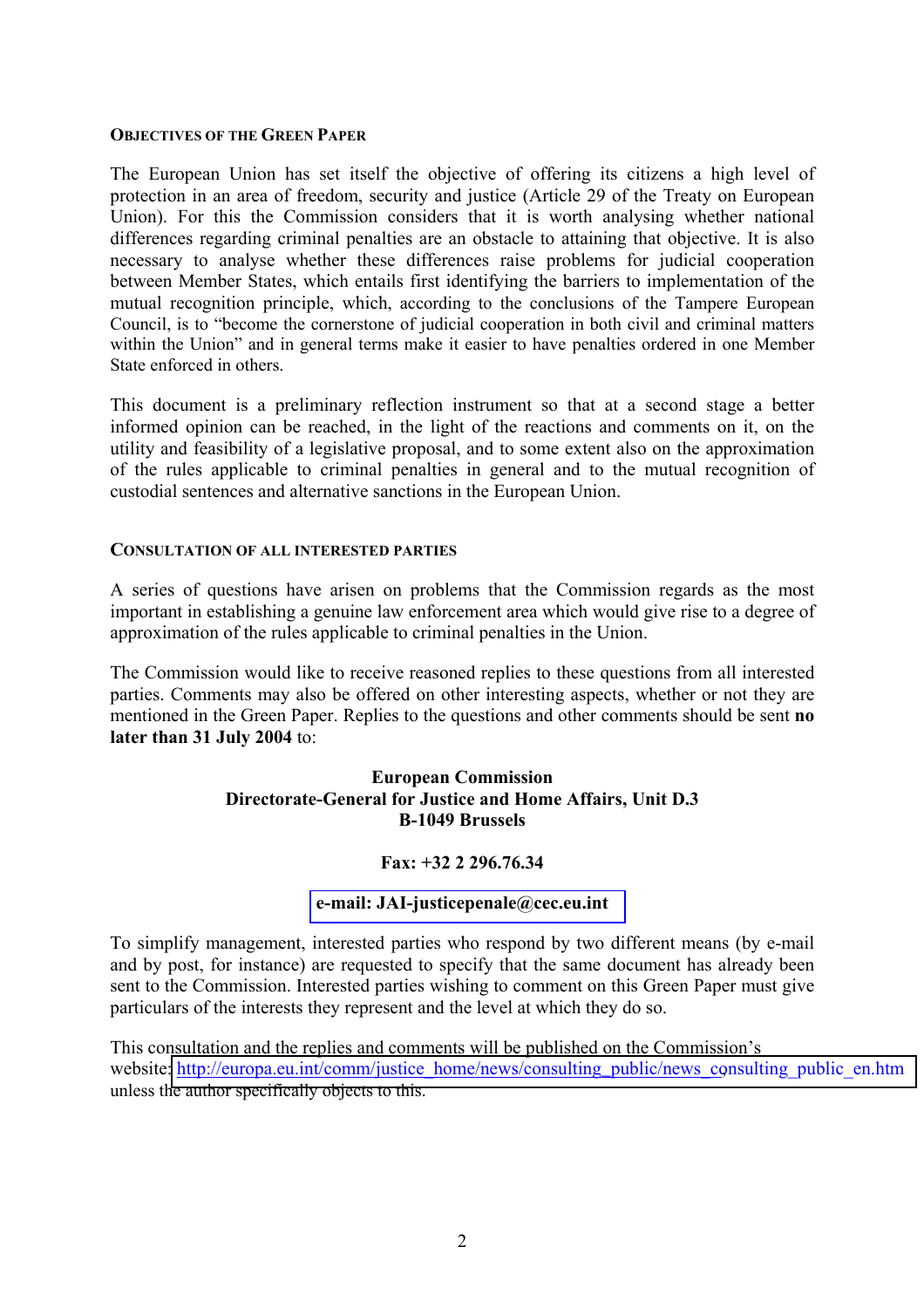# **TABLE OF CONTENTS**

| 1.      |                                                                                    |  |
|---------|------------------------------------------------------------------------------------|--|
| 1.1.    |                                                                                    |  |
| 1.2.    |                                                                                    |  |
| 1.3.    |                                                                                    |  |
| 2.      |                                                                                    |  |
| 2.1.    |                                                                                    |  |
| 2.1.1.  |                                                                                    |  |
| 2.1.2.  |                                                                                    |  |
| 2.1.3.  |                                                                                    |  |
| 2.1.4.  |                                                                                    |  |
| 2.1.5.  |                                                                                    |  |
| 2.1.6.  |                                                                                    |  |
| 2.1.7.  |                                                                                    |  |
| 2.1.8.  |                                                                                    |  |
| 2.1.9.  |                                                                                    |  |
| 2.1.10. |                                                                                    |  |
| 2.1.11. |                                                                                    |  |
|         |                                                                                    |  |
| 2.2.    | Mutual recognition and enforcement of criminal penalties in another Member State24 |  |
| 2.2.1.  |                                                                                    |  |
| 2.2.2.  |                                                                                    |  |
| 2.2.3.  |                                                                                    |  |
| 2.2.4.  |                                                                                    |  |
| 2.2.5.  | Agreements concluded between the Member States of the European Community in        |  |
| 2.2.6.  |                                                                                    |  |
| 3.      | Current situation: National legislation and international agreements 27            |  |
| 3.1.    |                                                                                    |  |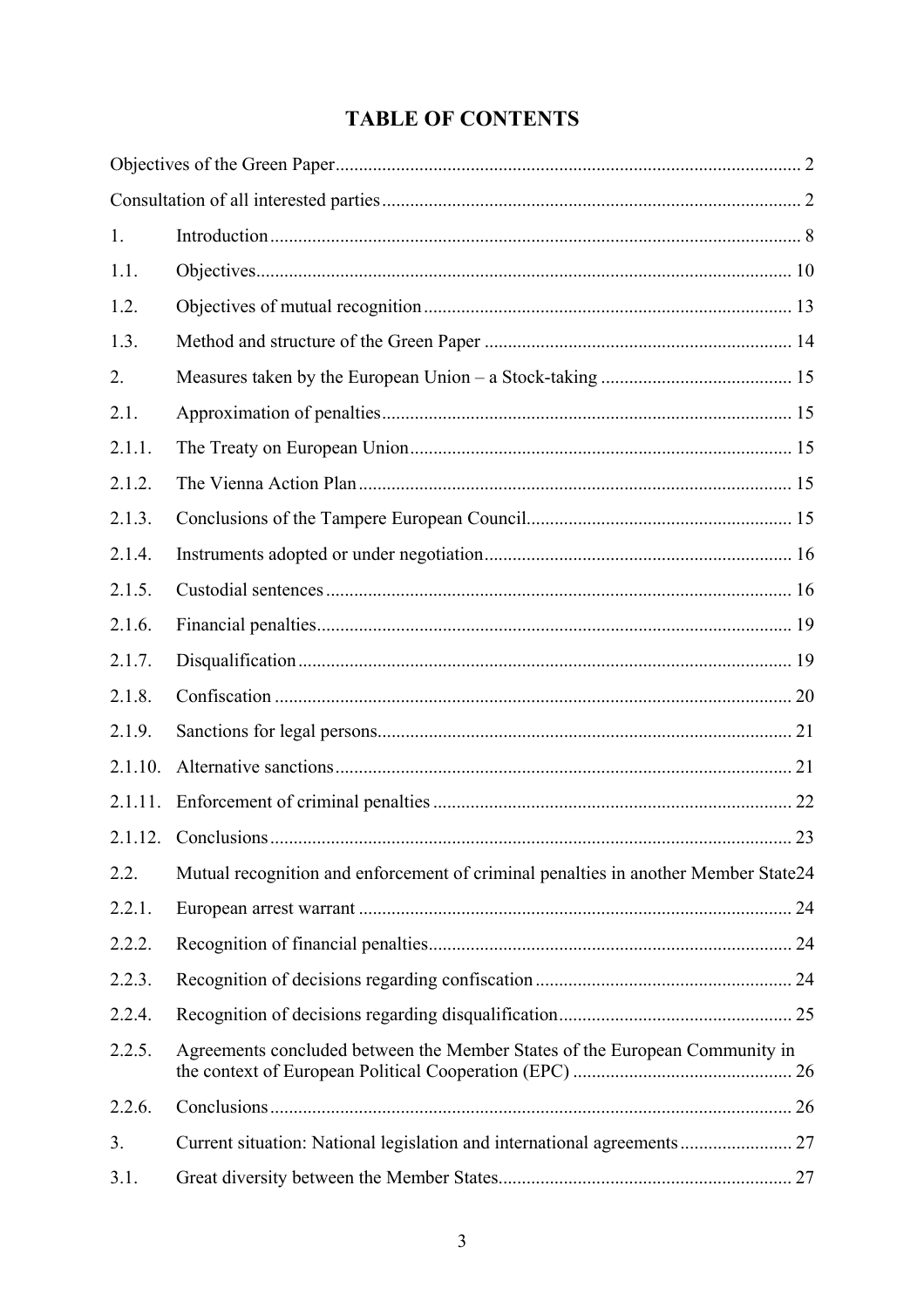| 3.1.1. |                                                                                                                                                                   |  |
|--------|-------------------------------------------------------------------------------------------------------------------------------------------------------------------|--|
|        |                                                                                                                                                                   |  |
|        |                                                                                                                                                                   |  |
|        |                                                                                                                                                                   |  |
|        |                                                                                                                                                                   |  |
|        |                                                                                                                                                                   |  |
|        |                                                                                                                                                                   |  |
|        |                                                                                                                                                                   |  |
| 3.1.2. |                                                                                                                                                                   |  |
| 3.1.3. |                                                                                                                                                                   |  |
| 3.1.4. |                                                                                                                                                                   |  |
| 3.1.5. |                                                                                                                                                                   |  |
| 3.1.6. |                                                                                                                                                                   |  |
| 3.1.7. |                                                                                                                                                                   |  |
| 3.1.8. |                                                                                                                                                                   |  |
| 3.2.   |                                                                                                                                                                   |  |
| 3.2.1. |                                                                                                                                                                   |  |
|        | 3.2.1.1. European Convention of the Council of Europe of 28 May 1970 on the International                                                                         |  |
|        | 3.2.1.2. Convention of 13 November 1991 between the Member States of the European                                                                                 |  |
|        | 3.2.1.3. The Treaty of 26 September 1968 between Belgium, the Netherlands and                                                                                     |  |
|        |                                                                                                                                                                   |  |
|        | 3.2.1.5. Council of Europe Convention on the Transfer of Sentenced Persons of 21 March                                                                            |  |
|        | 3.2.1.6. Additional Protocol to the Council of Europe Convention on the transfer of                                                                               |  |
|        | 3.2.1.7. Agreement on the application, between the Member States of the European<br>Communities, of the Council of Europe Convention on the transfer of sentenced |  |
| 3.2.2. | Recognition of judgments imposing a suspended sentence, conditional release or                                                                                    |  |
|        |                                                                                                                                                                   |  |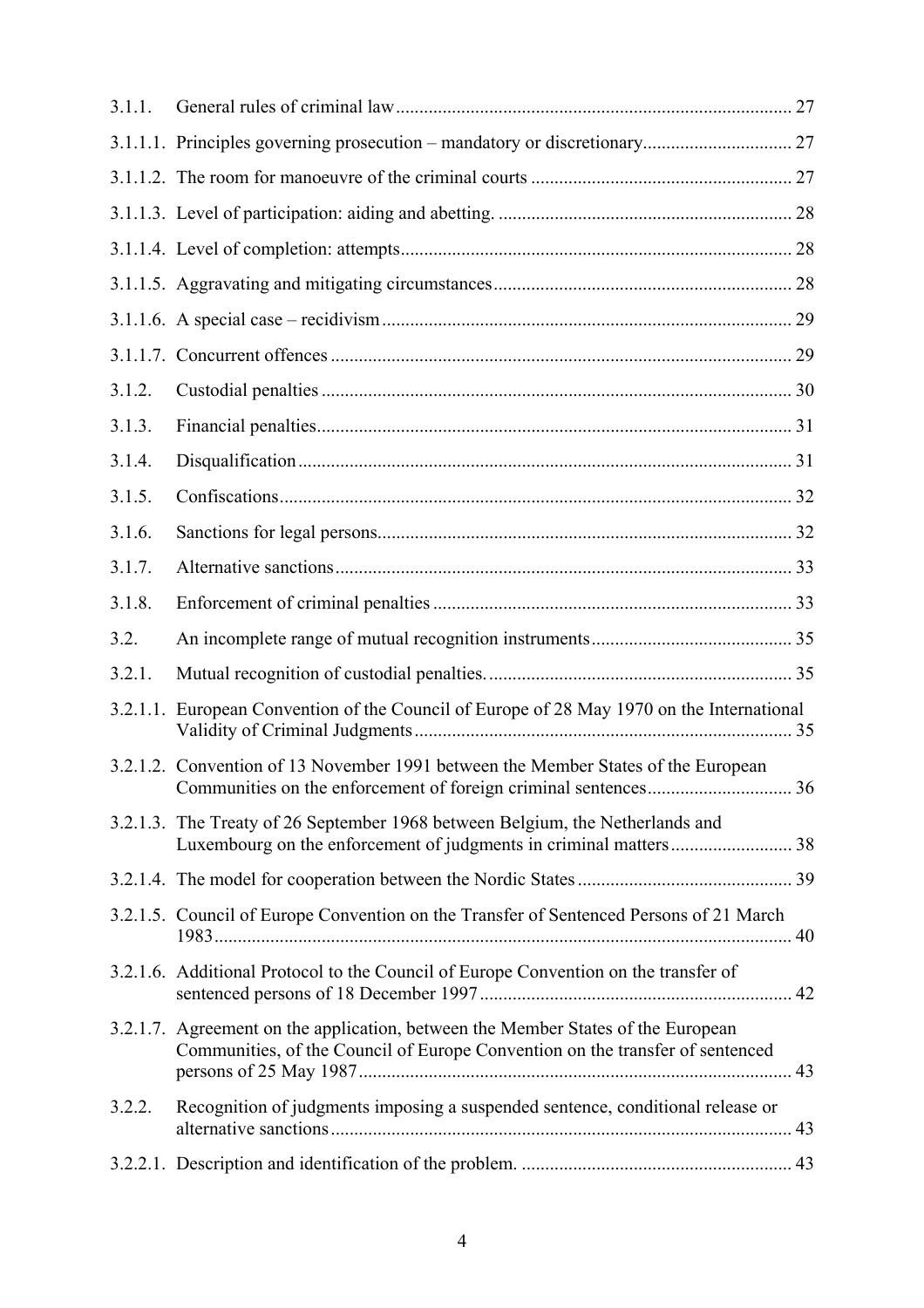| 3.2.3. |                                                                                          |  |
|--------|------------------------------------------------------------------------------------------|--|
| 3.2.4. |                                                                                          |  |
| 4.     |                                                                                          |  |
| 4.1.   | Approximation of custodial penalties and alternative sanctions 48                        |  |
| 4.1.1. |                                                                                          |  |
|        |                                                                                          |  |
|        |                                                                                          |  |
|        |                                                                                          |  |
|        |                                                                                          |  |
|        |                                                                                          |  |
|        |                                                                                          |  |
| 4.1.2. |                                                                                          |  |
| 4.1.3. |                                                                                          |  |
| 4.1.4. |                                                                                          |  |
| 4.1.5. |                                                                                          |  |
| 4.1.6. |                                                                                          |  |
| 4.1.7. |                                                                                          |  |
| 4.1.8. |                                                                                          |  |
| 4.2.   | Recognition and enforcement of custodial penalties and alternative sanctions in          |  |
| 4.2.1. |                                                                                          |  |
|        |                                                                                          |  |
|        |                                                                                          |  |
| 4.2.2. |                                                                                          |  |
|        |                                                                                          |  |
|        |                                                                                          |  |
|        | 4.2.2.3. The power of the State of enforcement to adapt, convert or substitute a penalty |  |
|        |                                                                                          |  |
|        |                                                                                          |  |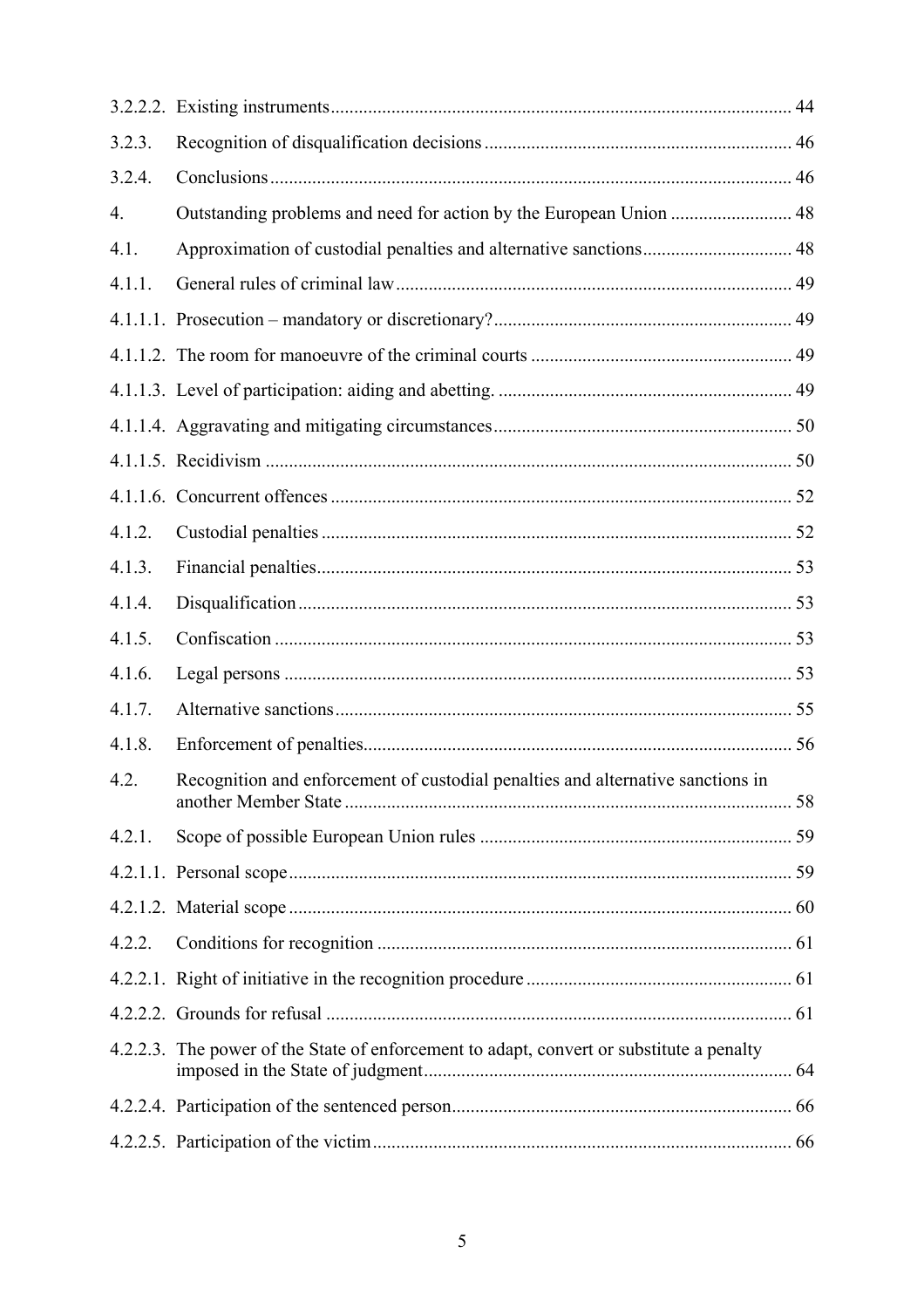| 4.2.3. | Questions of procedure and practical arrangements for implementing the recognition            |    |
|--------|-----------------------------------------------------------------------------------------------|----|
|        |                                                                                               |    |
|        | 4.2.3.2. Reimbursement of expenditure incurred by the State of enforcement of penalties  67   |    |
| 4.2.4. | Distribution of powers between the State of judgment and the State of enforcement69           |    |
|        | <b>ANNEX I:</b> Inventory and comparison of Member States' legislation regarding the way that |    |
|        |                                                                                               |    |
|        |                                                                                               |    |
|        |                                                                                               |    |
|        |                                                                                               |    |
|        |                                                                                               |    |
|        |                                                                                               |    |
|        | ANNEX II: Inventory and comparison of Member States' legislation regarding                    |    |
|        |                                                                                               |    |
|        |                                                                                               |    |
|        |                                                                                               |    |
|        | <b>ANNEX III:</b> Inventory and comparison of Member States' legislation regarding the        | 87 |
|        |                                                                                               |    |
|        |                                                                                               |    |
|        |                                                                                               |    |
|        |                                                                                               |    |
|        |                                                                                               |    |
|        |                                                                                               | 91 |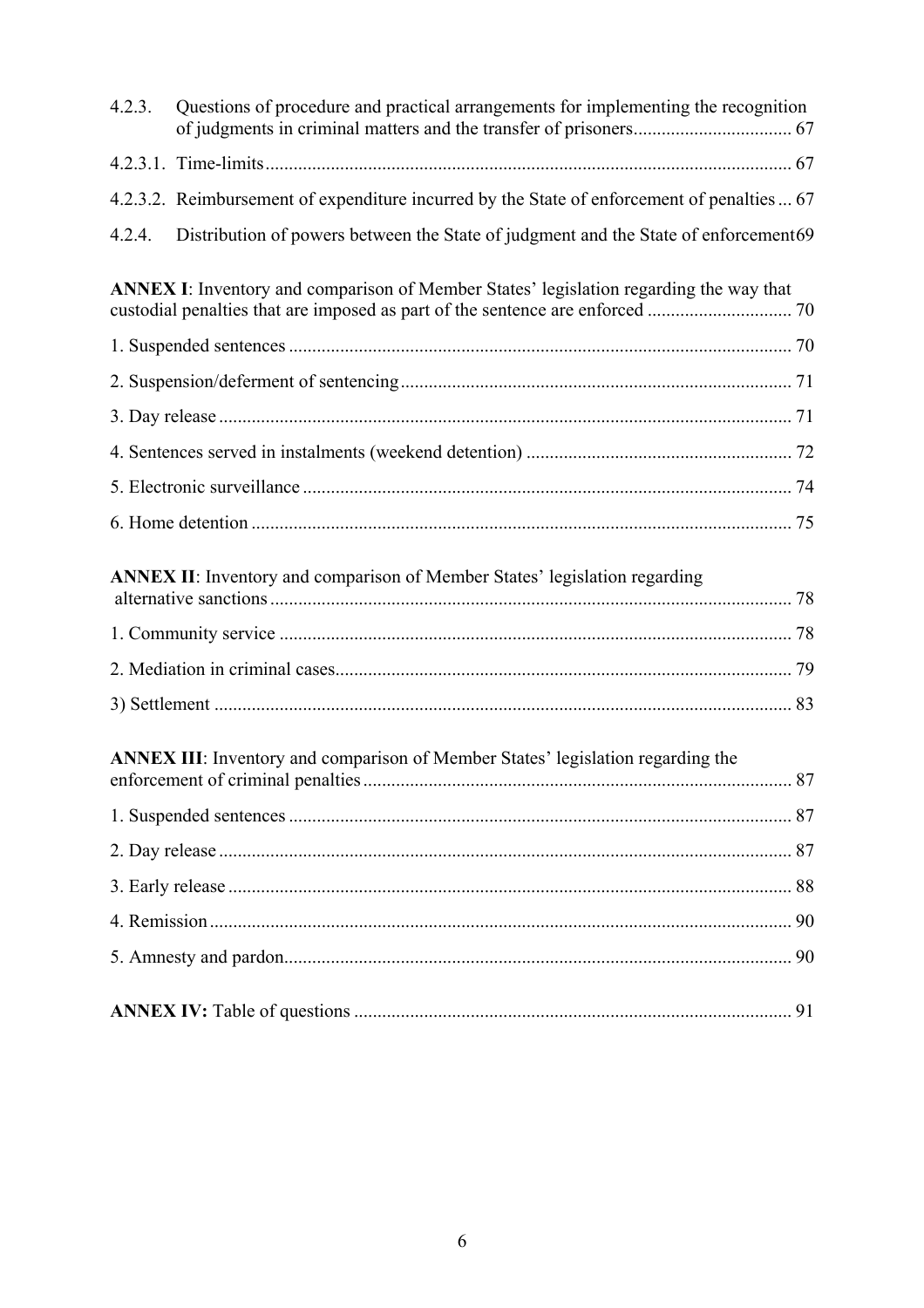#### **1. INTRODUCTION**

Article 31(1)(e) of the Treaty on European Union provides for the gradual adoption of "*measures establishing minimum rules relating to the constituent elements of criminal acts*  and to <u>penalties</u>" in certain fields. This approach is confirmed by the Council and Commission Action Plan on how best to implement the provisions of the Treaty of Amsterdam on an area of freedom, security and justice<sup>1</sup> (Vienna Action Plan) and the conclusions of the Tampere European Council<sup>2</sup> (paragraph 48).

The approximation of criminal penalties would also contribute to ensuring such compatibility in rules applicable in the Member States as may be necessary to improve such cooperation  $(Article 31(1)(c))$ , and to facilitating and accelerating cooperation between competent ministries and judicial or equivalent authorities of the Member States, in relation to proceedings and the enforcement of decisions (Article 31(1)(a)).

To act on this, the Council has already adopted legislative instruments (Framework Decisions) on fraud involving non-cash means of payment, euro counterfeiting, money laundering, terrorism, environmental crime, trafficking in human beings and facilitation of unauthorised entry and residence. Other instruments are under discussion in the Council and the European Parliament, such as the proposals for Council Framework Decisions on the fight against ship-source pollution and racism and xenophobia.<sup>3</sup> The purpose of the Framework Decisions is to approximate the Member States' legislation and regulations. Framework Decisions are binding upon the Member States as to the result to be achieved but leave to the national authorities the choice of form and methods.<sup>4</sup>

As regards penalties, there are provisions determining penalties applicable. The formula used to harmonise penalties has not been so much to determine effective, proportionate and dissuasive penalties as to set minimum levels for maximum penalties.<sup>5</sup> In the Commission's view this approach, which is confined to custodial sentences, produces a minimum approximation which may not be adequate to meet the declared objectives. The Commission is meeting a need to identify the areas in which Union action is justified.

It must also be borne in mind that the action undertaken by the Community on the basis of the Union Treaty is without prejudice to its powers to work for the objectives set out in Article 2 of the EC Treaty, to require the Member States to legislate for national penalties, criminal penalties if need be, where a Community objective is to be secured. This would include, for example, protection of the environment, including the prohibition on illicit discharge from vessels at sea, and the common fisheries policy.

Apart from imprisonment, a wide range of criminal sanctions is provided for by the Member States' criminal systems. And regarding imprisonment, even if the same penalty is set for an offence, there are major divergences between the general rules of criminal law in the Member

<sup>&</sup>lt;sup>1</sup> OJ C 19, 23.1.1999, p. 1. See also point 2.1.2.<br>
<sup>2</sup> Accessible at: http://ue.eu.int/en/Info/eurocouncil/index.htm.<br>
<sup>3</sup> See point 2.1.5.<br>
Article 34(2)(b) of the Treaty on European Union.<br>
<sup>5</sup> But the Council Joint A criminal organisation in the Member States of the European Union does not provide for a minimum penalty.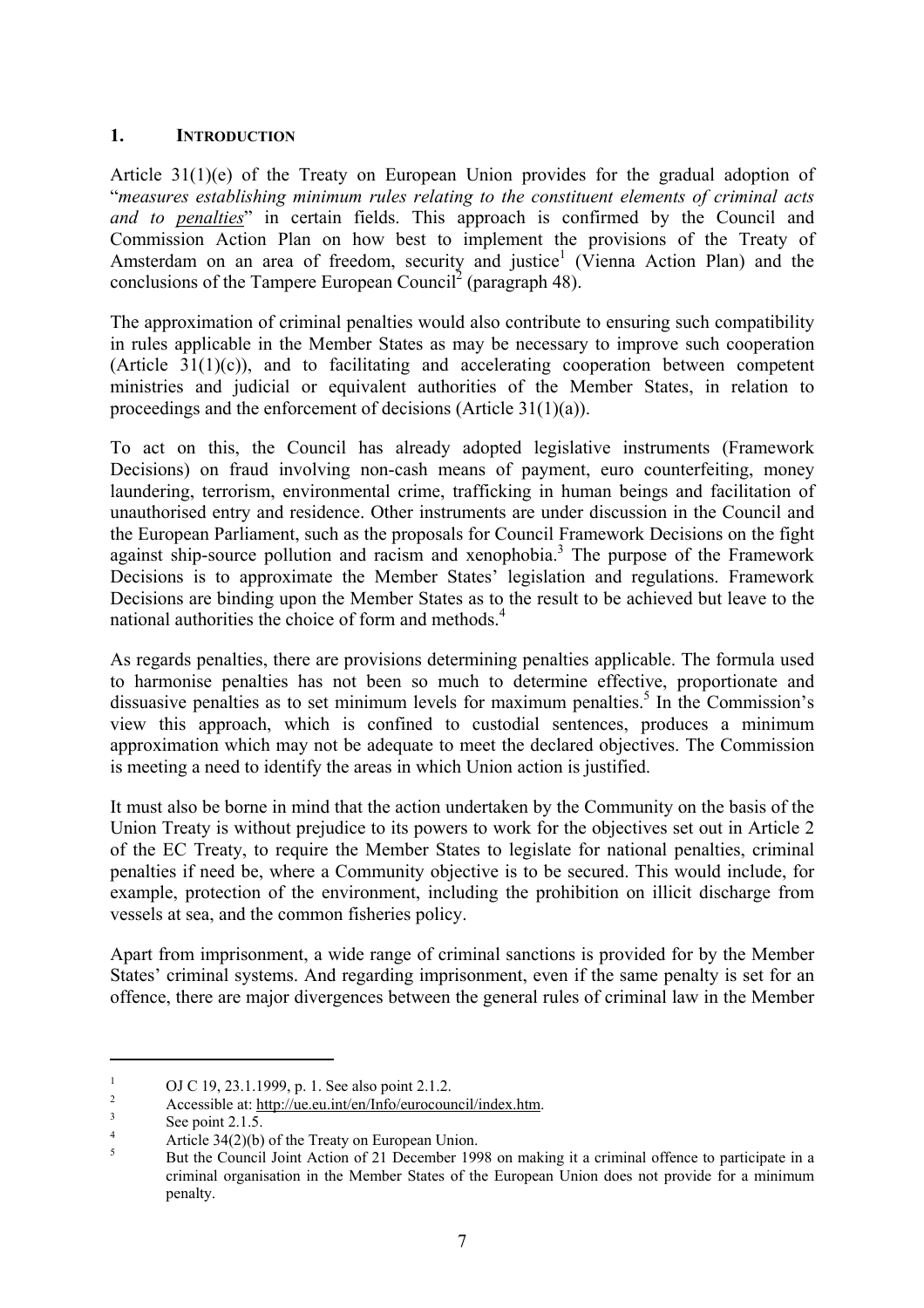States, which generate a difference between the sentence that is passed and the penalty that is served.

This Green Paper contains a comparative analysis of the Member States' legislation. The situation of the acceding countries has not been reflected at this stage, since the studies used did not extend to the legislation of all of them. In the consultations launched by this Green Paper, the acceding countries will of course have every opportunity to make their views known. And the Commission will invite them to send contributions so as to complete the information about their legislation in the relevant matters.

In this context, it is worth asking in terms of effectiveness, whether the penalty is actually applied and if it has a truly dissuasive effect, to take over the now well known concepts of the  $Greek-Yugoslav$  Maize  $case<sup>6</sup>$  that underlie the system for the approximation of penalties established by third-pillar instruments. In conclusion, the penalty served is ultimately the result of a complex equation involving an extremely large number of variables: theoretically action would have to be taken on every one of them to guarantee an identical penalty in all the legal orders.

However, it must be acknowledged that it is not possible simultaneously to harmonise all the relevant factors in the short term and the Commission obviously has no intention of proposing the standardisation of all criminal penalties in the European Union. This would be neither desirable nor legally feasible.

The differences between the Member States' legislation on penalties are still quite sharp. There are historical, cultural and legal reasons for this, deeply-rooted in their legal systems, which have evolved over time and are the expression of the way in which Member States have faced and answered fundamental questions about criminal law. These systems have their own internal coherence, and amending individual rules without regard for the overall picture would risk generating distortions.

On the contrary, in accordance with the subsidiarity principle, the aim must be to focus on areas where a need has been identified, in the light of the objectives set and the legal bases available. The point, therefore, is really to identify differences in penalties that have harmful effects and the limits to be imposed, if any, in order to attain a European law-enforcement area.

The first paragraph of Article I-41 of the Draft Constitution,<sup>7</sup> concerning the area of freedom, security and justice, provides that the Union shall establish that area:

- by adopting European laws and framework laws intended, where necessary, to approximate national laws in the areas listed in Part III;

- by promoting mutual confidence between the competent authorities of the Member States, in particular on the basis of mutual recognition of judicial and extrajudicial decisions;

- by operational cooperation between the competent authorities of the Member States.

Part III of the Draft Constitution, in the Section on judicial cooperation in criminal matters (Article III-171), specifies that this cooperation is to be based on the principle of mutual recognition of judgments and judicial decisions and shall include the approximation of the laws and regulations of the Member States in certain areas. The Council, acting unanimously

<sup>6</sup> ECJ, Case 68/88, judgment given on 21 September 1989, Commission v Hellenic Republic [1989] ECR 2965.<br>Accessible at: http://european-convention.eu.int/.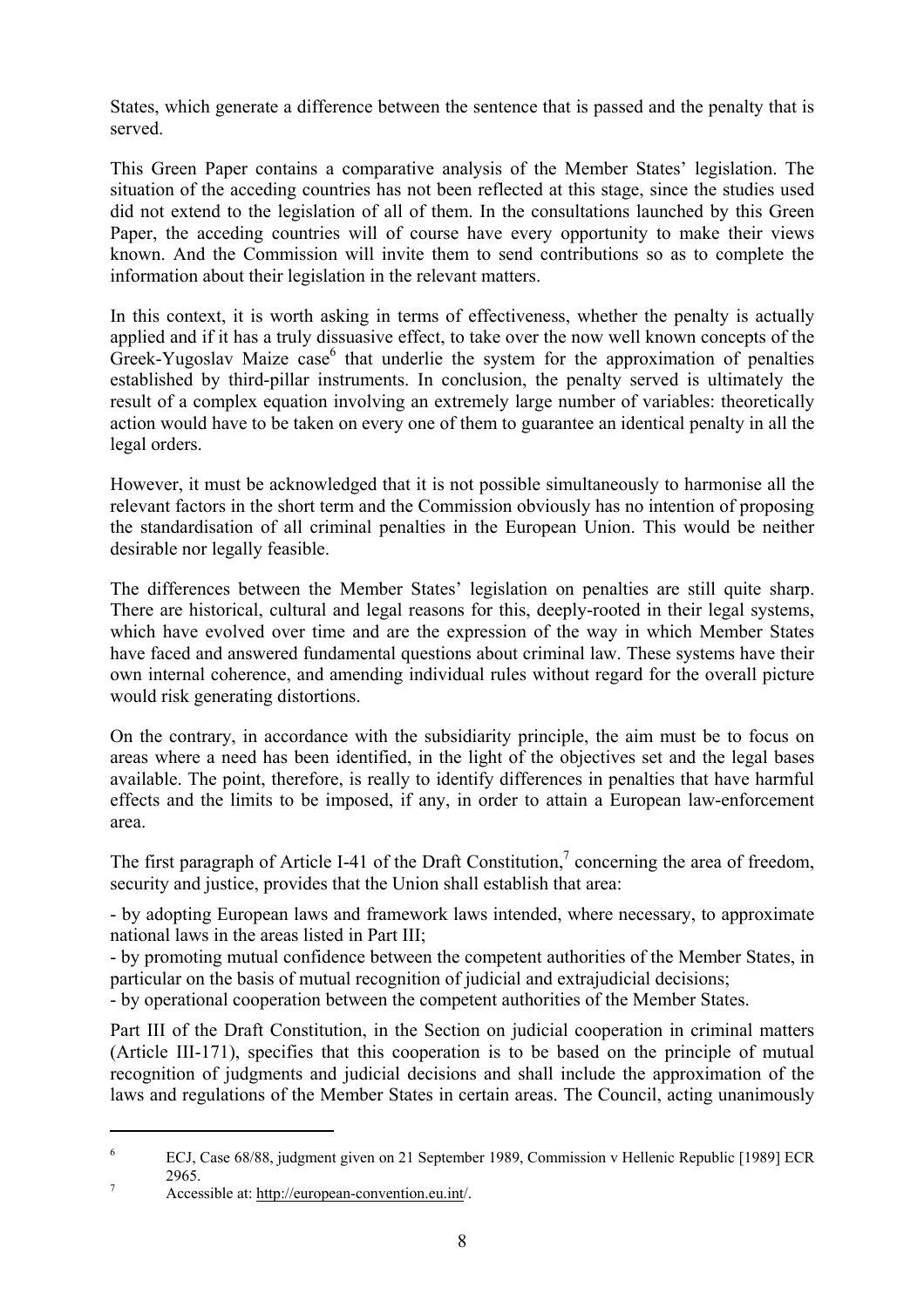after obtaining the consent of the European Parliament, may adopt a European decision identifying other areas of crime. Article III-172 provides that "*European framework laws may establish minimum rules concerning the definition of criminal offences and sanctions in the areas of particularly serious crime with cross-border dimensions resulting from the nature or impact of such offences or from a special need to combat them on a common basis*".

By point 2(d) of the second subparagraph of Article III-171(1) of the Draft Constitution, European laws or framework laws shall establish measures to "*facilitate cooperation between judicial or equivalent authorities of the Member States in relation to proceedings in criminal matters and the enforcement of decisions*". The Council of Ministers, acting unanimously after obtaining the consent of the European Parliament, may adopt a European decision identifying any other specific aspects of criminal procedure (third subparagraph of Article III- $172(1)$ ).

If the approximation of criminal legislation proves essential to ensure the effective implementation of a Union policy in an area which has been subject to harmonisation measures, European framework laws may establish minimum rules with regard to the definition of criminal offences and sanctions in the area concerned (Article III-172(2)).

Under Article III-173 of the Draft Constitution, European laws or framework laws may establish measures to promote and support the action of Member States in the field of crime prevention, which is important for the implementation of custodial sentences and alternative sanctions (**Annexes I and II**). But such measures may not include the approximation of Member States' legislative and regulatory provisions.

# **1.1. Objectives**

The approximation of criminal penalties can satisfy several mutually complementary objectives:

First, by defining common offences and penalties in relation to certain forms of crime, the Union would be putting out a symbolic message. The approximation of penalties would help to give the general public a shared sense of justice, which is one of the conditions for establishing the area of freedom, security and justice.<sup>8</sup> It would also be a clear signal that certain forms of conduct are unacceptable and punished on an equivalent basis. The sexual exploitation of children is a good example. Approximation of the definition of the offence and of the level of the penalty incurred for it, provides effective and equivalent protection for citizens throughout the Union against a phenomenon that strikes against the principles and values shared by the Member States.

The corollary of a European area of justice would be that the same criminal conduct incurs similar penalties wherever the offence is committed in the Union. The approximation of legislation is accordingly an autonomous objective in areas regarded as deserving priority and identified as such. A degree of approximation of provisions of substantive criminal law is needed since certain forms of crime have a transnational dimension and the Member States cannot combat them effectively on their own.

Union minimum standards thus help to prevent offenders (or at least certain categories of them, such as organised crime) from taking advantage of divergences between penalties in the Member States and moving from one to another to evade prosecution or the enforcement

<sup>8</sup> See point 15 of the Vienna Action Plan.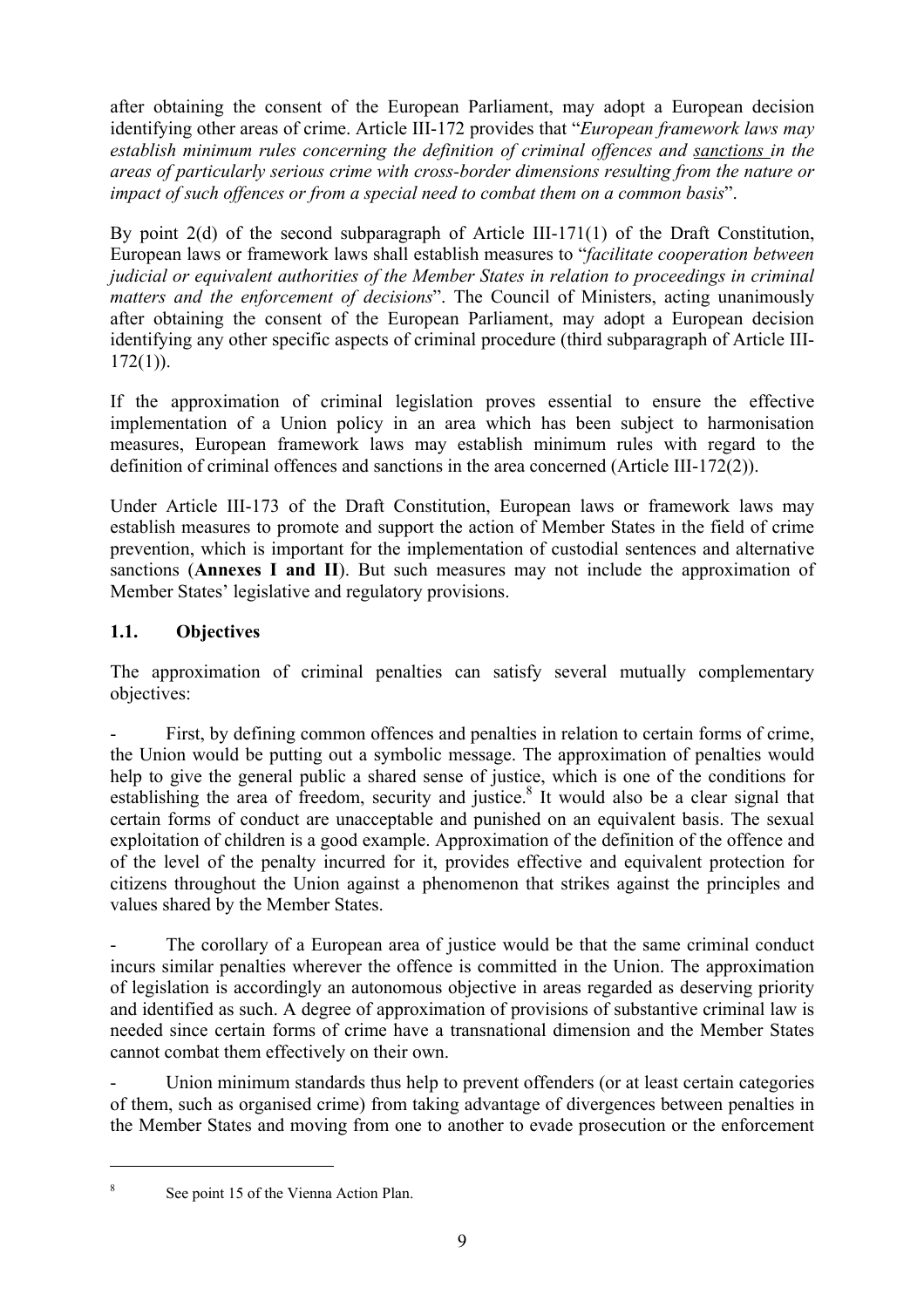of penalties. The Tampere conclusions (point 5) state that criminals must not find ways of exploiting differences in the judicial systems of Member States. This is particularly true of financial crime.

- Discussions in Council on the draft Framework Decision on the "*ne bis in idem*" principle have also shown that the application of the principle in Article 50 of the Charter of Fundamental Rights of the European Union will be easier to accept if the penalties are comparable and actually applied.

While the operation of certain mechanisms for judicial cooperation in criminal matters was dependent on the level of penalties, this is no longer the case following the adoption of instruments based on the principle of mutual recognition.

There is also a link, as Article III-172(2) of the Draft Constitution makes clear, between the approximation of criminal law and the effective implementation of a Union policy where harmonisation measures have been taken. Examples are protection of the environment, safety at work and economic and financial transactions, as areas where criminal law could help to enforce a Union policy.

Finally, the approximation of rules of criminal law concerning penalties and their enforcement also helps to secure acceptance of the mutual recognition of judgments, since it enhances mutual trust. But approximation is not a *sine qua non* for mutual recognition; rather, these are two complementary mechanisms for achieving the European area of justice. Compatibility between the rules applicable in the Member States would thus be facilitated, as required by Article  $31(1)(c)$  of the TEU, and cooperation between the authorities of the Member States in the enforcement of decisions (Article 31(1)(a)) would be improved. Compatible conditions for enforcement of penalties between the Member States would promote the rehabilitation of persons by allowing them to serve their sentence in a Member State other than the one where they were convicted.

Even so, any action seeking to approximate criminal penalties must quite obviously respect the subsidiarity and proportionality principles. The Protocol on the application of the principles of subsidiarity and proportionality annexed to the EC Treaty by the Amsterdam Treaty contains guidelines for the application of these principles. Community action is justified where the issue under consideration has transnational aspects, where actions by Member States alone or lack of Community action would conflict with the requirements of the Treaty or where action at Community level would produce clear benefits by reason of its scale or effects compared with action at the level of the Member States.

Under Article 2 of the Union Treaty, these guidelines are applicable in the context of the powers conferred on the Union. To attain the objective set by the Union Treaty of establishing an area of freedom, security and justice in the European Union, any effort at approximation of the application and enforcement of penalties is therefore justified since the objectives of the proposed action cannot be sufficiently achieved by Member States' action in the framework of their national constitutional system and can therefore be better achieved by action on the part of the Union. To attain these objectives, the proposed approximation measures could refer to the various aspects of penalties that correspond somehow to four themes:

- (1) what penalties can be imposed under the criminal law?
- (2) how are offences prosecuted?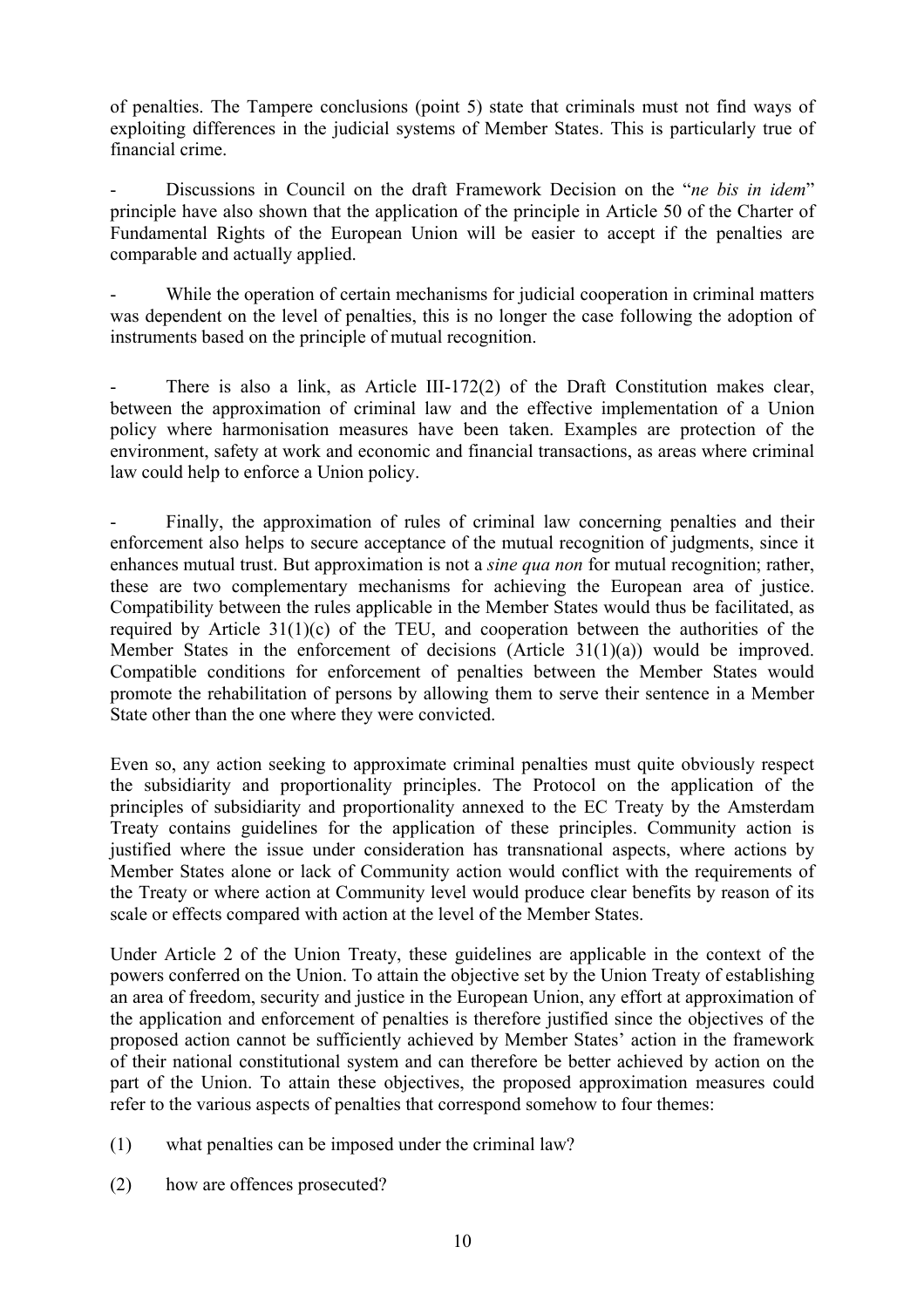- (3) how are penalties imposed?
- (4) how are the penalties that have been imposed enforced?

The Commission considers that the problem should be seen in comprehensive terms and not merely in terms of approximating penalties themselves. It is not enough, for instance, for similar penalty levels to be set in the Member States if penalties, once imposed, are applied more flexibly or more strictly in one country than in another. Opting for a penalty that is applicable necessarily entails opting for the way in which it will be enforced.

A consistent policy on sentencing in the Union must therefore at least<sup>9</sup> consider the four following issues, without there being any prior judgement as to the value or feasibility of Union action on each of them:

(1) the level of penalties and the range of penalties available (for example, custodial penalties, alternatives to custodial penalties, fines, etc.);

(2) the rules governing prosecution (discretionary or mandatory prosecution, priorities in criminal policy etc.);

(3) the general rules of criminal law (participation, attempts, aiding and abetting, instigation, aggravating and mitigating circumstances, recidivism etc.);

(4) rules and practices regarding enforcement (different forms of conditional release, remission and reduction of sentence, amnesty, pardon, rehabilitation, involvement of judicial and other authorities in enforcing sentences, measures for personalisation of penalties to facilitate reintegration, etc.).

In considering all these questions, the Commission will also be mindful of the results of a recent study on "Harmonisation of criminal penalties in Europe"10 by the *"Unité Mixte de Recherche de Droit Comparé"* in Paris. The study, which was financed under the Grotius

9 All the following factors influence criminal penalties:

 <sup>-</sup> the type of penalty prescribed by the law (custodial penalties or financial penalties, disqualification, confiscation, "informal penalties" in the context of restorative justice; possibility of combining different types of penalty; level of the various types of penalty);

<sup>-</sup> the prosecution system (mandatory or discretionary; triangular cooperation between police, prosecution authorities and courts; the role of victims in criminal proceedings; police powers of discretion and decision);

 <sup>-</sup> the specificities of criminal proceedings (availability or not of a restorative justice scheme; payment of amounts to the community; participation in training schemes; community service; eligibility);

 <sup>-</sup> sentencing (practices and traditions; discretion available, application of aggravating or mitigating circumstances, application of concepts of attempt/ participation/preparation, use of unconditional and (fully or partly) conditional penalties, including duration of probation periods);

 <sup>-</sup> enforcement of penalties (including the possibility of suspended or deferred sentencing and remission or discharge);

 <sup>-</sup> for fines: possibility of daily fines, of payment in instalments and of imprisonment for failure to pay;

 <sup>-</sup> for custodial penalties: standards regarding cells, treatment of prisoners, possibility of remuneration for work done by them; social security systems; rules on early release (conditionally or unconditionally), amnesty and pardon.<br>
"L'harmonisation des sanctions pénales en Europe". Dir: M. Delmas-Marty, G. Giudicelli-Delage, E.

Lambert-Abdelgawad. Société de législation comparée. Collection de l'UMR de Droit comparé de Paris (Paris I- CNRS, vol.V), Paris, 2003.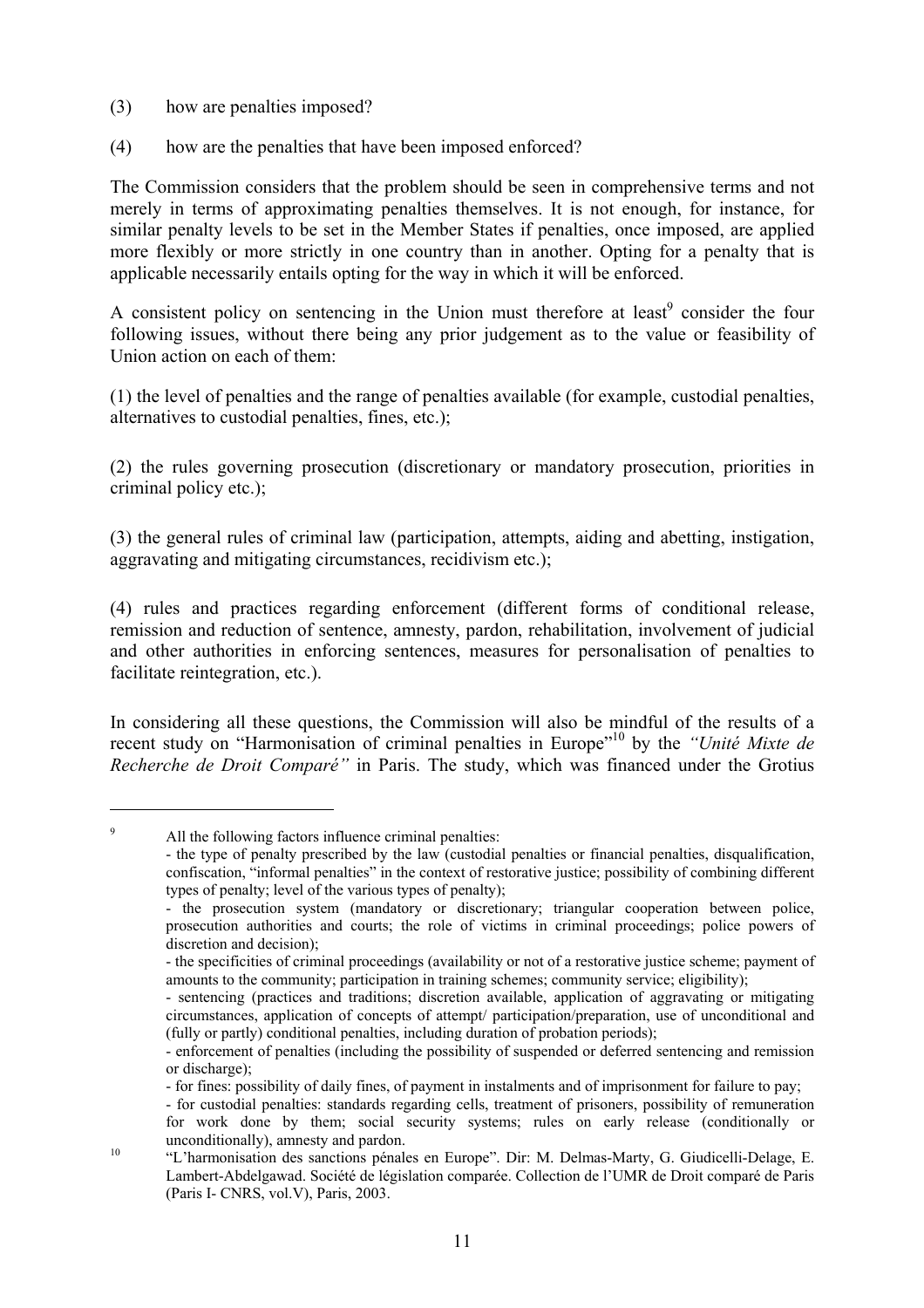Programme, focuses on the feasibility of harmonising the general rules of criminal law relating to sentencing and on the rules governing enforcement. The results of the study could be helpful in subsequently clarifying the issues where Union action might be envisaged.

## **1.2. Objectives of mutual recognition**

Article 31(1)(a) of the Union Treaty provides that common action on judicial cooperation in criminal matters is to include " facilitating and accelerating cooperation between competent ministries and judicial or equivalent authorities of the Member States ... in relation to proceedings and the enforcement of decisions". This provision was added at Amsterdam<sup>11</sup> and does not mention the principle of mutual recognition, whereby judgments and other decisions by the judicial authorities of a Member State (Member State of judgment) are recognised and, if necessary, enforced in another Member State (Member State of enforcement).

The Cardiff European Council on 15 and 16 June 1998 made the first mention of this concept, borrowed from the single market, and asked the Council to determine to what extent it should be extended to the decisions of the courts of the Member States.<sup>12</sup>

Mentioned at point 45(f) of the Action Plan of the Council and the Commission on how best to implement the provisions of the Treaty of Amsterdam on an area of freedom, security and justice, adopted on 3 December 1998, the idea of mutual recognition was taken up by the Tampere European Council in October 1999, which felt that it should be "*the cornerstone of judicial cooperation in both civil and criminal matters within the Union*" (points 33 to 37). The Tampere conclusions state: "*Enhanced mutual recognition of judicial decisions and judgments and the necessary approximation of legislation would facilitate cooperation between authorities and the judicial protection of individual rights*". Mutual recognition must therefore not only ensure that effect is given to judgments but also that this is done in such a way as to secure individual rights. By way of example, the recognition and enforcement of a judgment in a Member State must also be sought where it improves the prospects for the social rehabilitation of the offender.

The Tampere European Council asked the Council and the Commission to adopt a programme of measures to implement the principle of mutual recognition.<sup>13</sup>

In its Communication to the Council and Parliament on Mutual Recognition of Final Decisions in Criminal Matters of 26 July 2000,  $14$  the Commission proposed basic guidelines.

These were then spelled out in a Programme of measures to implement the principle of mutual recognition of decisions in criminal matters.<sup>15</sup> This programme states that the mutual recognition of judgments is a factor for certainty as to the law in the European Union since it ensures that a judgment given in one Member State will not be questioned in another. It further notes that implementing the principle of mutual recognition of judgments on criminal matters presupposes mutual trust between the Member States in their respective criminal justice systems. Such trust is based in particular on the common core of principles in their attachment to the principles of freedom, democracy, respect for human rights and fundamental freedoms and the rule of law. And mutual trust is facilitated by the

<sup>&</sup>lt;sup>11</sup> Signed on 2 October 1997 and in force on 1 May 1999.<br>
<sup>12</sup> Presidency Conclusions, point 39.<br>
<sup>14</sup> COM(2000)495 final.<br>
OJ C 12, 15.1.2001, p. 10.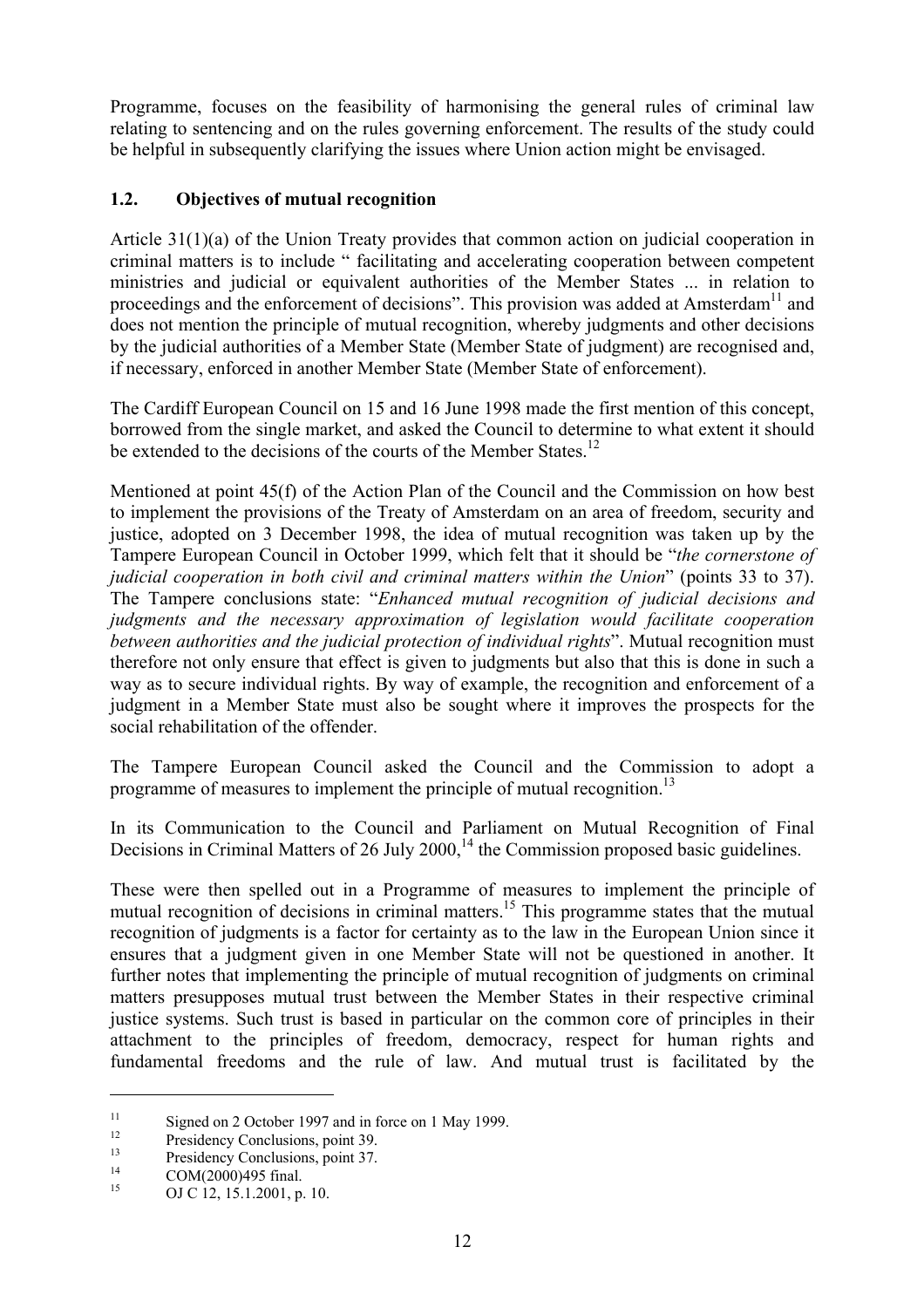approximation of national legislation, as can be seen in the experience of cooperation between the Nordic countries (see point 3.2.1.4.).

The Draft Constitution confirms this method and this approached. Article III-171 provides that cooperation in criminal matters in the Union "*shall be based on the principle of mutual recognition of judgments and judicial decisions and shall include the approximation of the laws and regulations of the Member States ….*"

## **1.3. Method and structure of the Green Paper**

The Green Paper takes stock of the measures taken by the European Union for the approximation, mutual recognition and enforcement of criminal penalties in another Member State (Chapter II) and proceeds then to consider the situation regarding the legislation of the Member States on the general principles of criminal law, penalties and their enforcement and relevant international agreements concluded by the Member States (Chapter III, plus **Annexes I, II and III**).

The final part (Chapter IV) identifies the problems remaining despite the adoption of a series of Union measures for approximation and mutual recognition and the conclusion of international agreements by the Member States. That part will give examples of actual or potential legal and practical barriers to the establishment of the European area of justice. On the basis of that analysis, the Chapter will go on to consider the needs for Union action as seen by the Commission at the present time, given the legal possibilities of attaining these objectives. It will look only at the mutual recognition of custodial sentences (including the enforcement rules) and alternative sanctions. Initiatives are under discussion in the Council regarding the recognition of financial penalties and confiscation orders. The Commission will consider the question of disqualification orders in a separate Communication. Reactions to the Green Paper, and in particular the answers to the questions in this Chapter (see **Annex IV**, summing up all the questions), will provide a basis for adding or removing items on the list of needs identified or modifying them.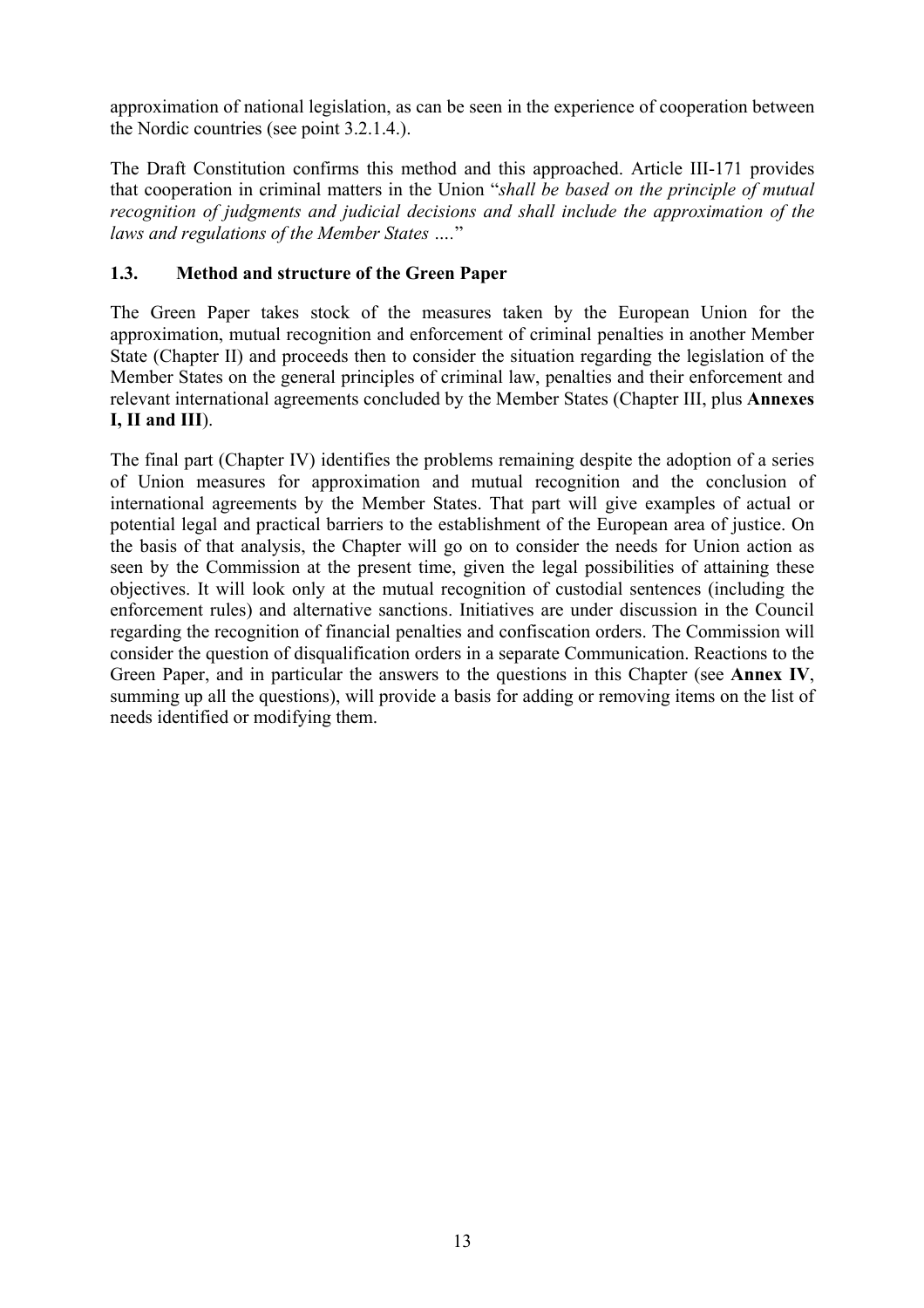#### **2. MEASURES TAKEN BY THE EUROPEAN UNION – A STOCK-TAKING**

#### **2.1. Approximation of sanctions**

## *2.1.1. The Treaty on European Union*

The Treaty on European Union (TEU), as last amended by the Nice Treaty, which came into force in February 2003, sets the Union the objective of providing citizens with a high level of safety within an area of freedom, security and justice (Article 29). This objective is to be attained by, among other means, approximation, where necessary, of rules on criminal matters in the Member States. In particular, Article 31(1)(e) provides for the gradual adoption of "*measures establishing minimum rules relating to the constituent elements of criminal acts and to penalties in the fields of organised crime, terrorism and illicit drug trafficking*".

Under the Maastricht Treaty, approximation measures had already begun to be taken. Joint actions had laid down common definitions of offences in areas such as racism and xenophobia<sup>16</sup> and participation in a criminal organisation,<sup>17</sup> but these instruments are silent on the question of penalties.

## *2.1.2. The Vienna Action Plan*

Point 46 of the Action Plan of the Council and the Commission on how best to implement the provisions of the Treaty of Amsterdam on an area of freedom, security and justice<sup>18</sup> provides for approximating the Member States' criminal law rules relating to a number of offences, within two or five years of the entry into force of the Treaty, as the case may be.

There are references in particular to organised crime, terrorism and drug trafficking, where it is urgent and necessary to adopt measures establishing minimum rules relating to the constituent elements and to penalties and, if necessary, elaborate measures accordingly. The first areas in which this is envisaged might, in accordance with the Action Plan, be offences linked to organised crime, terrorism and drug trafficking such as trafficking in human beings and the sexual exploitation of children, offences against the drug-trafficking legislation, corruption, computer fraud, offences committed by terrorists, offences against the environment, offences via the Internet and money-laundering linked to these forms of crime.

#### *2.1.3. Conclusions of the Tampere European Council*

The Tampere European Council – October 1999 (paragraph 48 of the conclusions) also considered that "*with regard to national criminal law, efforts to agree on common definitions, incriminations and sanctions should be focused in the first instance on a limited number of sectors of particular relevance, such as financial crime (money laundering, corruption, Euro counterfeiting), drugs trafficking, trafficking in human beings, particularly exploitation of women, sexual exploitation of children, high tech crime and environmental crime*".

There is accordingly an obligation to approximate penalties, both under the Treaty and the Vienna Action Plan and in response to the political will of the European Council expressed at Tampere.

<sup>16</sup> OJ L 185, 24.7.1996, p. 5.<br>
17 OJ L 351, 29.12.1998, p. 1.<br>
OJ C 19, 23.1.1999, p. 1.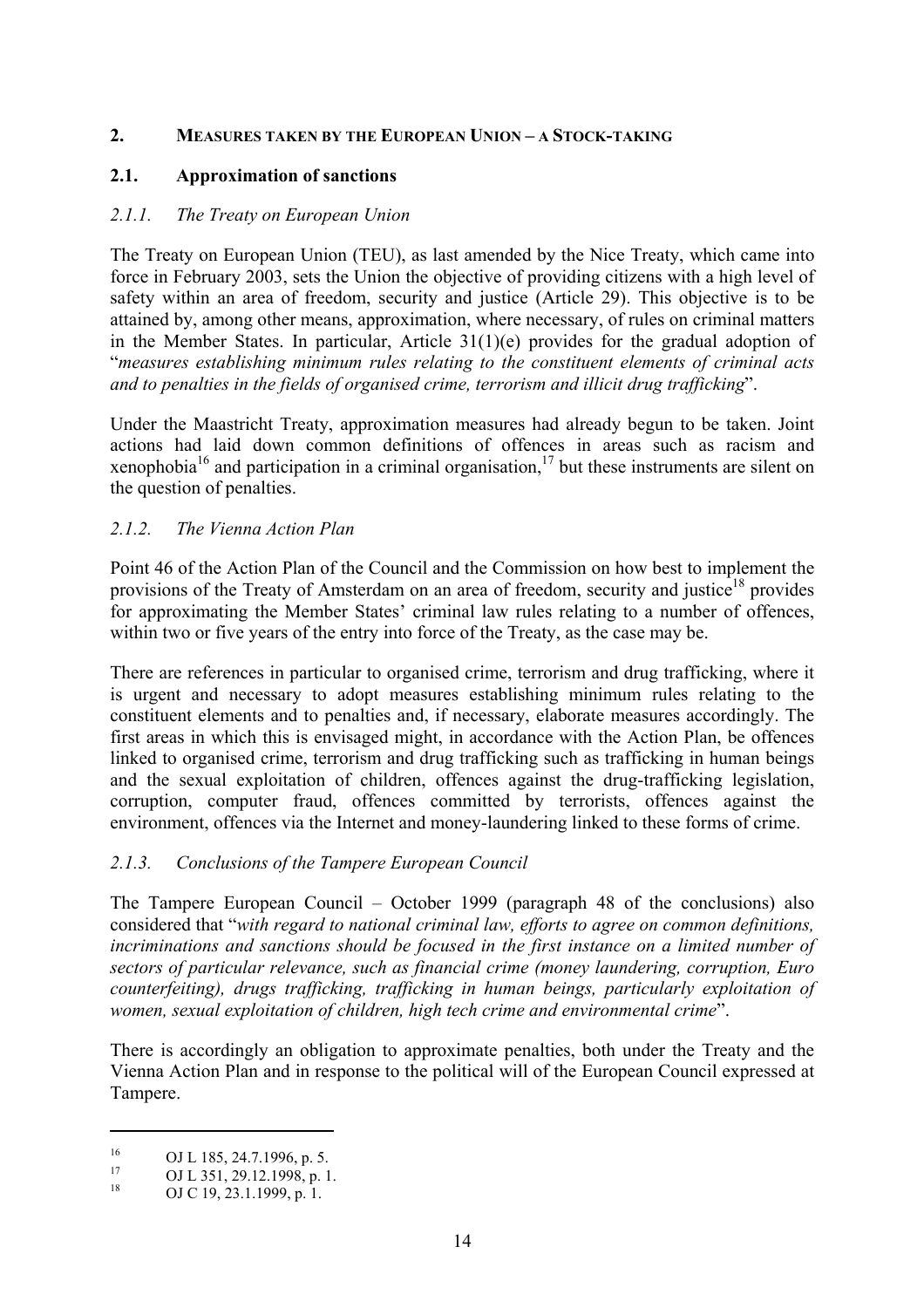#### *2.1.4. Instruments adopted or under negotiation*

In all the areas mentioned in the Union Treaty, the Vienna Action Plan and the conclusions of the Tampere European Council there have already been initiatives from the Member States or proposals from the Commission that have been adopted or are under negotiation. They are listed here on the basis of the type of penalty:

#### *2.1.5. Custodial sentences*

The formula used to harmonise penalties has not been so much to determine effective, proportionate and dissuasive penalties as to set minimum levels for maximum penalties. The instruments adopted are the following:

- The Council Framework Decision of 29 May 2000 on increasing protection by criminal penalties and other sanctions against counterfeiting in connection with the introduction of the euro: $\frac{19}{9}$  this provides for effective, proportionate and dissuasive criminal penalties, including custodial penalties which can give rise to extradition. For certain forms of conduct covered by the Framework Decision, provision is made for terms of imprisonment, the maximum being not less than eight years.
- The Council Framework Decision of 28 May 2001 on combating fraud and counterfeiting of non-cash means of payment: $20$  this provides for effective, proportionate and dissuasive criminal penalties including, at least in serious cases, custodial penalties which can give rise to extradition.
- The Council Framework Decision of 26 June 2001 on money laundering, the identification, tracing, freezing, seizing and confiscation of instrumentalities and the proceeds of crime: $2^{\gamma}$  this provides that the offence of money laundering will be punishable by deprivation of liberty for a maximum of not less than four years.
- The Council Framework Decision of 13 June 2002 on combating terrorism: $^{22}$  this provides for effective, proportionate and dissuasive criminal penalties which can give rise to extradition. The relevant offences, where there are terrorist motives, must be punishable by custodial sentences heavier than those imposable under national law for such offences in the absence of the special intent. Offences relating to a terrorist group must be punishable by a maximum sentence of no less than eight years for participation in the activities of such groups and fifteen years for the offence of directing a terrorist group.
- The Council Framework Decision of 19 July 2002 on combating trafficking in human beings: $^{23}$  this provides that Member States must ensure that the offences are punishable by effective, proportionate and dissuasive criminal penalties, which may entail extradition.
- Council Directive 2002/90/EC of 28 November 2002 and the Council Framework Decision of 28 November 2002 on the strengthening of the penal framework to

<sup>&</sup>lt;sup>19</sup> OJ L 140, 14.6.2000, p. 1.<br>
<sup>20</sup> OJ L 149, 2.6.2001, p. 1.<br>
OJ L 182, 5.7.2001, p. 1.<br>
OJ L 164, 22.6.2002, p. 3.<br>
OJ L 203, 1.8.2002, p. 1.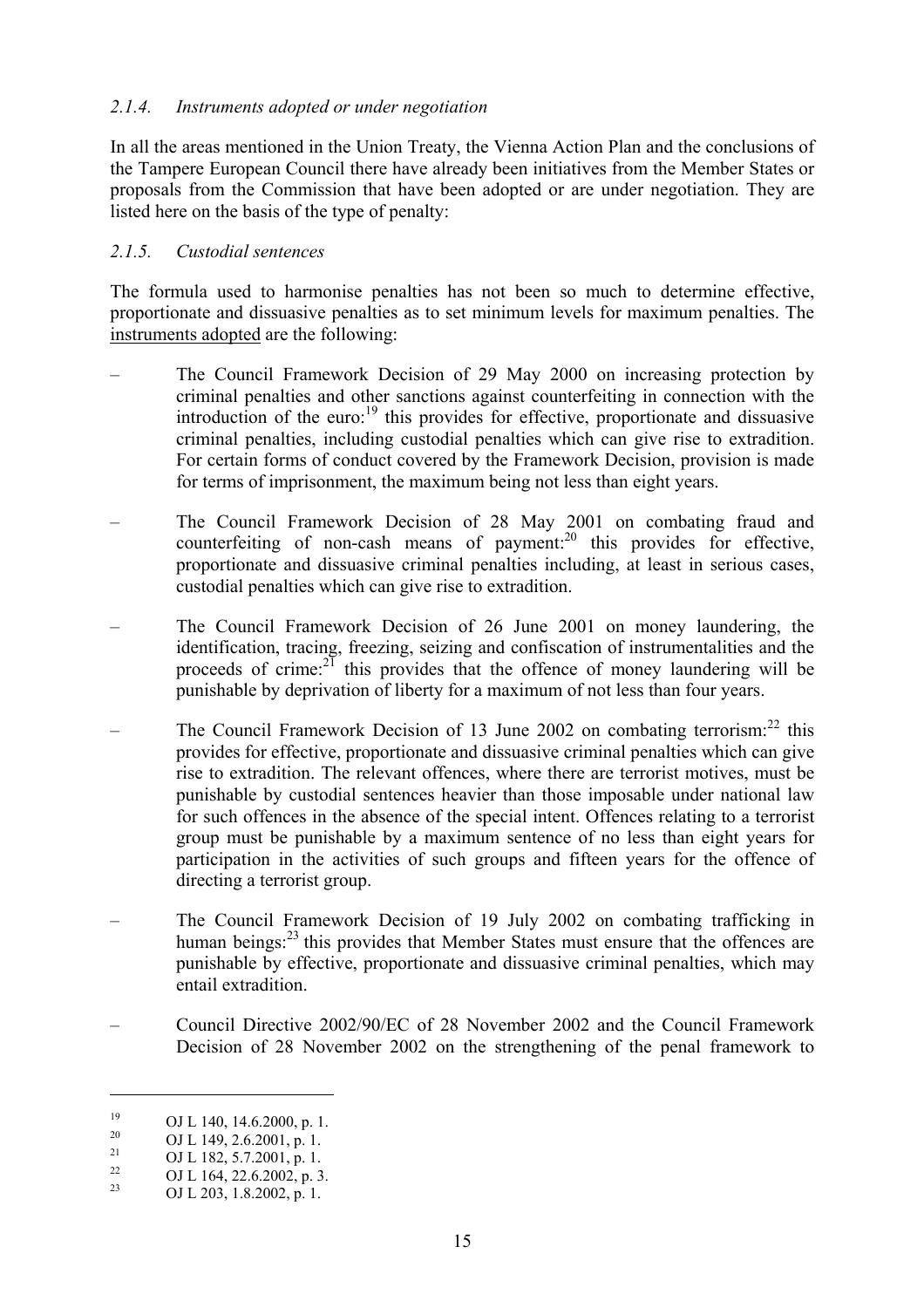prevent the facilitation of unauthorised entry, transit and residence:<sup>24</sup> Member States must ensure that the offences are punishable by effective, proportionate and dissuasive criminal penalties, which may entail extradition.

- The Council Framework Decision of 27 January 2003 on the protection of the environment through criminal law: $^{25}$  this provides for effective, proportionate and dissuasive penalties including, at least in serious cases, penalties which can give rise to extradition. There is also provision for the disqualification for a natural person from engaging in an activity requiring official authorisation or approval.
- The Council Framework Decision of 22 July 2003 on combating corruption in the private sector:<sup>26</sup> this provides for effective, proportionate and dissuasive penalties. Certain offences must be punishable by a maximum penalty of at least one to three years of imprisonment.
- The Council Framework Decision of 22 December 2003 on combating the sexual exploitation of children and child pornography: $27$  this provides for maximum criminal penalties of at least between one and three years of imprisonment.

The Joint Action adopted by the Council on 21 December  $1998^{28}$  on making it a criminal offence to participate in a criminal organisation in the Member States of the European Union does not provide for minimum levels of penalty.

Other instruments are under discussion:

- Proposal for a Council Framework Decision laying down minimum provisions on the constituent elements of criminal acts and penalties in the field of illicit drug trafficking.<sup>29</sup> Political agreement was recorded at the (JHA) Council on  $27-28$ November 2003.
- Proposal for a Council Framework Decision on racism and xenophobia: $30$  this provides for effective, proportionate and dissuasive penalties. For certain offences, the maximum custodial penalty must be at least between one and three years.
- Proposal for a Council Framework Decision on attacks against information systems:<sup>31</sup> this provides for effective, proportionate and dissuasive penalties. For certain offences, the maximum custodial penalty must be at least between one and

<sup>&</sup>lt;sup>24</sup> OJ L 328, 5.12.2002, pages 1 et 17.<br><sup>25</sup> OJ L 29, 5.2.2003, p. 55. The Commission has brought an action in the Court of Justice against the Council challenging the legality of the Framework Decision and seeking a declaration that it encroaches on Community powers in requiring the Member States to impose penalties, including criminal penalties, where that is necessary for the attainment of Community objective.<br>
OJ L 192, 31.7.2003, p. 54.<br>
OJ L 13, 20.1.2004, p. 44.<br>
OJ L 351, 29.12.1998, p. 1.<br>
Proposal for a Council Framework Decision laving down minimum provi

elements of criminal acts and penalties in the field of illicit drug trafficking, presented by the Commission on  $23$  May  $2001$  (COM( $2001$ ) $259$ ; OJ C  $270$  E,  $25.9.2001$ , p. 144).

<sup>&</sup>lt;sup>30</sup> Proposal for a Council Framework Decision on racism and xenophobia, presented by the Commission on 29 November 2001 (COM (2001) 664; OJ C 75 E, 26.03.2002, p. 269).<br><sup>31</sup> Proposal for a Council Framework Decision on attacks against information systems, presented by the

Commission on 19 April 2002 (OJ C 203 E, 27.8.2002, p. 109).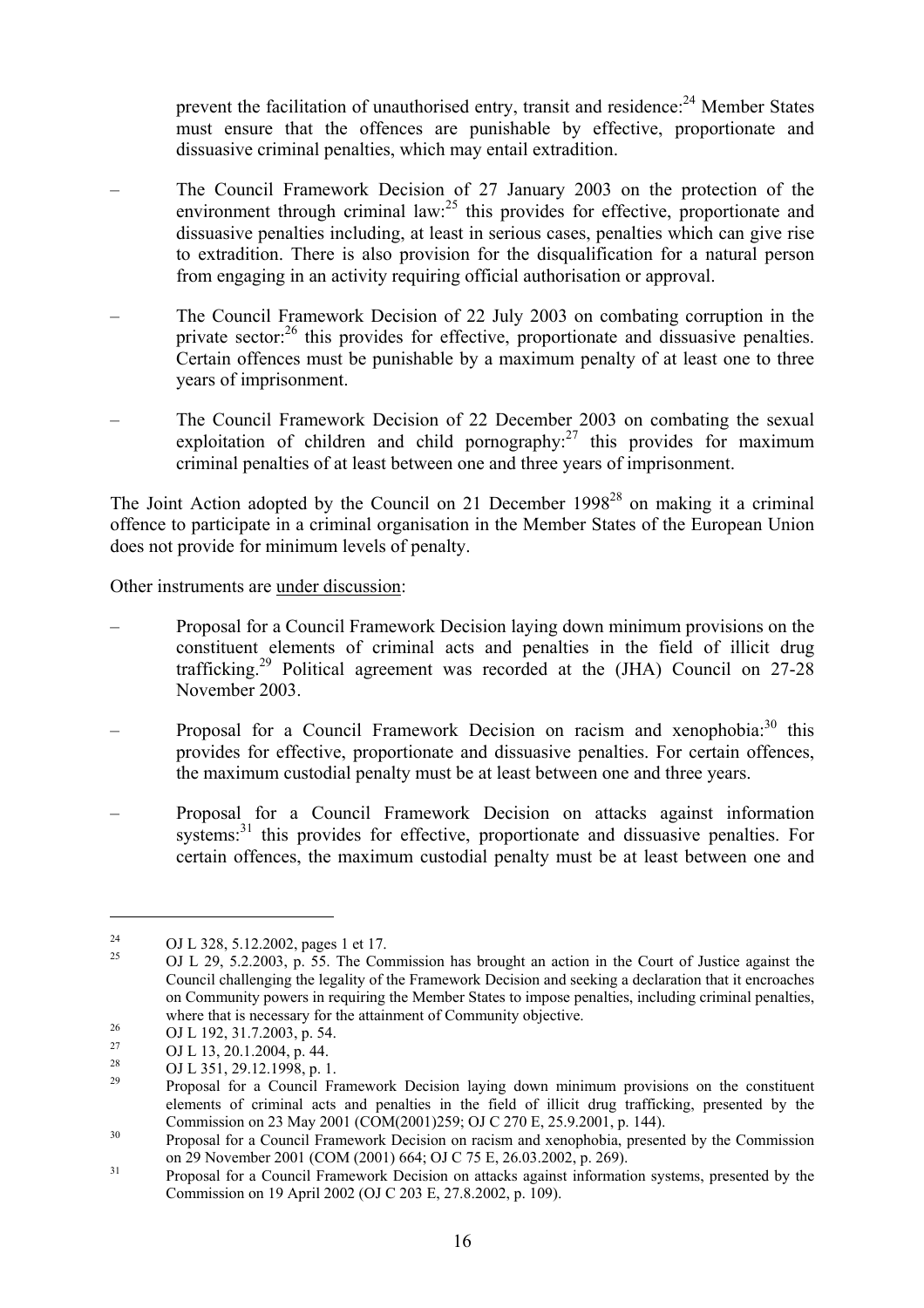three years. Political agreement was recorded at the Council (JHA) on 27 and 28 February 2003.

- Draft Council Framework Decision concerning the prevention and control of trafficking in human organs and tissues. $32$
- Proposal for a Council Framework Decision to strengthen the criminal law framework for the enforcement of the law against ship-source pollution:  $33$  this provides for a maximum sentence of at least five to ten years' imprisonment in the most serious cases, and for criminal or non-criminal fines. Negotiations in the Council have begun.

The **Council Declaration annexed to the Framework Decision on the European arrest**  warrant and the surrender procedures between Member States,<sup>34</sup> adopted on 13 June 2002, calls for further harmonisation in relation to the offences listed in Article 2(2) of the Framework Decision, $35$  where there has been no approximation in the Union as yet. But this declaration certainly does not remove the need for case-by-case review of the exercise in subsidiarity and proportionality terms. Regarding the level of penalties, following consideration of the issues under the Belgian and Spanish Presidencies, **the Council (JHA) on 25 and 26 April 2002** adopted conclusions on the approach to apply regarding approximation of penalties, with the establishment of ranges to determine the **minimum level of the maximum penalty to be applied**, as follows:

- Level 1: Penalties of a maximum of at least between 1 and 3 years of imprisonment
- Level 2: Penalties of a maximum of at least between 2 and 5 years of imprisonment
- Level 3: Penalties of a maximum of at least between 5 and 10 years of imprisonment
- Level 4: Penalties of a maximum of at least 10 years of imprisonment

The conclusions expressly foresee the possibility of going beyond level 4 in specific circumstances. For example, the Council Framework Decision of 13 June 2002 on combating terrorism<sup>36</sup> provides for maximum custodial sentences of at least fifteen years for directing a terrorist group.

The presentation in the form of ranges is a purely cosmetic exercise: only the lower level of each range really counts as the maximum applicable is to be at least 1, 2, 5 or 10 years, as the case may be.

But there are no Union instruments providing for **minimum penalties**. It should be remembered that *Declaration 8 annexed to the Amsterdam Treaty* provides that a Member State which does not provide for minimum penalties cannot be obliged to adopt them.

<sup>&</sup>lt;sup>32</sup> Initiative by the Hellenic Republic for a Council Framework Decision concerning the prevention and control of trafficking in human organs and tissues (OJ C 100, 26.4.2003, p. 27).<br>COM(2003)227, 2.5.2003.<br>OJ L 190, 18.7.2002, p. 1.<br>Article 2(2) of the Decision refers to a list of 32 offences.<br>OJ L 164, 22.6.2002, p. 3.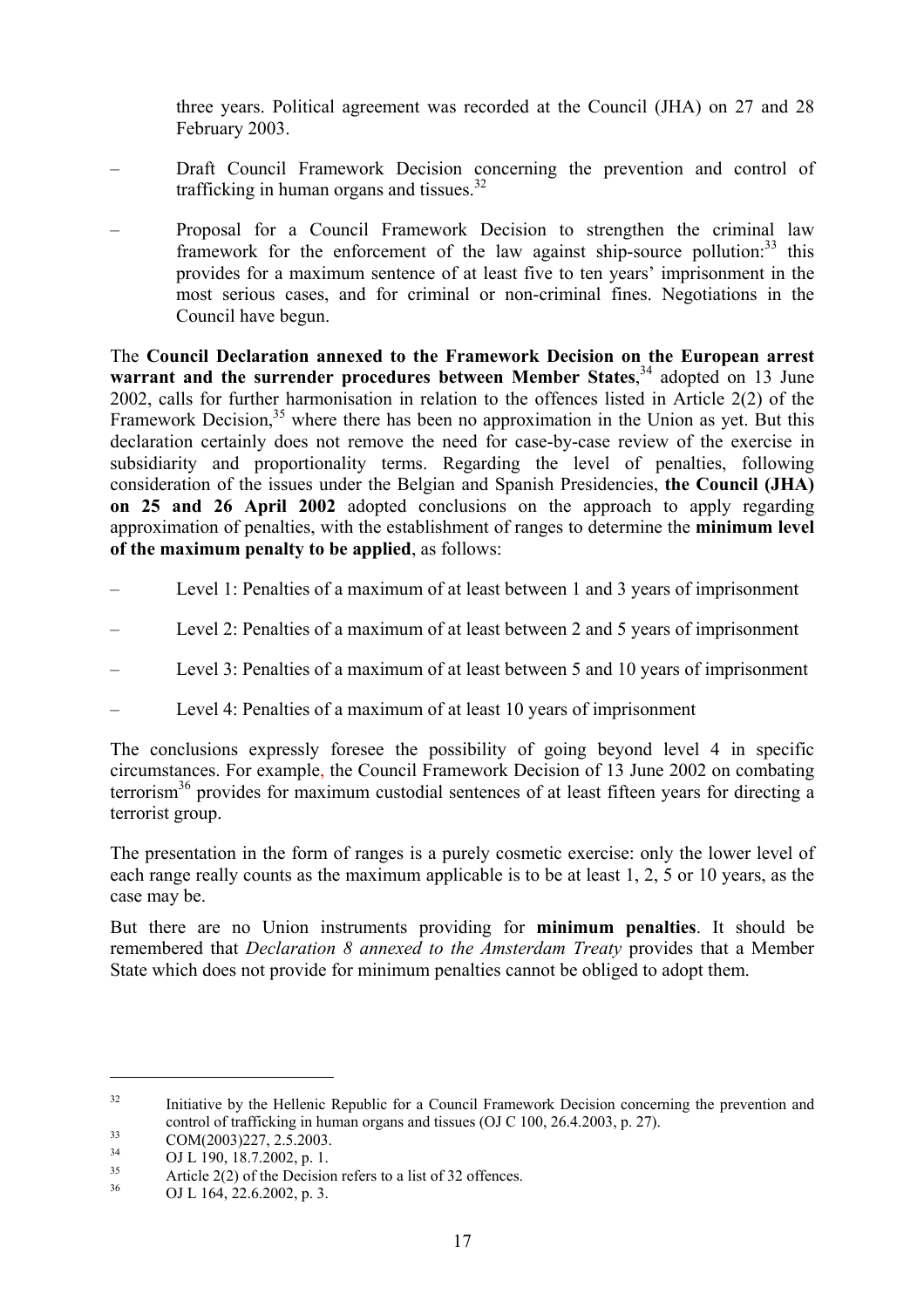As regards the enforcement of custodial penalties (such as suspended sentences and suspended or deferred sentencing, day-release, enforcement in instalments, electronic surveillance and home detention), there is no European Union legislation.

# *2.1.6. Financial penalties*

As has already been seen, hitherto the Union's activities in relation to penalties have been confined to custodial penalties.

But the Commission proposal for a Council Framework Decision to strengthen the criminal law framework for the enforcement of the law against ship-source pollution<sup>37</sup> proposes a scale that involves setting a minimum level of maximum penalties to be imposed under the proposal for a directive that it amplifies<sup>38</sup> on natural and legal persons for offences that it covers*.* The Commission considers that fines would be more appropriate than imprisonment for such offences.

Two levels of penalty are provided for. The first, from 1% to 10% of annual turnover, concerns cases where imprisonment is not provided for by the directive. The second, from 10% to 20% of turnover, concerns more serious cases, where imprisonment could be ordered under the directive.

Other harmonisation criteria could be devised, however, and are currently being discussed in the Council. For example, the scale of the damage caused (by the relevant pollution in this case) seems unlikely to be accepted as it could be seen as condoning small-scale damage, or a minimum fine with the possibility of raising it to two thirds of the value of the cargo or freight carried by the offending ship. Discussions are continuing in the Council.

# *2.1.7. Disqualification*

For the purposes of this Green Paper, disqualification means a penalty withdrawing or restricting rights or a preventive measure whereby a natural or legal person is prohibited, for a limited or unlimited period, from exercising certain rights, occupying a position, going to certain places or doing certain things.

A few Framework Decisions that have been or shortly will be adopted in the Union provide for the possibility of disqualifications in the exercise of certain occupations. The Council Framework Decision strengthening the penal framework to prevent the facilitation of unauthorised entry, transit and residence<sup>39</sup> provides for the possibility of a prohibition on practising directly or through an intermediary the occupational activity in the exercise of which the offence was committed.

The Council Framework Decision on combating the sexual exploitation of children and child pornography requires Member States to take measures to ensure that a person who has been convicted of one of the offences referred to in the Framework Decision may, if appropriate, be temporarily or permanently prevented from exercising professional activities related to the supervision of children. The Framework Decision on combating corruption in the private sector contains a provision requiring Member States to take measures to ensure that where a

<sup>&</sup>lt;sup>37</sup> Supra, point 2.1.5.<br><sup>38</sup> Proposal for a Parliament and Council Directive on ship-source pollution and on the introduction of sanctions, including criminal sanctions, for pollution offences (COM(2003)92 final, 5.3.2003).<br>Article 1(2), OJ L 328, 5.12.2002, p. 1.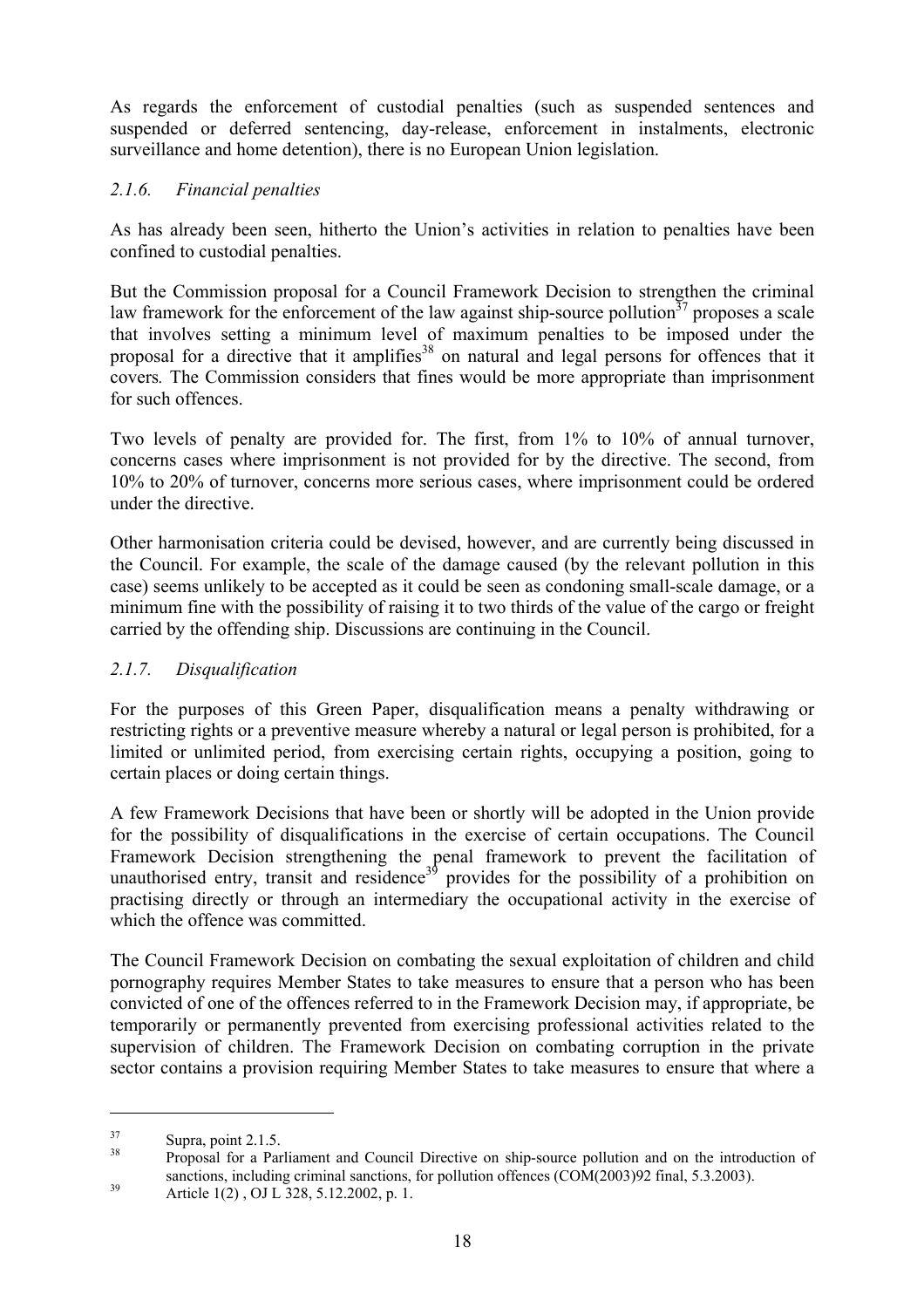natural person has been convicted of active or passive corruption in the private sector he may in certain circumstances be temporarily prohibited from carrying on this particular or comparable business activity in a similar position or capacity.

# *2.1.8. Confiscation*

There has been some Union approximation of confiscation orders. The Council Framework Decision of 26 June 2001 on money laundering, the identification, tracing, freezing, seizing and confiscation of instrumentalities and the proceeds of crime<sup>40</sup> provides that, in so far as the offence is punishable by deprivation of liberty or a detention order for a maximum of more than one year, Member States may not make or uphold reservations in respect of Article 2 of the 1990 Council of Europe Convention on Laundering, Search, Seizure and Confiscation of the Proceeds from Crime.<sup>41</sup> This provides that each Party to the Convention must adopt such legislative and other measures as may be necessary to enable it to confiscate instrumentalities and proceeds or property the value of which corresponds to such proceeds. Member States were required to adopt measures to comply with the Framework Decision by 31 December 2002. The Commission will shortly be presenting a report on implementation by the Member States.

The Framework Decision applies horizontally, as the offence is punishable by deprivation of liberty or a detention order for a maximum of more than one year. But other sectoral instruments also contain specific provisions for confiscation: the Council Framework Decision on the strengthening of the penal framework to prevent the facilitation of unauthorised entry, transit and residence<sup>42</sup> and the proposal for a Framework Decision on minimum provisions on the constituent elements of criminal acts and penalties in the field of illicit drug trafficking. $43$ 

In August 2002 Denmark presented an initiative for a Council Framework Decision on confiscation of crime-related proceeds, instrumentalities and property<sup>44</sup> on the grounds that existing instruments had not sufficiently achieved effective cross-border cooperation with regard to confiscation as there are still a number of Member States which are unable to confiscate the proceeds from all offences punishable by deprivation of liberty for more than one year.

At the Council (JHA) in December 2002 political agreement was reached on this instrument, which has the purpose of approximating legislation on confiscation orders. It will enable Member States to confiscate, either wholly or in part, instrumentalities and proceeds from criminal offences punishable by deprivation of liberty for more than one year, or property the value of which corresponds to such proceeds. It represents progress over the Framework Decision of 2001 since it also contains extended confiscation powers for a list of offences.

<sup>40</sup> OJ L 182, 5.7.2001, p. 1. Articles 1 and 3.<br>
41 Council of Europe Treaty Series, No 141. Opened for signature on 8 November 1990, entered into force on 1 September 1993, accessible at <u>http://conventions.coe.int</u>.<br>
Article 1(2) (OJ L 328, 5.12.2002, p. 17).<br>
Article 4, OJ C 270 E, 25.9.2001, p. 144.<br>
Initiative of the Kingdom of Denmark with a view to the adoption of a

Confiscation of Crime-related Proceeds, Instrumentalities and Property (OJ C 184, 2.8.2002, p. 3).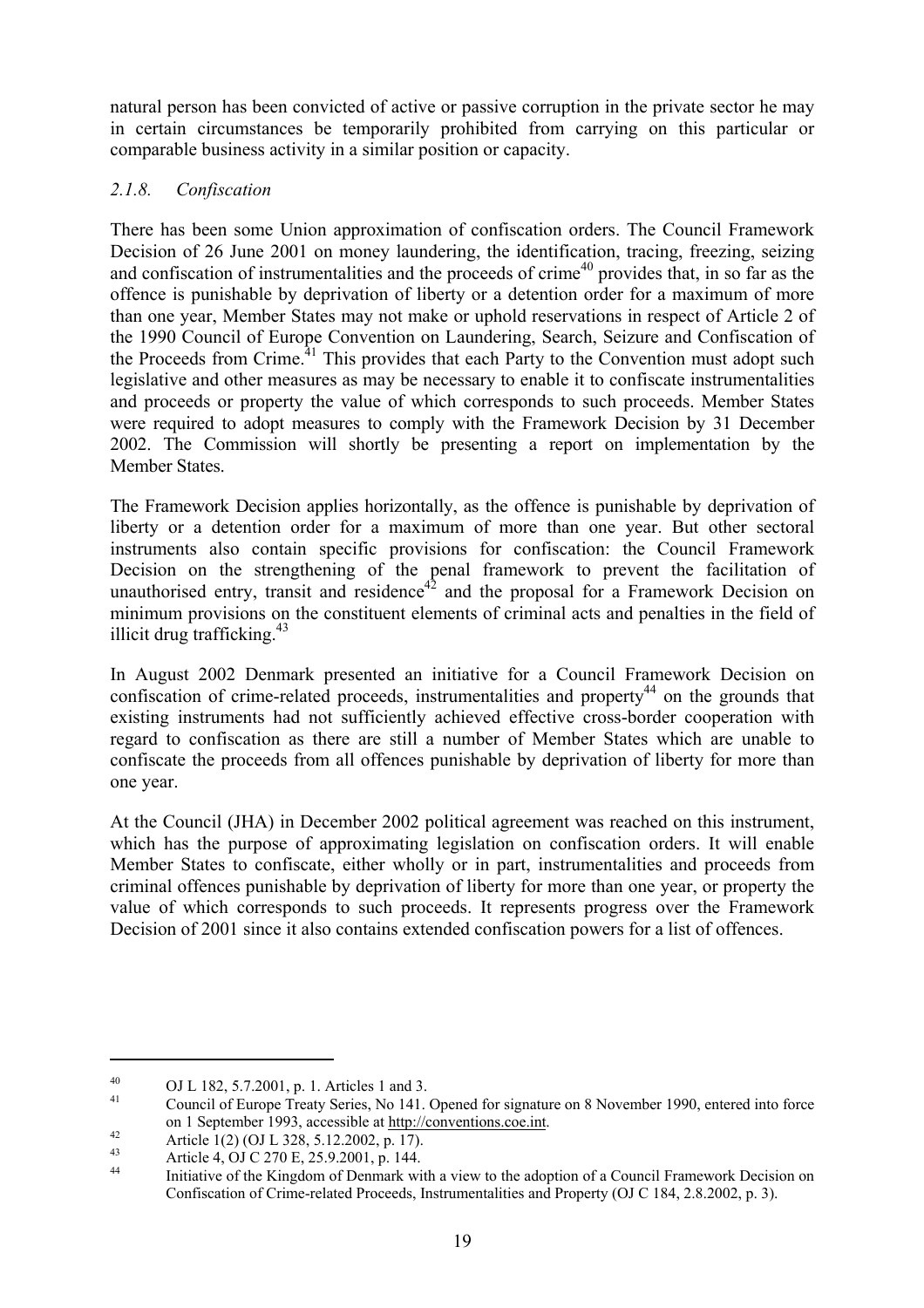#### *2.1.9. Sanctions for legal persons.*

In 1997 the Second Protocol of the Convention on the protection of the European Communities' financial interests was adopted.45 This required each Member State to take the necessary measures to ensure that legal persons could be held liable for fraud, corruption and money-laundering. Since then, numerous legal instruments based on Title VI of the Treaty on European Union have been adopted or proposed containing provisions of this kind requiring the Member States to take the necessary measures to allow legal persons to be held liable for the offences referred to in the legislation and to lay down sanctions.

These legal instruments do not require the Member States to introduce criminal liability for legal persons - it can be administrative liability - because the criminal liability of legal persons is not an accepted concept in all Member States. The liability of legal persons is not general but confined to specific offences, and the sanctions (which may include criminal and non-criminal fines) must be effective, proportionate and dissuasive. Other sanctions may also be imposed, such as exclusion from entitlement to public benefits or aid, a temporary or permanent disqualification from the practice of commercial activities, placement under judicial supervision or a judicial winding-up order. $46$ 

The Council Framework Decision on trafficking in human beings, the Framework Decision on combating the sexual exploitation of children and child pornography and the proposal for a Framework Decision on drug trafficking also provide for the temporary or permanent closure of establishments used to commit the offence.

It is clear that whenever there has been an approximation of the constituent elements of offences in a particular area at EU level it has been accompanied by an approximation of the sanctions imposed on natural and legal persons.

Moreover, horizontal legislation on confiscation and the mutual recognition of fines applies to sanctions imposed on both natural and legal persons, even for non-harmonised offences.

#### *2.1.10. Alternative sanctions.*

Given the significant differences between the criminal law of the Member States, particularly as regards the classification of punishments into primary,<sup>47</sup> additional<sup>48</sup> and ancillary<sup>49</sup>

<sup>&</sup>lt;sup>45</sup> OJ C 221, 19.7.1997, p. 11.<br><sup>46</sup> See Council Framework Decision combating fraud and counterfeiting of non-cash means of payment (Articles 7 and 8); Council Framework Decision on increasing protection by criminal penalties and other sanctions against counterfeiting in connection with the introduction of the euro (Articles 8 and 9); Council Framework Decision on combating trafficking in human beings (Articles 4 and 5); Council Framework Decision on the strengthening of the penal framework to prevent the facilitation of unauthorised entry, transit and residence (Articles 2 and 3); Council Framework Decision on combating terrorism (Articles 7 and 8); Council Framework Decision on the sexual exploitation of children and child pornography (Articles 6 and 7); proposal for a Council Framework Decision on drug trafficking (Articles 7 and 8); proposal for a Council Framework Decision on combating racism and xenophobia (Articles 9 and 10); proposal for a Council Framework Decision on combating corruption in the private sector (Articles 6 and 7) proposal for a Council Framework Decision on attacks against information

systems (Articles 9 and 10).<br>In most Member States there are two main types of punishment: deprivation of liberty and fines, which

are prescribed by the legislatures either as alternatives or cumulatively.<br><sup>48</sup> In French law an additional penalty is one that may be added to the primary penalty by the judge if expressly provided for by the legislation making the act an offence.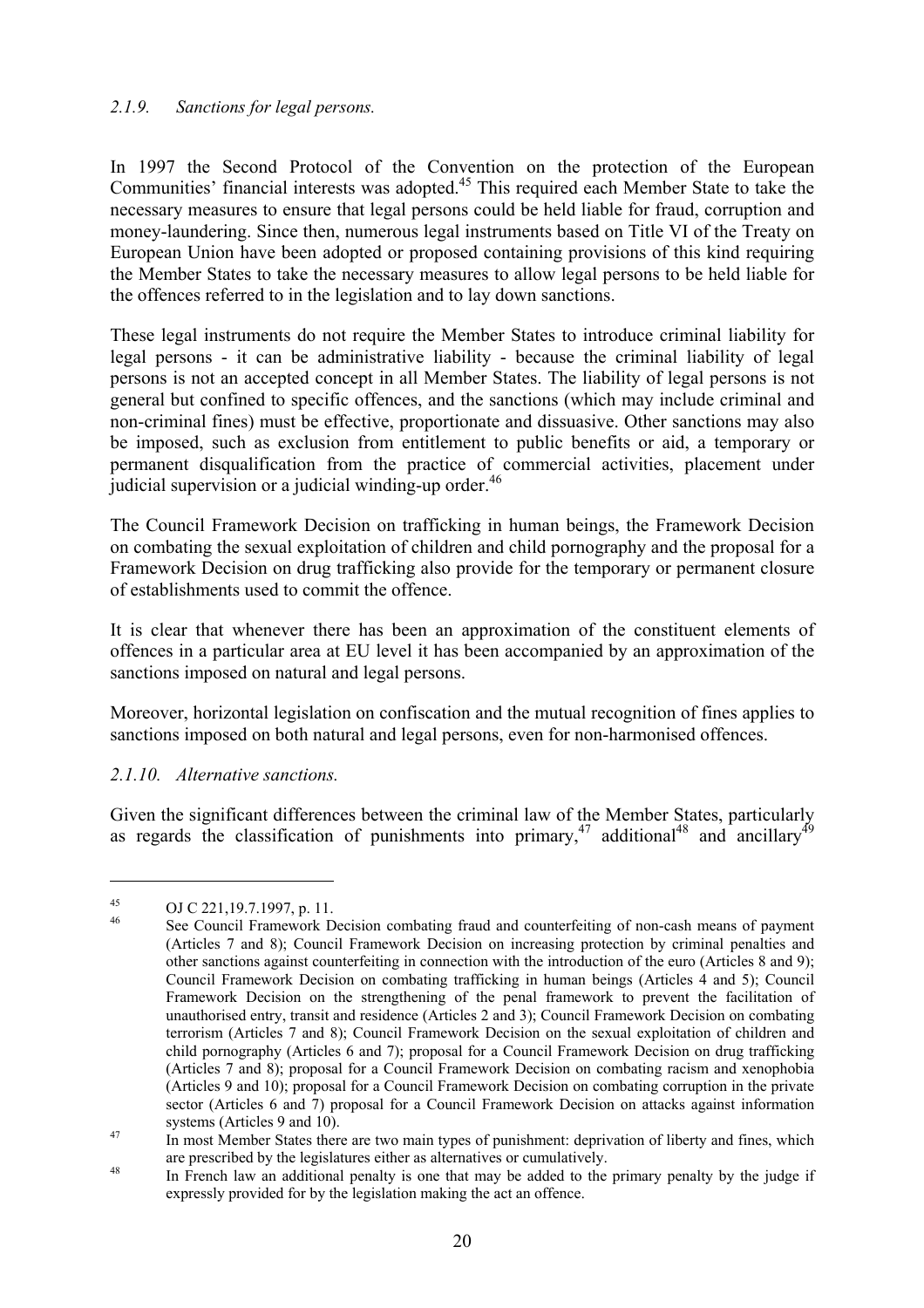penalties, it is hardly surprising that the term "alternative sanction or penalty" is not interpreted in the same way in all Member States. In France, for example, an alternative penalty is one that national legislation allows the judge to impose instead of one or more primary penalties. Alternative sanctions consist of forfeiture or restriction of the rights listed in Article 131-6 of the French Criminal Code,<sup>50</sup> community service or a daily fine. In Germany, by contrast, the daily fine is a primary penalty because this is the only way fines are calculated, $5<sup>1</sup>$  and in Belgium community service was recently introduced as a primary penalty (see below).

To avoid becoming bogged down in a complex comparison between the classifications used by the 15 different criminal law systems in the Member States, we suggest the following definition: for the purpose of this Green Paper, "alternative sanctions" means penalties imposed on natural persons or accepted by them in the course of a mediation or out-of-court settlement procedure which are not custodial penalties (or their implementing rules) or fines, confiscations or disqualifications. $52$ 

This definition roughly corresponds to the term "community sanctions" which is defined in the annex to the Council of Europe Committee of Ministers' Recommendation No R (92) 16 on the European rules on community sanctions and measures (which sets out a range of alternatives to imprisonment): *"The term "community sanctions and measures" refers to sanctions and measures which maintain the offender in the community and involve some restriction of his liberty through the imposition of conditions and/or obligations, and which are implemented by bodies designated in law for that purpose. The term designates any sanction imposed by a court or a judge, and any measure taken before or instead of a decision on a sanction as well as ways of enforcing a sentence of imprisonment outside a prison establishment."*<sup>53</sup>

But there is no European Union legislation relating to alternative sanctions.

# *2.1.11. Enforcement of criminal penalties*

 $\overline{a}$ 

Under Article 31(1)(c) of the Union Treaty, "*Common action on judicial cooperation in criminal matters shall include ... ensuring compatibility in rules applicable in the Member States, as may be necessary to improve such cooperation*", which extends to the rules on the enforcement of criminal penalties*.* 

<sup>&</sup>lt;sup>49</sup> These are penalties that follow *ipso jure* from the conviction and are therefore applied in conjunction with the primary penalty in certain Member States (e.g. France) without being handed down by the judge. 50 1) Suspension of driving licence; 2) ban on driving certain types of vehicle; 3) cancellation of driving

licence; 4) confiscation of one or more vehicles belonging to the offender; 5) immobilisation of one or more vehicles belonging to the offender; 6) ban on possessing or carrying a weapon for which a licence is required for a period of up to five years; 7) confiscation of one or more weapons belonging to the offender or freely available to him; 8) withdrawal of a hunting licence; 9) ban on drawing cheques; 10) confiscation of any object that was used in or intended for use in committing the offence or was the product of the offence; 11) ban on exercising any professional or social activity where the facilities afforded by such an activity were knowingly used to prepare or commit the offence.<br>
"Tagessatzsystem", Article 40 of the German Criminal Code (StGB).<br>
The value ages Manukan States along discussifications as alternative ag

 $53$  Though some Member States class disqualifications as alternative sanctions.<br>See also the list of sanctions and alternative measures in point 1 to Recommendation (2000)22 of the Council of Europe Committee of Ministers on improving the implementation of the European rules on community sanctions and measures adopted on 29 November 2000 and Resolution (76)10 of the Council of Europe Committee of Ministers on certain alternative penal measures to imprisonment, adopted on 9 March 1976.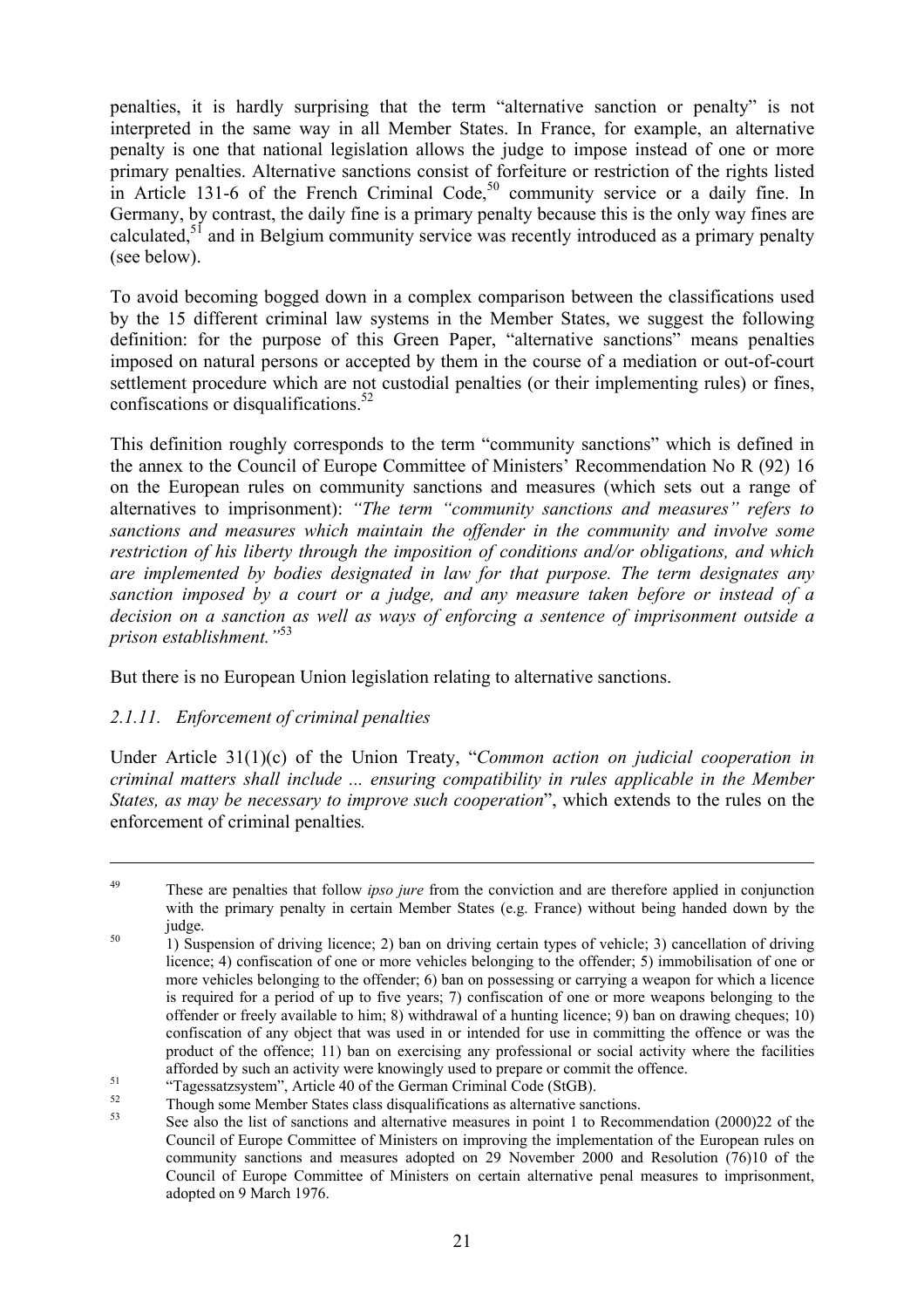Although the European Union has powers in relation to the enforcement of criminal penalties, it has not yet been highly active in this field. But some research has been done, with Union support or funding.<sup>54</sup>

# *2.1.12. Conclusions*

Union approximation of substantive criminal law has not yet gone far. All areas of crime are not covered, and offences are often defined in minimalist terms or with possibilities for derogations.<sup>55</sup> And certain forms of potentially criminal conduct have not been defined in the instruments and are perceived differently in the Member States (e.g. attempts, participation, instigation).

It must also be borne in mind that as regards the approximation of penalties the exercise has so far been confined to defining the penalties applicable either as effective, proportionate and dissuasive or in terms of the minimum level of the maximum penalty. Apart from imprisonment, a wide rage of penalties is available in the Member States' criminal systems.

Even if the same penalty is defined for the same offence, there are major divergences in the general rules of criminal law on the Member States, so that the penalty imposed and the penalty served may not be the same (for example in the active detection of offences, the principle of mandatory or discretionary prosecution, the level of the sentence imposed and the sentence actually served).

<sup>54</sup> Examples of projects and measures:

<sup>1.</sup> European citizens in prison abroad (financed by the GROTIUS – II (Criminal) programme: 2001/GRP/020) sets out, among other things, to establish and support a network of non-governmental organisations representing the needs of European prisoners.

<sup>2.</sup> Des innovations pour une réinsertion durable des délinquants – modèles de réforme dans les Etats de l'UE (financed by the GROTIUS – II (Criminal) programme: 2002/GRP/019) deals with support for the rehabilitation of offenders on the basis of a systematic comparison of experience in the Member States. 3. HERO (Health and Educational Support for the Rehabilitation of Offenders) is an "e-learning" project of DG Education and Culture. It is a research and technological development project financed by the European Commission under the Information Society Technology (IST) programme. HERO addresses two problems facing most societies: how to improve conditions in prisons, and how to reduce the phenomenon of recidivism and thereby also reduce the growing number of people sent to prison. HERO addresses these problems from two angles. First, by helping prisoners and prison staff take decisions on health and education matters more efficiently and with fuller information. Second, by helping offenders to better prepare for their release and life outside prison.

<sup>4.</sup> Draft Resolution of the Representatives of the Governments of the Member States meeting in the Council on the treatment of drug abusers in prisons (Doc. 10497/4/02, REV 4, CORDROGUE 54). The Member States are called on to consider ways of introducing or expanding programmes that promote and enhance the health of drug abusers in prisons in a way that does not compromise the general efforts of keeping drugs out of prisons.

<sup>5</sup>**.** Study done in 2003 by the Unité Mixte de Recherche de Droit Comparé de Paris, directed by Ms Delmas-Marty, Ms Guidicelli-Delage and Ms Lambert-Abdelgawad on the harmonisation of criminal penalties in Europe.<br>
For example, the Framework Decision of 28 May 2001 combating fraud and counterfeiting of non-cash

means of payment does not cover all means of payment; the proposal for a Framework Decision on attacks against information systems, on which political agreement was reached at the Council (JHA) in February 2003, allows unlawful attacks to be excluded where security measures are not breached.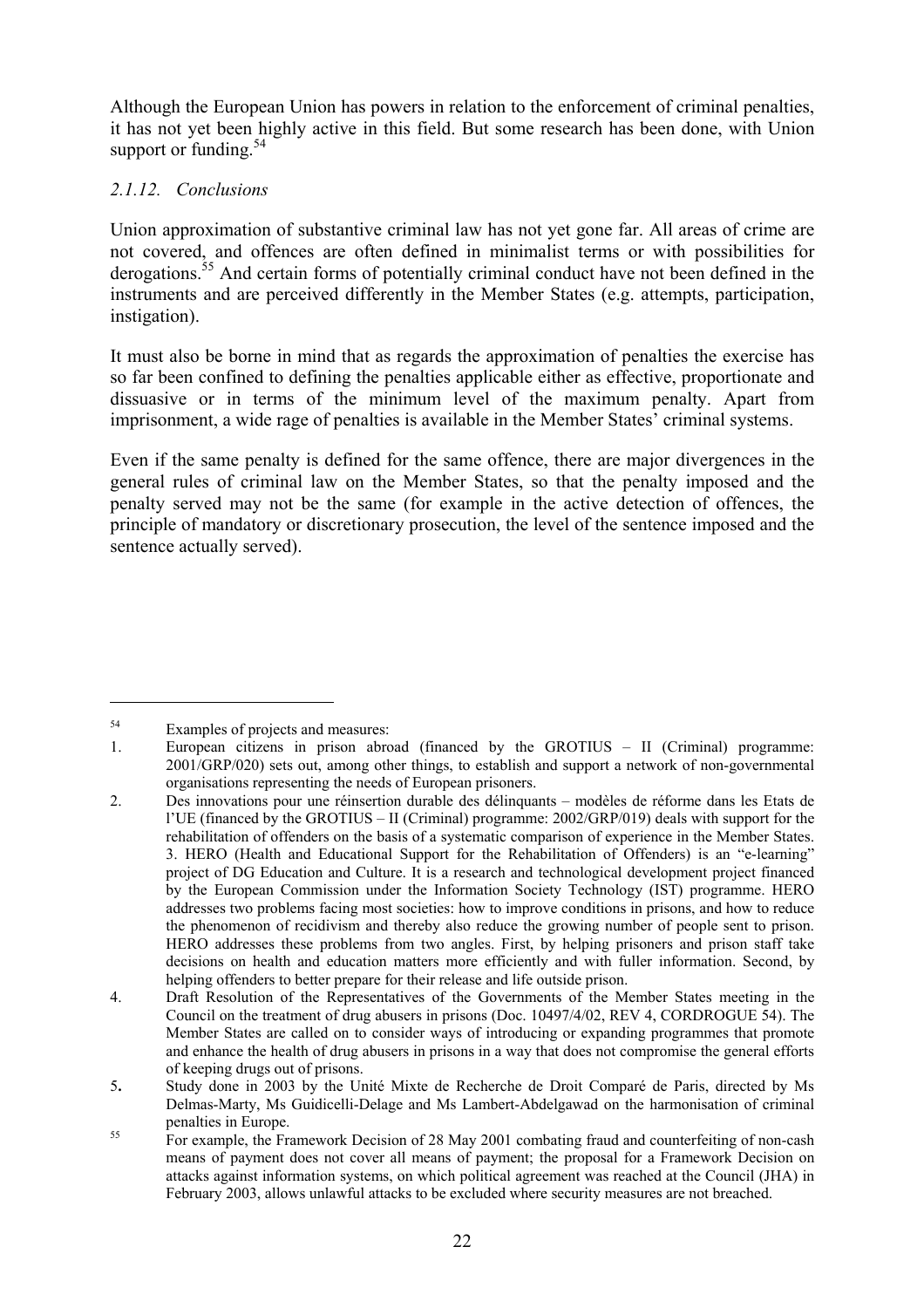#### **2.2. Mutual recognition and enforcement of criminal penalties in another Member State**

Regarding the mutual recognition and enforcement of criminal penalties in another Member State, the following measures have been or are about to be prepared in the Commission or adopted by the Council:

#### *2.2.1. European arrest warrant*

On 13 June 2002 the Council adopted a Framework Decision on the European arrest warrant and the surrender procedures between Member States,<sup>56</sup> which entered into force on 7 August 2002. It had to be transposed by the Member States by 31 December 2003. The European arrest warrant is the first practical manifestation, in the criminal law field, of the principle of mutual recognition of judicial decisions. Its aim is to ensure that the person concerned is returned to the Member State which sentenced him (Article 1(1)). But the executing Member State may refuse to execute the European arrest warrant where the requested person is staying in, or is a national or a resident of, the executing Member State and that State undertakes to enforce the sentence or detention order in accordance with its domestic law (Article 4(6) of the Decision).

# *2.2.2. Recognition of financial penalties*

In this area, on 8 May 2003 political agreement was reached within the Council on an initiative of the United Kingdom, France and Sweden with a view to the adoption by the Council of a Framework Decision on the application of the principle of mutual recognition to financial penalties.57 This initiative corresponds to Conclusion 37 of the Tampere European Council and to Measure 18 in the Programme of measures to implement the principle of mutual recognition, which refers to *"preparation of an instrument enabling the State of residence to levy fines imposed by final decision on a natural or legal person by another Member State".* The Framework Decision will be applicable to any decision which definitively imposes a financial penalty on a natural or legal person. The decision imposing the financial penalty may be adopted either by a court or by an administrative authority, provided the person concerned has been given the opportunity to have the case heard by a court whose jurisdiction includes criminal matters.

Measure 18 provides that the instrument to be adopted should also include provisions on procedure in the event of non-payment. The current draft, however, contains no such provision. The question arises, therefore, whether it ought not to be supplemented by another instrument.

#### *2.2.3. Recognition of decisions regarding confiscation*

In 2001 the Danish Government presented an initiative with a view to the adoption of a Council Framework Decision on the enforcement in the European Union of confiscation orders.58 This initiative provides for the mutual recognition of confiscation orders between

 $^{56}$  OJ L 190, 18.7.2002, p. 1.<br> $^{57}$  OJ C 279, 2.10.2001

 $57$  OJ C 278, 2.10.2001, p. 4.<br>OJ C 184, 2.8.2002, p. 8.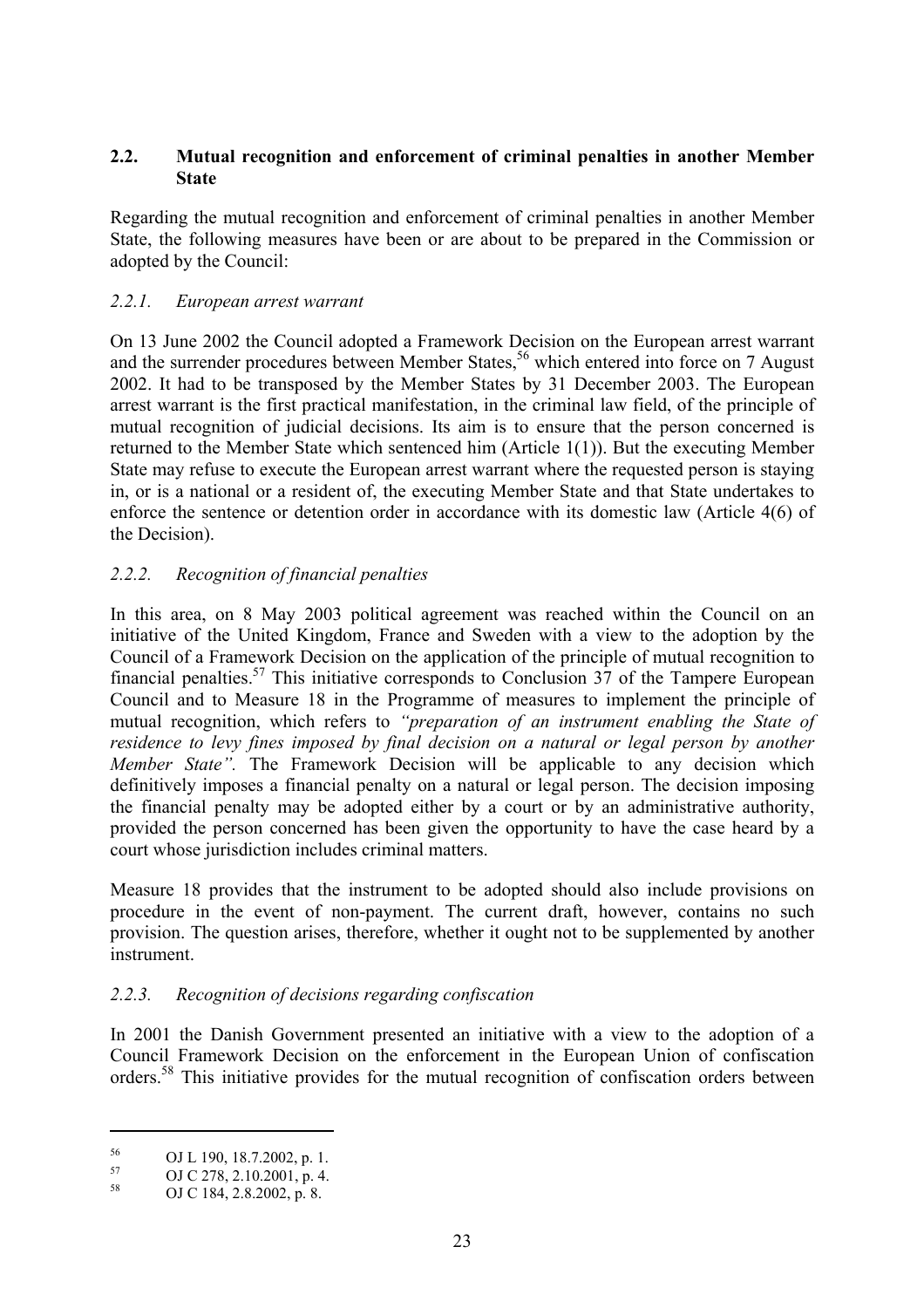Member States and supplements the draft Framework Decision on the execution in the European Union of orders freezing assets or evidence.<sup>59</sup> It has not yet been adopted by the Council. It implements Measure 19, first indent, in the Programme of measures to implement the principle of mutual recognition of decisions in criminal matters ("*Examine: … in particular whether the grounds for refusal of enforcement of a confiscation measure in Article 18 of the 1990 Convention are all compatible with the principle of mutual recognition*"),<sup>60</sup> without, however, covering the aim in the second indent of Measure 19 *("Examine … how to improve the recognition and immediate enforcement in one Member State of another Member State's decision to protect a victim's interests, where such a decision forms part of a decision imposing a criminal conviction"*), which has still to be achieved.

## *2.2.4. Recognition of decisions regarding disqualification*

As far as the recognition of decisions regarding disqualification is concerned, the Programme of measures to implement the principle of mutual recognition has as its aim "*gradually to extend the effects of disqualifications throughout the European Union: the effectiveness of certain sanctions in the European context depends on their being recognised and enforced throughout the Union*". With a view to achieving this aim, the Programme provides for the following measures:

**Measure 20:** *"Compile a list of the decisions regarding disqualification, prohibition and incapacity common to all Member States, handed down when sentencing a natural or legal person or further thereto."* 

**Measure 21:** *"Carry out a feasibility study to determine how best to ensure, while taking full account of requirements relating to personal freedoms and data protection, that the competent authorities in the European Union are informed of any disqualification, prohibition or incapacity handed down by the courts in a Member State. The study should also consider which of the following would be the best method: (a) to facilitate bilateral information exchanges; (b) to network national criminal records offices; or (c) to establish a genuine European central criminal records office."*

**Measure 22:** *"Draw up one or more instruments enabling the listed disqualifications to be enforced in the sentenced person's Member State of residence and certain disqualifications to be extended to the Union as a whole, at least as regards certain types of offence and disqualification. The question whether a decision to ban a person from entering the territory issued in one Member State should be extended to the entire Union also needs to be dealt with in this context."* 

In 2002 Denmark presented an initiative "with a view to adopting a Council Decision on increasing cooperation between European Union Member States with regard to disqualifications".<sup>61</sup> This initiative, which is currently before the Council, applies to "disqualifications which are imposed on natural persons as part of a judgment or as a

<sup>59</sup> In 2001, France**,** Sweden and Belgium presented an initiative on the execution in the European Union of orders freezing assets or evidence (OJ C 75, 7.3.2001, p. 3) which seeks to render immediately enforceable in a Member State a freezing order issued by another Member State without the enforcing

Member State having to issue a fresh order.<br>
"Aim: To improve enforcement in one Member State of a confiscation order, inter alia for the purpose of restitution to a victim of a criminal offence, issued in another Member State, taking into account the existence of the European Convention on Laundering, Search, Seizure and Confiscation of the Proceeds from Crime of 8 November 1990." 61 OJ C 223,19.9.2002, p. 17.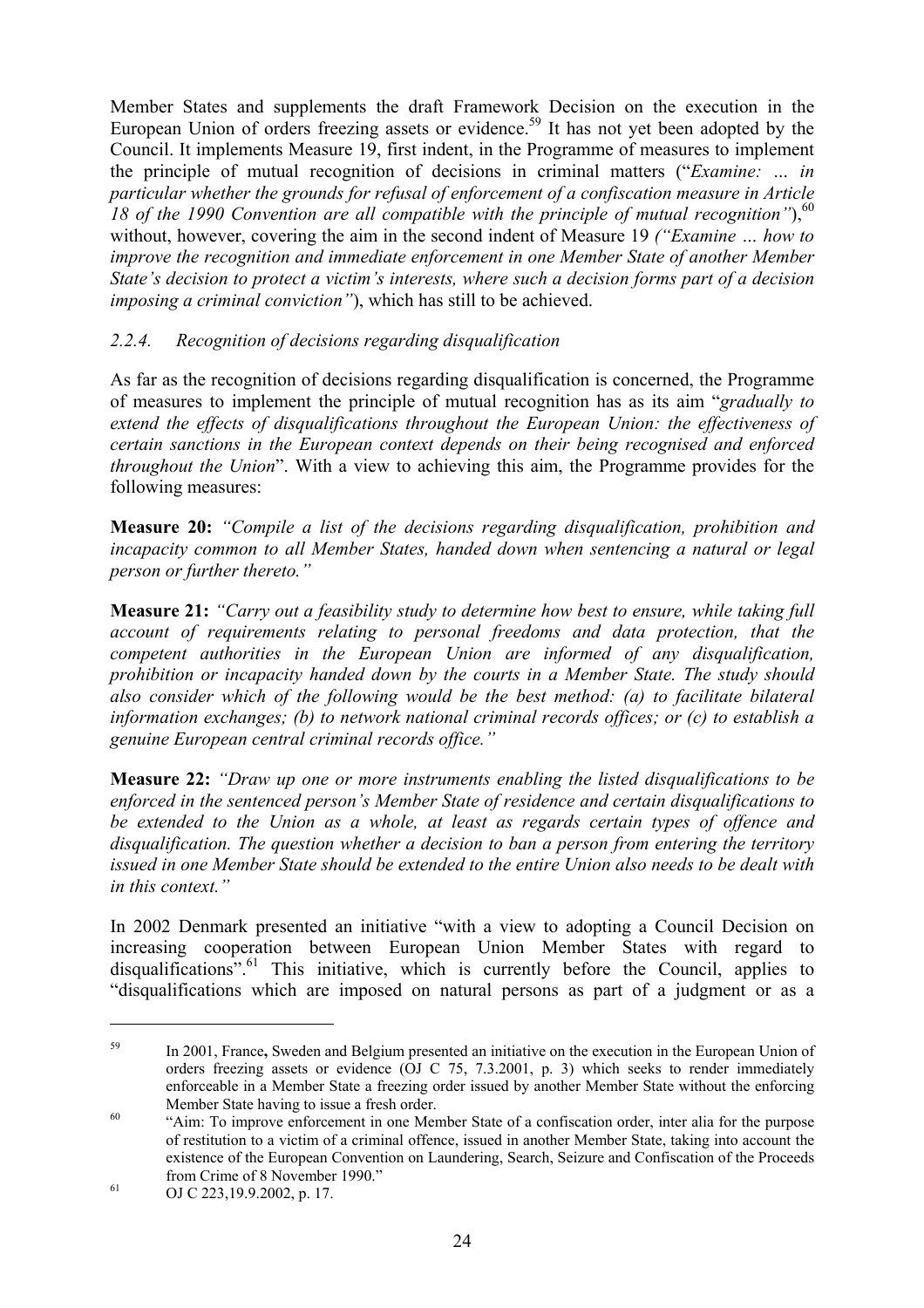corollary of a criminal conviction, and which restrict the convicted persons' access to employment, with the exception of driving disqualifications." The draft Decision provides only for the exchange between Member States of information on disqualifications. It does not entail any mutual recognition of disqualifications. It should, however, facilitate future progress in this area in accordance with Measure 22 in the Programme of measures.

Driving disqualifications are covered by the European Union Convention on driving disqualifications of 17 June 1998 (see point 3.2.3.).

#### *2.2.5. Agreements concluded between the Member States of the European Community in the context of European Political Cooperation (EPC)*

In connection with the recognition of final judgments in criminal matters, several agreements concluded between the Member States of the European Community in the context of European Political Cooperation (EPC), chiefly to apply or amplify Council of Europe Conventions, need to be borne in mind. The effort made by these agreements between the Member States of the European Community has not been highly fruitful as they have not been ratified by all the Member States and reservations abound. For structural reasons, and to aid comprehension, they will be presented and analysed in the context of the Council of Europe Conventions to which they relate (Chapter 3.2., in particular points 3.2.1.2. and 3.2.1.7.)

## *2.2.6. Conclusions*

Despite the adoption of the Framework Decision on the European arrest warrant and surrender procedures between the Member States, which constitutes major progress in mutual recognition, and even if there is reason to hope that drafts now under discussion or in preparation on the recognition of financial penalties and confiscation and disqualification decisions will be adopted in the near future, the fact remains that the range of mutual recognition instruments in the European Union is still somewhat incomplete. In particular, there are virtually no rules on the mutual recognition of custodial penalties and their enforcement in another Member State.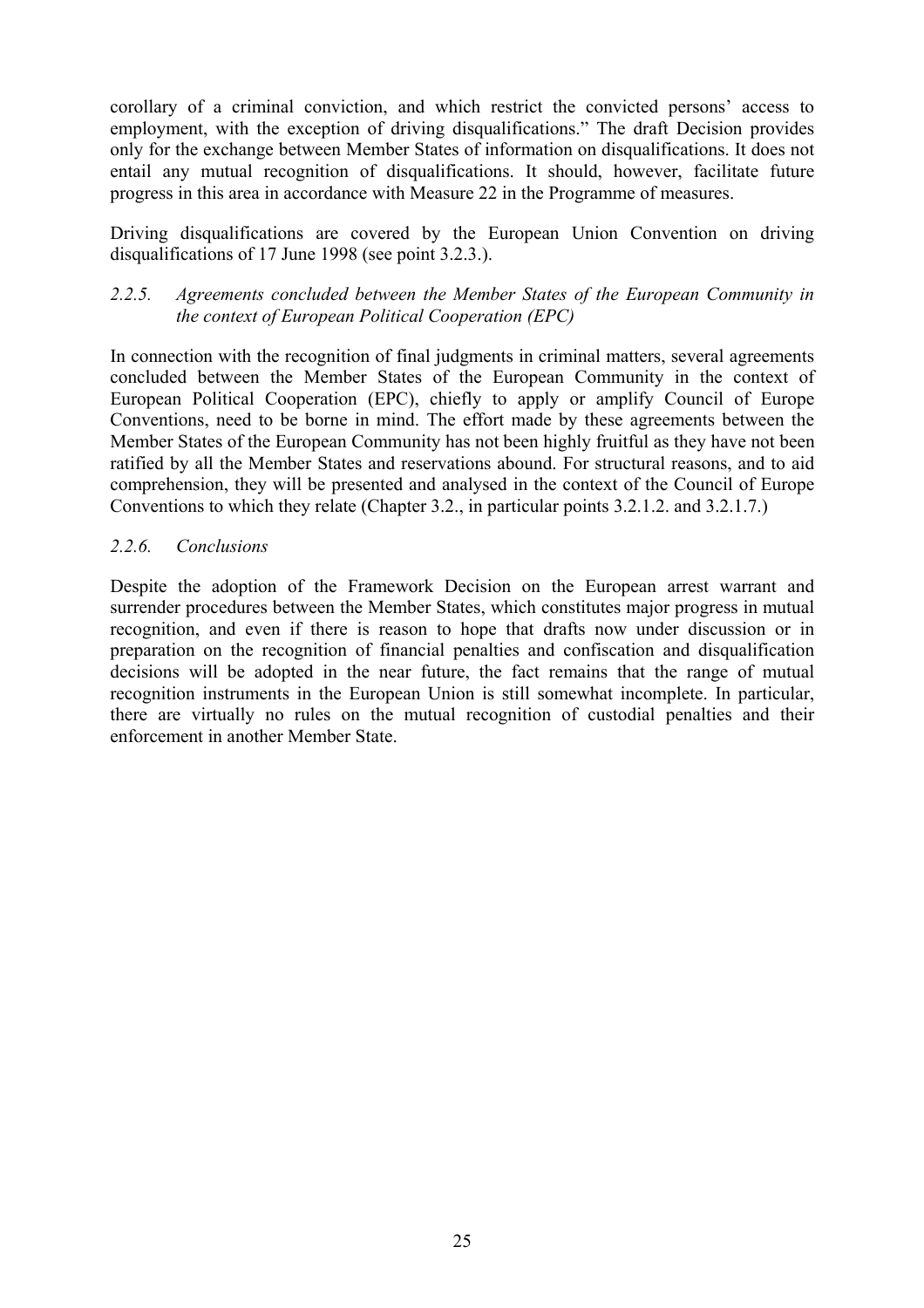#### **3. CURRENT SITUATION: NATIONAL LEGISLATION AND INTERNATIONAL AGREEMENTS**

## **3.1. Great diversity between the Member States**

The legislation of the Member States on penalties varies widely. The Commission does not intend to offer an exhaustive survey in this Green Paper but feels it would be useful to give a general overview.

# *3.1.1. General rules of criminal law62*

## 3.1.1.1. Principles governing prosecution – mandatory or discretionary

The Member States' criminal systems are divided on the issue of mandatory or discretionary prosecution. The discretionary principle is applied in Belgium, France, Denmark, Ireland, the United Kingdom, Luxembourg and the Netherlands. In Germany, Austria, Spain, Finland, Sweden, Greece, Italy and Portugal the mandatory prosecution principle applies.

The mandatory prosecution principle is that the prosecution authorities must act – even if no complaint has been lodged – where they suspect that an offence has been committed. The discretionary prosecution principle is that the decision whether to prosecute is at the discretion of the prosecution service.

In practice, however, all legal systems combine elements of the two principles. Certain questions arise in both systems, for example the question of the evidence needed to commence a prosecution. Those that apply the mandatory prosecution principle apply discretionary criteria in certain circumstances, for example with the possibility of conditional discharge, and those applying discretionary criteria allow, for example, instructions from Prosecutors General or criminal policy guidelines from the Ministry of Justice and require reasons to be given for discharge decisions and/or appeal procedures to be available.

In the United Kingdom, for example, there are two rules: the reasonable prospect of a conviction – which is more and more widely used in countries that apply the mandatory prosecution principle – and the public interest. But in systems where the mandatory prosecution principle applies there are criteria for giving priority to certain cases and not prosecuting minor offences.

#### 3.1.1.2. The room for manoeuvre of the criminal courts

 $\overline{a}$ 

Even if the ambition is to establish an area of freedom, security and justice in which the same offence incurs an equivalent penalty everywhere, it is clear that we have to operate with bodies of legislation that provide sets of equations but that the practical outcome will always depend on an unknown factor – the decision of a court that in every case has a discretionary power when it comes to sentencing.

But the first limit on the court's freedom at the sentencing stage flows from the basic principle that penalties must be provided for by law, so that where it holds that an offence has been

 $62$  The information in document 12432/01 DROIPEN 83 and in the study on Harmonisation of criminal penalties in Europe (see footnote 10) was used in preparing this Chapter.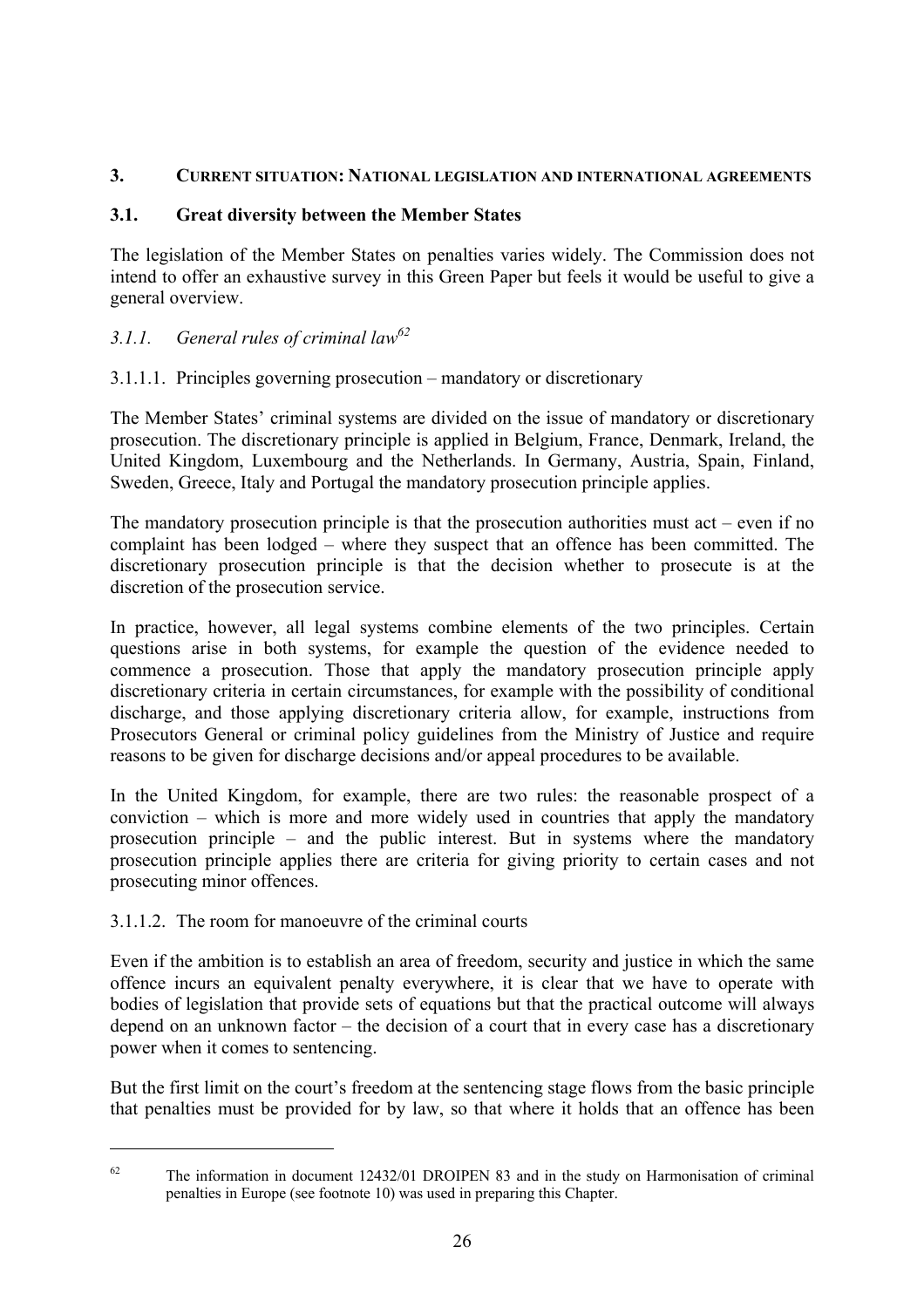committed it must pass a sentence provided for by the law for that offence. This in turn flows from the principle of legal certainty, whereby the penalty incurred for an offence must be specified by law.

The presence of aggravating and mitigating circumstances, considered below, to some extent also limits the court's freedom, as can the possibility, for example, of lowering the penalty or exempting from it.

3.1.1.3. Level of participation: aiding and abetting.

Aiding or abetting and being an accomplice are the commonest form of participation. The accomplice is defined as a person who participated in one way or another in the commission of the offence. In general, being an accomplice requires there to be two elements: a punishable principal offence and an act of aiding and abetting involving an objective component (for example aid or assistance) and a mental state (intention to participate in the offence).

By and large a distinction can be made between two models regarding penalties for participation in offences. In some Member States (for example, France, Italy, Portugal, Austria, Denmark and Ireland), any person involved in the commission of the offence can be punished as for the principal offence, regardless of level of involvement. But the court can take account of the level of participation for sentencing purposes. In other Member States (for example, Germany, Spain, Belgium, Luxembourg, Netherlands, Finland and Greece), the law makes a distinction when sentencing the principal offender and accomplices. Joint offenders and instigators are generally punished in the same way as the principal offender.

#### 3.1.1.4. Level of completion: attempts

It can happen that the result of an offence is not achieved although acts directed towards it have been done. The absence of a result can have one of two causes: acts were commenced but suspended, or the act was completed but the result was lacking, or both.

There are generally possibilities of lower penalties for attempts than for the completed offence, either because the court has a discretion (Austria, Germany, Denmark, France and Ireland) or because there is express statutory provision (Belgium, Spain, Finland, Greece, Italy, Luxembourg, Netherlands, Portugal and United Kingdom).

In these cases the lower penalty is often calculated by reference to the penalty for the completed offence, so that if these penalties differ widely, the penalties for attempts will differ likewise.

#### 3.1.1.5. Aggravating and mitigating circumstances

Aggravating circumstances as regards criminal liability can be general – applicable to offences generally– or specific – applicable to specific offences. For sentencing purposes, some Member States allow the courts to pass a heavier sentence in the presence of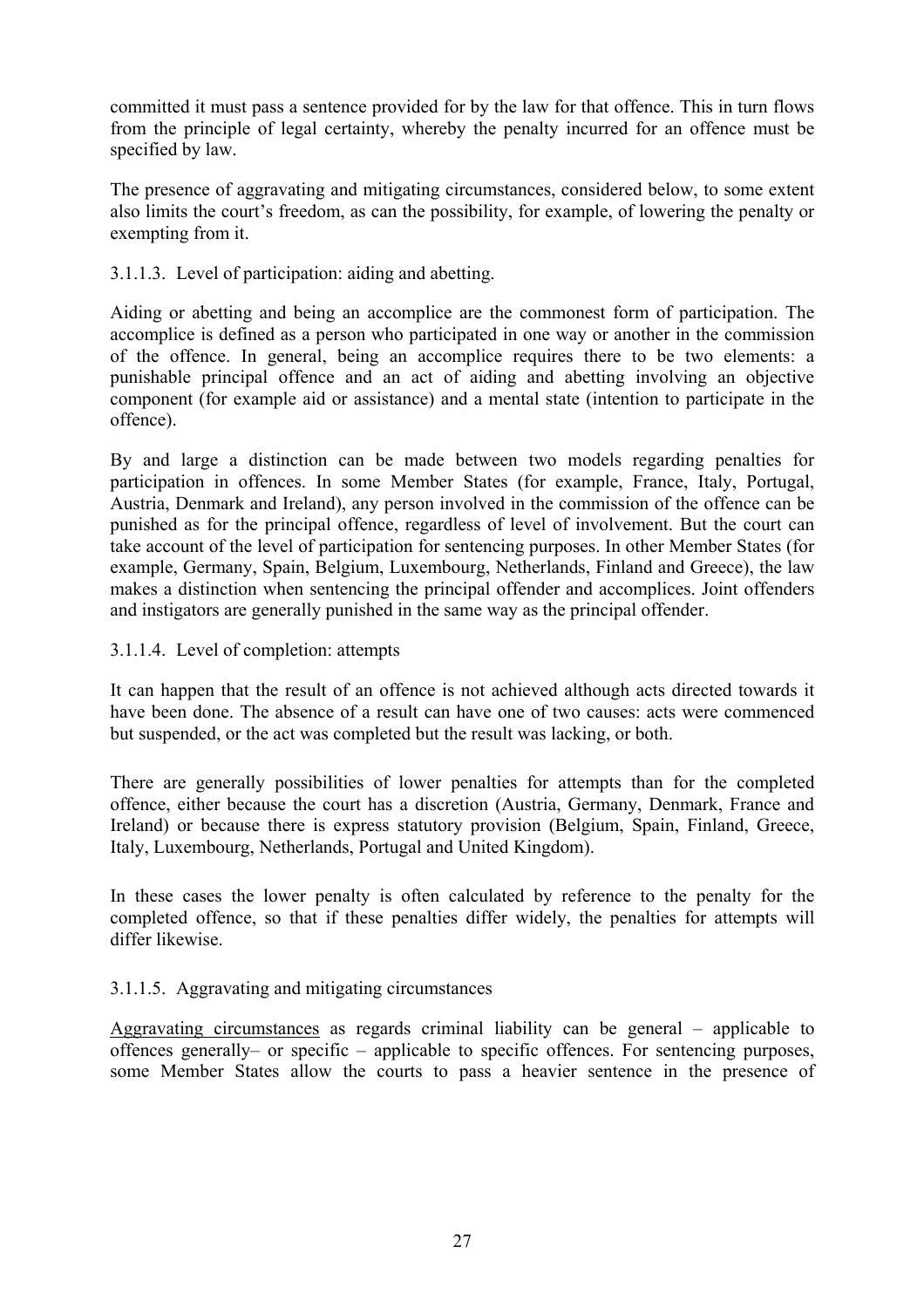aggravating circumstances,  $63$  whereas others do not allow the ordinary maximum to be exceeded.<sup>64</sup>

Regarding mitigating circumstances, all the Member States' criminal systems allow the courts to reduce the statutory penalty for a specific offence on the basis of mitigating or exonerating circumstances provided for by the law. But in systems where there are no minimum penalties, such as France, the mitigating circumstances mechanism is broadly useless. As in the case of aggravating circumstances, the systems of some Member States provide for a general list of mitigating circumstances – Spain is an example – whereas others do not provide for a list and the court weighs up the facts that might be taken to constitute mitigating circumstances – for example Belgium.

#### 3.1.1.6. A special case – recidivism

Regarding the offender's background, recidivism can be taken into account for sentencing purposes (for example in Italy, Belgium and Austria) or as an aggravating circumstance (for example in Finland, Denmark and Spain). As regards the level of the penalty, as in the case of aggravating circumstances, some Member States provide for a penalty in excess of the standard maximum – Austria, Belgium, France, Italy, Luxembourg, Sweden and Portugal – whereas others do not allow the statutory maximum penalty to be exceeded – for example, Finland, Ireland and Spain.

It should be noted here that the Council Framework Decision of 6 December 2001 amending Framework Decision 2000/383/JHA on increasing protection by criminal penalties and other sanctions against counterfeiting in connection with the introduction of the  $euro<sup>65</sup>$  requires each Member State to recognise the principle of the recognition of previous convictions under the conditions prevailing under its domestic law and, under those same conditions, shall recognise for the purpose of establishing habitual criminality final sentences handed down in another Member State for the offences referred to in the Framework Decision.

#### 3.1.1.7. Concurrent offences

"Concurrent offences" means a situation where the same offender commits several offences simultaneously or successively before being finally convicted for one of them. The absence of previous convictions distinguishes this from the recidivism. Several systems – for example in Belgium – distinguish between cases where the same offender commits several separate acts punishable under the criminal law and cases where one and the same act is an offence against several different statutory provisions.

Where a person is prosecuted for related or unrelated offences in several Member States, proceedings could be transferred to a single Member State to facilitate the prosecution. Article  $8(1)(d)$  of the European Convention on the Transfer of Proceedings in Criminal Matters 1972<sup>66</sup> provides that a Contracting State may request another Contracting State to take proceedings if proceedings for the same or other offences are being taken against the suspected person in the requested State. Article 32 of the Convention provides that States concerned shall examine whether it is expedient that one of them alone shall conduct proceedings.

 $^{63}$  For example, in Greece, Italy and Portugal.

<sup>&</sup>lt;sup>64</sup> For example, in Spain, Ireland and Sweden.<br>
OJ L329, 14.12.2001, p.3.

Council of Europe, European Treaties No 73. Opened for signature on15 May 1972, entered into force on 30 March 1978. Accessible at http://conventions.coe.int/.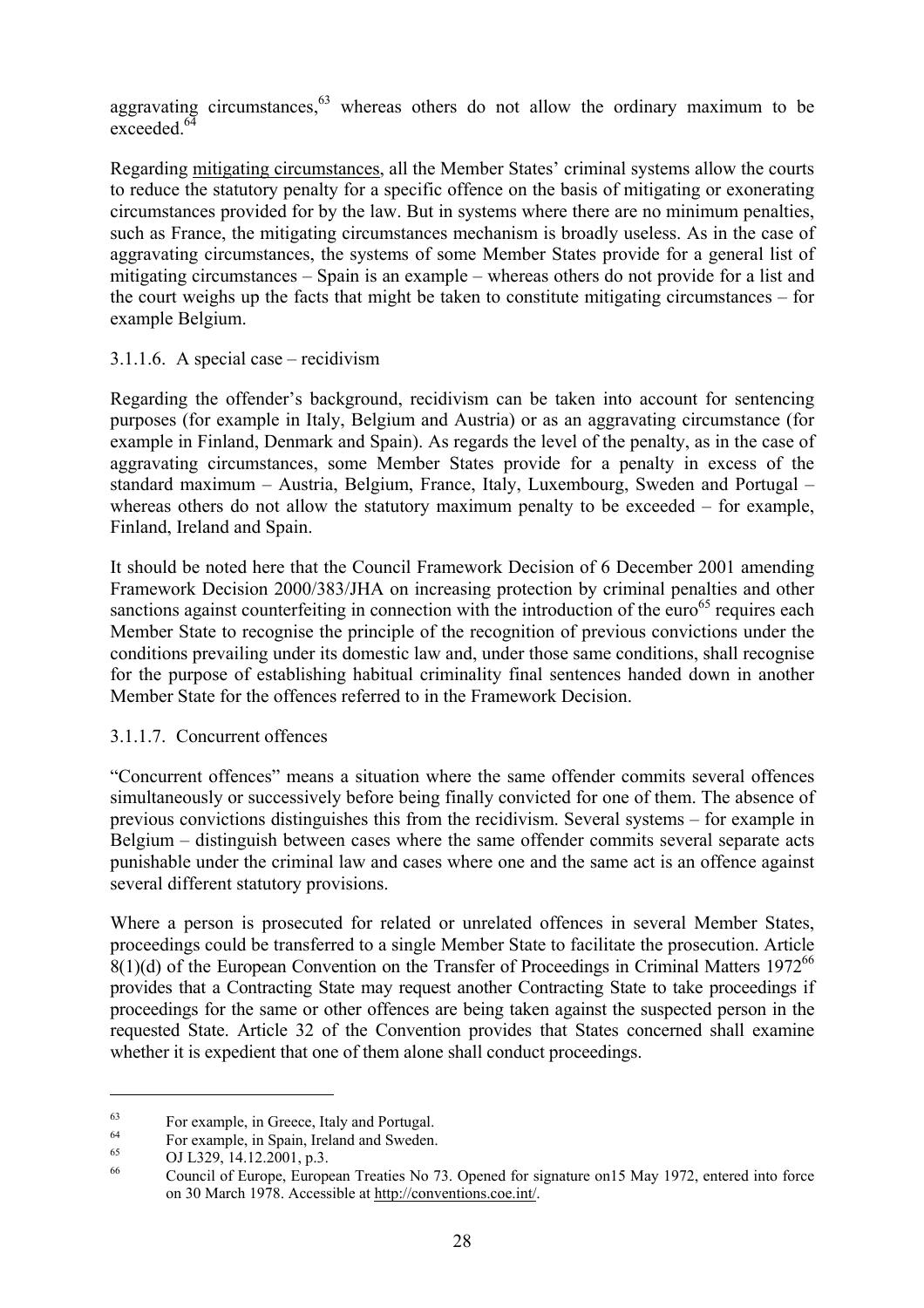The 1972 Convention provides that a Contracting State which, before the institution or in the course of proceedings is aware of proceedings pending in another Contracting State against the same person in respect of the same offence shall consider whether it can either waive or suspend its own proceedings, or transfer them to the other State. If it deems it advisable in the circumstances not to waive or suspend its own proceedings it shall so notify the other State in good time and in any event before judgment is given on the merits. In that eventuality, the States concerned shall endeavour as far as possible to determine which of them alone shall continue to conduct proceedings. But only five Member States<sup>67</sup> have ratified the 1972 Convention and five have not even signed it.

In a situation in which an offender commits offences against several different statutory provisions, the question of *ne bis in idem* arises, a fundamental principle of criminal law whereby nobody can be prosecuted or convicted twice for the same  $act<sub>68</sub>$  as does the *lis pendens* principle whereby a prosecution cannot be brought for an offence if proceedings are already in motion for it*.* 

#### *3.1.2. Custodial penalties*

While it has become conventional for sectoral instruments approximating substantive criminal law to set minimum levels for maximum penalties in the Union, there are no **common maximum penalties**, and there are major differences here. The criminal systems of some Member States, such as Belgium, Greece, the United Kingdom, France and Italy, provide for life imprisonment. Others such as Spain and Portugal do not.

In general, in those Member States where there is provision for life imprisonment, there is the possibility of conditional release after a specified minimum period has been served, but that period varies very widely (from 10 years in Belgium to 15 in Germany and 20 in Ireland). In France, a minimum period of up to 30 years can be ordered.

Life imprisonment being a sentence reserved for very serious crimes, the maximum prison sentences for non-life offences also vary from one Member State to another. This ranges from 15 years in Germany to 20 in Austria and 30 in Belgium. Likewise, early release is possible after one third of the sentence has been served in Belgium, two thirds in Denmark and Germany and three quarters in Spain. These periods are usually lengthened in the case of recidivists.

As for the various modes of enforcement of custodial penalties, and before going on to consider whether there are grounds for Union action here, see the more detailed presentation in **Annex I**. That annex deals with suspended sentences, suspended or deferred sentencing, day-release, sentences served in instalments, electronic surveillance and home detention.

On the basis of the inventory and comparative analysis of the Member States' legislation on the various modes of enforcement of custodial penalties, it can be seen that most Member States have a relatively large variety of modes of enforcement allowing a gradual transition from prison to freedom. The approach generally flows from the desire to make use of forms of punishment that are more appropriate than firm imprisonment as a means of supporting the offender's reintegration into society and from problems linked to overcrowding in prisons.<sup>69</sup>

<sup>67</sup> Austria, Denmark, Netherlands, Spain and Sweden.

 $^{68}$  That is to say for the same facts as in the initial decision – same date, place and specific effects.<br>In several Member States, the problem of prison overcrowding is a topic of intense public debate, for example in Belgium (see article in Le Vif/L'Express of 9.5.2003, p. 26), in France (see articles in Le Monde, 12.4. and 30.4.2003) and in Portugal (see article in Grande Reportagem, April 2003, p. 78).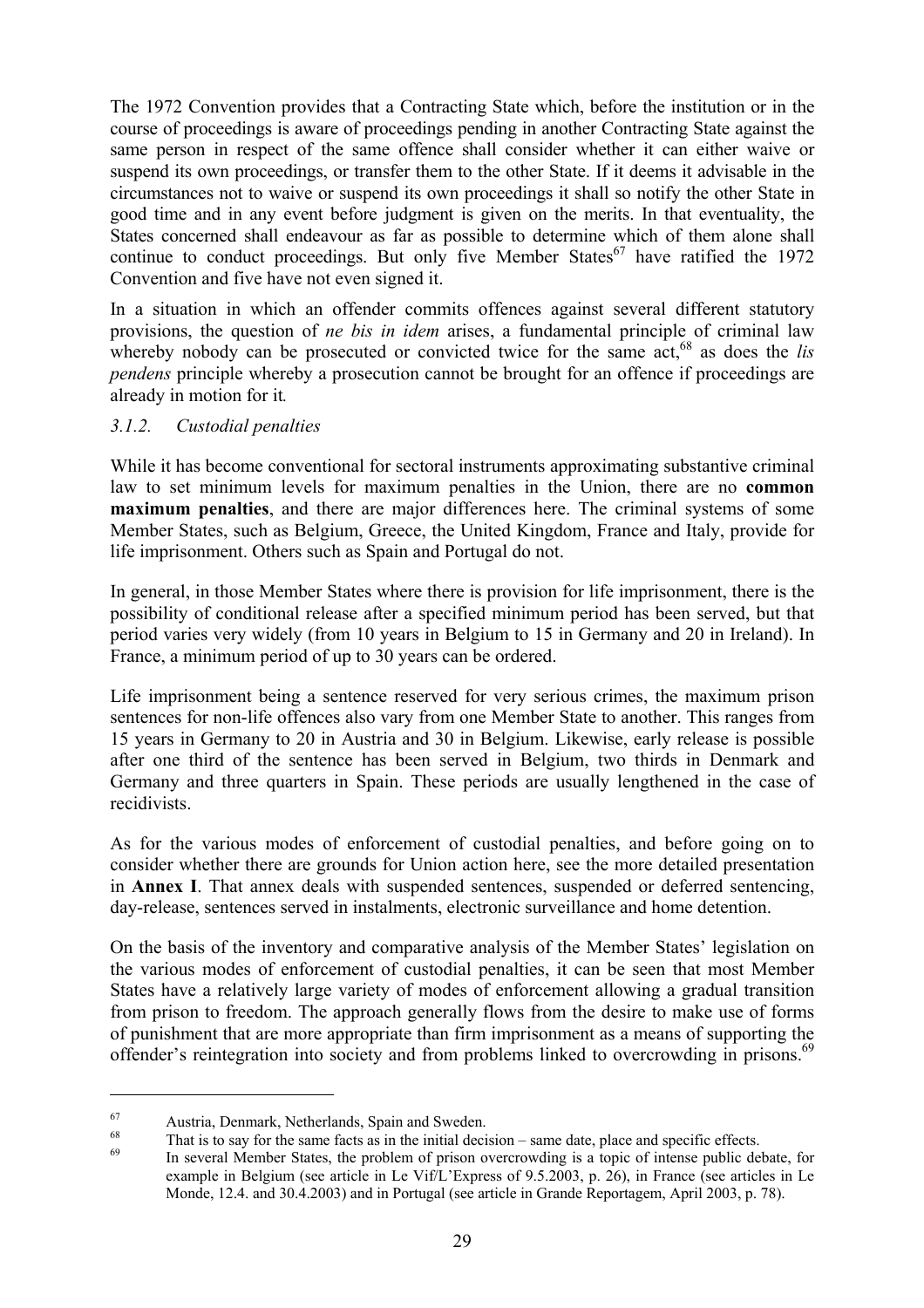The most widespread form is the suspended sentence, available in almost all the Member States. Electronic surveillance is applied in six Member States and is under test or consideration in a further five. All the other instruments (suspended or deferred sentencing, day-release, sentences served in instalments and home detention) are known and applied only in a minority of Member States.

#### *3.1.3. Financial penalties*

Certain Member States (such as Denmark, Spain, Portugal and Germany) apply the daily fine system, whereas others (Belgium, Luxembourg, the Netherlands, the United Kingdom and Italy) follow the traditional fixed-amount system. In some countries the two systems coexist (France, Greece, Sweden and Finland).

In the daily fine system, fines are usually determined by the national courts by the following procedure. First, the court decides the term of imprisonment that would be ordered if a prison sentence was in order. Then it determines the amount to be paid in place of each day of that period. The period set by the Member States' legislation generally begins at five days, or possibly less (in France, Finland, Greece, Spain and Germany), though in Sweden it begins at 30 days. The maximum number of days that the courts can impose varies from 150 in Sweden to 730 in Spain. The minimum amounts that the court sets per day vary between 1 euro and 10 euros, though there is a much greater variation in the maximum amounts, between 60 euros in Greece, 300 euros in Spain and 360 euros in France, all the way up to 5000 euros in Germany.

In the traditional fixed-amount system, minimum and maximum amounts reflecting the seriousness of the offence are usually provided for. Between the two extremes, the court commonly has a considerable discretion to set the fine.

In jurisdictions where the traditional fixed-amount system coexists with the daily fine system, the sentencing rules are more complicated and vary from country to country. In Finland, for example, the daily fine system is applied but for certain specific offences the fixed-amount system is used, whereas in France, the system applied depends on the status of the offence.

Whatever the fine system, the legislation or the cases in most Member States require the sentencing court to have regard to the circumstances of the case and/or the offender's financial situation.

Finally, whatever the fine system, the national legislation usually explicitly requires the sentencing court to order imprisonment as an alternative, subsidiary penalty for failure to pay the fine (Germany, Belgium, France, Netherlands, Luxembourg and Portugal).

#### *3.1.4. Disqualification*

There is a whole range of disqualification penalties or measures in the Member States' legal systems, from bans on driving certain categories of vehicles for a specified period to prohibition on entering the country or on exercising an occupation.

Driving disqualifications exist in all Member States. But certain disqualifications in relation to specific occupations (company director, armed service) or to being in specific places (football stadiums, licensed premises) do not.

There are also a series of disqualifications in the sense of deprivation of civic and civil rights ordered as secondary measures accompanying another penalty – usually imprisonment for a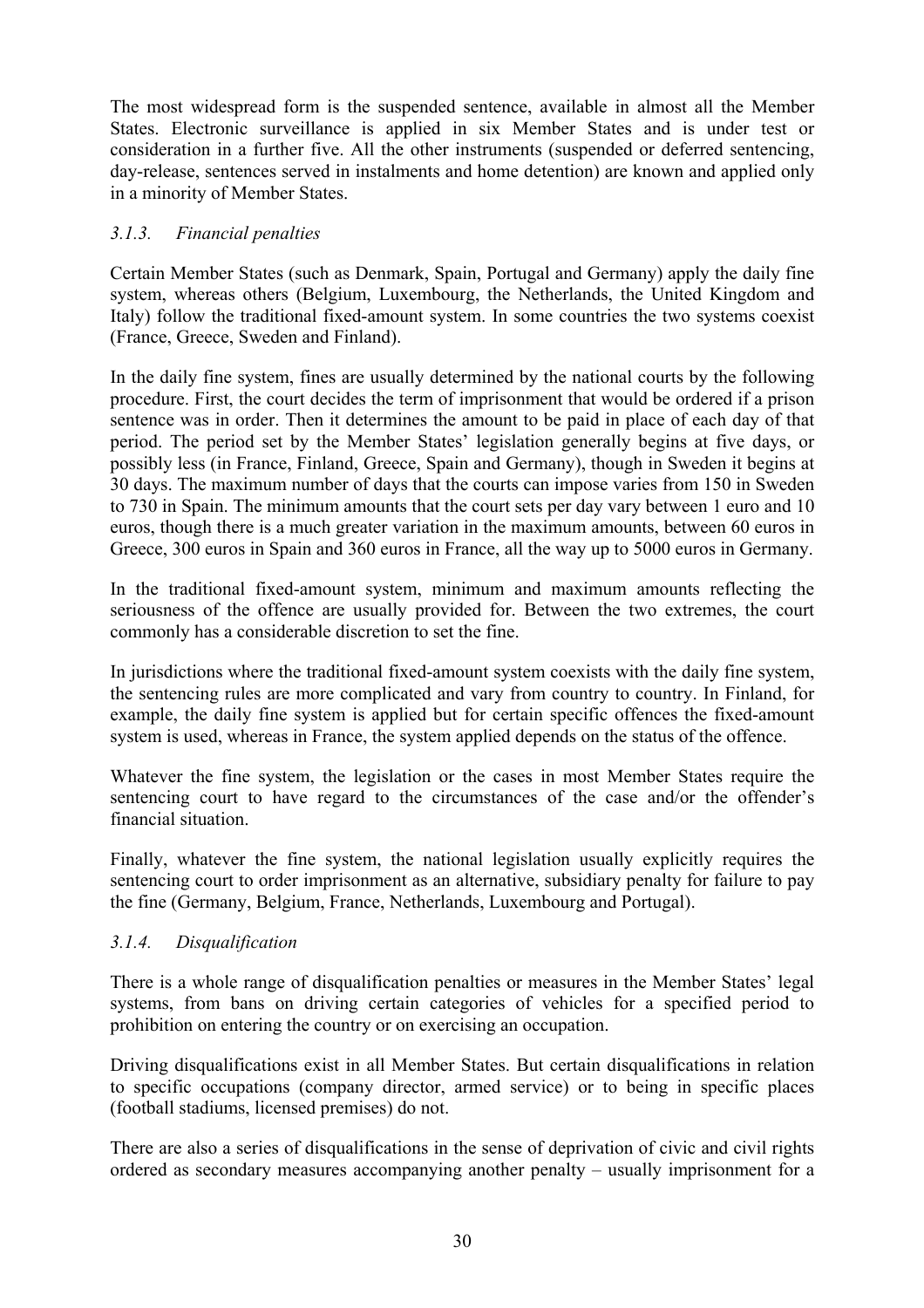certain duration. Such measures relate to the right to vote or stand for election or prohibitions on exercising certain public functions.

# *3.1.5. Confiscations*

Confiscation is usually specific (in Germany, Belgium, Denmark, Luxembourg, the Netherlands, Italy or the United Kingdom), applying to articles used in the commission of an offence and to assets derived directly from the offence or assets substituted for them and even to the income from these assets once invested. If these articles cannot be traced in the offender's assets, the court will evaluate them in money's worth and confiscate an equivalent sum (Belgium, Denmark, Luxembourg and France).

All the Member States have ratified the Council of Europe Convention of 8 November 1990 on Laundering, Search, Seizure and Confiscation of the Proceeds from Crime.<sup>70</sup> But some of them have made declarations under Article  $2<sup>71</sup>$  on confiscation that they will confiscate only the proceeds of specified offences. Information gathered by the Commission for the forthcoming report on the implementation of the Council Framework Decision of 26 June 2001 on money laundering, the identification, tracing, freezing, seizing and confiscation of instrumentalities and the proceeds of crime<sup>72</sup> shows that a large majority of Member States comply with Article 1(a) of the decision, which prohibits reservations regarding Article 2 of the Convention. But some of them will have to review their reservations in line with the Framework Decision.

Clearly, then, there are still divergences in the possibilities for confiscation in the Member States, and some of the States are still not in a position to confiscate the proceeds of all offences that can give rise to prison sentences of more than a year.

# *3.1.6. Sanctions for legal persons*

There are considerable differences between the Member States as regards sanctions for legal persons. Some provide for liability – sometimes specifically criminal liability – for legal persons, as in France, Ireland, the United Kingdom, Belgium and the Netherlands. But this is not the case of, for instance, Greece, Germany, Luxembourg or Italy. There is much debate about the criminal liability of legal persons. Those who oppose the idea argue that a legal person cannot have a mind of its own and cannot therefore have a criminal intent (*societas delinquere non potest*). Those who support the idea see things in a very different light. They regard legal persons as more than mere legal fictions. They exist, they hold a predominant place in our society and must be liable for the offences they commit.

In the United Kingdom cases, for example, the liability of legal persons is based on the doctrine of identification. This states that there is a degree of identity between the legal person and the persons who direct it – the managers or directors whose functions in the firm are such that they receive no orders or instructions from anybody hierarchically superior to them. Where an offence is committed by a person or a group of persons identified with the

<sup>70</sup> Accessible at: <u>http://conventions.coe.int</u>.<br><sup>71</sup> Article 2 – "*Confiscation measures: (1) Each Party shall adopt such legislative and other measures as may be necessary to enable it to confiscate instrumentalities and proceeds or property the value of which corresponds to such proceeds. (2) Each Party may, at the time of signature or when depositing its instrument of ratification, acceptance, approval or accession, by a declaration addressed to the Secretary General of the Council of Europe, declare that paragraph 1 of this article applies only to offences or categories of offences specified in such declaration.*"<br>OJ L 182, 5.7.2001, p. 1.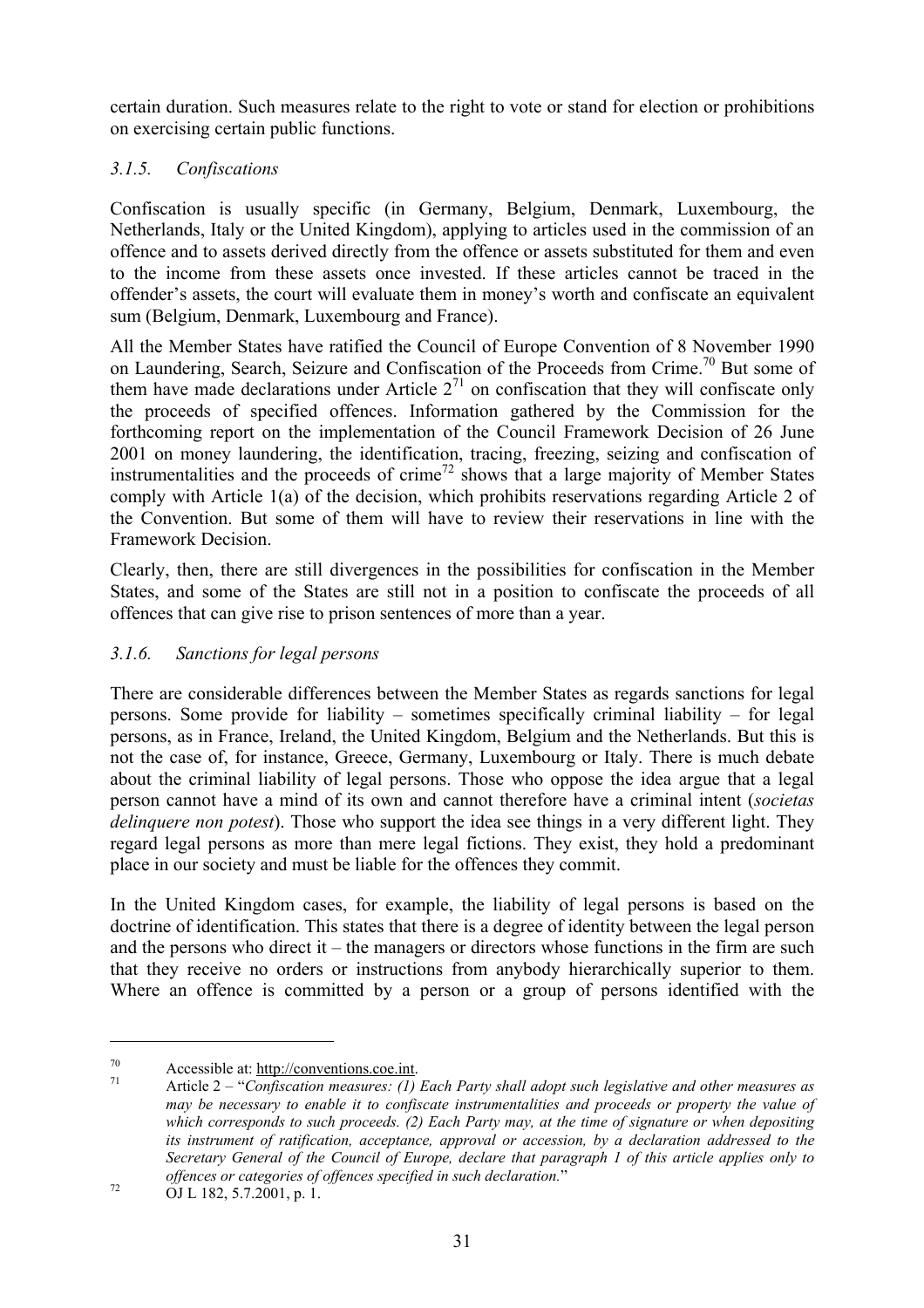organisation, it is therefore an offence by the legal person. But despite their differences from the common law systems, other Member States, France among them, provide for the criminal liability of legal persons.

## *3.1.7. Alternative sanctions*

Non-custodial penalties and measures offer a more creative and humane way of dealing with the issue of crime and punishment. In particular, they limit the use of short prison terms, which most specialists agree are harmful. The involvement of the community (in many cases the local community) is a necessary and unique feature of the application of alternative sanctions.

Alternative sanctions therefore play an important role in crime prevention because they are much better than custodial sentences at promoting the successful rehabilitation of offenders. According to Article 29 (2) of the Union Treaty, the European Union's objective of providing citizens with a high level of safety within an area of freedom, security and justice will be achieved by preventing crime. The rehabilitation of offenders contributes directly to the prevention of re-offending.

On the basis of the inventory and comparative analysis of the Member States' legislation on alternative sanctions (**Annex II**), it can be seen that most Member States have introduced alternative sanctions in recent years or are in the process of doing so. The approach generally flows from the desire to make use of forms of punishment that are more appropriate than firm imprisonment as a means of supporting the offender's reintegration into society and from problems linked to overcrowding in prisons. In some Member States there have been difficulties in securing acceptance of alternative sanctions by the courts. And national legislation tends to focus on specific forms of alternative penalty – community service and mediation.

# *3.1.8. Enforcement of criminal penalties*

To ascertain the situation in the Member States, it is necessary to undertake an inventory and comparative analysis of the Member States' legislation on the enforcement of criminal penalties. **Annex III,** without claiming to be exhaustive, presents the Member States' legislation on suspended sentences, day-release, early release, remission, amnesty and pardon.

**Annex III** shows that the differences between the Member States' legislation on the enforcement of criminal penalties are also considerable.

Suspended enforcement of a penalty is possible in only a minority of Member States, such as France and Italy. Only a few Member States have the option of day-release (Germany, Belgium, Spain, France, Italy, Portugal) while the sentence is served. The eligibility conditions, the implementing rules and the consequences of violation of the conditions imposed vary widely. Early release is possible in all Member States, but the eligibility conditions and implementing rules again vary widely. The possibility of more or less automatic remission exists in only a small number of Member States (France and Greece). The Member States' legislation on amnesty and pardon diverge widely, usually leaving the public authorities with extensive powers of discretion.

These differences are neatly illustrated by the numbers of prisoners (in absolute terms or per 100 000 inhabitants) in the Member States, though the differences do not reflect only the differences as regards the enforcement of penalties but also as regards the full set of factors in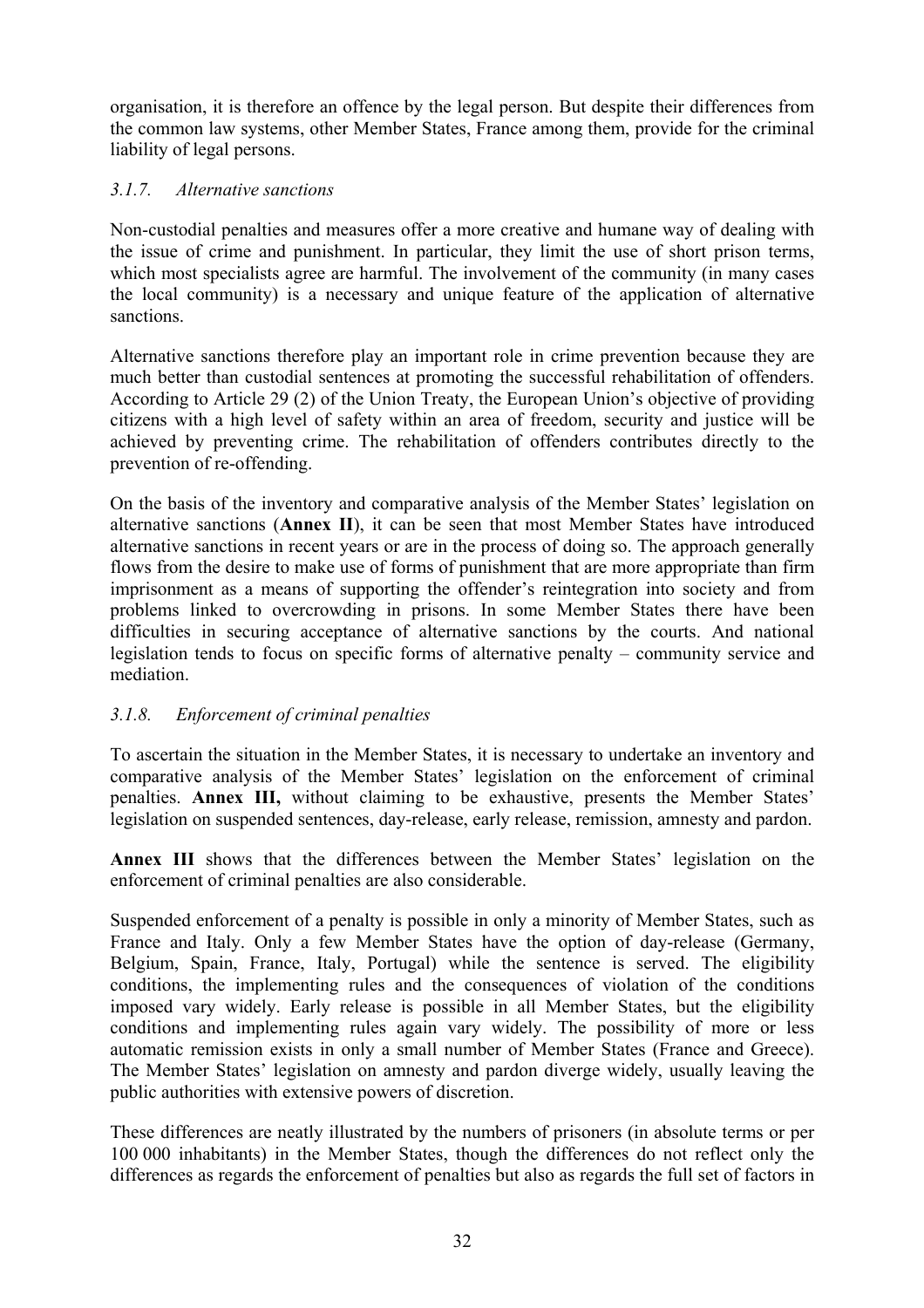criminal law that influence the penalty. On 1 August 2003 the Commission sent the current and future Member States a questionnaire on the prison population. It has not yet received all the replies, but there is a geographical breakdown as follows: traditionally, there is a moderate approach in the Scandinavian countries (between 50 and 70 prisoners per 100 000 inhabitants), a group of Member States with a rate below 100 prisoners (Germany, Austria, Belgium, France, Italy, Greece, Luxembourg, Netherlands) and a group with a rate of between 100 and 150 prisoners per 100 000 inhabitants (Spain, Great Britain, Portugal and a few new Member States). Since some of the new Member States have rates of more than 350 prisoners per 100 000 inhabitants, it can be seen that the prison population is proportionately six times higher than in the Scandinavian countries.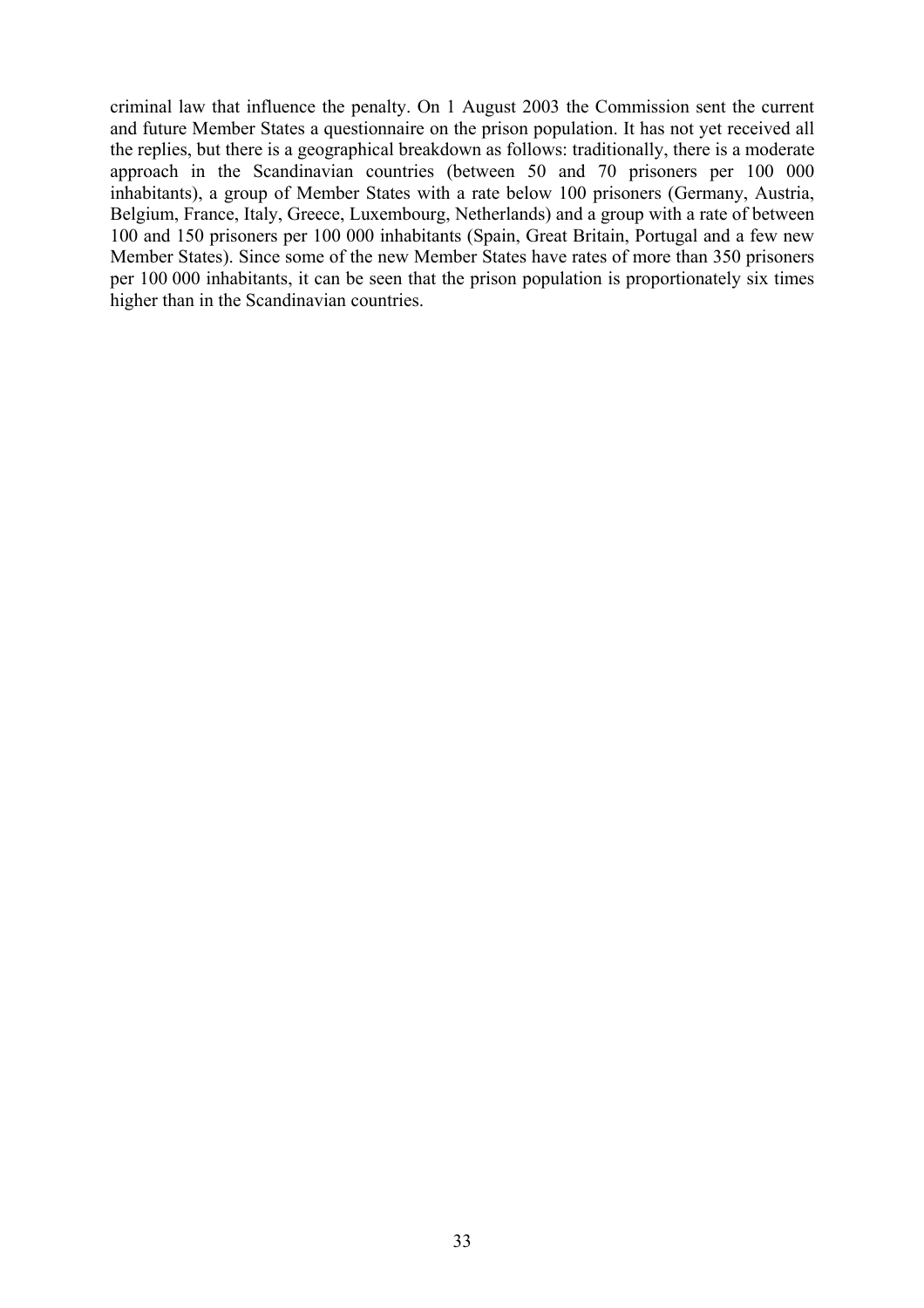#### **3.2. An incomplete range of mutual recognition instruments**

#### *3.2.1. Mutual recognition of custodial penalties.*

A series of Council of Europe Conventions, amplified by instruments agreed in European Political Cooperation (EPC) are relevant here. The main purpose of the EPC Conventions is to facilitate the application of the Council of Europe Conventions and to reinforce judicial cooperation in criminal matters between the Member States. There are also a number of regional conventions between, for instance, the Nordic countries.

3.2.1.1. European Convention of the Council of Europe of 28 May 1970 on the International Validity of Criminal Judgments

The European Convention of the Council of Europe on the International Validity of Criminal Judgments,73 which was concluded on 28 May 1970, has been ratified by 15 of the Council of Europe's 45 members. It entered into force on 26 July 1974. Eleven Member States of the Union have signed<sup>74</sup> the Convention, and five have ratified it.<sup>75</sup> Numerous reservations have been entered by most of the contracting parties with respect to the Convention's implementation. The Convention applies to sentences involving deprivation of liberty.

According to the Convention, the sentencing State may request another Contracting State to enforce a sentence only if one or more of the conditions set out in Article 5 are fulfilled, namely: (a) if the sentenced person is ordinarily resident in the other State; (b) if the enforcement of the sentence in the other State is likely to improve the prospects for the social rehabilitation of the sentenced person; (c) if, in the case of a sentence involving deprivation of liberty, the sentence could be enforced following the enforcement of another sentence involving deprivation of liberty which the sentenced person is undergoing or is to undergo in the other State; (d) if the other State is the State of origin of the sentenced person and has declared itself willing to accept responsibility for the enforcement of that sentence; or (e) if it considers that it cannot itself enforce the sentence, even by having recourse to extradition, and that the other State can. In addition, the judgment handed down in the requesting State must be final and enforceable and the offence in respect of which the sentence has been passed must also constitute an offence under the law of the requested State ("double criminality" requirement<sup>76</sup>).

Enforcement requested may be refused, in whole or in part, only in one of the cases listed in Article  $6^{77}$ 

Accessible at <u>http://conventions.coe.int/</u><br>Austria, Belgium, Denmark, Germany, Spain, Italy, Luxembourg, Netherlands, Portugal and Sweden.<br>Austria, Denmark, Spain, Netherlands and Sweden.<br>The double criminality requiremen

agreements: the cooperation agreement of 23 March 1962 between Denmark, Finland, Iceland, Norway and Sweden (known as the "Helsinki" agreement), the judicial cooperation agreement concluded in 1983 at Riyadh between certain Arab States and the 1986 Commonwealth Scheme for the Transfer of Offenders.<br>
Grounds for refusal: (a) where enforcement would run counter to the fundamental principles of the legal

system of the requested State; (b) where the requested State considers the offence for which the sentence was passed to be of a political nature or a purely military one; (c) where the requested State considers that there are substantial grounds for believing that the sentence was brought about or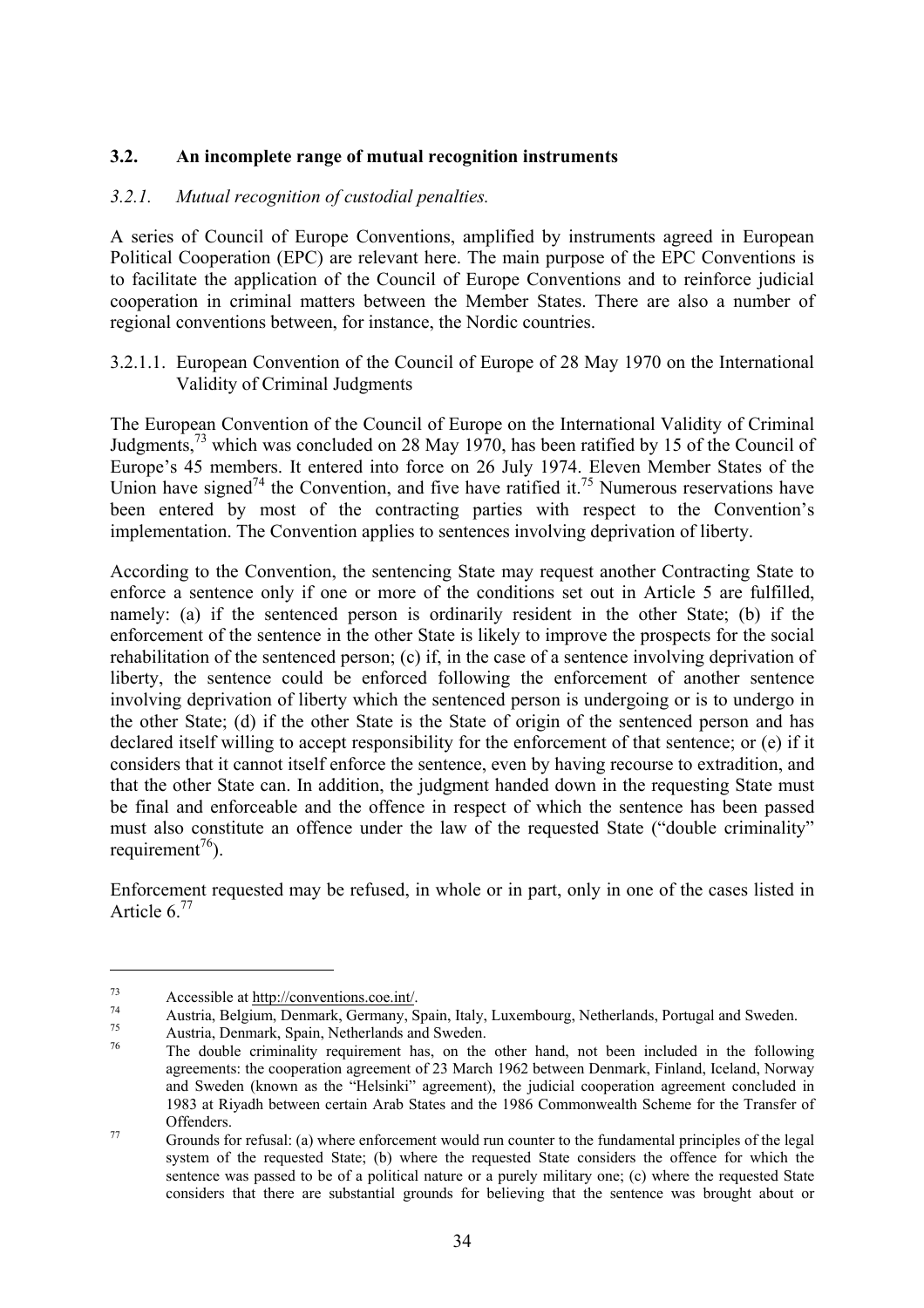A sentence pronounced in the requesting State may not be enforced in the requested State except by a decision of a court in that State (Article 37). Before a court takes a decision upon a request for enforcement, the sentenced person must be given the opportunity to state his views (Article 39). The judicial decisions taken in the requested State with respect to the requested enforcement and those taken on appeal from decisions by the administrative authority referred to in Article 37 must be appealable (Article 41). The requested State is bound by the findings as to the facts in so far as they are stated in the decision or in so far as it is impliedly based on them (Article 42).

If the request for enforcement is accepted, the court will substitute for the sentence involving deprivation of liberty imposed in the requesting State a sentence prescribed by its own law for the same offence (Article 44). This sentence may, subject to the limitations mentioned below, be of a nature or duration other than that imposed in the requesting State. If this latter sentence is less than the minimum which may be pronounced under the law of the requested State, the court will not be bound by that minimum and will impose a sentence corresponding to the sentence imposed in the requesting State. In determining the sentence, the court may not aggravate the penal situation of the sentenced person as it results from the decision delivered in the requesting State.

Under the Convention, enforcement is governed by the law of the requested State and that State alone is competent to take all appropriate decisions, such as those concerning conditional release. The requesting State alone has the right to decide on any application for review of sentence. Either State may exercise the right of amnesty or pardon.

3.2.1.2. Convention of 13 November 1991 between the Member States of the European Communities on the enforcement of foreign criminal sentences

On 13 November 1991 eight Member States<sup>78</sup> of the European Communities signed a Convention on the enforcement of foreign criminal sentences.<sup>79</sup> Since it has never been ratified by any of the Member States, the Convention has never entered into force. In relations between Member States which are parties to the European Convention of the Council of Europe on the International Validity of Criminal Judgments of 28 May 1970, the 1991 Convention was to apply to the extent that it supplements the provisions of that Convention or facilitates the application of the principles contained therein (Article 20).

Pursuant to Article 2 of the Convention, Member States of the European Communities undertake to accord each other the widest possible cooperation with regard to the transfer of

aggravated by considerations of race, religion, nationality or political opinion; (d) where enforcement would be contrary to the international undertakings of the requested State; (e) where the act is already the subject of proceedings in the requested State or where the requested State decides to institute proceedings in respect of the act; (f) where the competent authorities in the requested State have decided not to take proceedings or to drop proceedings already begun, in respect of the same act; (g) where the act was committed outside the territory of the requesting State; (h) where the requested State is unable to enforce the sentence; (i) where the request is grounded on Article 5.e ("if it considers that it cannot itself enforce the sanction, even by having recourse to extradition, and that the other State can") and none of the other conditions mentioned in that article is fulfilled; (j) where the requested State considers that the requesting State is itself able to enforce the sentence; (k) where the age of the sentenced person at the time of the offence was such that he could not have been prosecuted in the requested State; (l) where under the law of the requested State the sentence imposed can no longer be enforced because of the lapse of time; (m) where and to the extent that the sentence imposes a

disqualification.<br>
78 Belgium, Denmark, Germany, Greece, Spain, France, Italy and Luxembourg.<br>
79 Accessible at http://ue.eu.int/ein/.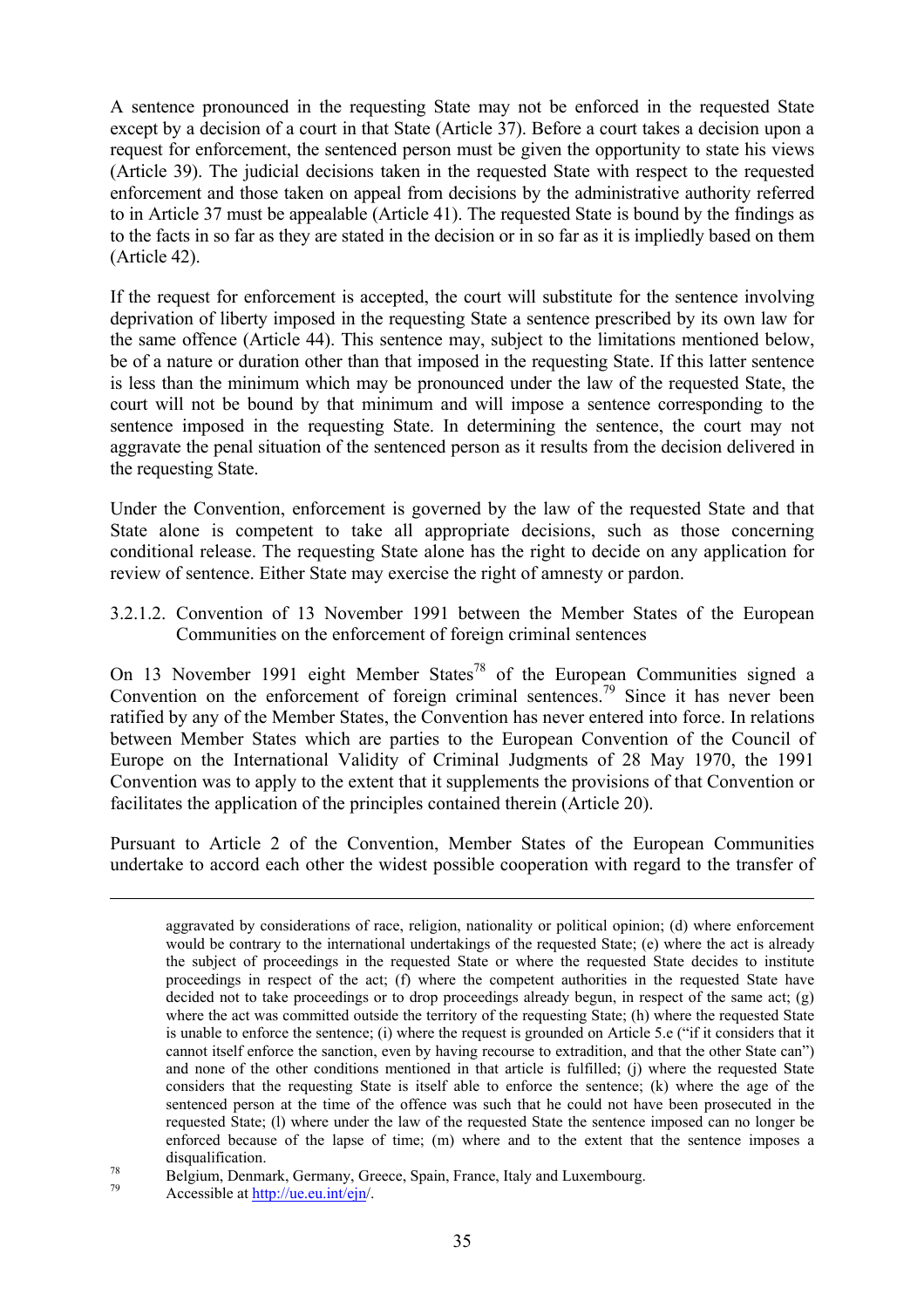enforcement of sentences (custodial or financial penalties). The transfer of enforcement may be requested either by the sentencing State or by the administering State. Each Member State may state in a declaration those offences which it intends to exclude from the scope of the Convention. The other Member States may apply the rule of reciprocity (Article 1).

The transfer of enforcement of a sentence involving deprivation of liberty may be requested where (a) the sentenced person is in the territory of the administering State and is a national of that State or is permanently resident in its territory; or (b) the sentenced person is in the territory of the administering State and his extradition has been refused, would be refused if requested, or is not possible; or (c) the sentenced person is in the territory of the administering State and is serving or is to serve a custodial sentence there (Article 3).

The transfer of enforcement of a sentence needs the agreement of the sentencing State and the administering State and may take place only if it satisfies all the conditions set out in Article 5 of the Convention, namely: (a) the judgment is final and enforceable; (b) the acts or omissions on account of which the sentence has been imposed constitute one of the offences referred to in Article 1(1)(a) according to the law of the administering State or would constitute such an offence if committed in its territory ("dual criminality"); (c) under the laws of the sentencing State or the administering State, the enforcement is not barred by time limitations; (d) final judgment against the sentenced person in respect of the same acts has not been delivered in the administering State; and (e) when a final judgment against the sentenced person in respect of the same acts has been delivered in a third State, the transfer of enforcement would not run counter to the principle of prohibiting double jeopardy.

It should be noted that, unlike Article 39 of the 1970 Council of Europe Convention, the 1991 Convention between the Member States of the European Communities does not provide that the sentenced person must be heard on the question as to where the sentence will be served.

Where the transfer of enforcement of a custodial penalty is accepted, the competent authorities in the administering State must either enforce the penalty imposed in the sentencing State - immediately or through an order – or through a judicial or administrative procedure convert the sentence into a decision of the administering State, thereby substituting the penalty imposed in the sentencing State by a penalty laid down by the law of the administering State for the same offence (Article 8).

The administering State must, if so requested, inform the sentencing State which of these two procedures it will follow. Any Member State may, however, indicate by declaration that it intends to exclude the application of one of the procedures.

If the administering State adopts the first procedure (enforcement of the penalty imposed in the sentencing State), it will be bound by the legal nature and duration of the penalty as determined in the sentencing State. If, however, that penalty is by its nature or duration incompatible with the law of the administering State, or if its law so requires, the administering State may, by a court or administrative order, adapt the penalty to a penalty laid down by its own law for a comparable offence. As to its nature the penalty must, as far as possible, correspond to the penalty imposed by the sentence to be enforced. It may not aggravate by its nature or duration the penalty imposed in the sentencing State, nor exceed the maximum penalty laid down by the law of the administering State for the same offence (Article 8(4)).

If the administering State adopts the procedure of conversion of the penalty, that State (a) will be bound by the findings as to the facts in so far as they appear explicitly or implicitly in the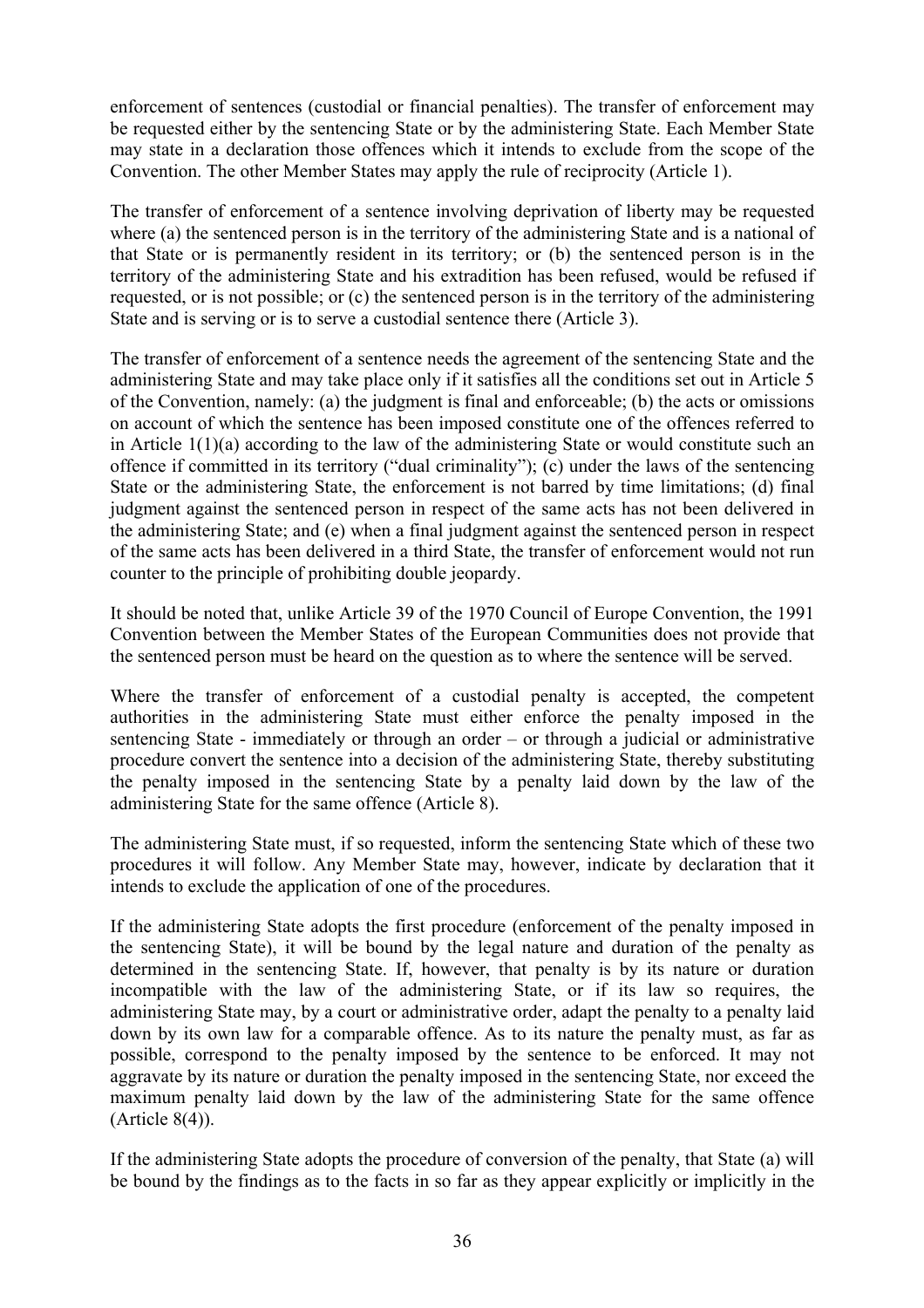judgment handed down in the sentencing State; (b) may, unless it has made a declaration to the contrary, convert a custodial penalty into a financial penalty if the penalty is less than or equal to a period of six months; and (c) may not aggravate the penal position of the sentenced person and will not be bound by any minimum penalty which its own law may provide for the offence or offences committed (Article 8(5)).

The sentencing State may not proceed with enforcement of the sentence once it has agreed with the administering State to transfer enforcement. However, if the sentenced person absconds, the right of enforcement will revert to the sentencing State, except where otherwise agreed between that State and the administering State (Article 17).

3.2.1.3. The Treaty of 26 September 1968 between Belgium, the Netherlands and Luxembourg on the enforcement of judgments in criminal matters

This Treaty<sup>80</sup> concerns the enforcement of judgments in criminal matters between the Benelux countries. It is applicable to judgments sentencing the convicted person to a custodial penalty or measure, a fine, a confiscation or a disqualification and judgments ruling solely on the question of guilt. $81$ 

The Treaty provides that a sentence passed in a Contracting State may be enforced in another Contracting State only if the conduct is an offence also in the second Contracting State or is on a list produced in accordance with the Treaty.<sup>82</sup>

But the Treaty allows the possibility of refusing enforcement where the offence is a political or military offence or is being prosecuted in the requested State or where the requested State decides to prosecute it itself. The requested State may also refuse enforcement if enforcement would be contrary to its international commitments or the fundamental principles of its legal order, if the offence was committed outside the territory of the requesting State or enforcement concerns a disqualification order.<sup>83</sup> The relevant authority of the requesting State must certify that the judgment is enforceable.<sup>84</sup> The enforcement of sentences passed in absentia is basically subject to the same rules as normal sentences.<sup>85</sup>

It is also provided that where there is an arrest warrant or any other form of detention order in the requesting State and the requesting State asks for the sentence to be enforced, the requested State may immediately arrest the offender. In urgent cases, the requested State may make the arrest before the documents that ought to accompany the request for enforcement have been received <sup>86</sup>

The possibility of temporary transit for the arrestee is provided for,  $87$  as is the seizure of certain articles with a view to subsequent confiscation if, under the Treaty, confiscation can

<sup>80</sup> The Benelux Treaty of 1968 never entered into force; see C. VAN DEN WYNGAERT, *Strafrecht en strafprocesrecht in hoofdlijnen,* Maklu, Antwerpen, 1998, at p. 1010.<br>
<sup>81</sup> Article 2.<br>
Article 5 Article 5.<br>
18<sup>8</sup> Article 5.<br>
85 Article 17.<br>
Article 30.<br>
Articles 32 and 33.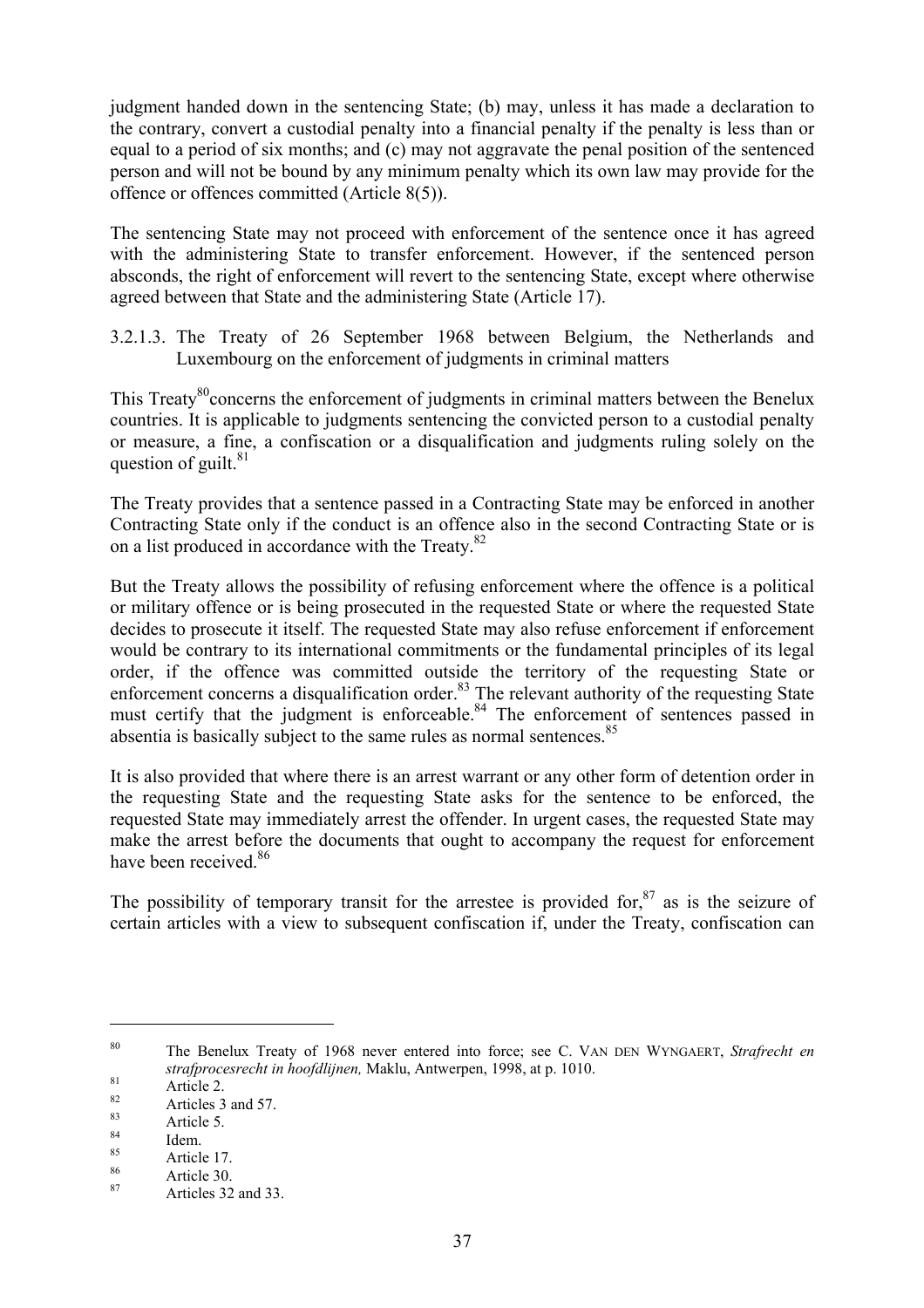also be enforced in the requested State.<sup>88</sup> The Treaty also determines when and in what circumstances the offender may serve his sentence in the requesting State.

The requested State may enforce fines and confiscation orders only on the basis of a decision by the Prosecution Service in the requested State, which must check the authenticity and enforceability of the request. $89$  It also checks whether the Treaty's requirements have been met and is responsible for enforcing technicalities. The decision by the Prosecution Service can be challenged in the relevant courts in the requested State.

A Contracting State may enforce a disqualification order in another Contracting State only on the basis of an order from a court in the first Contracting State. It is explicitly provided that the disqualification can have effect in a State other than the one in which it was ordered only if the legislation there provides for disqualification for the same offence or for a corresponding offence on the list provided for by the Treaty.<sup>90</sup>

3.2.1.4. The model for cooperation between the Nordic States

The Nordic States (Denmark, Finland, Iceland, Norway and Sweden) have a long tradition of cooperation in criminal matters. It is based on their geographical proximity, their historical, cultural and language ties<sup>91</sup> and their shared political and economic interests. The instruments of this cooperation were preceded by periods of intense public debate to produce common solutions and harmonise national legislation.

The first instrument is the Convention of 8 March 1948 between Norway, Denmark and Sweden concerning the recognition and enforcement of judgments in criminal matters. This Convention provided that final judgments given in one signatory State were enforceable in another. But its scope was confined to fines, confiscations and court costs. It was followed on 23 March 1962 by a Cooperation Agreement between Denmark, Finland, Iceland, Norway and Sweden, the "Helsinki Agreement". The signatory States were required to adopt – and have adopted – identical or at least similar rules allowing the authorities of one signatory State to recognise and enforce judgments by authorities in the other signatory States and to transfer prisoners to that end. The mutual trust that typifies cooperation between the Nordic States in criminal matters is founded on the existence of identical or similar rules and regulations in all of them.

The transfer of prisoners between Nordic States is based on humanitarian and penal policy considerations. The purpose of the cooperation is, among other things, to promote the rehabilitation and reintegration of the sentenced person. The argument is – quite rightly – that it is easier to prepare the prisoner for a future life of freedom if enforcement takes place in the State where he plans to live. This approach would also facilitate contacts with potential employers and other organisations, which will help to reduce the risk of recidivism.

As regards the enforcement of custodial penalties, the State of enforcement is bound by the number of days' imprisonment set by the decision in the sentencing State. After intensive debate, the possibility of reducing or adapting the level of sentences to those in the State of enforcement was felt to be inadequate. The dual criminality principle was not adopted. The transfer of prisoners does not depend on the prisoner's consent. But his views must be

<sup>&</sup>lt;sup>88</sup><br>
89 Article 33.<br>
90 Articles 50 et 57.<br>
91 With the exception of Finnish.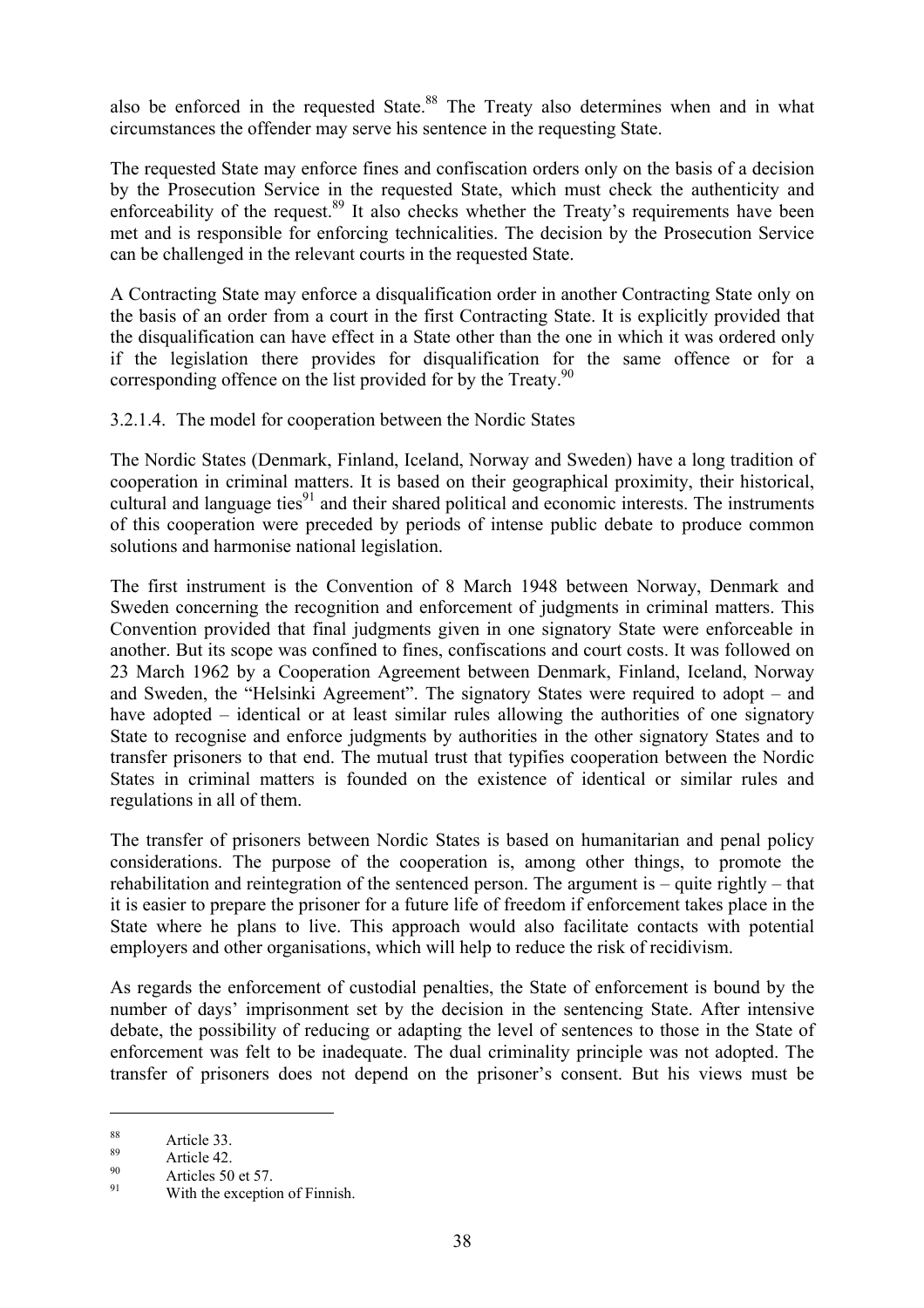obtained before a decision is taken, and his opinion is generally respected. He is further protected by the principle of speciality, whereby the State of enforcement can enforce only the sentence for which the transfer was made. To facilitate the procedure in practice, decisions to transfer prisoners from one State to another are taken by the central prisons administration of the State of enforcement. In Sweden, for example, the central prisons administration is empowered to present requests for the transfer of prisoners to another State and to decide on requests received from other States. Although enforcement is governed by the law of the State of enforcement, the Nordic States have agreed that the State of enforcement may not grant a pardon without first consulting the authorities of the sentencing State.

3.2.1.5. Council of Europe Convention on the Transfer of Sentenced Persons of 21 March 1983

The Council of Europe Convention on the Transfer of Sentenced Persons was concluded on 21 March  $1983^{92}$  and has been ratified by 52 States.<sup>93</sup> It entered into force on 1 July 1985. All the European Union Member States have signed and ratified it. Large numbers of reservations have been entered by most of the Member States regarding the application of certain parts of the Convention.

The chief purpose of the Convention is to promote the social rehabilitation of persons sentenced to custodial sentences or measures by allowing foreigners who are deprived of their liberty as a result of their commission of a criminal offence to be given the opportunity to serve their sentences within their own original communities. It is inspired by humanitarian considerations, since it proceeds from an observation that communication difficulties on account of language, social and cultural barriers and the absence of family contact can have deleterious effects on the conduct of foreign prisoners and make it difficult or even impossible to achieve their social rehabilitation.

Under the procedure of Article 2(3) of the Convention, a transfer may be requested both by the sentencing State and by the enforcement (administering) State. The Convention neither generates an obligation for States to transfer sentenced persons nor a right for such persons to be transferred. States have a fairly extensive discretionary power.

A transfer may be made under the Convention only on the following conditions (Article 3): a) if that person is a national of the administering State; b) if the judgment is final; c) if, at the time of receipt of the request for transfer, the sentenced person still has at least six months of the sentence to serve or if the sentence is indeterminate; d) if the transfer is consented to by the sentenced person or, where in view of his age or his physical or mental condition one of the two States considers it necessary, by the sentenced person's legal representative; e) if the acts or omissions on account of which the sentence has been imposed constitute a criminal offence according to the law of the administering State or would constitute a criminal offence if committed on its territory; and f) if the sentencing and administering States agree to the transfer.

As is the case in the Convention between the Member States of the European Communities on the enforcement of foreign criminal sentences of 13 November 1991, the State of enforcement has two options as to the manner of enforcement: the relevant authorities of the State of enforcement must either proceed to immediate enforcement of the sentence or convert the sentence, through a judicial or administrative procedure, into a decision of that State, thereby

<sup>&</sup>lt;sup>92</sup> Accessible at <u>http://conventions.coe.int/</u>.<br>Some of which are not members of the Council of Europe.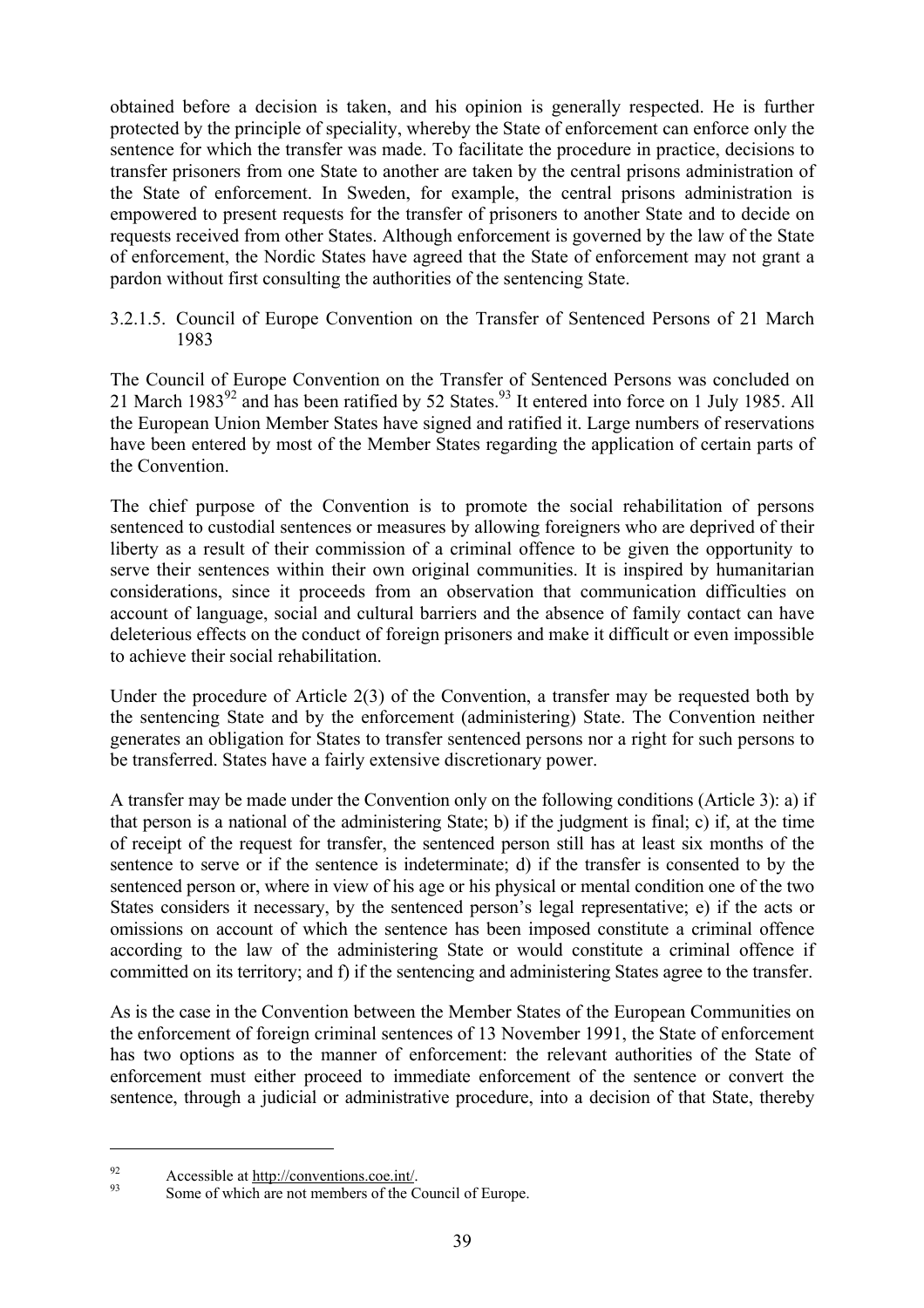substituting for the penalty imposed in the sentencing State a penalty prescribed by the law of the administering State for the same offence (Article 9). Enforcement is governed by the law of the State of enforcement, and that State has the sole power to take the appropriate decisions.

The procedure for continued enforcement under Article 10 of the 1983 Convention is identical to the procedure of the 1991 Convention (see above). If the nature or duration of the penalty is incompatible with the law of the administering State, or its law so requires, that State may, by a court or administrative order, adapt the penalty to the punishment or measure prescribed by its own law for a similar offence.

In the event of conversion of the sentence (Article 11), the procedure provided for by the legislation of the State of enforcement applies. At the time of conversion, the relevant authority: a) shall be bound by the findings as to the facts insofar as they appear explicitly or implicitly from the judgment imposed in the sentencing State; b) may not convert a custodial sentence to a financial sentence; c) shall deduct the full period of deprivation of liberty served by the sentenced person; and d) shall not aggravate the penal position of the sentenced person, and shall not be bound by any minimum which the law of the administering State may provide for the offence or offences committed. Conditions b) and c) differ from those established in Article 8(5) of the 1991 Convention: that Convention allows conversion of a custodial sentence to a financial sentence, unless expressly stated to the contrary; condition c) has no equivalent in the 1991 Convention.

For the sentencing State, the effect of the sentenced person being taken over by the authorities of the State of enforcement is to suspend enforcement of the sentence. The sentencing State can no longer enforce the sentence if the State of enforcement considers the enforcement of the sentence to be complete (Article 8).

The application of the Convention has been complicated by divergent interpretations of the nationality criterion, the situation of detainees suffering from mental disorders and the treatment of unpaid fines, failure to comply with time-limits for the treatment of transfer requests and differences between the criminal systems of the States concerned.

a. The nationality criterion: the Convention provides that a sentenced person seeking to obtain a transfer must be a national of the State of enforcement (Article 3). But this provision must be read in conjunction with Article 3(4), whereby any State may by a declaration define, as far as it is concerned, the term "national" for the purposes of this Convention. It can therefore extend the application of the Convention to persons other than "nationals", such as nationals of other States who are permanent residents. Unfortunately, the Member States' interpretation is not uniform. The Council of Europe, in Recommendation (88) 13, consequently suggested that Member States define the term "national" in a broad sense. It felt that habitual residence should be the principal criterion.

b. The situation of detainees suffering from mental disorders: they are not necessarily sentenced in the usual sense of the term following conviction. Under the Member States' legislation, their liability is reduced or negated and they are therefore sentenced to a period of internment for an indefinite period or else dispensed from appearing in court but interned in a special establishment because of the danger they represent for the general public. Certain Member States consider that the Convention is not applicable to this category of detainees. To remedy the difficult of interpretation, the Council of Europe is planning a new recommendation to the effect that the Convention should apply to detainees suffering from mental disorders.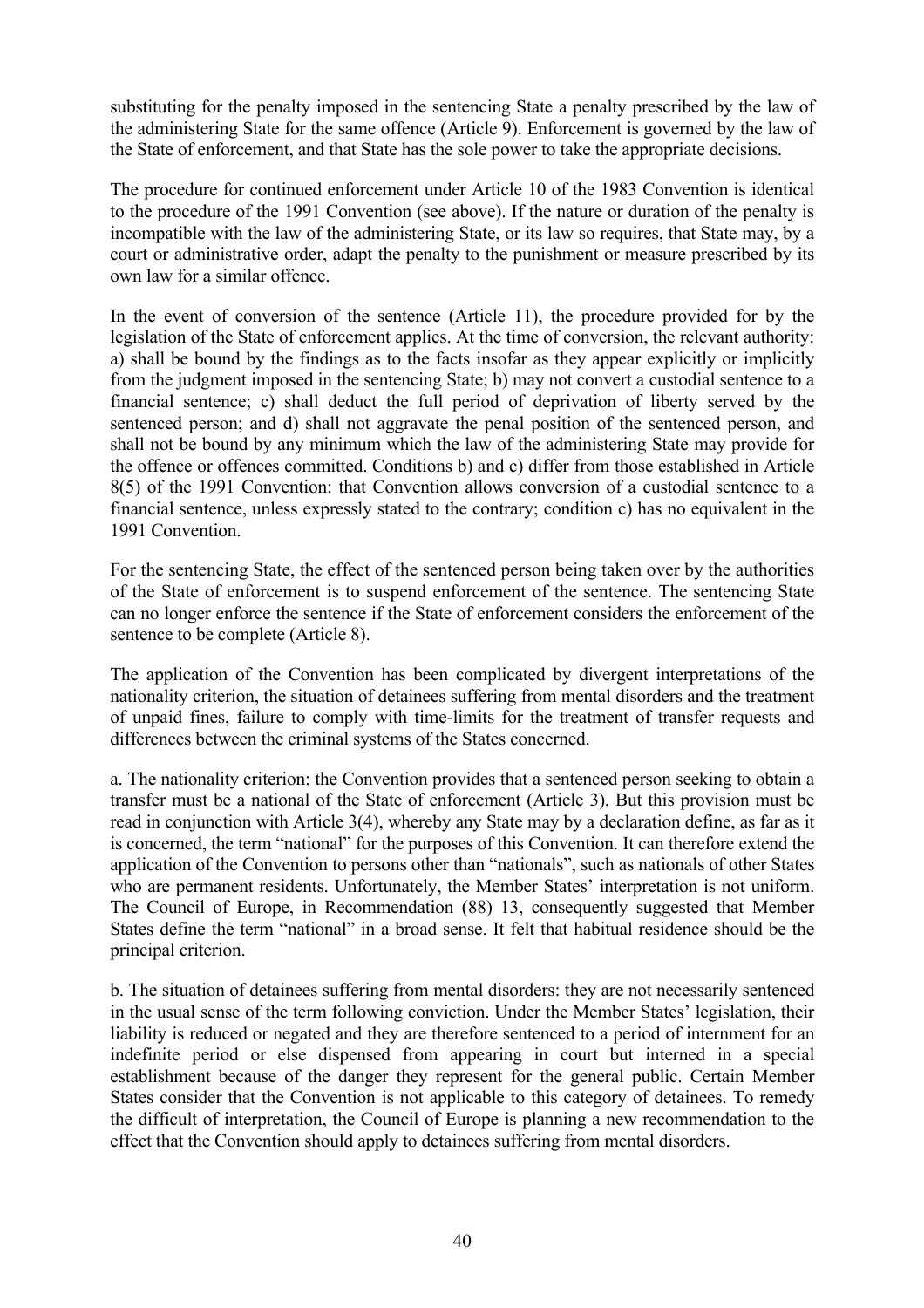c. Certain Member States (e.g. the United Kingdom and France) allow fines and prison sentences to be imposed for the same offence. In such cases, it is quite common for the sentencing State to block all requests for transfer from the sentenced person until they have paid the fine. The Council of Europe has tried to combat this practice: Recommendation R (92) 18, point 1. f., advised the Member States to take measures so that they would not have to refuse a transfer on the sole ground that fines on the sentenced person in connection with the judgment remained unpaid. Since the recommendation did not stem the practice, the Council of Europe is now planning to look more closely into the problem and suggest a solution in the form of a new Protocol to the Convention.

d. In some sentencing States there has been a tendency to refuse the transfer if it would give the detainee the possibility of serving a lighter sentence in his country of origin than the one imposed in the sentencing State. This situation can arise not only where the State of enforcement opts for conversion (Article 11) but also where it decides to continue enforcement of the sentence (Article 10). In the event of conversion, the risk is obvious since the legislation of the State of enforcement (which can always provide for a lighter sentence) is fully substituted for the legislation of the sentencing State (Article 9(1)(b), referring to Article 11). In the event of continued enforcement of the sentence, the State of enforcement may be obliged to adapt the sentence passed in the sentencing State, for example if the sentence passed exceeds the maximum allowed by the legislation of the State of enforcement. Lastly, in practice, a lighter sentence and even immediate release can flow from the considerable differences between the Member States' legislation as regards enforcement.  $94$  in particular as regards early release (see above). To solve the problem of immediate release, the Council of Europe adopted a Recommendation on  $27$  June  $2001<sup>95</sup>$  that the Member States set a minimum enforcement rate (e.g. 50% of the total duration of the sentence), below which State would be entitled to refuse a  $t$ ransfer.  $96$ 

3.2.1.6. Additional Protocol to the Council of Europe Convention on the transfer of sentenced persons of 18 December 1997

An Additional Protocol to the Council of Europe Convention on the transfer of sentenced persons was concluded on 18 December 1997.97 It entered into force on 1 June 2000. It has been ratified by sixteen of the Member States of the Council of Europe. Eleven of the EC Member States have signed it, and five have ratified it.

The Protocol amplifies the 1983 Convention on the transfer of sentenced persons and lays down rules applicable to the transfer of enforcement of sentences as regards sentenced persons who have fled from the sentencing State to return to the State of which they are nationals and sentenced persons who are subject to an expulsion or deportation order on account of their conviction.

<sup>&</sup>lt;sup>94</sup> Enforcement of the sentence is governed by the law of the State of enforcement, and that State alone has jurisdiction to take the requisite decisions (Article 9(3) of the Convention).<br>Recommendation 1527 (2001) on the functioning of the Council of Europe Convention on the transfer

of sentenced persons.<br>But the Committee of Experts on the functioning of the Conventions on criminal matters, in an opinion

issued on 22 January 2003, objected that setting a minimum rate would run counter to the flexibility that is an acknowledged quality of the Convention. Moreover a fixed rate would preclude case-by-case solutions. The Committee accordingly supports an approach based on the idea of a certain period compatible with the needs of justice.<br>Accessible at <u>http://conventions.coe.int/</u>.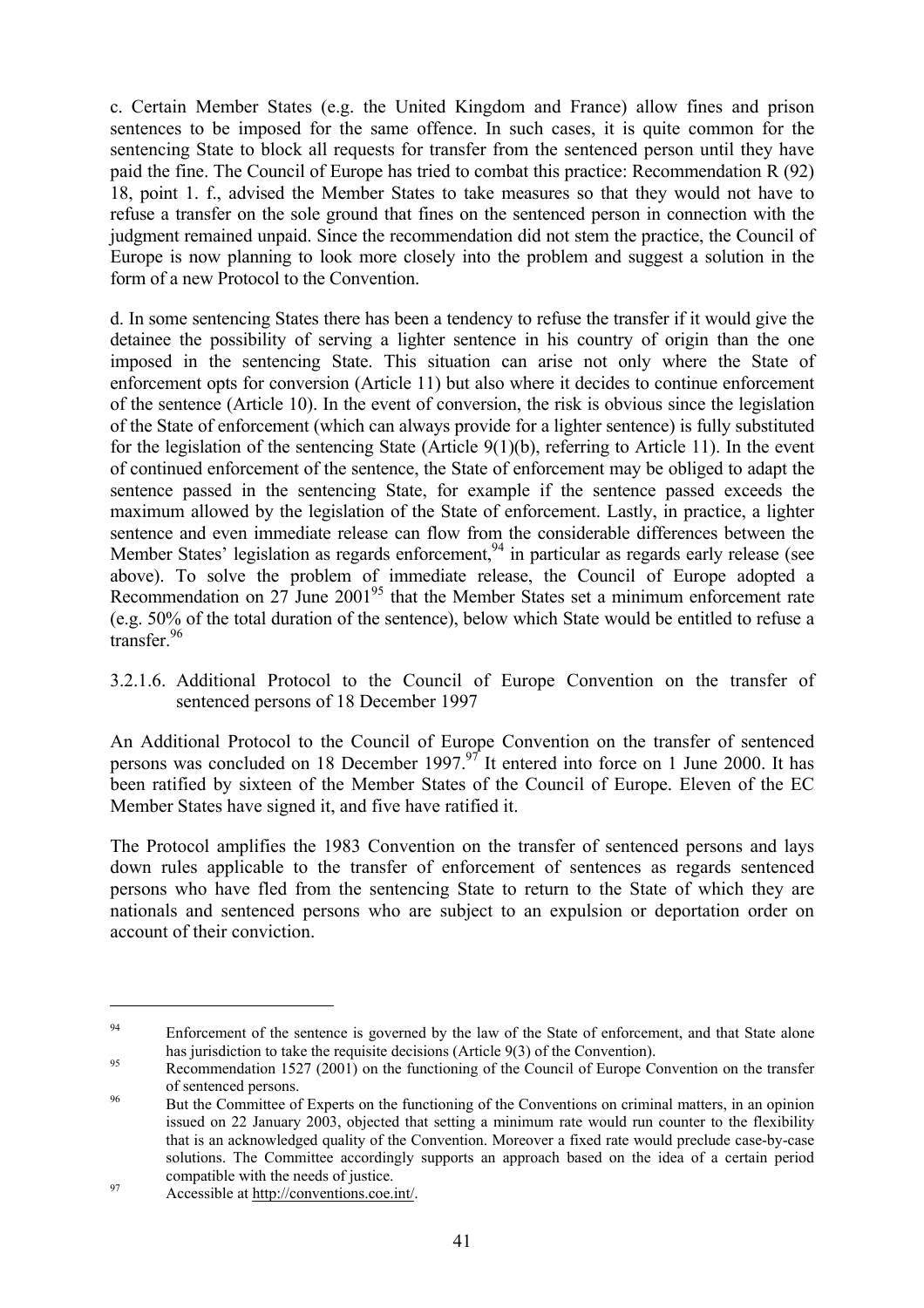3.2.1.7. Agreement on the application, between the Member States of the European Communities, of the Council of Europe Convention on the transfer of sentenced persons of 25 May 1987 $98$ 

In relations between the Member States that have ratified the Council of Europe Convention on the transfer of sentenced persons of 1983 (the "Transfer Convention"), this Agreement amplifies the Convention (Article 1). It has been signed by eleven Member States and ratified by four.

For the purpose of applying Article 3(1)(a) of the Transfer Convention, each Member State is to regard as its own nationals the nationals of another Member State whose transfer is deemed to be appropriate and in the interest of the persons concerned, taking into account their habitual and lawful residence in its territory **(**Article 2)**.** Declarations made pursuant to the Convention on Transfer are not to apply with respect to the Member States that are party to this Agreement. In its relations with Member States that are party to the Agreement, each Member State may make, renew or alter any declaration provided for by the Convention on Transfer (Article 3).

- *3.2.2. Recognition of judgments imposing a suspended sentence, conditional release or alternative sanctions*
- 3.2.2.1. Description and identification of the problem.

As regards supervision and assistance measures in the context of suspended sentences accompanied by probation orders or conditional release, the Programme of Measures to implement the principle of mutual recognition of decisions in criminal matters mentioned above sets the following objective and measure in Chapter 4 (Post-sentencing follow-up decisions):

*"Aim: To ensure that authorities cooperate in dealing with a person who is subject to obligations or undergoing supervision and assistance, in particular persons on probation or parole.* 

*Measure 23: Endeavour to optimise application of the European Convention on the Supervision of Conditionally Sentenced or Conditionally Released Offenders of 30 November 1964. It would be especially useful to determine the extent to which certain reservations and grounds for refusing enforcement could cease to be enforceable as between Member States, if necessary by means of a specific instrument."*

These supervision and assistance obligations or measures in the context of suspended sentences accompanied by probation orders or conditional release raise the same problems as the recognition of alternative sanctions.

The mutual recognition of alternative sanctions raises difficulties for the following reasons. First, as was seen in the section on approximation of alternative sanctions, there are considerable differences regarding their function and their legal nature: in some Member States, certain alternative sanctions are principal or substitute penalties, whereas in others, the same penalties are measures accompanying suspended prison sentences. Then, there is a great variety of alternative sanctions themselves. And certain alternative sanctions – including the social supervision and supervisory bodies that belong with them – do not exist in all Member

<sup>98</sup> Accessible at http:/ue.eu.int/ejn/.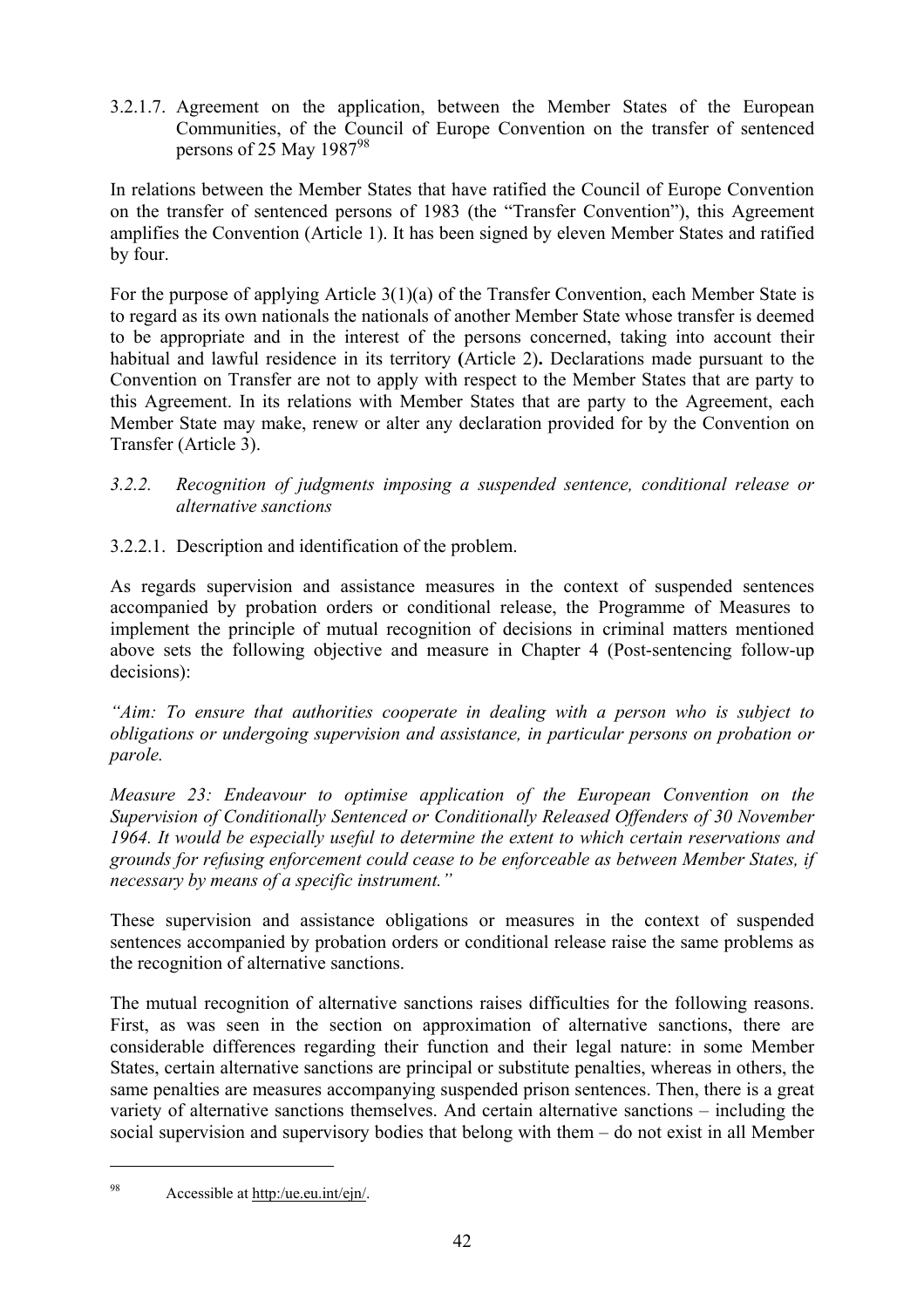States. Lastly, in certain Member States there are simplified procedures for some of the alternative sanctions – those within the category of criminal mediation – that operate outside the conventional criminal procedure and regularly entail terminating the prosecution if the simplified procedure is completed successfully.

Even if the Member States' legislation seeks to avoid overt discrimination, the fact is that in practice the national courts do not pass suspended sentences combined with rehabilitation measures where convicted offenders have their habitual residence in another Member State. Since the sentencing State cannot carry out supervision measures in the State where the offender has his habitual residence,<sup>99</sup> the offender is liable to be sentenced to actual imprisonment even for a minor offence, with the result that the offender is punished more severely than if he had committed the same offence in his Member State of residence. The conclusion must be that the chief cause of difficulties in this context is not a foreign nationality but the fact that the convicted offender is habitually resident in another Member **State** 

The present position is that in the European Union there is no legislation dealing with the enforcement of alternative sanctions beyond national borders. Admittedly the Belgian Government presented an initiative for a Council Decision setting up a European network of national contact points for restorative justice in  $2002$ .<sup>100</sup> The purpose of that initiative is to develop and promote the various aspects of restorative justice in the Union by setting up a European network of national contact points. But it does not deal with the mutual recognition of alternative sanctions.

### 3.2.2.2. Existing instruments

The **European Convention on the Supervision of Conditionally Sentenced or**  Conditionally Released Offenders,<sup>101</sup> prepared under the auspices of the Council of Europe, sets out to solve these problems. It was signed on 30 November 1964 and entered into force on 22 August 1975. It has been ratified by sixteen States. So far eleven Member States have signed<sup>102</sup> and eight have ratified.<sup>103</sup>

The Convention aims to allow sentenced persons to leave the territory of a Contracting Party (requesting State) where they have been sentenced or conditionally released and be placed under proper supervision by the authorities of another Contracting Party (requested State). It concerns persons who have been found guilty by a court and placed on probation without sentence having been pronounced, or have been given a suspended sentence involving deprivation of liberty, or a sentence of which the enforcement has been conditionally suspended, in whole or in part, either at the time of the sentence ("suspended sentence") or subsequently ("early release"). $^{104}$ 

<sup>&</sup>lt;sup>99</sup> Without an international agreement or without European Union rules, the sentencing State would commit a violation of the sovereignty of the offender's State of habitual residence if it took supervisory

measures in the latter State's territory.<br>
100 OJ C 242, 8.10.2002, p.20.<br>
101 Accessible at http://conventions.coe.int/.<br>
102 Austria, Belgium, Denmark, Germany, France, Greece, Italy, Luxembourg, Netherlands, Portugal,

Sweden.<br>
103 Austria, Belgium, France, Italy, Luxembourg, Netherlands, Portugal, Sweden.<br>
104 In most Member States, early release is a conditional release (see above).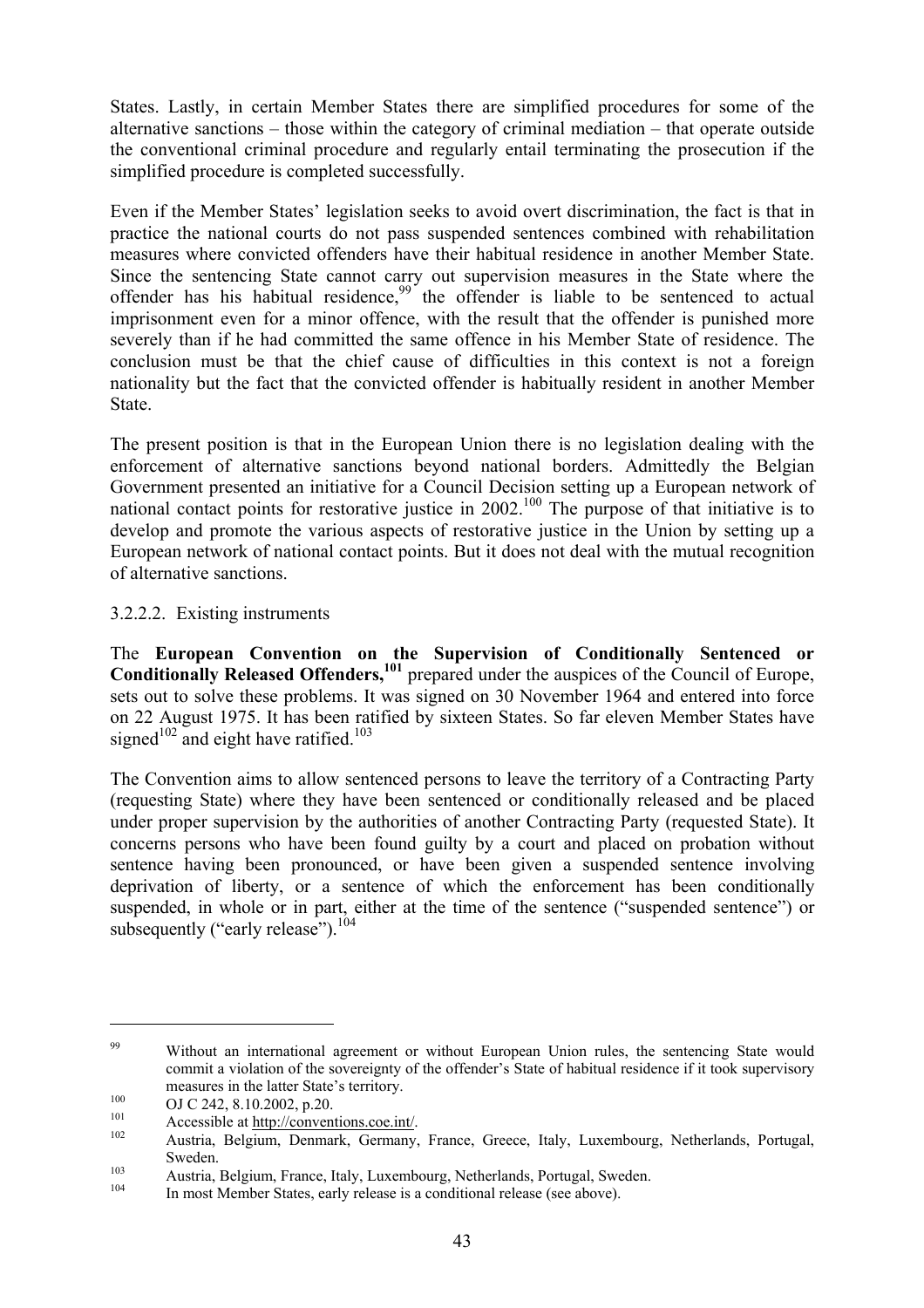The Contracting Parties undertake to grant each other the mutual assistance necessary for the social rehabilitation of offenders sentenced abroad. The Convention deals with three types of assistance:

(1) The first form of assistance is supervision **(**Part II of the Convention). The requesting State (State which pronounced the sentence) may request the State in whose territory the offender establishes his ordinary residence to carry out supervision only. The requested State may adapt the prescribed supervisory measures.

If so, supervision may be accepted without formality, for example where it also exists in the requested State and there is no need to adapt it. If the conditions for a suspended sentence are supervised by the State of enforcement, the question arises whether the sentencing State should have the possibility of ensuring that the sentenced person complies with the conditions? What mechanism should be provided for?

Where the legislation of the requested State makes no provision for the prescribed supervision measures, that State adapts them in accordance with its own legislation (Article 11(1) of the Convention). This entails modifying part of the sentence or of the decision of the body ordering the offender to be conditionally released. In no case may the supervisory measures applied by the requested State, as regards either their nature or their duration, be more severe than those prescribed by the requesting State (Article 11(2) of the Convention).

Under the Convention, where there is a risk that the conditional release decision might be withdrawn, because the offender has either re-offended or breached the obligations imposed on him, the requesting State alone has jurisdiction to judge, on the basis of the information and comments supplied by the requested State, whether or not the offender has satisfied the conditions imposed upon him, and, on the basis of such appraisal, to take any further steps provided for by its own legislation (Articles 13 and 15 of the Convention). It must inform the requested State of its decision.

(2) The second form of assistance consists of enforcement of the sentence (Part III of the Convention) if the requesting State so requests and if it has withdrawn the conditional release decision. Enforcement takes place in accordance with the law of the requested State (Article 17). The requested State, if need be, substitutes for the penalty imposed in the requesting State, the penalty or measure provided for by its own legislation for a similar offence. The nature of such penalty or measure must correspond as closely as possible to that in the sentence to be enforced. It may not exceed the maximum penalty provided for by the legislation of the requested State, nor may it be longer or more rigorous than that imposed by the requesting State (Article 19). The requesting State may no longer itself take any of the measures of enforcement requested, unless the requested State indicates that it is unwilling or unable to do so (Article 20).

(3) The third form of assistance is relinquishment to the requested State (Part IV of the Convention). Here the requested State adapts to its own penal legislation the penalty or measure prescribed as if the sentence had been pronounced for the same offence committed in its own territory. The penalty imposed by the requested State may not be more severe than that pronounced in the requesting State (Article 23). The requested State ensures complete application of the sentence thus adapted as if it were a sentence pronounced by its own courts (Article 24). The acceptance by the requested State of a request in accordance with Part IV extinguishes the right of the requesting State to enforce the sentence (Article 25).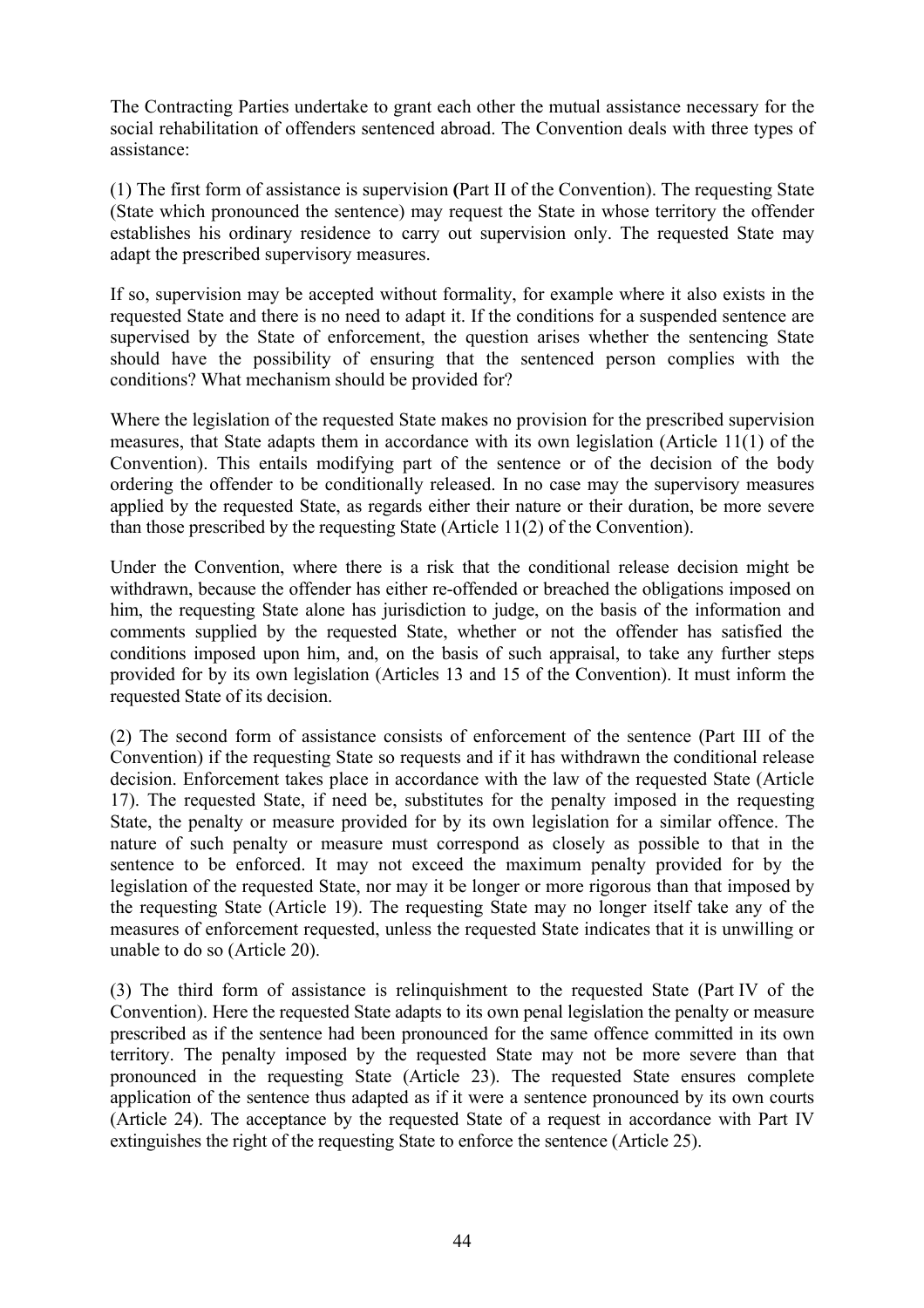In most cases, the effect of withdrawal of the conditional release decision is that the offender must serve a term of imprisonment in the State of enforcement. Consequently, the same questions arise as at points 3.2.1.

The 1964 Convention has two major drawbacks: the large number of reservations<sup>105</sup> entered by most of the Member States and the grounds for refusal $106$  which make it ineffective in operation.

### *3.2.3. Recognition of disqualification decisions*

Driving disqualifications are covered by the European Union Convention on driving disqualifications of 17 June 1998.<sup>107</sup> This Convention, which has so far been ratified only by Spain, makes no provision, however, for a genuine mutual recognition mechanism. It does not provide for the possibility of a driving ban being recognised directly in all Union Member States but requires the Member State of residence to intervene. That State has three options for the enforcement of driving disqualifications: it can enforce the disqualification order directly, it can enforce it indirectly via a judicial or administrative decision, or it can convert it into a domestic judicial or administrative decision, which is tantamount to replacing the decision in the original Member State by a new decision of the Member State of residence (Article 4(1) of the Convention). In the latter two cases, the Member State of residence can shorten the duration of the disqualification. This possibility does not seem compatible with the mutual recognition principle. The Convention also provides for mandatory and optional grounds for refusing to give effect to the disqualification. Once again, some of these do not seem compatible with the mutual recognition principle.

### *3.2.4. Conclusions*

 $\overline{a}$ 

Apart from the Council of Europe Convention of 21 March 1983 on the transfer of sentenced persons, signed and ratified by all the EU Member States, none of the other conventions considered above has been signed and ratified by all the Union States. Among the few EU Member States that have ratified the conventions, many have made declarations and reservations, which considerably limit their effectiveness. Without wishing to reiterate the various criticisms of the substance of the planned rules set out at points 3.2.1 and 3.2.2. here, since that will be examined more closely at point 4.2., the range of instruments applicable between the EU Member States to meet the concern to recognise and enforce sanctions in another Member State is also rather incomplete and, where it actually exists (as in the case of

These reservations exclude in particular the application of Parts III and IV.<br>
According to Article 7, supervision, enforcement or complete application must be refused: a) if the request is regarded by the requested State as likely to prejudice its sovereignty, security, the fundamentals of its legal system, or other essential interests; b) if the request relates to a sentence for an offence which has been judged in final instance in the requested State; c) if the act for which sentence has been passed is considered by the requested State as either a political offence or an offence related to a political offence, or as a purely military offence; d) if the penalty imposed can no longer be exacted, because of the lapse of time, under the legislation of either the requesting or the requested State; e) if the offender has benefited under an amnesty or a pardon in either the requesting or the requested State. Supervision, enforcement or complete application may also be refused: a) if the competent authorities in the requested State have decided not to take proceedings, or to drop proceedings already begun, in respect of the same act; b) if the act for which sentence has been pronounced is also the subject of proceedings in the requested State; c) if the sentence to which the request relates was pronounced *in absentia*; d) to the extent that the requested State deems the sentence incompatible with the principles governing the application of its own penal law, in particular, if on account of his age the offender could

not have been sentenced in the requested State.<br>"Explanatory report on the convention on driving disqualifications", OJ C 211, 23.7.1999, p. 1.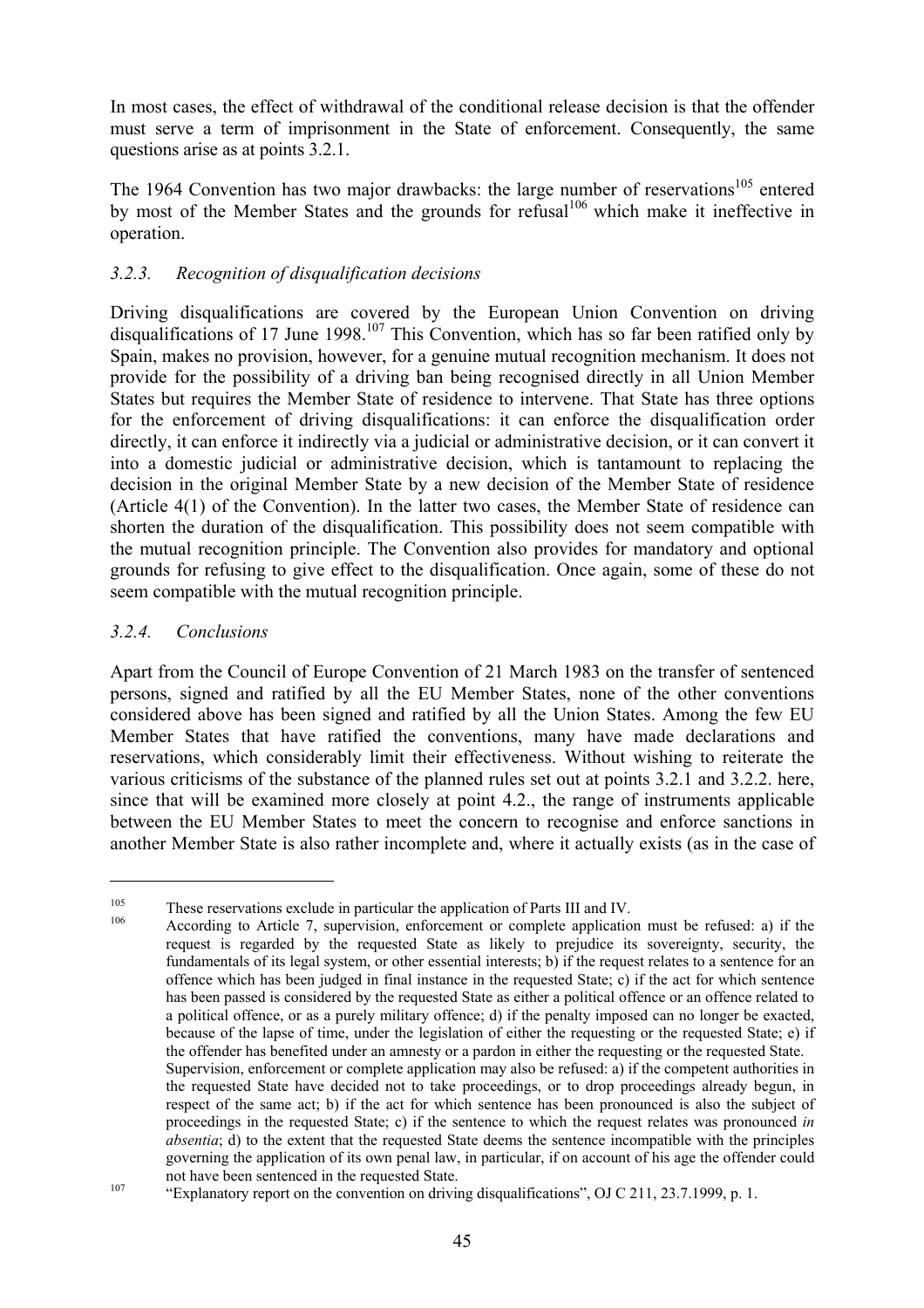the Council of Europe Convention of 21 March 1983 on the transfer of sentenced persons), capable of improvement.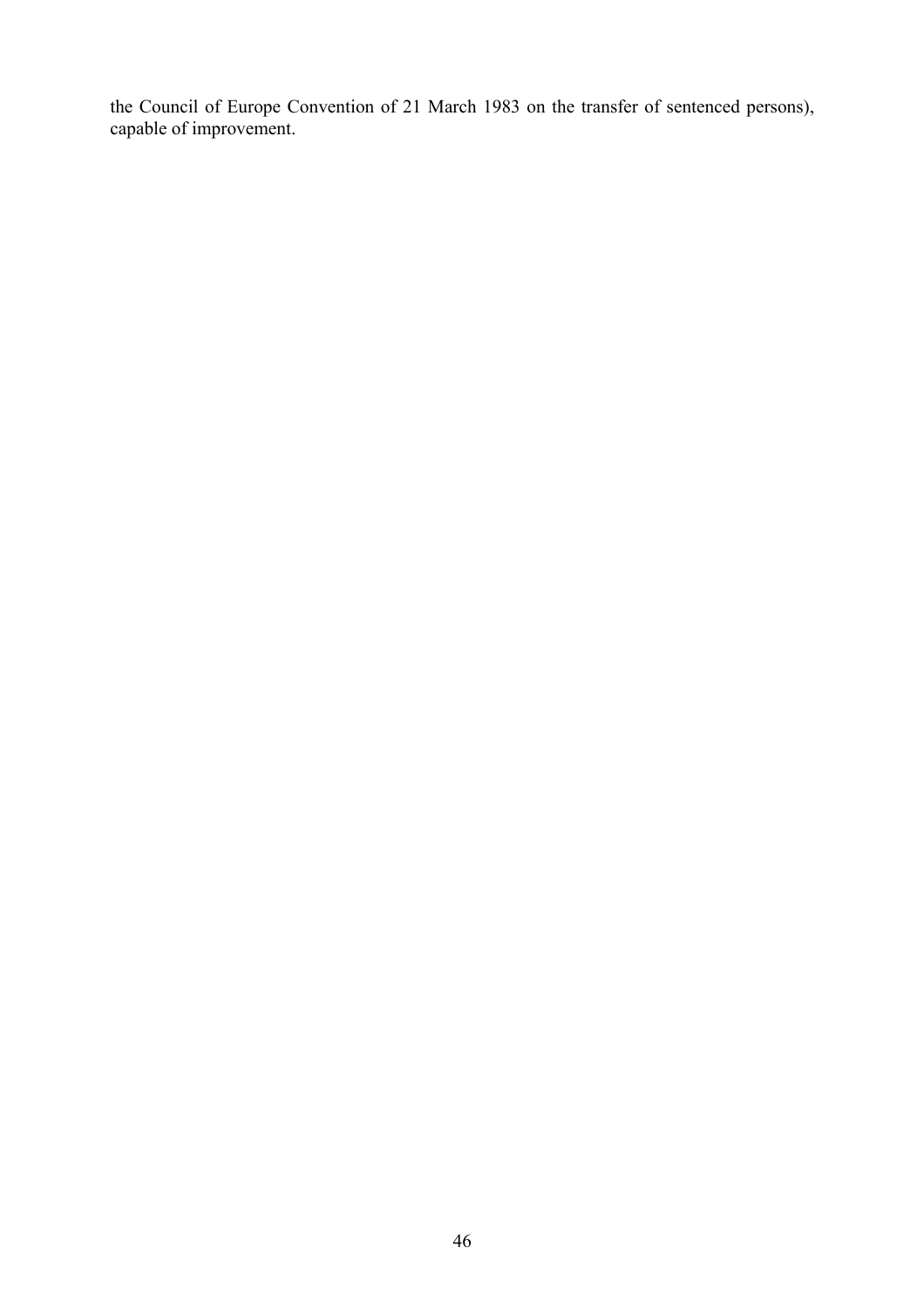#### **4. OUTSTANDING PROBLEMS AND NEED FOR ACTION BY THE EUROPEAN UNION**

#### **4.1. Approximation of custodial penalties and alternative sanctions**

Here as elsewhere, action by the European Union is governed by the subsidiarity and proportionality principles. Under the Protocol on the application of the principles of subsidiarity and proportionality, Community action is justified where the issue under consideration has transnational aspects, where actions by Member States alone or lack of Community action would conflict with the requirements of the Treaty or where action at Community level would produce clear benefits by reason of its scale or effects compared with action at the level of the Member States.

This approach was to the fore in the Council (JHA) conclusions of 25 and 26 April 2002,<sup>108</sup> which emphasised the internal consistency of the Member States' criminal systems and the acceptance that there will be differences in matters of penalties. As has already been seen, there are historical, cultural and legal reasons for this, deeply-rooted in their legal systems, which have evolved over time and are the expression of the way in which Member States have faced and answered fundamental questions about criminal law. These systems have their own internal coherence. This is ultimately an area which lies at the very heart of the Member States' sovereignty.

The principle governing action in judicial cooperation in criminal matters is mutual recognition, as the Tampere conclusions make clear. But there are grounds for considering the consequences of diversity in criminal penalties. In particular, there is the question whether this creates a barrier to the attainment of the area of freedom, security and justice which the Union has set itself as an objective.

The Commission considers that Union action can be envisaged where it is needed to ensure the effectiveness of a policy in harmonised sectors. There is the question, for example, whether the harmonised response within the limits described above to a criminal phenomenon developed in the Union really works. In other words, can the desired objective of a high level of security be attained if certain conduct is not classed as an offence or not actually prosecuted?

There is also the question whether there is a risk that certain criminals might relocate to a Member State where their nefarious activity is not classified as an offence or attracts lighter penalties. It would be interesting to consider whether this is a purely academic hypothesis or corresponds to reality in the event, for example, of financial, business or computer crime.

Another question worth debating is whether and to what extent the absence of approximation impedes freedom of movement, or whether the public must expect that conduct that is lawful in their own country might be unlawful in another (offences related to racism, paedophilia or drug-use, for instance).

*Question 1: To what extent do the differences between sentencing systems raise barriers to the establishment of the area of freedom, security and justice such as:* 

 $108$  See above, point 2.1.5.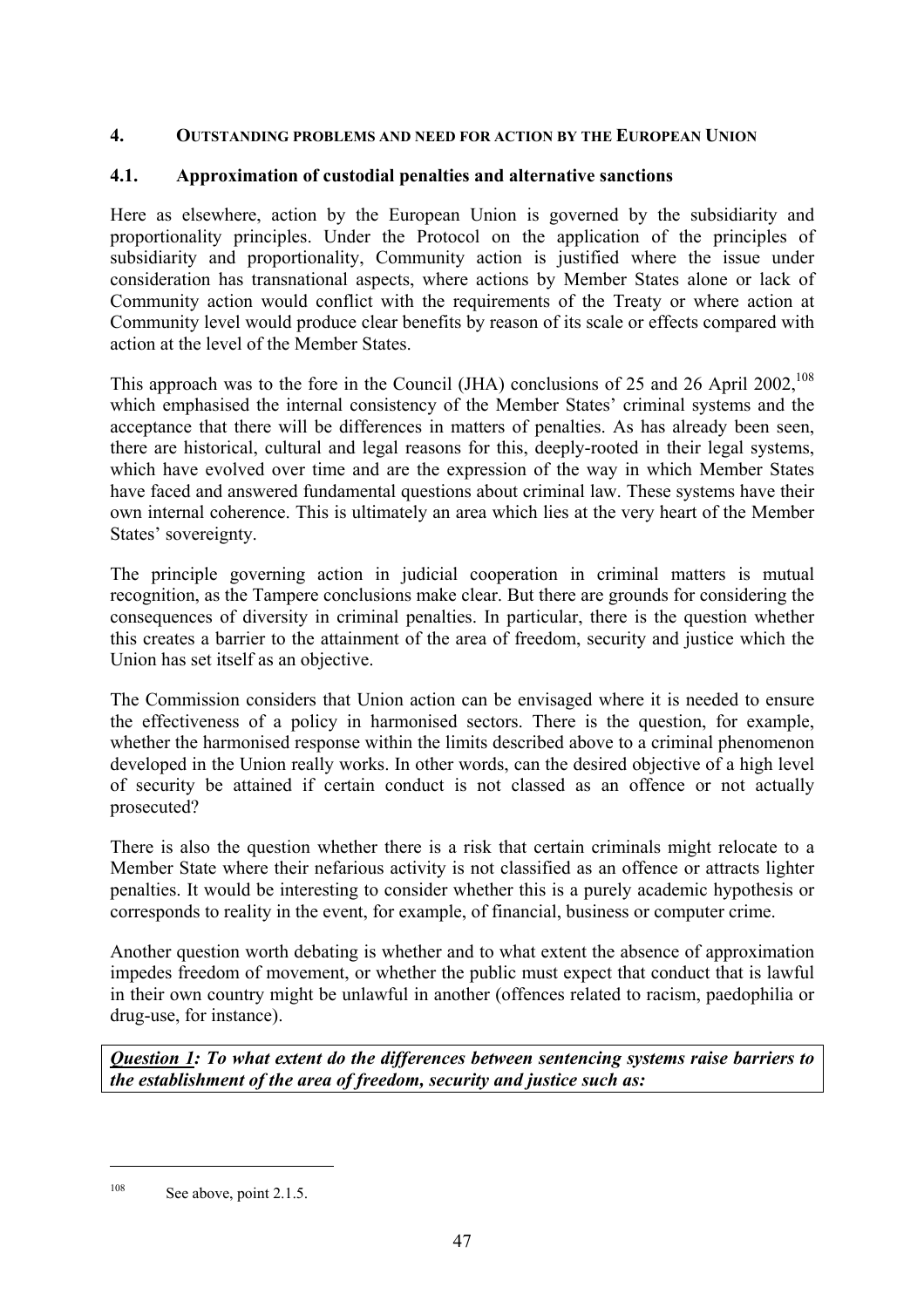*(1) criminals relocating their activities owing to disparities between the way the offences are defined, prosecuted and punished; or* 

# *(2) barriers to the free movement of persons?*

Regarding the possibilities of action as perceived by the Commission for the various types of penalty, using the breakdown followed above, distinctions can be made as follows:

# *4.1.1. General rules of criminal law*

# 4.1.1.1. Prosecution – mandatory or discretionary?

The choice between one or other system brings us to the question whether there should be a European criminal policy giving priority to prosecutions for certain types of offence.

Incidentally, the Commission, in its Green Paper on the European Prosecutor,<sup>109</sup> as regards fraud against the Community budget, expressed a preference for a mandatory prosecution system modified by exceptions. This basically implies uniformity in prosecutions throughout the European area of justice, with no discretion for the European Public Prosecutor. At a public hearing on the Green Paper in September 2002, there was a majority in favour of the mandatory prosecution principle, subject to specific exceptions.

The chief objective is to strike a balance and secure efficiency in the administration of justice. As a rule it is for each Member State to find that balance, but there is no doubt something to be said for there being no major divergence between Member States as regards the decision to prosecute at least such offences as are harmonised in Europe.

# 4.1.1.2. The room for manoeuvre of the criminal courts

Independence is one of the court's prerogatives; it flows from the principle of the separation of powers that is recognised in all Member States. As a general rule, the criminal courts have considerable discretion in sentencing. It would not be right to lay down mandatory rules on this. And as the Treaty stands, following Declaration No 8 to the Amsterdam Treaty a Member State which does provide for minimum penalties cannot be obliged to do so.

The study on the approximation of criminal penalties in Europe mentioned in section 1.1. proposes envisaging *soft law* instruments recommending the adoption of penalties lying in a range between a minimum and a maximum *(sentencing guidelines)* or *areas for common application in standard cases.* Another option might be to conduct regular comparison exercises in the form of meetings and case studies, for example, to ascertain the sentencing practice of the Member States' courts. It might also be possible to consider the possibility of taking as a European model a system like the High Court Sentencing Information System developed in Scotland, to which all Scottish courts have access, containing all the High Courts' sentencing decisions by way of practical guidance for the courts.

4.1.1.3. Level of participation: aiding and abetting.

The Framework Decisions that have been adopted and those in the process of adoption<sup>110</sup> generally contain provisions defining offences and sanctions – which must at least be

<sup>&</sup>lt;sup>109</sup> COM(2001)715 final, 11.12.2001, point 6.2.2.1.<br>See above, point 2.1.5.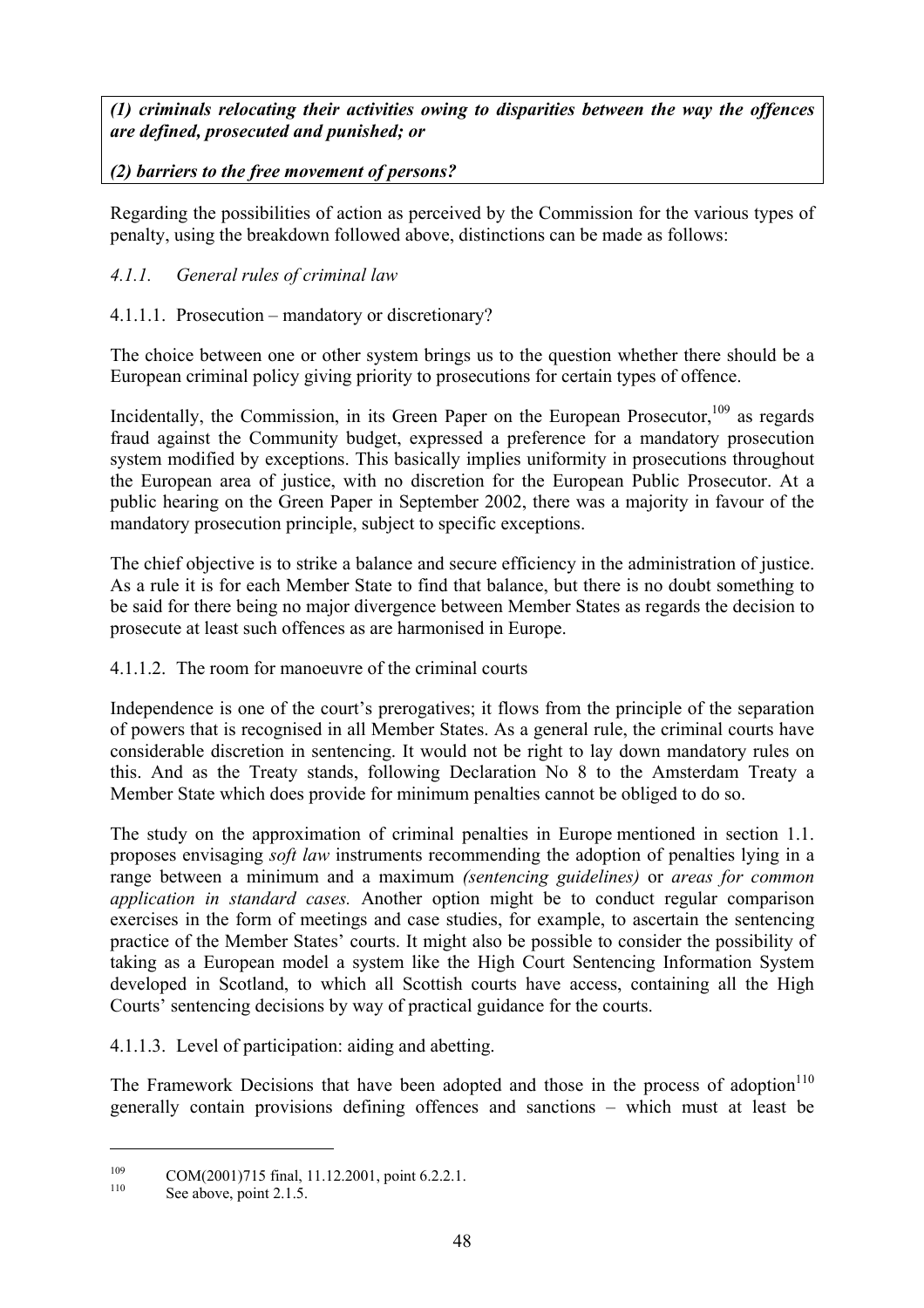effective, proportionate and dissuasive<sup>111</sup> – for instigation and participation in the commission of the offences to which they refer.

It is simply not possible to embark on the approximation of penalties applicable on the basis of the level of participation without approximating the penalties for the principal offender, as the penalty incurred by the accomplice in Member States that differentiate sentences in such cases generally depends on the penalty for the principal offence.

### 4.1.1.4. Aggravating and mitigating circumstances

Given that aggravated sentences in certain circumstances provided for by the law are usually determined by reference to the penalty for the basic offence, which is not harmonised in general terms, it is difficult to envisage approximation here.

Regarding mitigating circumstances, it must be ensured that a proportional reduction system does not violate declaration No 8 to the Amsterdam Treaty, which does not allow Member States to be required to introduce minimum penalties if they do not have them already.

Union action would probably be rather limited; the justification for it is doubtful.

# 4.1.1.5. Recidivism

The Programme of measures to implement the principle of mutual recognition of decisions in criminal matters<sup>112</sup> contains a number of measures to ensure that courts in one Member State take account of sentences passed in another Member State to evaluate the offender's criminal background and draw the appropriate conclusions when sentencing.

Measure 2, in particular, provides for the adoption of one or more instruments establishing the principle that a court in one Member State must be able to take account of final criminal judgments rendered by the courts in other Member States for the purposes of assessing the offender's criminal record and establishing whether he has re-offended, and in order to determine the type of sentence applicable and the arrangements for enforcing it.

The Member States hold differing views on the question of taking account of final criminal judgments rendered by the courts in other Member States for the purposes of Measure 2. Article 56 of the European Convention on the International Validity of Criminal Judgments 1970113 provides that "*Each Contracting State shall legislate as it deems appropriate to enable its courts when rendering a judgment to take into consideration any previous European criminal judgment rendered for another offence after a hearing of the accused with a view to attaching to this judgment all or some of the effects which its law attaches to judgments rendered in its territory. It shall determine the conditions in which this judgment is taken into consideration*." But only four Member States have ratified the Convention without entering reservations on Article  $56$ <sup> $114$ </sup>

<sup>&</sup>lt;sup>111</sup> For example, Articles 2 and 3 of the Council Framework Decision on combating trafficking in human beings (OJ L 203, 1.8.2002, p. 1); Articles 5 and 6 of the Council Framework Decision combating fraud and counterfeiting of non-cash means of payment (OJ L 149, 2.6.2001, p. 1).<br>
OJ C12, 15.1.2001, p.10.<br>
Council of Europe, European Treaties No 70. Opened for signature on 28 May 1970, entered into force

on 26 July 1974. Accessible at <u>http://conventions.coe.int/</u>.<br>Austria, Denmark, Spain and Sweden.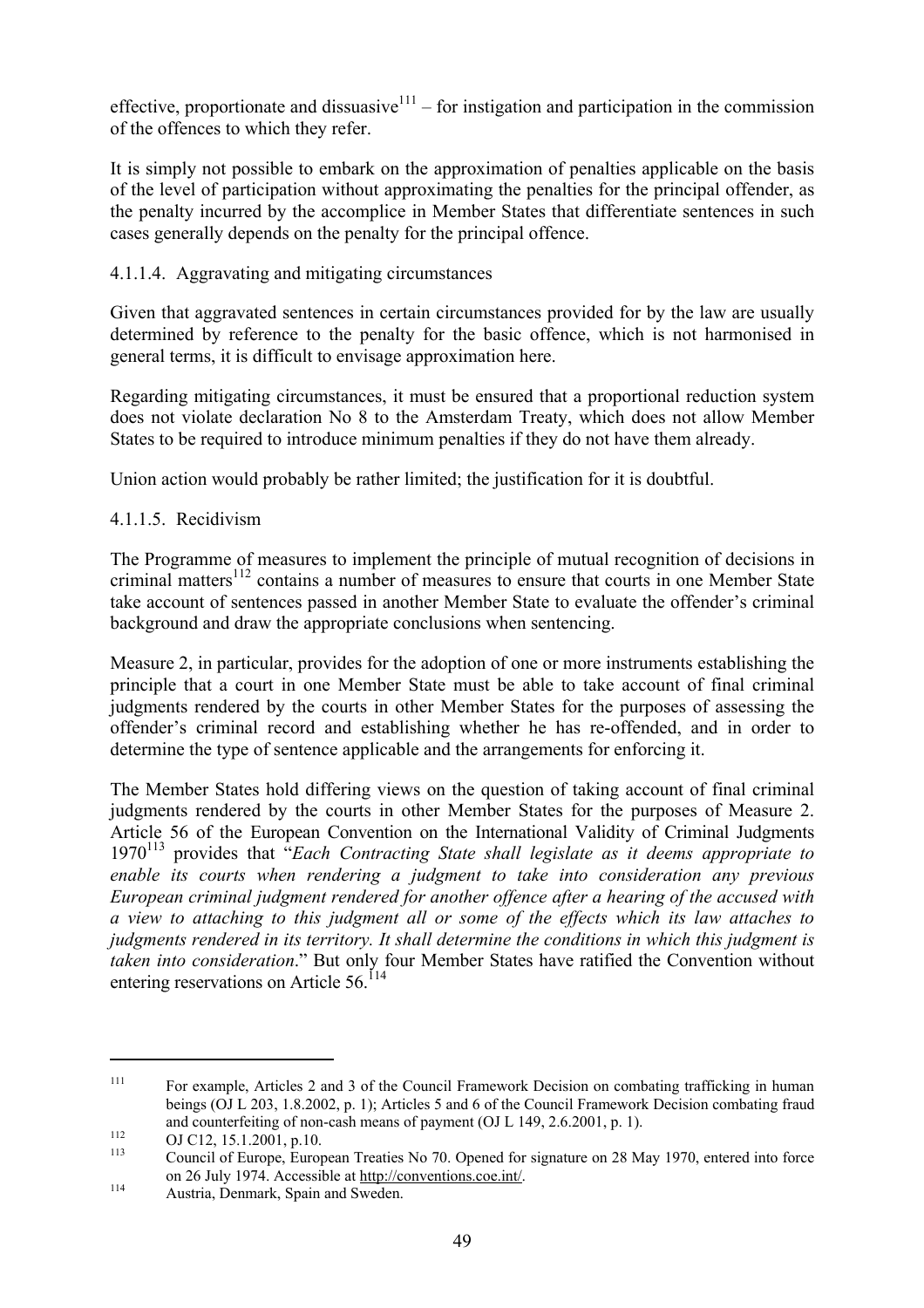Obviously a judicial authority that is to take account of a foreign decision when passing sentence must first be acquainted with the foreign decision. To facilitate mutual information, Measure 3 of the Mutual Recognition Programme states that a standard form like that drawn up for the Schengen bodies, translated into all the official Union languages, should be introduced for criminal records applications. The Commission proposal for a Council Framework Decision on the European Evidence Warrant for obtaining objects, documents and data for use in proceedings in criminal matters,<sup>115</sup> introduces a standard form for applying for a criminal record which would satisfy Measure 3 of the programme of measures to implement the principle of mutual recognition in criminal matters.

Finally, Measure 4 in the Programme states that a feasibility study should be carried out to determine how best to ensure, while taking full account of requirements relating to personal freedoms and data protection, that the competent authorities in the European Union are informed of an individual's criminal convictions. The Commission has financed two studies. It will evaluate the extent to which they contribute to the feasibility study called for by the Programme.

The question of information on penalties ordered in other Member States and the action to be taken on such information in the event of a fresh prosecution or conviction will be considered in a separate Commission study and proposals.

However, the question of recidivism can give rise to debates that deserve mention here.

Application of the mutual recognition principle should mean treating a judgment of a court in another Member State in the same way as a judgment of a national court for an equivalent offence. If an equivalent national judgment is the first of a series of repeat offences, the judgment in the other Member State must likewise be treated as such.

However, application of this simple principle in practice can come up against difficulties. The first difficulty relates to the classification of the offence by the trial court. This is the traditional question of dual criminality, much written about in the European Union. But there is a specific aspect where the question of recidivism comes up since for certain offences certain Member States apply the special recidivism principle whereby there is a repeat offence only if the second conviction is for the same offence as the first (example: two successive drug-dealing offences). It might be possible as a line of least resistance to consider a Unionbased special recidivism mechanism whereby account would be taken in all the Member States of convictions in another Member States if they concern repeat instances of specific offences.

The second difficulty concerns the type of judgment, the type of authority giving it (court, but in certain cases a prosecutor whose decision terminates proceedings, or administrative authorities in some cases), the type of penalty or order (imprisonment, suspended or not, alternative penalty, discharge, out-of-court settlement, mediation, etc.), and the quantum of the penalty. These parameters, under the legislation of some countries, can be used to determine whether or not the first judgment is the beginning of a series of repeat offences. It could be necessary for the various bodies of national legislation to take a common approach.

National legislation diverges on the period within which a conviction is taken into account to be regarded as the first of a series of repeat offences and the circumstances that can make the

<sup>115</sup> COM(2003)688 final, 14.11.2003.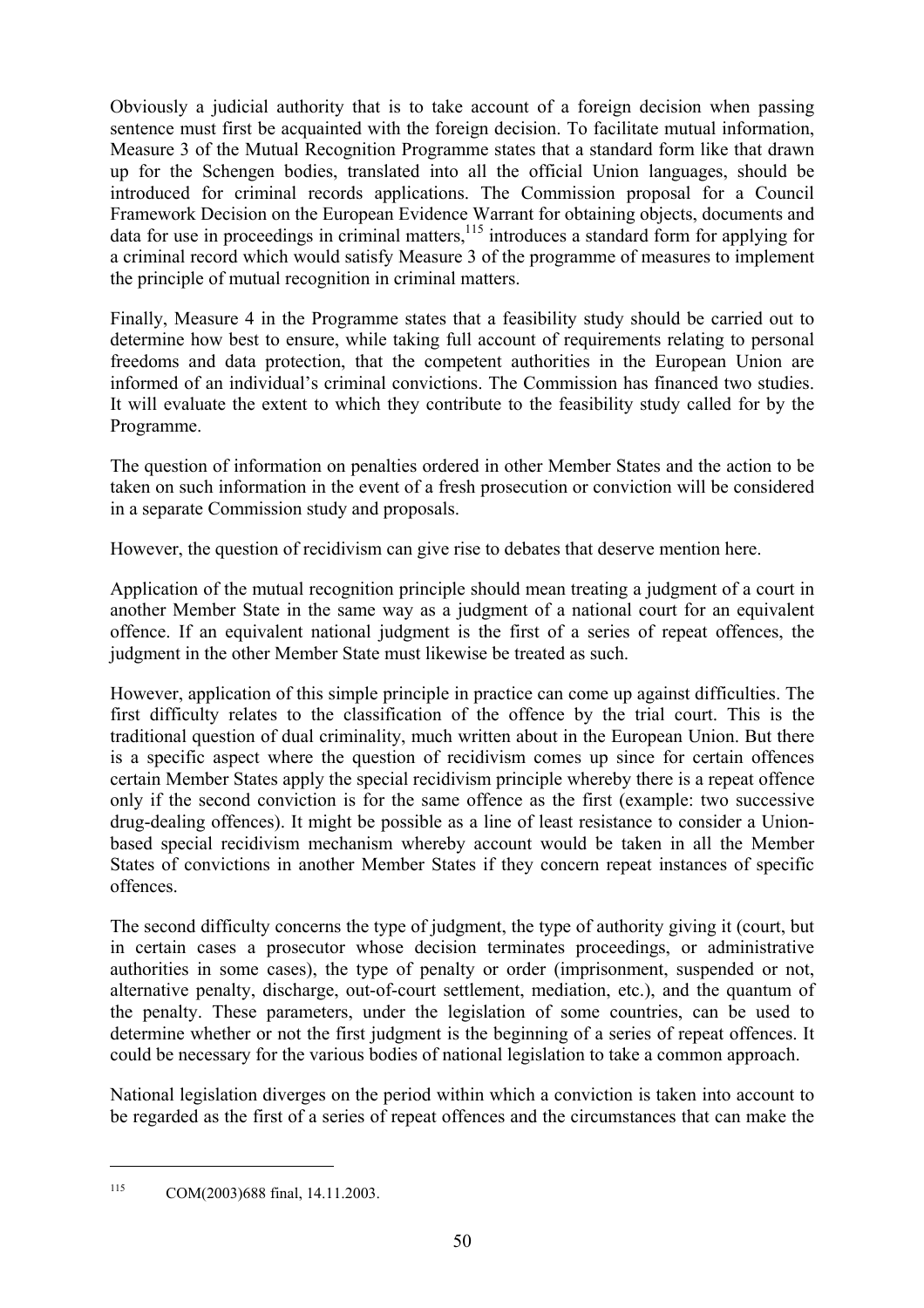first judgment ineffective for that purpose. Here again, there might be something to be said for approximation.

4.1.1.6. Concurrent offences

The Greek Presidency has presented an initiative<sup>116</sup> for the adoption of a Council Framework Decision to harmonise the application of the "*ne bis in idem*" principle, including the *lis pendens* principle. It is under discussion in the Council.

For the moment there is nothing to suggest that general approximation measures should be proposed here until the results of the negotiations on that instrument are known.

# *4.1.2. Custodial penalties*

In particular, it would be worth considering common penalties for the offence of participating in a criminal organisation, since the Joint Action adopted by the Council on 21 December 1998 making it a criminal offence to participate in a criminal organisation in the Member States of the European Union does not provide for a minimum penalty.

While it has become conventional for sectoral instruments approximating substantive criminal law to set minimum levels of maximum penalties in the European Union, there is no **common maximum penalty**, and the differences here are substantial as has been seen. Certain Member States provide for life imprisonment, whereas others do not. There are grounds for considering whether life imprisonment should be abolished or modified in the Union.

Abolishing life imprisonment would be justified from the point of view of the objective of reeducating and rehabilitating the offender. As is well known, a person's conduct can change during imprisonment and the absence of all hope of ever being released will not stimulate efforts at reintegration. But in certain circumstances provided for by the law (good conduct, studies, vocational training while in detention, etc.) a life term can be reduced substantially in a Member State where it is actually provided for, while a long term served in a Member State where there is no life imprisonment can amount in practice to a life term.

Life imprisonment could be replaced by fixed-term sentences. For the most serious crimes, associated with certain personal characteristics, which represent a manifest threat, consideration could be given to the possibility of reducing the penalty to a fixed period of, say, 20 to 30 years, the offender's situation being regularly reviewed, or ensuring that the situation of offenders sentenced to unlimited terms come up for periodic review. Combining the two options is a real alternative. A degree of approximation would avert difficulties for the enforcement of custodial penalties imposed in the sentencing State in a State where they are unknown.

However, there are no Union instruments providing for **minimum penalties**. It should be remembered that Declaration 8 annexed to the Amsterdam Treaty provides that a Member State which does not provide for minimum penalties cannot be obliged to adopt them.

The question arises whether the legislation of the Union States (summed up in **Annex I**) concerning the enforcement of custodial penalties needs harmonising. At first sight it might be thought that the enforcement of custodial penalties raises no special problems beyond the typical problems of recognising penalties that do not exist in all the Member States or are

 $116$  OJ C100, 26.4.2003, p.24.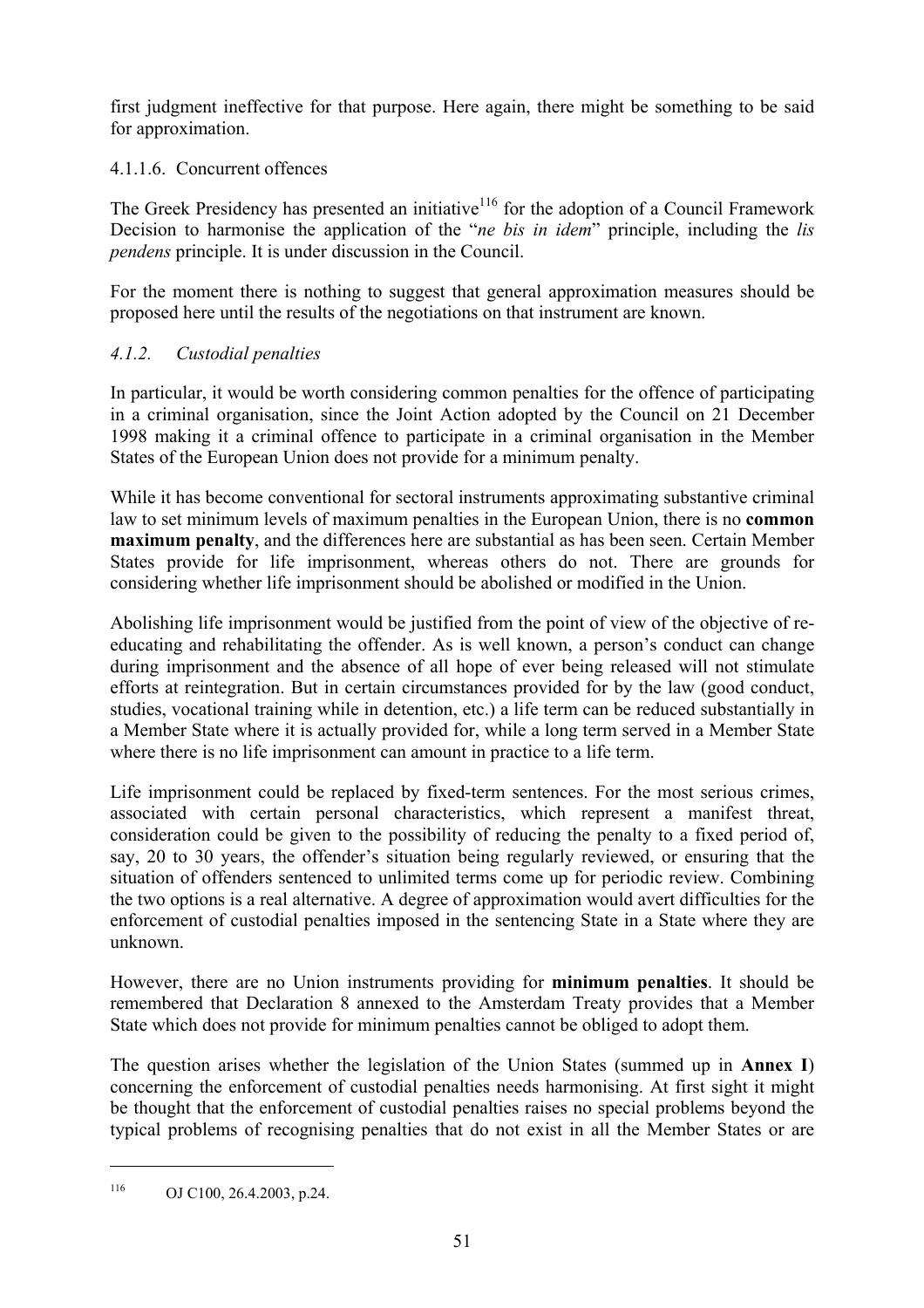applied in different ways (see Chapter 4.2.). But major divergences could have the effect that only residents enjoy the more flexible arrangements.

### *4.1.3. Financial penalties*

Where the approximation of rules of criminal law is indispensable for the effective implementation of a Union policy in an area where there are harmonisation measures, it is possible to establish minimum rules for the definition of offences and penalties. It might also be appropriate to do so for financial penalties for failure to comply with Community provisions in the context of a Union policy. The exercise need not be confined to the principle of financial penalties but extend to the way in which they are calculated, which vary from one Member State to another.

The need for this might arise in order to ensure that financial or other penalties imposed by Member States for violation of a Union policy really are effective, proportionate and dissuasive.

### *4.1.4. Disqualification*

Regarding disqualification, the approach favoured by the Union in the mutual recognition programme<sup> $117$ </sup> is to recognise and enforce disqualification throughout the Union. There is no obvious need for the moment to propose general approximation measures here. Even so, it might be possible to consider specific disqualification measures linked to specific offences, as was done for the sexual exploitation of children and corruption in the private sector.<sup>118</sup>

### *4.1.5. Confiscation*

As has already been seen, there has been a degree of approximation of confiscation measures through the adoption of Union Framework Decisions. There is therefore something to be said for waiting until the instruments already adopted are implemented before preparing new measures concerning the confiscation of the proceeds of crime. The Commission is working on a report on the Member States' implementation of the Council Framework Decision of 26 June 2001 on money laundering, the identification, tracing, freezing, seizing and confiscation of instrumentalities and the proceeds of crime.<sup>119</sup>

### *4.1.6. Legal persons*

There are no general instruments providing for common sanctions applicable to legal persons. It must be remembered that most legal persons have activities and assets in several Member States. If these measures are not available in all the Member States, there is a risk that legal persons will relocate their activities and or assets in the Member State where the risk of penalty is lowest or even non-existent.

As is the case for financial penalties, thought might be given to approximating sanctions ordered against legal persons where this is indispensable for the effective implementation of a Union policy in an area where there are harmonisation measures.

<sup>&</sup>lt;sup>117</sup> See point 2.2.4.<br><sup>118</sup> See point 2.1.7.<br>See point 2.1.8.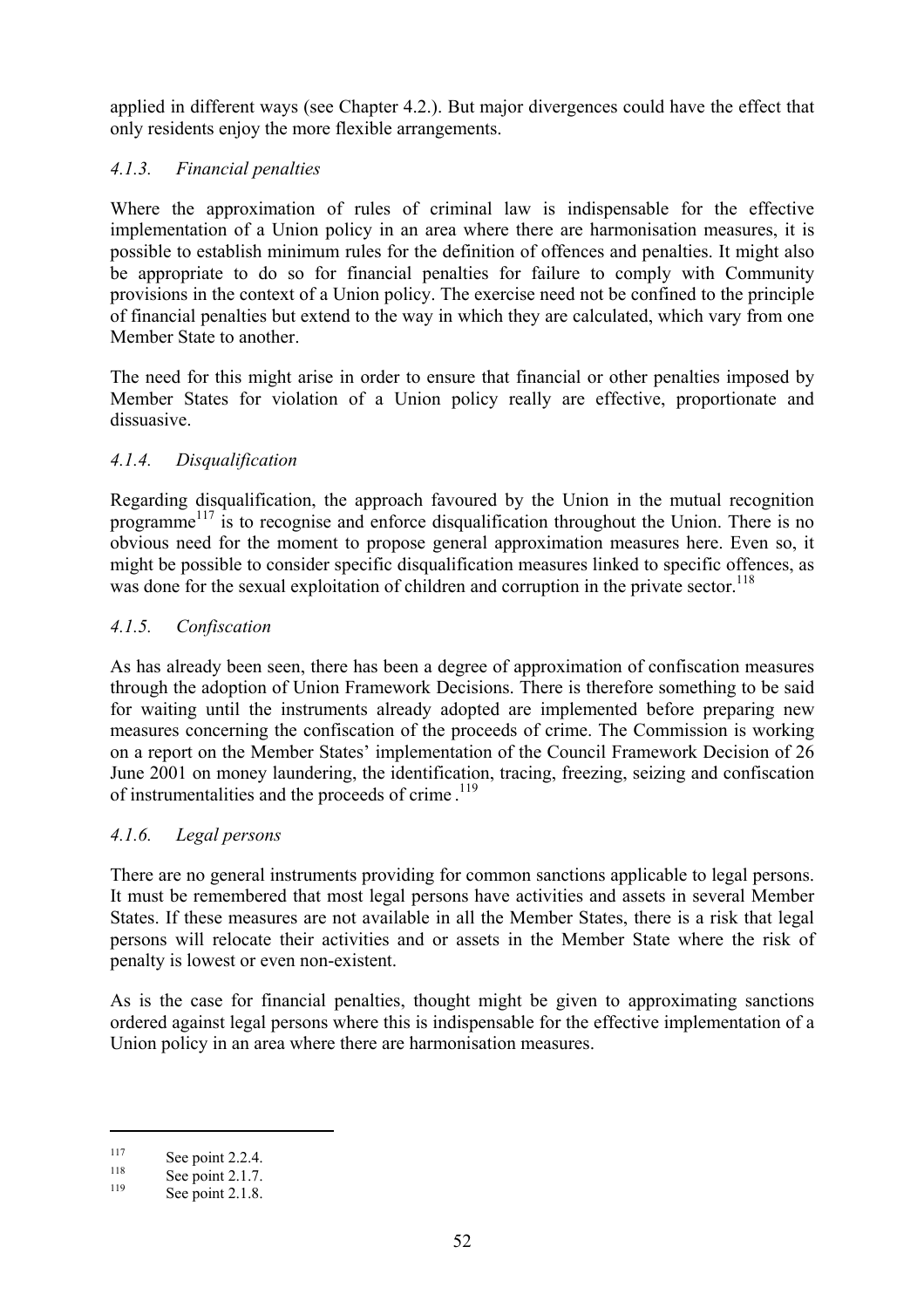*Question 2: How can major divergences between Member States as regards the decision to prosecute be avoided, at least for offences that are harmonised in the Union?* 

*Question 3: To what extent could European sentencing guidelines be developed, that is to say basic principles for sentencing, without interfering with the courts' room for discretion?* 

*Question 4: Should studies of the sentencing practice of the Member States' courts be carried out?* 

*Question 5: Would it be helpful to establish a sentencing information system to provide guidance for the courts?* 

*Question 6: Is it enough to recognise a final criminal judgment given in other Member State (and/or treat it in the same way as a national judgment) for it to be taken into account in a national court for recidivism purposes?* 

*Question 7: Should there first of all be a degree of approximation of legislation in matters such as:* 

*- determination of the offences to be taken into account systematically as the beginning of a series of repeat offences (establishment of a special European recidivism system);* 

*- determination of the type of final criminal judgments to be taken into account for recidivism purposes (type of decision and authority, type and quantum of penalty);* 

*- the period during which final criminal judgments should be taken into account as the beginning of a series of repeat offences in another Member State and the circumstances that might neutralise the effect of a conviction for recidivism purposes?* 

*Question 8: To what extent should the divergences between national rules on the procedures for enforcement of custodial penalties be reduced, particularly with a view to avoiding the risks of discrimination against non-resident offenders in the application of such penalties?* 

*Question 9***:** *Are there categories of offences on the list in Article 2(2) of the Framework Decision on the European arrest warrant and/or the proposal for a Framework Decision on the application of the principle of mutual recognition to financial penalties for which the penalties (and the definitions of the offences) should be harmonised as a matter of priority?* 

*Question 10: To what extent should criminal fine systems be approximated (for example in relation to economic crime, including offences committed by legal persons)?* 

*Question 11: To what extent should divergences between national rules governing the criminal or administrative liability of legal persons be narrowed, particularly to avert the risk of criminals relocating their activities in the field of financial crime?* 

*Question 12: Could the same range of sanctions as provided for by the current Framework Decisions apply on a general basis to legal persons?*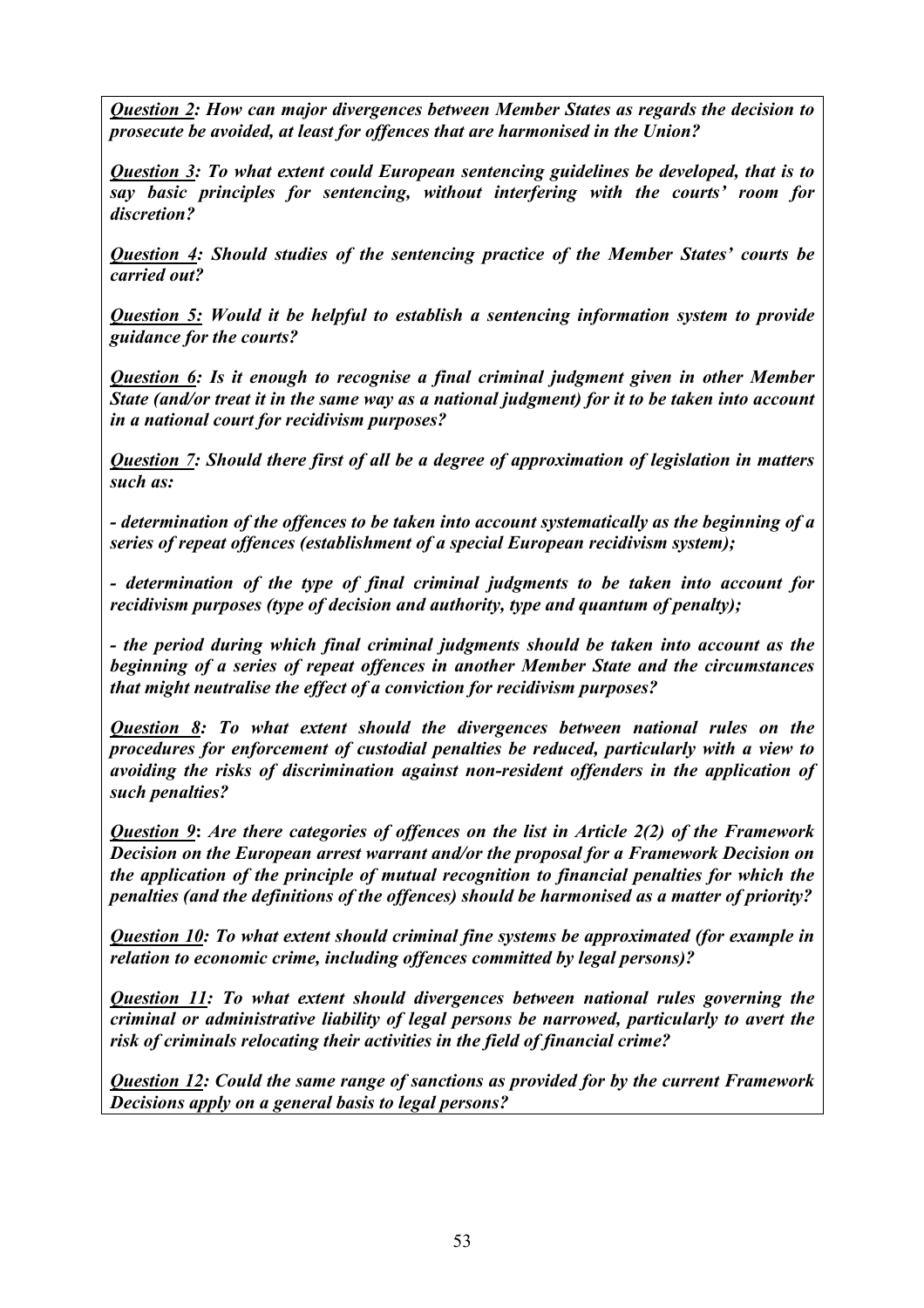### *4.1.7. Alternative sanctions*

Given the advantages of alternative sanctions as compared with custodial sentences, the question must be asked whether measures should be taken at European level to promote - or even to impose - alternative sanctions for certain offences. An example would be Article 6(4) of the Commission proposal for a Council Framework Decision on combating racism and xenophobia. $120$ 

Which alternative sanctions should be encouraged? And what steps should be taken to promote these penalties? Acceptance of alternative sanctions by judges could be improved, for example by setting up mechanisms at European Union level to disseminate information and allow the pooling of experience and the establishment of good practice in this area.

As regards community service, the question is whether there should be harmonisation at European Union level of the conditions under which such alternative sanctions are imposed and the practical arrangements for implementation, to facilitate recognition and implementation in other Member States. As was seen in the introduction, there is a strong complementary relationship between approximation and mutual recognition. The presentation must be considered in the light of section 4.2.

A minimal approach would be to regulate the following aspects: conditions in which these penalties may be imposed; duration of the penalty, with a possible indication of a minimum and/or a maximum period; conditions of implementation; the nature of the work to be done which, like the practical arrangements for community service, may differ according to the offence committed (for example hospital work for a person who has caused grievous bodily harm or work in old people's home for a young person who has attacked an elderly person); monitoring of alternative sanctions; penalties for failure to respect the conditions imposed for their implementation and, finally, as regards probation, the consequences of not abiding by the conditions set. With regard to mediation in criminal cases, it is important to look at whether it is necessary to take measures at European Union level other than those laid down in Article 10 of the Council Framework Decision of 15 March 2001 on the standing of victims in criminal proceedings, $121$  to harmonise certain conditions and practical arrangements for mediation in criminal cases in order to facilitate the recognition of measures and arrangements arising from mediation procedures and their implementation in another Member State. A minimum framework would govern, for example, the categories of offence concerned, the procedure for mediation, the status of mediators, including the extent of their independence from the courts, training and conditions of eligibility for mediators. Finally, it should be decided whether steps should be taken at European Union level, as far as mediation in criminal cases is concerned, other than those laid down in the Council Framework Decision of 15 March 2001 on the standing of victims in criminal proceedings, to take account of the interests of victims - including those who do not reside in the Member State in which the offence was committed - when imposing alternative sanctions.

*Question 13: To what extent should divergences between national rules governing alternative sanctions be narrowed, in particular to avoid them being applicable in practice only to residents?* 

*Question 14: What mechanisms might be envisaged to reduce the legal and practical* 

<sup>120</sup> OJ C 75 E, 26.3.2002, p.269.<br>
OJ L82, 22.3.2001, p.1.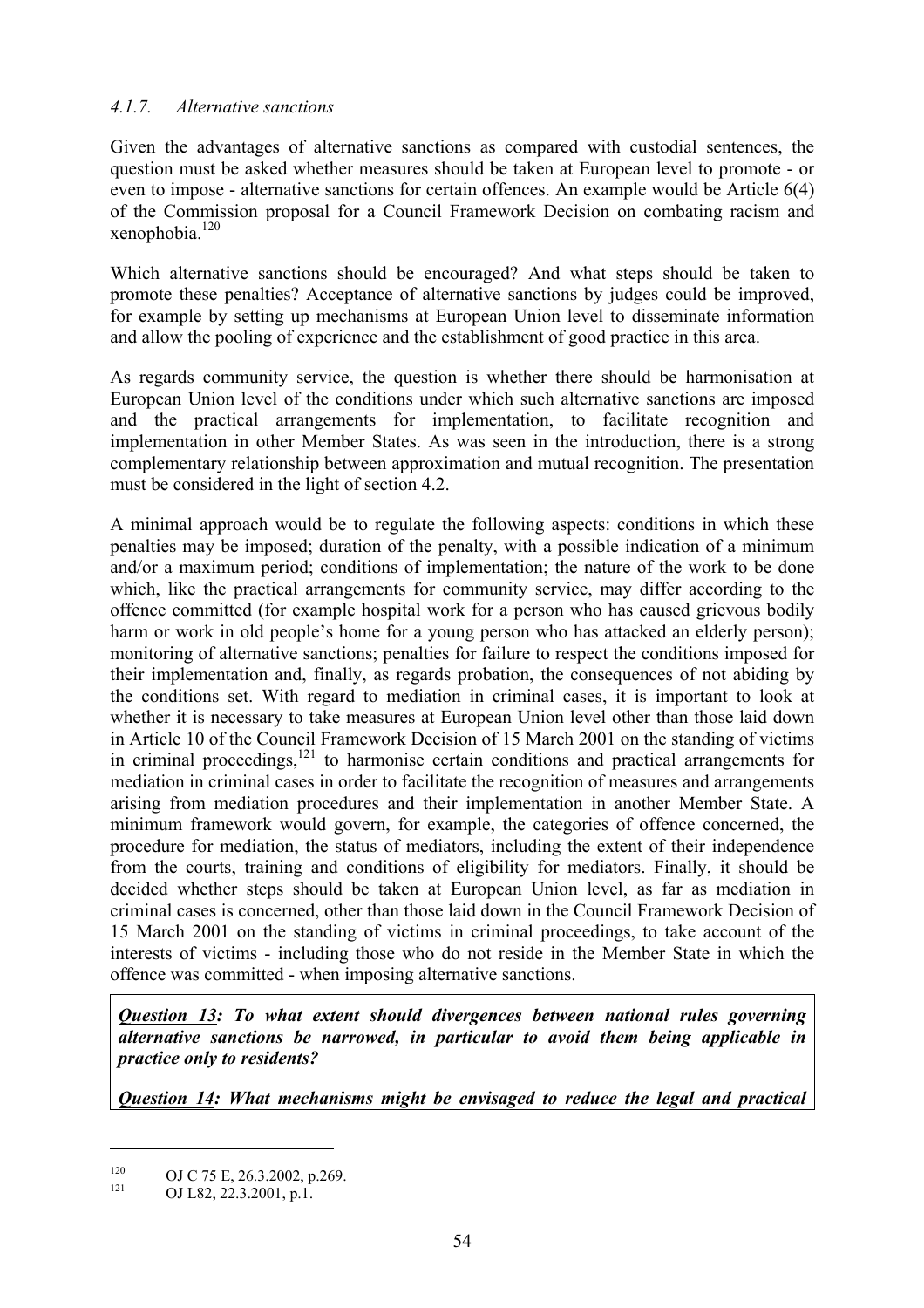*difficulties potentially precluding the mutual recognition and enforcement of alternative sanctions in another Member State?* 

*Question 15: Is it necessary to take measures at European Union level, other than those laid down in Article 10 of the Council Framework Decision of 15 March 2001 on the standing of victims in criminal proceedings, to harmonise certain conditions and practical arrangements for mediation in criminal cases, to facilitate the recognition of measures and arrangements arising from mediation procedures and their implementation in another Member State? Should a minimum framework govern:* 

*- the categories of offence concerned?* 

*- the mediation procedure?* 

*- the status of mediators, including the extent of their independence from the courts?* 

*- training and conditions of eligibility for mediators?* 

*Question 16: To what extent should measures be taken at European Union level to take account of the interests of victims - including those who do not reside in the Member State in which the offence was committed - when imposing alternative sanctions? If so, what should they be?*

# *4.1.8. Enforcement of penalties*

As can be seen in **Annex III**, suspended sentences, day-release and remission are only known in a minority of Member States. Since they do not raise specific problems beyond those relating to the recognition of penalties that do not exist in all the Member States, or whose conditions of eligibility and implementation vary from one Member State to another (see Chapter 4.2.), the Commission feels that the time is not ripe for a debate on possible harmonisation of these instruments. The same conclusion is valid for instruments such as amnesty and pardon, as the relevant authorities generally enjoy extensive discretionary powers there. The only instrument for which such a debate is not prima facie excluded is early release, which exists in all Member States. As has been seen, the conditions of eligibility and implementation vary widely between them. In the practical application of the Council of Europe Convention of 21 March 1983 on the transfer of sentenced persons,<sup>122</sup> the differences in the Member States' legislation regarding the minimum term of imprisonment to be served (Belgium, for instance, allows early release after a third of the sentence has been served whereas in Spain the corresponding period is three quarters<sup>123</sup>) have created difficulties of application and in some cases even refusals to transfer as they can entail lighter penalties and even immediate release. Approximation of the Member States' legislation on this minimum period would thus be conducive to the transfer of prisoners.<sup>124</sup>

The fundamental question arising here is whether provision should be made in the European Union for common minimum conditions covering, in particular: a) the minimum period of imprisonment to be served before early release, b) the criteria for ordering or refusing to order

<sup>&</sup>lt;sup>122</sup> Available at <u>http://conventions.coe.int</u>/.<br><sup>123</sup> Article 90, Criminal Code.<br>See also points 3.2.1.3. and 4.2.2.2.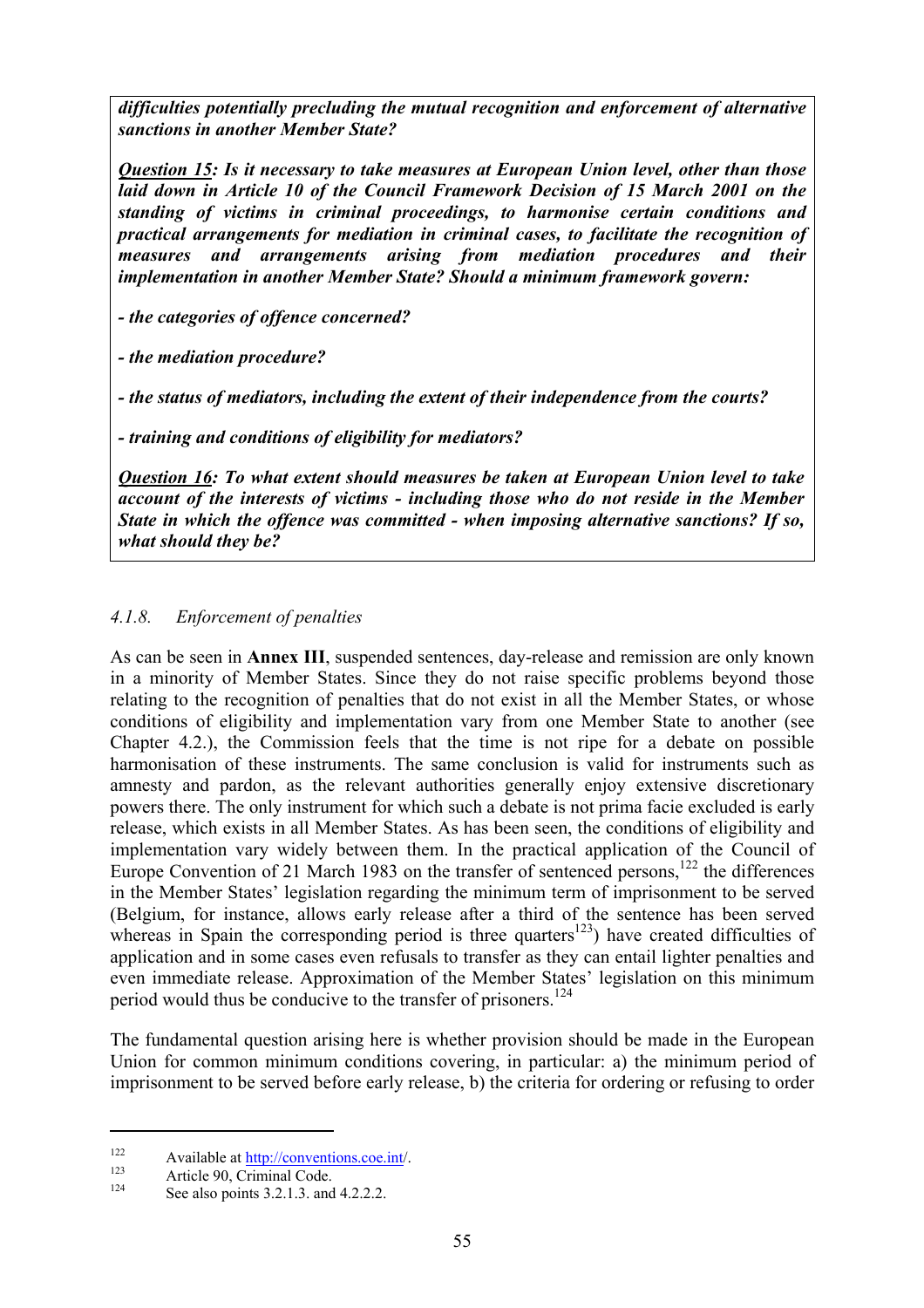early release, c) the release procedure, d) the supervision conditions and the duration of the probation period, e) penalties for failure to comply with the conditions imposed at the time of early release, f) procedural safeguards for offenders, and g) victims' interests.

Regarding victims' interests, the question arises how they can be reflected at the enforcement stage and whether provision should be made in the Union for early release to be allowed only if the victim or victims have been compensated or if the offender has made a serious effort to do so or the order can be revoked in default.

*Question 17: To what extent should measures be taken at European level to provide for approximation of certain conditions of eligibility and implementation of early release, to facilitate the recognition of prison sentences and their enforcement in another Member State? Should minimum standards govern:* 

- *regarding life sentences, the possibility of periodic review with a view to early release?*
- *regarding sentences to specific periods, the minimum period of imprisonment that should be served before early release can be allowed? If so, how long should it be? Are there any prospects of approximation along the lines that, for non-life sentences, early release should be possible after half the sentence has been served in normal circumstances and two thirds in repeat offence cases?*
- *the criteria for allowing or refusing early release?*
- *the release procedure? Should procedural standards be provided for?*
- *supervisory arrangements and the duration of the trial period?*
- *penalties for failure to comply with the conditions for early release?*
- *the procedural safeguards for offenders?*

*- victims' interests? Should the European Union provide that early release can be allowed only if the victim or victims have been compensated or the offender has made serious efforts to compensate them, or can be revoked if this condition is not met?*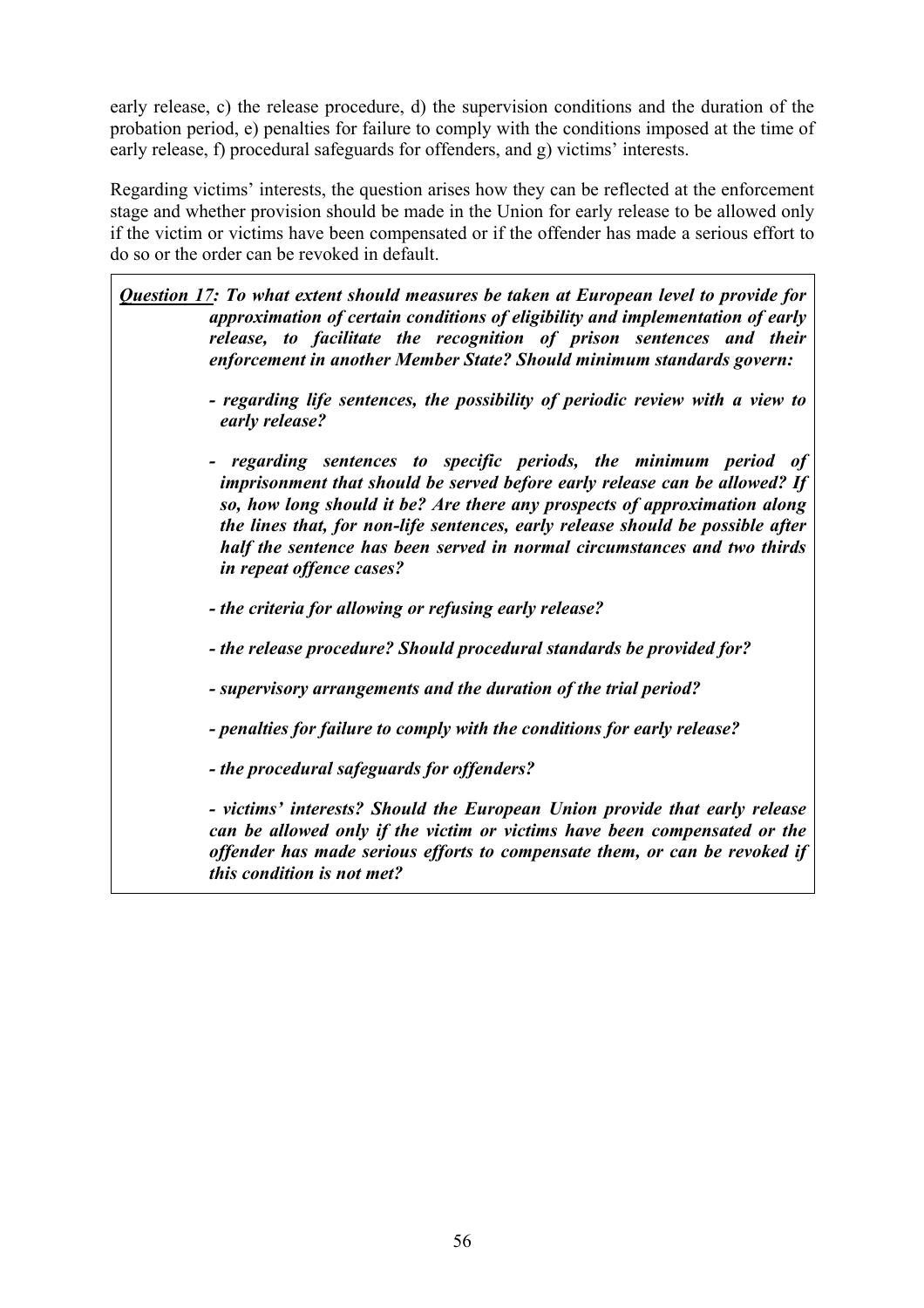#### **4.2. Recognition and enforcement of custodial penalties and alternative sanctions in another Member State**

This Chapter deals only with the mutual recognition of custodial penalties (and their enforcement rules) and alternative sanctions. There are initiatives under discussion in the Council for the recognition of financial penalties and confiscation orders. The Commission will consider disqualifications in a separate communication. With regard to the mutual recognition of final sentences involving deprivation of liberty, the Programme of measures intended to implement the principle of mutual recognition of decisions in criminal matters lays down, in Chapter 3.1.1., the following aim and measure:

*"Aim: It is necessary to assess international instruments on final sentences involving deprivation of liberty and to see whether such instruments allow full arrangements for mutual recognition.* 

*Measure 14: Assess the extent to which more modern mechanisms make it possible to envisage full arrangements for mutual recognition of final sentences involving deprivation of liberty."* 

Measure  $13^{125}$  in the Programme of measures was implemented in part by the Framework Decision on the European arrest warrant and the surrender procedures between Member States. But it also provides for the adoption of an instrument establishing a new principle of "extraditing or enforcing". The principle was implemented by Articles 4(6) and 5(3) of the Framework Decision on the European arrest warrant and surrender procedures between Member States.

Measure 13 states moreover that a new instrument at European Union level *"should include the practical modalities for enforcing the sentence, for example, continued enforcement or conversion of the sentence"*. With regard to the transfer of sentenced persons, which is a specific form of recognition of custodial penalties, since enforcement of a judgment implies recognising it, the Programme of measures lays down, in Chapter 3.1.3. "Transfer of sentenced persons in the interests of social rehabilitation", the following aim and measure:

"*Aim: To enable a Member State's residents to serve their sentences in their State of residence. In this connection, Article*  $2^{126}$  *of the Agreement on the application between the* 

<sup>&</sup>lt;sup>125</sup> "Aim: If it is not possible for a Member State to relinquish the principle that it does not extradite its own nationals, to ensure that the sentence for which extradition has been requested is enforced by that Member State in its territory. Measure 13: Adoption of an additional instrument to the EU Convention relating to Extradition of 27 September 1996 and the European Convention on Extradition of 13 December 1957. Only situations where the transfer of enforcement is requested are covered by Article 3(b) of the Convention between the Member States of the European Communities on the enforcement of foreign criminal sentences signed in Brussels on 13 November 1991. The future instrument could

apply a new principle to such situations: "either extradite or enforce the sentence"."<br>"For the purpose of applying Article 3(1)(a) of the Convention on Transfer, each Member State shall regard as its own nationals the nationals of another Member State whose transfer is deemed to be appropriate and in the interest of the persons concerned, taking into account their habitual and lawful residence in its territory."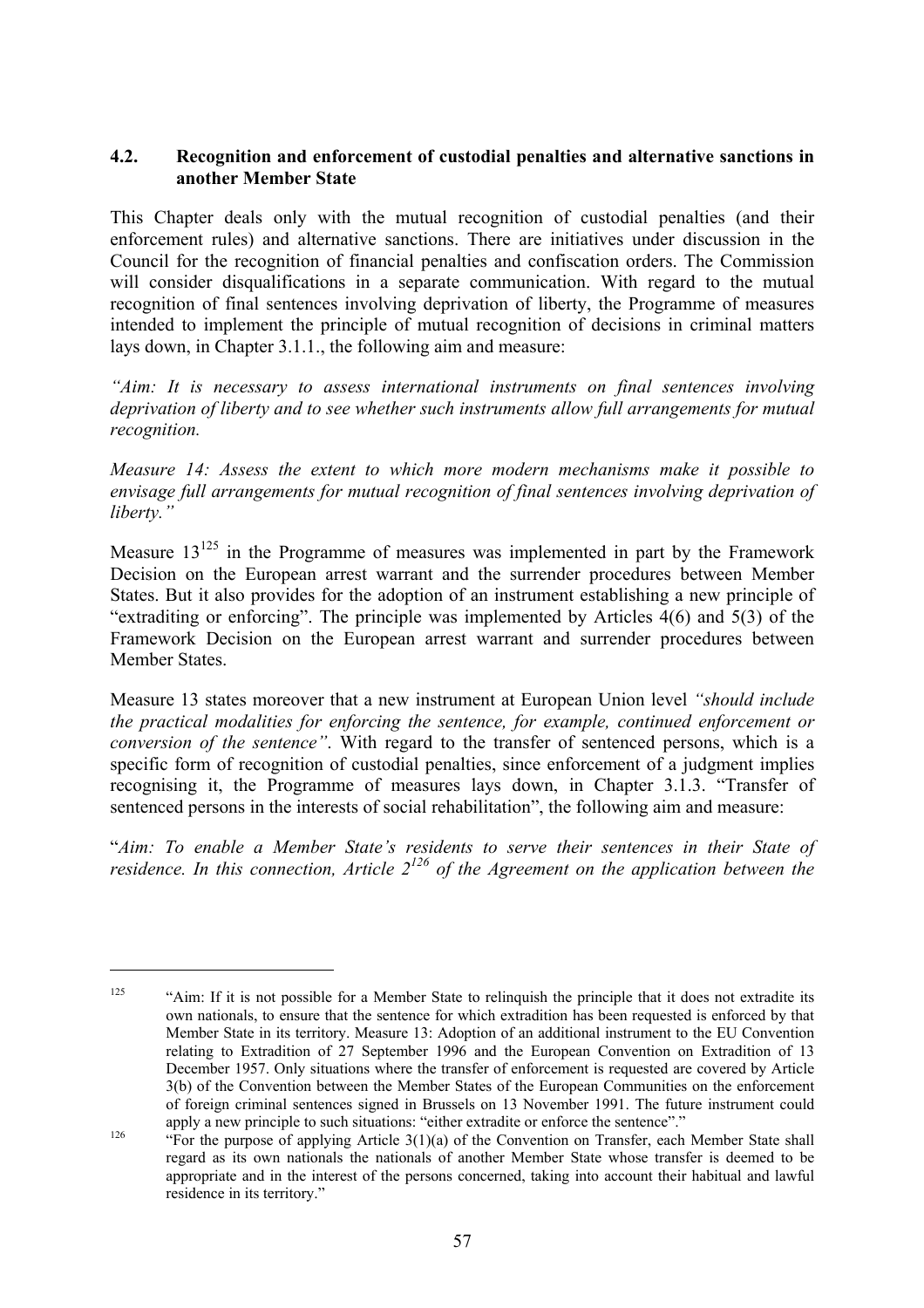*Member States of the European Communities of the Council of Europe Convention on the Transfer of Sentenced Persons of 25 May 1987127 should be borne in mind."* 

#### *Measure 16: Adoption of an additional instrument to the European Convention on the Transfer of Sentenced Persons of 21 March 1983 extending that Convention, which applies to the nationals of the States concerned, in order to cover their residents*."

In view of the growing mobility of Union citizens, it is increasingly common for an offender to be sentenced in a Member State other than that in which he is permanently resident. As already indicated in point 9.1. of the Communication of 26 July 2000, two sets of interests have to be accommodated in the area of the mutual recognition of custodial penalties: the interest of the Member State where the sentence was pronounced in having it enforced, and the interest of the sentenced person in having a realistic chance of reintegration into society. The Communication concludes from this that "custodial penalties should as a general rule be executed as close to the social environment into which the offender is to be reintegrated as possible" and that "in most cases, this will be in the offender's Member State of residence".

For a sentenced person, the sentence will be all the more severe for having to be served in a Member State other than that of which he is a national or in which he is permanently resident. Owing to differences in culture, language, customs, religion and social conditions, foreign prisoners are in a much more difficult position than national ones. Language difficulties alone can significantly affect the way in which they are able to exercise, or even learn about, their rights, considerably complicate prisoners' daily lives (e.g. in relation to medical treatment) and thus lead, as a result of the separation from family and friends, to greater social isolation of the foreign prisoner and often also to his exclusion from rehabilitation and resocialisation programmes both inside and outside prison.

In general, the recognition of a penalty and its enforcement in the Member State of permanent residence is therefore not only in the interest of the sentenced person but also in that of the sentencing State and the enforcing State. For the sentencing State, the enforcement of penalties imposed on foreign nationals involves considerable extra cost (to overcome the abovementioned problems) which it can avoid by transferring enforcement. Lastly, the sentenced person's reintegration into society in the enforcing Member State – where this is the State in which the sentenced person is permanently resident – also serves that State's interests.

If the European Union enacted rules governing mutual recognition by the Member States of custodial penalties, including suspended sentences and early release and alternative sanctions, they would have to cover the following aspects:

# *4.2.1. Scope of possible European Union rules*

# 4.2.1.1. Personal scope

 $\overline{a}$ 

First of all, the personal scope of the possible rules would have to be defined, in particular with regard to recognition of a criminal judgment whose enforcement has already begun (transfer of enforcement): to which sentenced persons should the rules apply? Experience with the Council of Europe Convention on the transfer of sentenced persons of 21 March 1983 shows that confining the possibility of a transfer to nationals of the State of enforcement

<sup>&</sup>lt;sup>127</sup> The Convention has been signed by 11 Member States and ratified by only 4.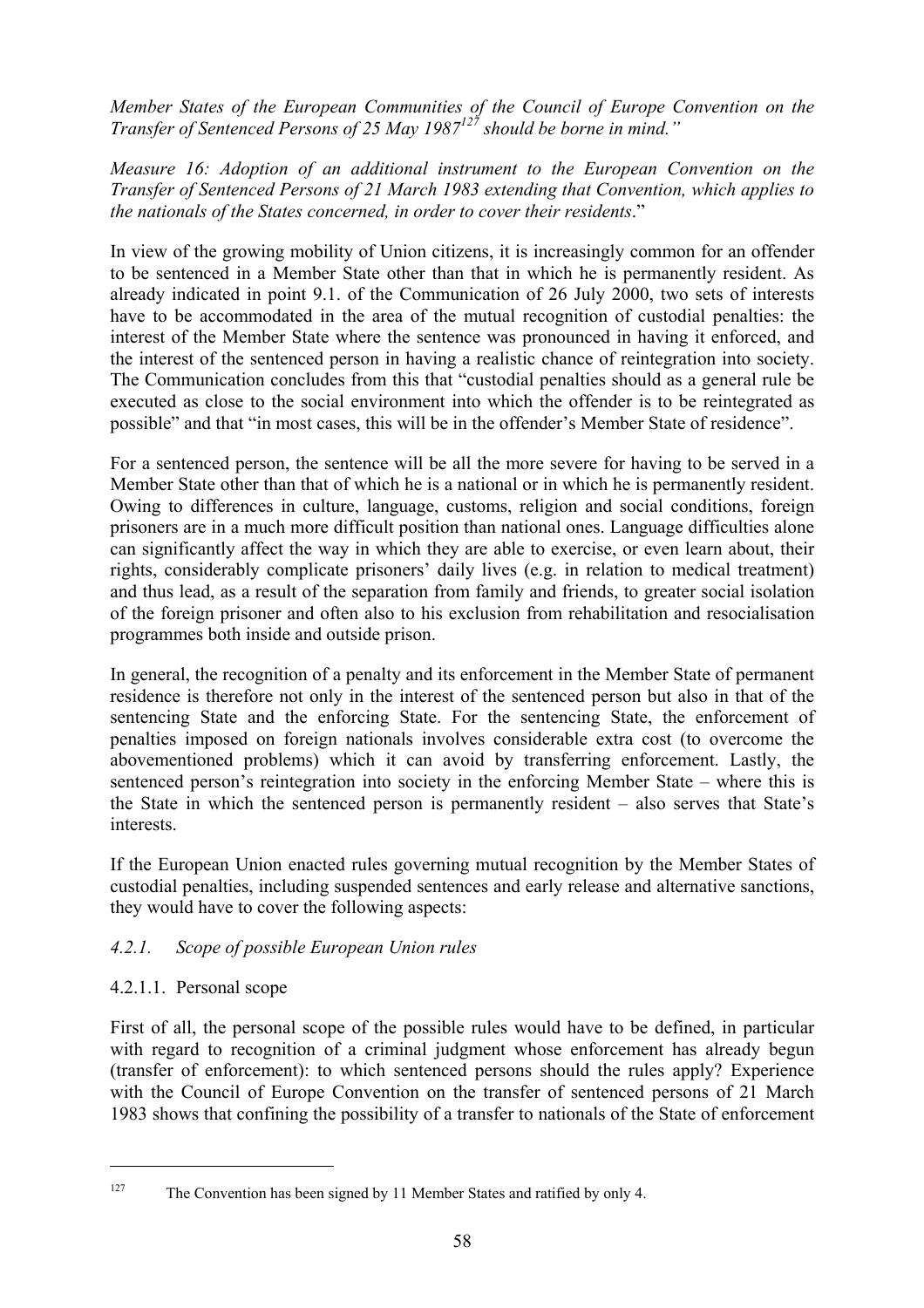would discriminate against persons who are habitually resident in the State of enforcement. The solution in the agreement on the application between Member States of the European Communities of the Council of Europe Convention on the transfer of sentenced persons of 25 May 1987 should therefore be confirmed, so that each Member State would treat in the same way as its own nationals the nationals of all other Member States if they have their habitual and regular residence in the territory of that State.

As specified in the Communication to the Council and Parliament of 26 July 2000 on the mutual recognition of final decisions in criminal matters,  $128$  the rules of criminal law relating to the treatment of minors and mental patients vary widely from one Member State to another. Consequently, in the absence of a detailed analysis of the legal situation in all the Member States, it might be preferable, for the time being at least, to exclude judgments concerning them from the scope of any mutual recognition rules.

*Question 18***:** *What categories of sentenced persons should be eligible for transmission of enforcement in the State of enforcement: nationals of the State of enforcement, persons who habitually reside there, sentenced persons who are in the territory of the State of enforcement where they are serving or are due to serve a custodial sentence? Should there be specific conditions for minors and mental patients to be eligible also?* 

# 4.2.1.2. Material scope

There is also the question of what decisions should be eligible for mutual recognition between the Member States. The Commission's view is that the establishment of a genuine area of freedom, security and justice demands recognition of all criminal penalties, including alternative sanctions and measures and arrangements emerging from criminal mediation and settlement procedures. It would be quite unacceptable for alternative sanctions to be available in practice only for residents and not for people who live in another Member State.

As regards suspended prison sentences (combined with supervision and re-education measures), there is a clear need – see points  $3.2.2.1$  and  $3.2.2.2$  – to cover them as well in a recognition scheme to ensure that those who offend in a Member State other than their State of habitual residence are not discriminated against by being punished more severely than if they had offended in the Member State of their habitual residence because suspended sentences are not available to them.

As long as measures and arrangements emerging from criminal mediation and settlement procedures require the offender to compensate for the damage or pay the victim damages, the question arises whether they can be treated as equivalent to agreements covered by civil law, with the consequence that their recognition in other Member States would be governed by the rules described in the Green Paper of 19 April 2002 on alternative dispute resolution in civil and commercial law.129 The question arises here whether agreements emerging from criminal mediation and settlement procedures are enforceable and whether there is a need for European Union rules.

Regarding the mutual recognition of disqualifications and the implementation of Measures 20 and 22 of the mutual recognition programme (see point 2.2.4.), the Commission will present, in the second half of 2004, a non-legislative Communication announced in its Legislative and

<sup>&</sup>lt;sup>128</sup> COM(2000)495 final.<br><sup>129</sup> COM(2002)196 final, point 3.2.2.3.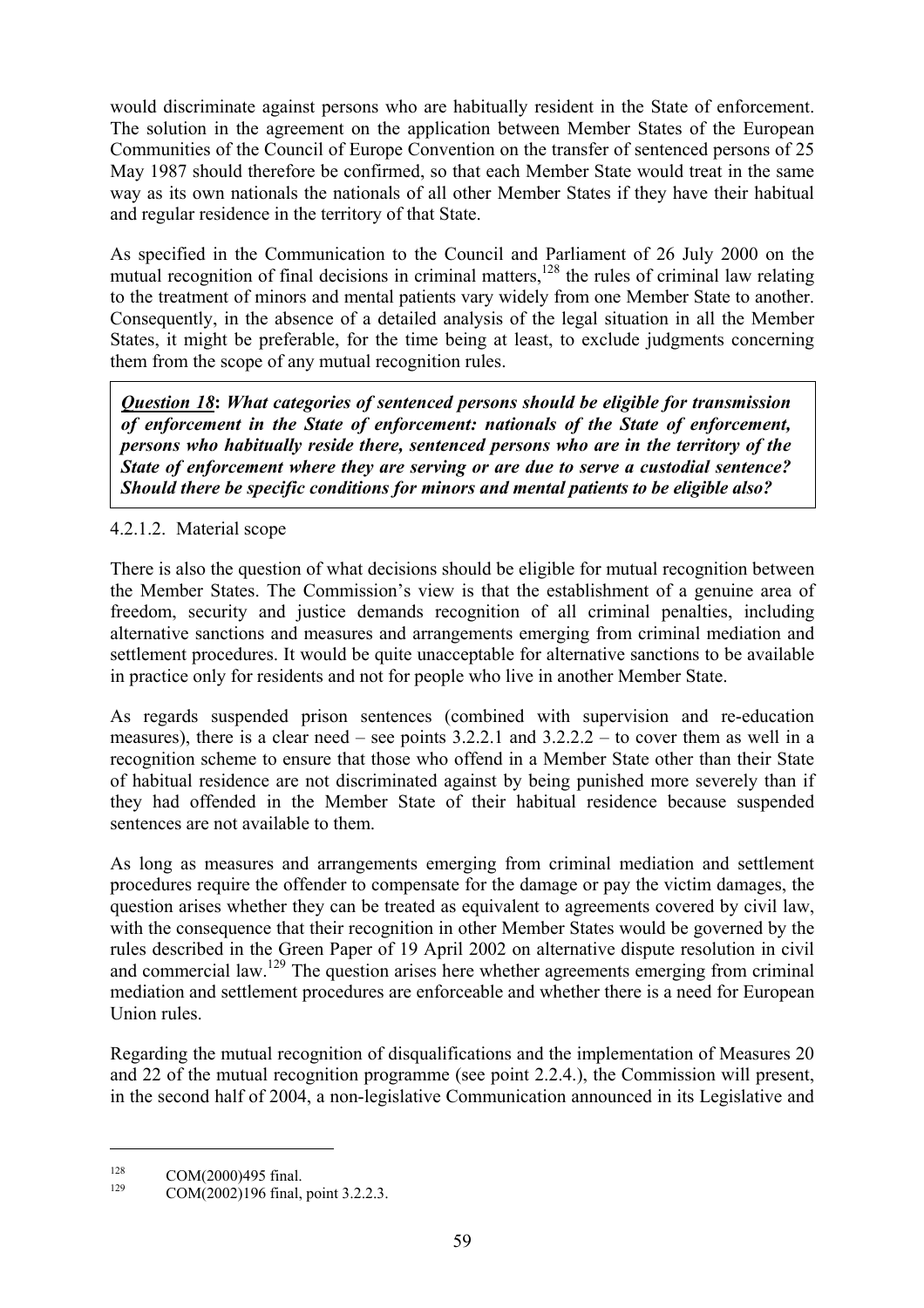Work Programme,<sup>130</sup> identifying the need for action here and suggesting possible European Union solutions. This will have to take into account what the Commission already noted in its Communication of 26 July 2000 to the Council and the European Parliament *Mutual Recognition of Final Decisions in Criminal Matters*, 131 which is that a disqualification would be substantially deprived of its effect if the person disqualified – being banned from exercising a given occupation or function in the State where judgment was given – could escape the penalty just by crossing a border to exercise the same function or occupation in neighbouring Member States. As regards the recognition of financial penalties and confiscation orders, draft Framework Decisions are currently under discussion in the Council (see points 2.2.2. and 2.2.3.).

*Question 19: Is there a need to make agreements emerging from criminal mediation and settlement procedures in the Member States more effective? What is the best solution to the problem of recognition and enforcement of such agreements in another Member State of the European Union? For instance, should specific rules be adopted to make such agreements enforceable? If so, what guarantees should apply?*

# *4.2.2. Conditions for recognition*

### 4.2.2.1. Right of initiative in the recognition procedure

Unlike what is provided for by the Council of Europe Conventions of 30 November 1964,<sup>132</sup> 28 May 1970<sup>133</sup> and 21 March 1983,<sup>134</sup> the Convention between the Member States of the European Communities of 13 November 1991<sup>135</sup> provides that the two States concerned – the State in which judgment is given and the State in which enforcement is sought – may ask for the judgment to be enforced in the other State. This solution seems preferable not only on grounds of practical flexibility but also because the State of enforcement has, or should have, an interest in a judgment concerning one of its nationals or a person habitually resident in its territory being enforced in it.

*Question 20: Should it be possible only for the sentencing State to ask for transmission of enforcement, or should it also be possible for the State of enforcement?* 

### 4.2.2.2. Grounds for refusal

In the event of a refusal by the State of enforcement to recognise a criminal judgment, there is the question of the grounds that can be legitimately put forward. At any rate, given that the objective is to secure the free movement of judgments in criminal matters, the grounds for refusal should be very limited and concern only those provided for by the Council Framework Decision of 13 June 2002 on the European arrest warrant and surrender procedures between Member States.<sup>136</sup> It is questionable whether all these grounds are actually transposable, given

<sup>130</sup> COM(2003)645 final, reference 2003/JAI/142.<br>
131 COM(2000)495 final.<br>
132 Council of Europe Convention on the Supervision of Conditionally Sentenced or Conditionally Released Offenders, 30 November 1964. Accessible at http://conventions.coe.int/<br>Council of Europe Convention on the International Validity of Criminal Judgments, 28 May 1970.

Accessible at <u>http://conventions.coe.int/</u><br>Council of Europe Convention on the Transfer of Sentenced Persons, 21 March 1983. Accessible at

http://conventions.coe.int/<br>Convention between the Member States of the European Communities on the enforcement of foreign criminal sentences, 13 November 1991. Accessible at http://ue.eu.int/ejn/<br>OJ L 190, 18.7.03, p.1.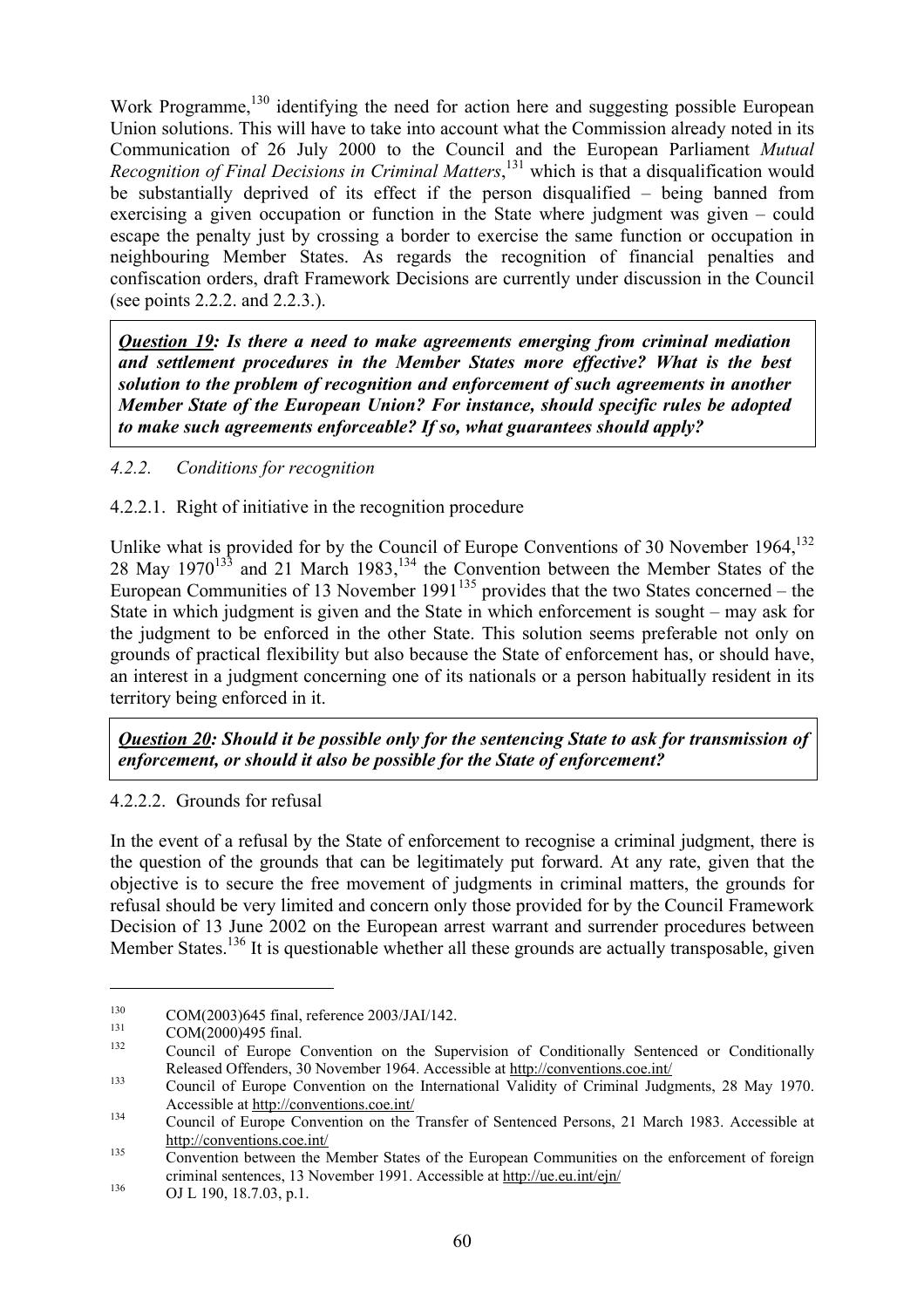that recognition and enforcement operate primarily for the benefit of the person concerned. That Framework Decision lists the mandatory and optional grounds for non-enforcement. It would be worth considering whether all these grounds should be applied *mutatis mutandis* in the context of recognition of criminal penalties, and in particular alternative sanctions, or whether the status of some of them should be adapted or whether others should be added, and if so, which ones and why.

The first mandatory ground for non-enforcement concerns cases where the offence on which the arrest warrant is based is covered by amnesty in the executing Member State, where that State had jurisdiction to prosecute the offence under its own criminal law (Article 3(1) of the Framework Decision of 13 June 2002).

The second mandatory ground for non-enforcement concerns situations where the executing judicial authority is informed that the requested person has been finally judged by a Member State in respect of the same acts provided that, where there has been sentence, the sentence has been served or is currently being served or may no longer be executed under the law of the sentencing Member State (Article 3(2) of the Framework Decision, "*ne bis in idem*" principle).

In Joined Cases C-187/01 *Gözütok* and C-385/01 *Brügge*, 137 the Court of Justice held that the "*ne bis in idem*" principle, enshrined in Article 54 of the Convention implementing the Schengen Agreement, signed on 19 June 1990, applied also to proceedings for withdrawal of prosecutions, such as those in the principal action, whereby the prosecution service in a Member State, without a court order, terminates the criminal proceedings commenced in that State after the accused has met certain obligations, in particular by paying a certain sum of money set by the prosecution service (out-of-court settlements).

This situation is also covered by Article 4(3) of the Framework Decision: the enforcing judicial authority can refuse to enforce a European arrest warrant if the judicial authorities in the Member State of enforcement have decided to refrain from prosecuting the offence on which the European arrest warrant is based or to drop its prosecution. This is an optional nonenforcement situation but it should become mandatory following the judgment referred to above.

Although the Court has now made it clear that the "*ne bis in idem*" principle applies also to out-of-court settlements, there is still the question whether criminal mediation procedures, which differ from the former in that the victim plays an active part in negotiating a solution, should not also be covered by "*ne bis in idem*" and whether European legislation should be envisaged.

There is currently an initiative from the Greek Republic for the adoption of a Council Framework Decision on the application of the "*non bis in idem*" principle,<sup>138</sup> under discussion in the Council. The initiative contains additional provisions on *lis pendens* in criminal matters (Articles 1(d) and 3) and the criteria for determining the Member State having jurisdiction.

Applying the third mandatory ground for non-enforcement provided for by the Council Framework Decision of 13 June 2002 (Article 3(3)), the judicial authority of the Member State of enforcement refuses to order enforcement if a person against whom a European arrest

<sup>&</sup>lt;sup>137</sup> [2003] ECR I-1345 (judgment given on 11 February 2003).<br>OJ C 100, 26.4.2003 p. 24.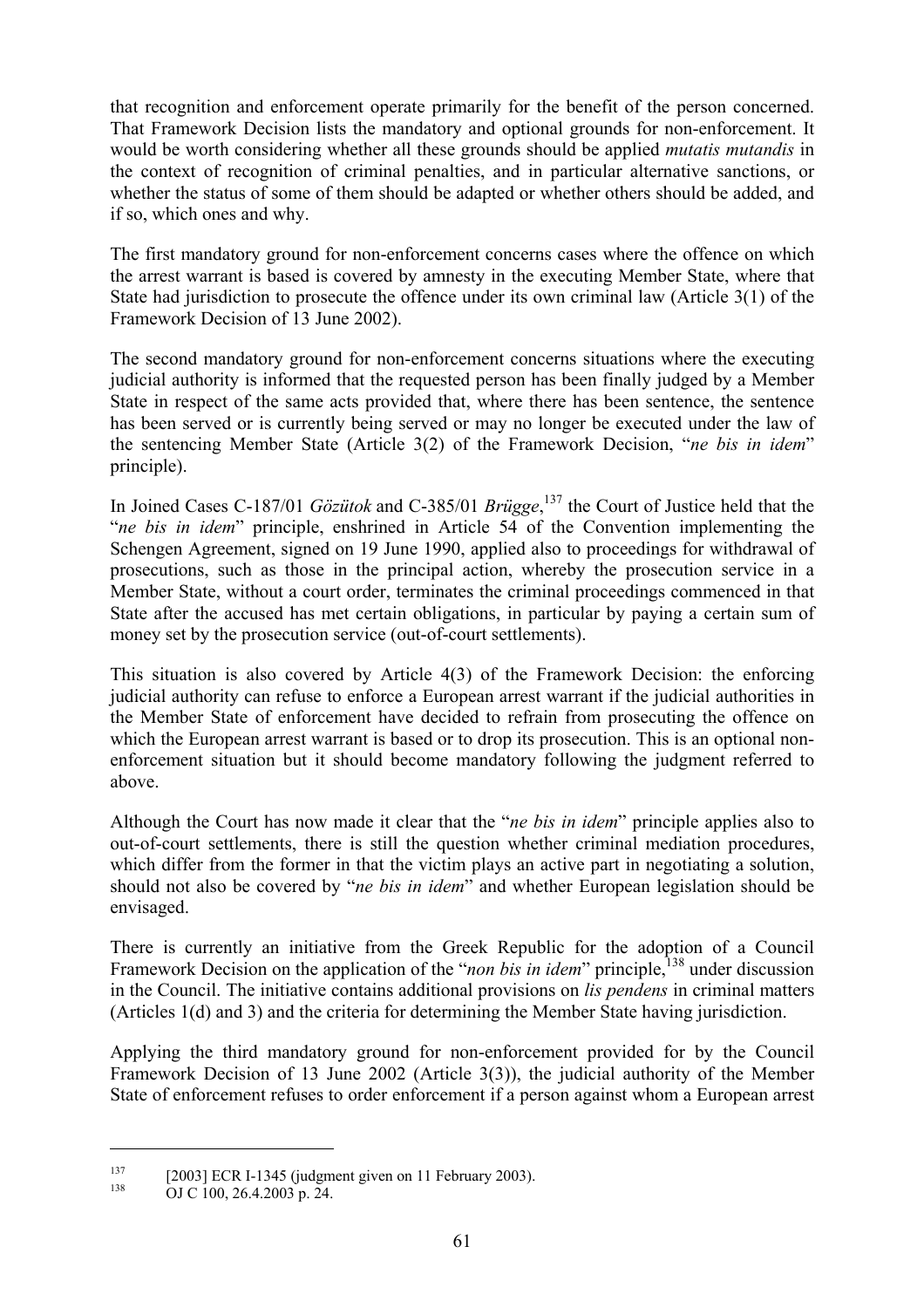warrant has been issued cannot, on grounds of age, be held criminally liable for the act on the basis of the warrant under the law of the Member State of enforcement.

These mandatory grounds for non-enforcement should be applied in the context of recognition of criminal penalties, whether or not the offence is one to which the European arrest warrant applies.

All the other grounds for non-enforcement in Article 4 of the Framework Decision of 13 June 2002 are optional:

- the absence of dual criminality in cases other than those listed in Article 2;
- where the person is being prosecuted in the executing Member State for the same act;
- where the criminal prosecution or punishment of the requested person is statutebarred according to the law of the executing Member State;
- if the requested person has been finally judged by a third State in respect of the same acts;
- if the European arrest warrant has been issued for the purposes of execution of a custodial sentence or detention order, where the requested person is staying in, or is a national or a resident of the executing Member State and that State undertakes to execute the sentence or detention order in accordance with its domestic law;
- if the Member State in which judgment was given has exercised its extra-territorial jurisdiction (in certain circumstances).

The ground stated at the second item of the list ("where the person is being prosecuted in the executing Member State for the same act") will be covered by a future instrument on *lis pendens*. The fifth item is obviously not relevant for present purposes. Given the main objective, which is to facilitate reintegration, and the corollary of preserving only such grounds as contribute to that objective, only the grounds in the third and fourth items (statute-bar, *ne bis in idem*) should be adopted.

Other grounds might include the following:

As seen at point 3.2.1.3.c, certain Member States (e.g. the United Kingdom and France) allow fines and prison sentences to be imposed for the same offence. In such cases, it is quite common for the sentencing State to block all requests for transfer from the sentenced person until they have paid the fine. Given the prospect of the adoption of the Framework Decision on the application of the principle of mutual recognition to financial penalties,  $^{139}$  the question arises whether the sentencing State should be entitled to refuse to transfer enforcement until the sentenced person has paid the fine.

Given the differences between the Member States' legislation on early release (see **Annex III**, point 3), a sentenced person can be released immediately after transfer to the requested State: a person who has been sentenced to nine years in Member State A and after serving four years applies to be transferred for enforcement in Member State B could be released immediately if the law of Member State B allows early release after, say, a third of the sentence has been

<sup>139</sup> OJ C 278, 2.10.2001, p. 1.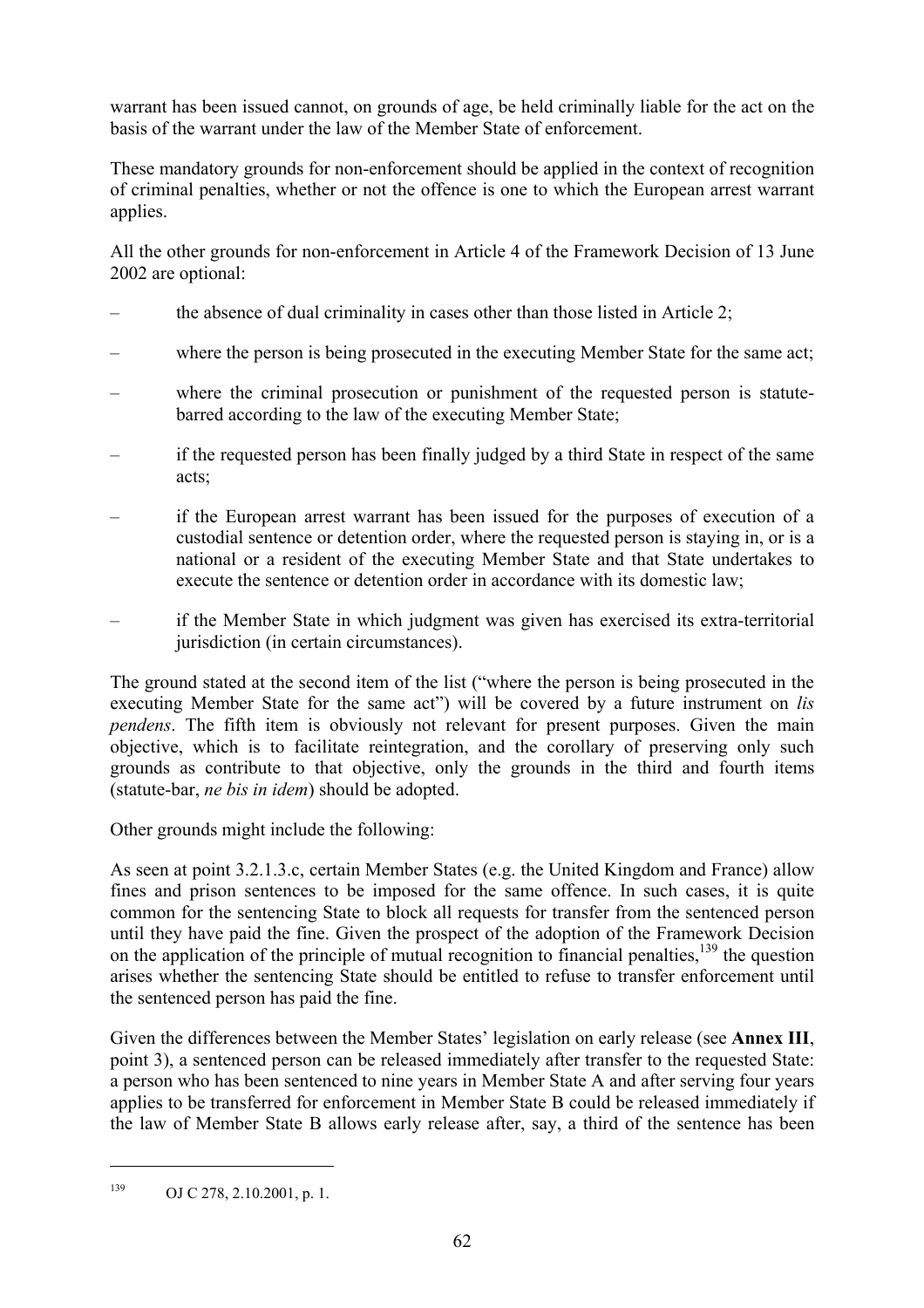served (in this case three years). The question here is whether the risk of early release might be seen in Member State of judgment A as a legitimate ground for refusing to transfer.

A solution to this problem in the European Union might consist of setting a minimum period during which the sentenced person would continue to serve his sentence in the convicting Member State so as to avoid situations in which he might be released immediately on transfer to the State of enforcement or serve a much lighter sentence than in the sentencing State. How long should that period be?

*Question 21: What are the grounds that the State of enforcement could legitimately put forward for refusing recognition and enforcement in its territory of a criminal penalty imposed in another Member State?* 

*Question 22: Where national legislation allows financial penalties to be imposed concurrently with prison sentences, given the prospect of the adoption of the Framework Decision on the application of the principle of mutual recognition to financial penalties,*<sup>140</sup> *should the sentencing State be entitled to refuse to transfer enforcement until the sentenced person has paid the fine?* 

*Question 23: Given the differences between the Member States' legislation on early release, a sentenced person may be released immediately after transfer to the requested State. Could this be seen in the relevant Member States as a legitimate ground for refusing to transfer?* 

*Question 24: Should a minimum period be set in the European Union during which the sentenced person would continue to serve his sentence in the convicting Member State so as to avoid situations in which he might be released immediately on transfer to the State of enforcement or serve a much lighter sentence than in the sentencing State? How long should that period be? Would the introduction of a minimum period jeopardise flexibility and preclude case-by-case solutions? Would determining a period compatible with the needs of justice, as proposed by the Committee of Experts on the operation of the Council of Europe Conventions on criminal law (see point 3.2.1.5.d.), be preferable?*

4.2.2.3. The power of the State of enforcement to adapt, convert or substitute a penalty imposed in the State of judgment

The recognition and enforcement of a penalty imposed in another Member State can pose problems if the type or duration of the penalty is incompatible with the legislation of the State of enforcement. The problem of the incompatibility of the type of penalty with the legislation of the State of enforcement arises in particular in the context of alternative sanctions. The Council of Europe Conventions of 30 November 1964 and 21 March 1983 and the Convention between the Member States of the European Communities of 13 November 1991 give the State of enforcement a choice<sup>141</sup> between **adapting** the penalty to be recognised into the penalty provided for by its own legislation for comparable offences (Conventions of 1964, 1983 and 1991) and the possibility of **substituting** for the penalty ordered in the State of judgment a penalty provided for by its own legislation for the same offence (Conventions of

<sup>&</sup>lt;sup>140</sup> OJ C 278, 2.10.2001, p. 1.<br>
The Convention of 28 May 1970 allows only substitution.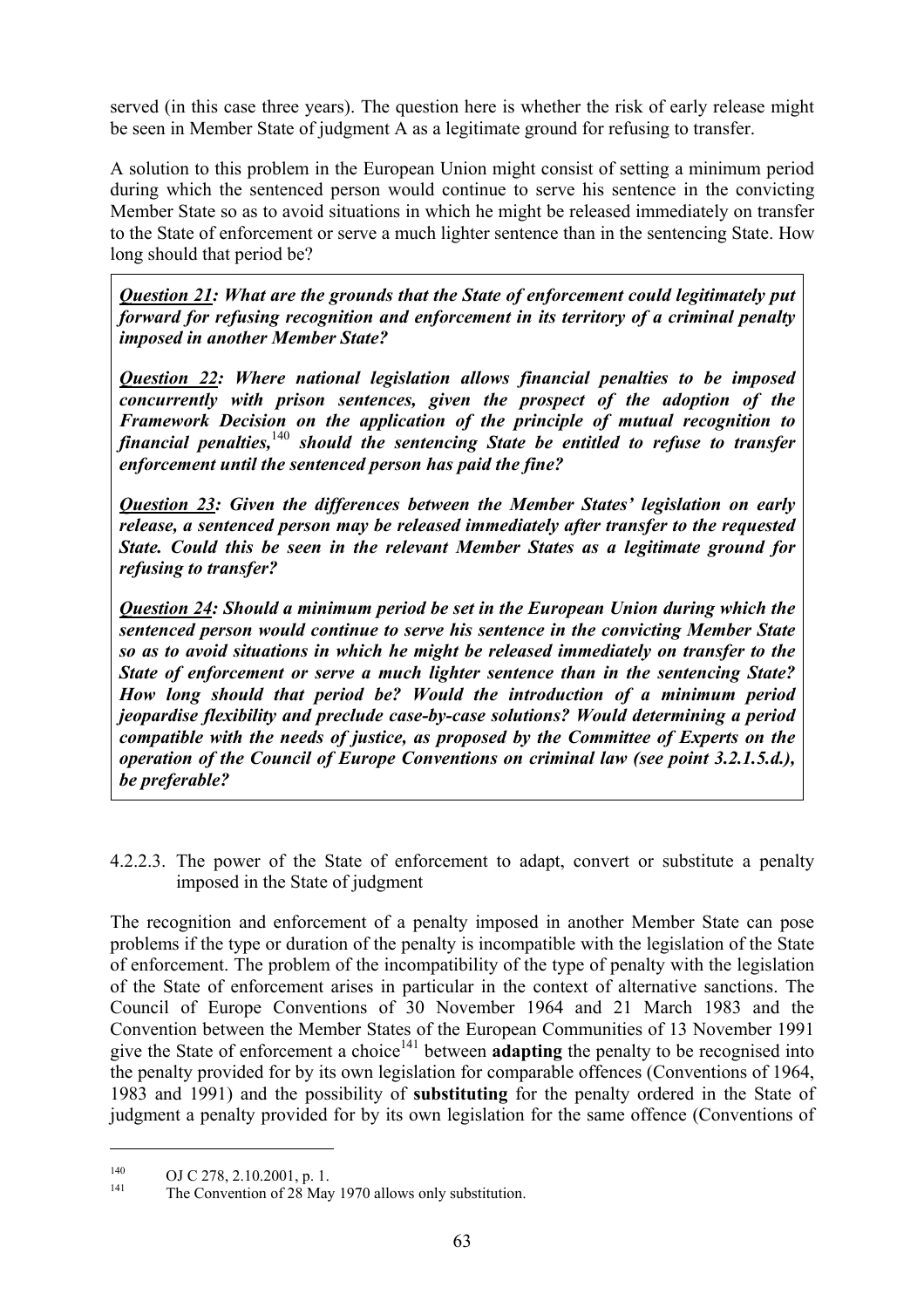1964 and 1970) or **converting** the penalty ordered in the State of judgment into a penalty provided for by its own legislation for the same offence (Conventions of 1983 and 1991). In practical terms these three possibilities give the same results, namely that the State of enforcement may change the penalty to be recognised by adapting it into a penalty provided for by its own legislation for comparable offences. **Yet this possibility does not seem to be consistent with the principle of mutual recognition**. All these Conventions provide that the penalty imposed in the State of enforcement may not be heavier than the penalty imposed in the State of judgment; that the penalty imposed in the State of enforcement must correspond as closely as possible, in type and duration, to the penalty imposed in the State of judgment; and that the State of enforcement is not bound to respect the minimum penalty, if any, provided for by its own legislation for the relevant offence or offences. In this context, the question arises whether rules should be adopted in this respect in the European Union – and if so, what rules – to guide the Member States (States of enforcement) in seeking an equivalent penalty.

Regarding alternative sanctions and the supervisory schemes that go with suspended sentences, if the enforcing State does not have the measures prescribed by the convicting State, the question arises how the enforcing State can come up with an adequate measure corresponding most closely in terms of functions and objectives to what is prescribed in the convicting State. To avoid the convicted offender being put at a disadvantage by the conversion, the Max Planck Institute for Foreign and International Criminal Law in Freiburg suggests, in a study on Recognition of alternative sanctions in the European Union, commissioned by the European Commission and published in December 2001, that the court in the State of enforcement should make a "functional comparison" between the (alternative) penalties or measures of the sentencing State and the State of enforcement.

This functional comparison should be made on the basis of a set of "functional categories" and a certain analysis and evaluation method that distinguishes three levels of analysis:

At the first and highest level, the "procedural level", a distinction must be made between alternative sanctions adopted "in the course of criminal proceedings" and those adopted "outside criminal proceedings", regarded as being non-punitive and seeking to avoid criminal proceedings. The latter category includes the alternative sanctions described in the Chapter on criminal mediation. At the second level of functional comparison, the "functional level", the Max Planck Institute suggests that within the category of alternative sanctions adopted "in the course of criminal proceedings", a distinction be made between two categories of "formal" and "substitute" penalties. At the third level, the "substantive level" the comparison highlights the content of the alternative penalty: within "substitute penalties", a distinction must be made between alternative sanctions adopted before, during and after the judgment stage. The "formal penalties" category is to be subdivided into two sub-categories: penalties that restrict freedom of movement (e.g. house arrest, with or without electronic surveillance) and those which, without actually restricting freedom of movement, merely affect the offender's life-style. This last category includes all forms of suspended sentence accompanied by supervision measures (including community service) and training and treatment schemes, and all ancillary measures (such as the ban on certain professional activities or on driving a vehicle).

Proceeding from the functional classification scheme described above and the suggested functional comparison method, the task for the authorities of the State of enforcement would be to transpose the alternative penalty imposed by the authorities of the sentencing State into an alternative penalty as nearly equivalent as can be without changing its function, sense or purpose. In other words, the authorities of the State of enforcement, when transposing the sentencing State's alternative sanctions, may use only such alternative sanctions of their own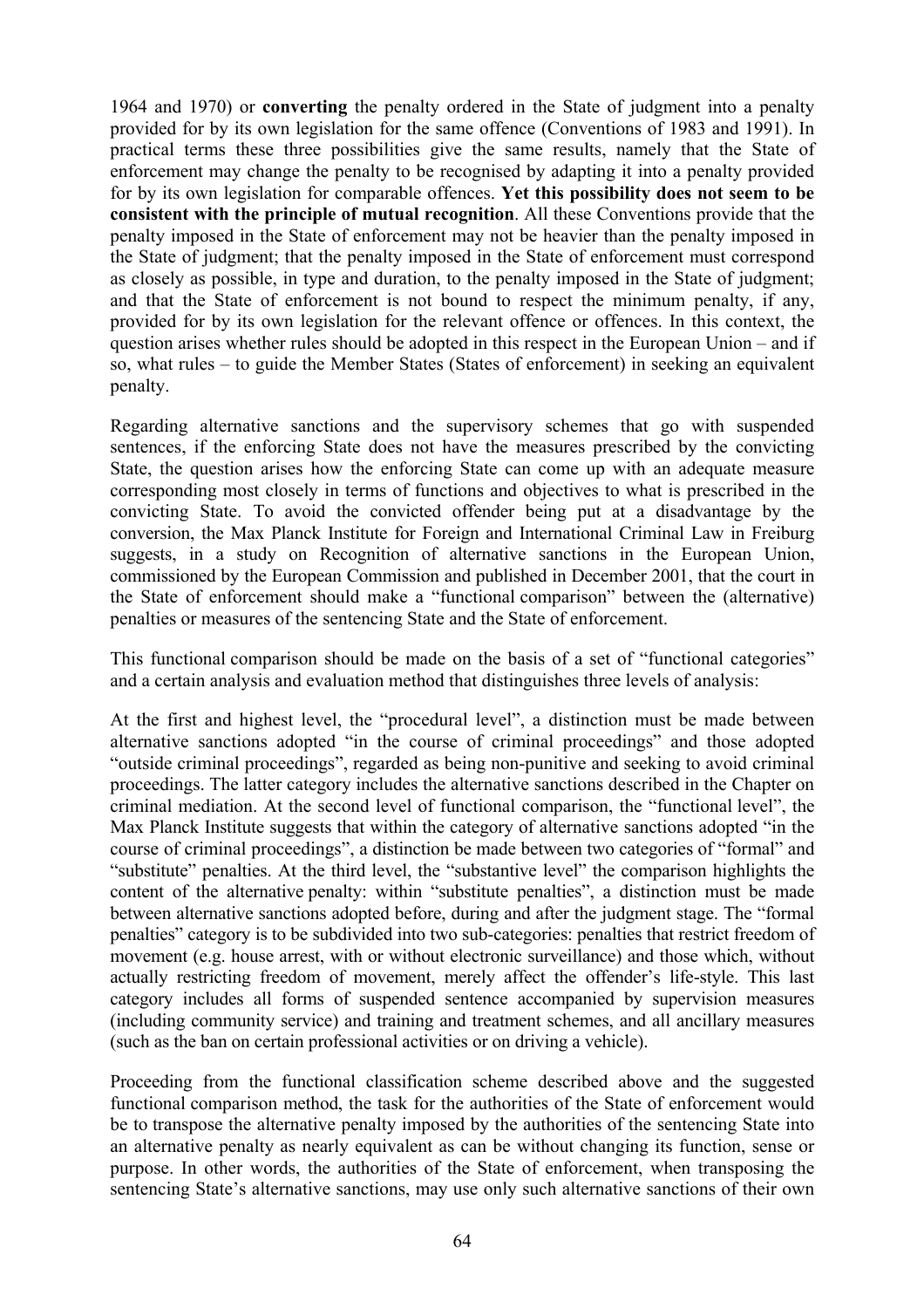system that belong to the same functional category. Only if the State of enforcement has no alternative penalty in the same functional category can it use another functional category at the same level. If no alternative penalty at this level is available, it could move up a level. When choosing the corresponding penalty, the fullest possible account must be taken of the objective of reintegrating the offender in society and the penalty most likely to achieve that should be chosen.

But the approach suggested above disregards quantitative criteria for classifying alternative sanctions on the basis of their rigour or severity. Establishing a quantitative classification – like the Sentencing Guidelines in the United States – presupposes, as the Max Planck Institute points out, a degree of consistency among alternative sanctions in Europe which currently does not exist. In the meantime, all quantitative comparison will have to be within the discretion of the courts in the State of enforcement.

*Question 25: Where the type or duration of the penalty imposed in the State of judgment is incompatible with the legislation of the State of enforcement, should the latter State enjoy the possibility of adapting the penalty imposed in the State of judgment into a penalty provided for by the State of enforcement for comparable offences?* 

*Question 26: Should provision be made in the European Union for the possibility of adapting, converting or substituting penalties, or should the State of enforcement be left with full powers of discretion?* 

*Question 27: Would the approach proposed by the Max Planck Institute of Foreign and International Criminal Law in Freiburg, which consists of making a functional comparison between (alternative) sanctions or measures in the State of judgment and the State of enforcement by a certain analysis and evaluation method provide a solution? What shortcomings does this approach have? How can they be remedied?*

4.2.2.4. Participation of the sentenced person

Article 39 of the 1970 Council of Europe Convention provides that "Before a court takes a decision upon a request for enforcement the sentenced person shall be given the opportunity to state his views". In this context, the question arises whether the sentenced person should be given more rights to make the transfer of enforcement subject to his request or consent.

*Question 28: Should the transfer of enforcement of a criminal judgment be subject to the request, the consent or merely the consultation of the person sentenced? Would the answer to this question be different if the person sentenced has already begun serving his sentence in a prison in the sentencing State?* 

# 4.2.2.5. Participation of the victim

Regarding the participation of the victim in proceedings for recognition of criminal penalties, including the transfer of prisoners, the question arises whether the European Union should make provision for information for the victim (as to the existence of a request for recognition and transfer and the outcome of the proceeding), consultation or even consent, as a possible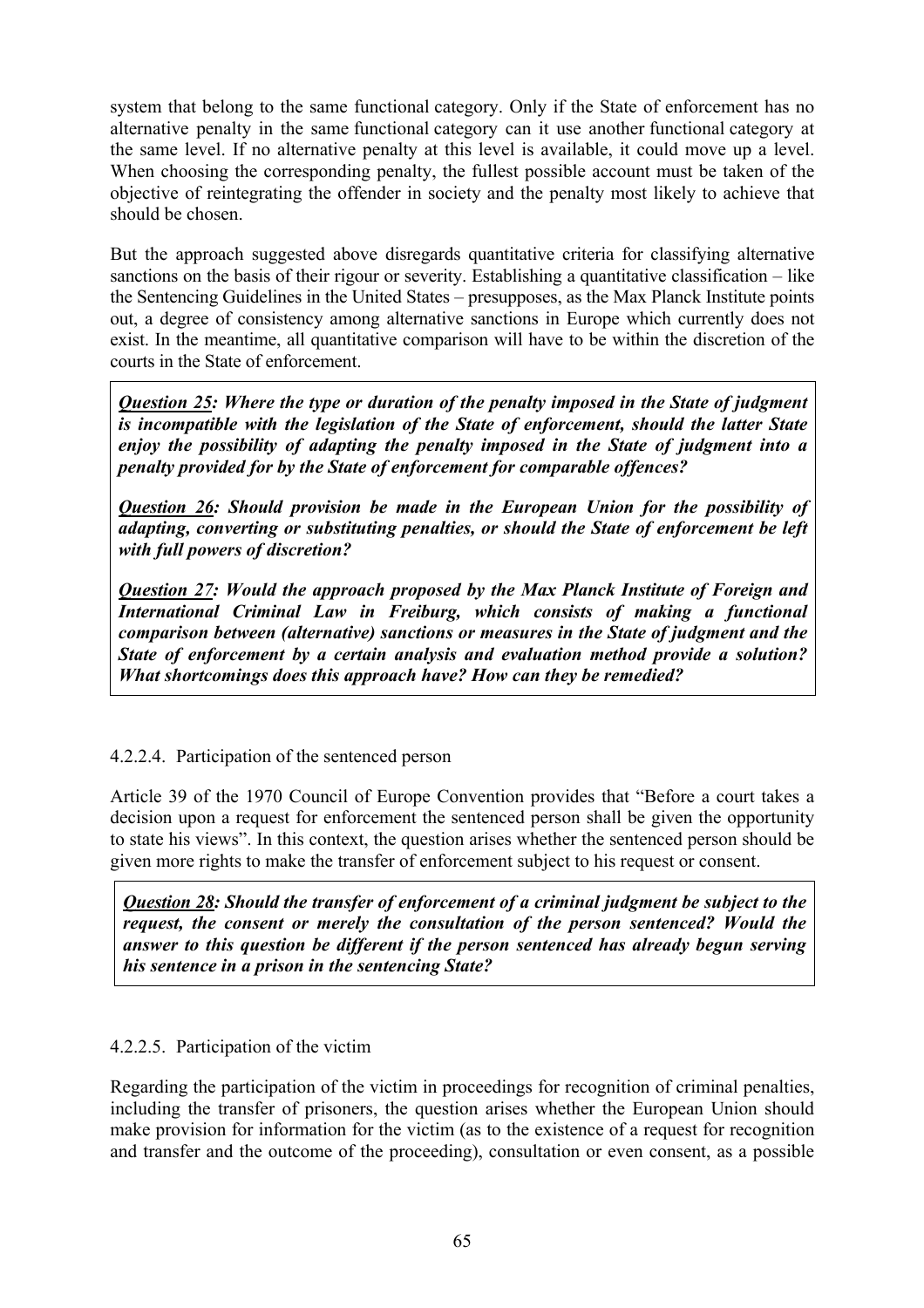condition for the recognition and transfer of enforcement (Article 13(2)d) of the Council Framework Decision of 15 March 2001 on the status of victims in criminal proceedings<sup>142</sup>).

*Question 29: How can the victim's interests be taken into account in the transfer of enforcement of the penalty? Should provision be made for information for the victim (as to the existence of a request for recognition and transfer and the outcome of the proceeding), consultation or even consent, as a possible condition for the recognition and transfer of enforcement?* 

### *4.2.3. Questions of procedure and practical arrangements for implementing the recognition of judgments in criminal matters and the transfer of prisoners*

### 4.2.3.1. Time-limits

The application of the Council of Europe Convention of 21 March 1983 is bureaucratic, slow and rigid.<sup>143</sup> In most cases, the time taken to process a transfer request (generally ranging from a year to eighteen months) is considerably longer than the implicit six-month limit in Article 3(1)(c) of the Convention. There are several reasons for this: the large number of administrative documents that the two States must exchange; the fact that certain States exceed the Convention's requirements and demand even more documents; and the fact that transfer requests, even when made by the prisoner himself, are not processed with due dispatch.

The first question arising in this context is therefore whether the European Union should make provision for a time-limit for processing requests for recognition of criminal penalties, and in particular for processing requests for transfer of prisoners. The question of the transfer of prisoners is closely bound up with the question whether the European Union should require that a minimum of x months of the sentence should remain to be served, below which a transfer request would be out of time on account of the time needed to process it. The departments responsible for handling transfer requests encounter internal structures and procedures that differ from one State to another. For these reasons, the Council of Europe Parliamentary Assembly recommends the Committee of Ministers to set a time-limit for responding to requests for information. Finally the Council of Europe Parliamentary Assembly recommends rationalising and harmonising the information requested by States and organising training seminars on transfer procedures to exchange information and study the possibilities for improving practices and making them more transparent.

4.2.3.2. Reimbursement of expenditure incurred by the State of enforcement of penalties

Another question not addressed by the existing conventions but liable to arise with the transfer of enforcement concerns the reimbursement of detention-related expenditure. In its Communication of 26 July 2000 (point 9.1) the Commission posits the principle that, *"whoever is interested in a certain measure to be taken, ought also to bear the financial burden. When a Member State issues a decision sentencing a person to imprisonment, it does so in the implementation of its criminal law policy. One can safely assume that this measure is thus in that Member State's interest. Certainly, there may be an interest of other Member* 

<sup>&</sup>lt;sup>142</sup> OJ L 82, 22.3.2001, p.1.<br><sup>143</sup> J.C. Froment, Les avatars de la Convention sur le transfèrement des détenus en Europe, in "Panorama" européen de la prison", Paris 2002, p.133.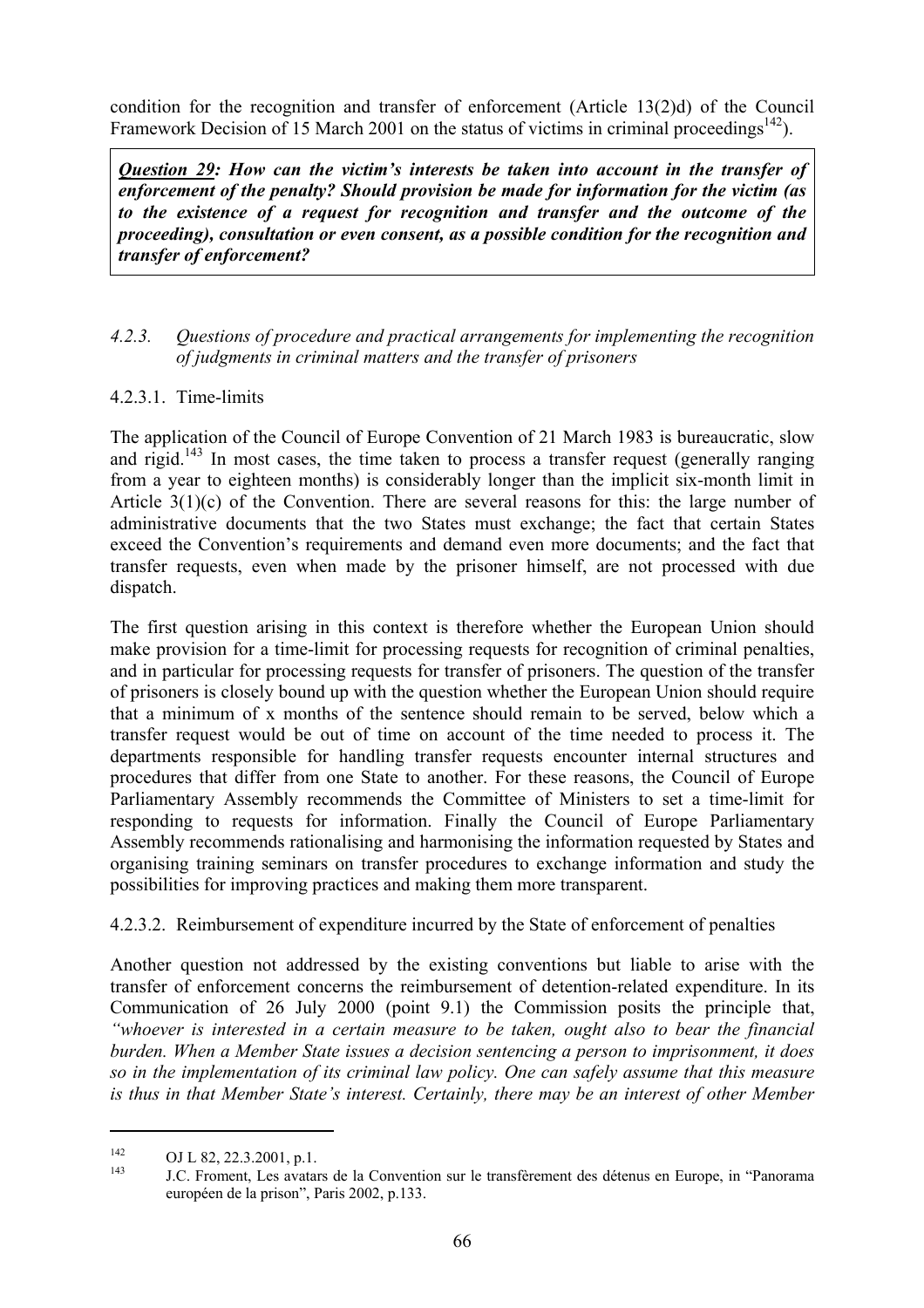*States or rather of society as a whole that certain offenders are kept in prison for a certain period, notably with regard to prevention, but it appears difficult to charge prison costs to society as a whole. Thus, the basic rule could be that it is the issuing Member State that has to bear the cost of imprisonment."* On the other hand, reintegrating the sentenced person in society in the State of enforcement – which is the sentenced person's Member State of habitual residence – is also in the interests of the latter State. Moreover, at the end of the day, each State of enforcement will be a State of judgment and vice versa. For these reasons, but also on grounds of administrative simplicity, no reimbursement of expenditure incurred should be envisaged. That is the solution adopted in Article 17 of the Initiative of the Kingdom of Denmark for the adoption of a Framework Decision on the execution in the European Union of confiscation orders.<sup>144</sup>

*Question 30: Should the European Union make provision for a time-limit for processing requests for recognition of criminal penalties, and in particular for processing requests for transfer of prisoners, and if so what limit?* 

*Question 31: Given the administrative burden of processing a request for transfer of a prisoner, should the European Union provide that only prisoners sentenced to at least a specified term of imprisonment or who still have a specified minimum time to serve should be eligible for transfer? If so, what would be a proper period?* 

*Question 32: Should the European Union make provision for a time-limit for responding to a request for information needed in connection with the recognition of criminal penalties, and in particular for the transfer of prisoners?* 

*Question 33: Given the complexity of judicial and administrative structures in the Member States and the differences between them, what simple and effective structures should be provided to implement the mutual recognition of criminal penalties and the transfer of prisoners?* 

*Question 34: Should there be a standard form in the European Union to facilitate the implementation of the recognition of criminal penalties and the transfer of prisoners?* 

*Question 35: Should the State of enforcement be able to ask for reimbursement of expenditure incurred in the enforcement of penalties that it has recognised?* 

*Question 36: Should a network of contact points be set up to facilitate – and perhaps even help to evaluate – the practical application of a European Union legislative instrument on the mutual recognition of criminal penalties and the transfer of prisoners?*

 $\overline{a}$ 

<sup>144</sup> OJ C 184, 2.8.2002 p. 8; Article 17 reads: "Without prejudice to Article 14 on the sharing of assets, Member States may not claim from each other the refund of costs resulting from application of this Framework Decision".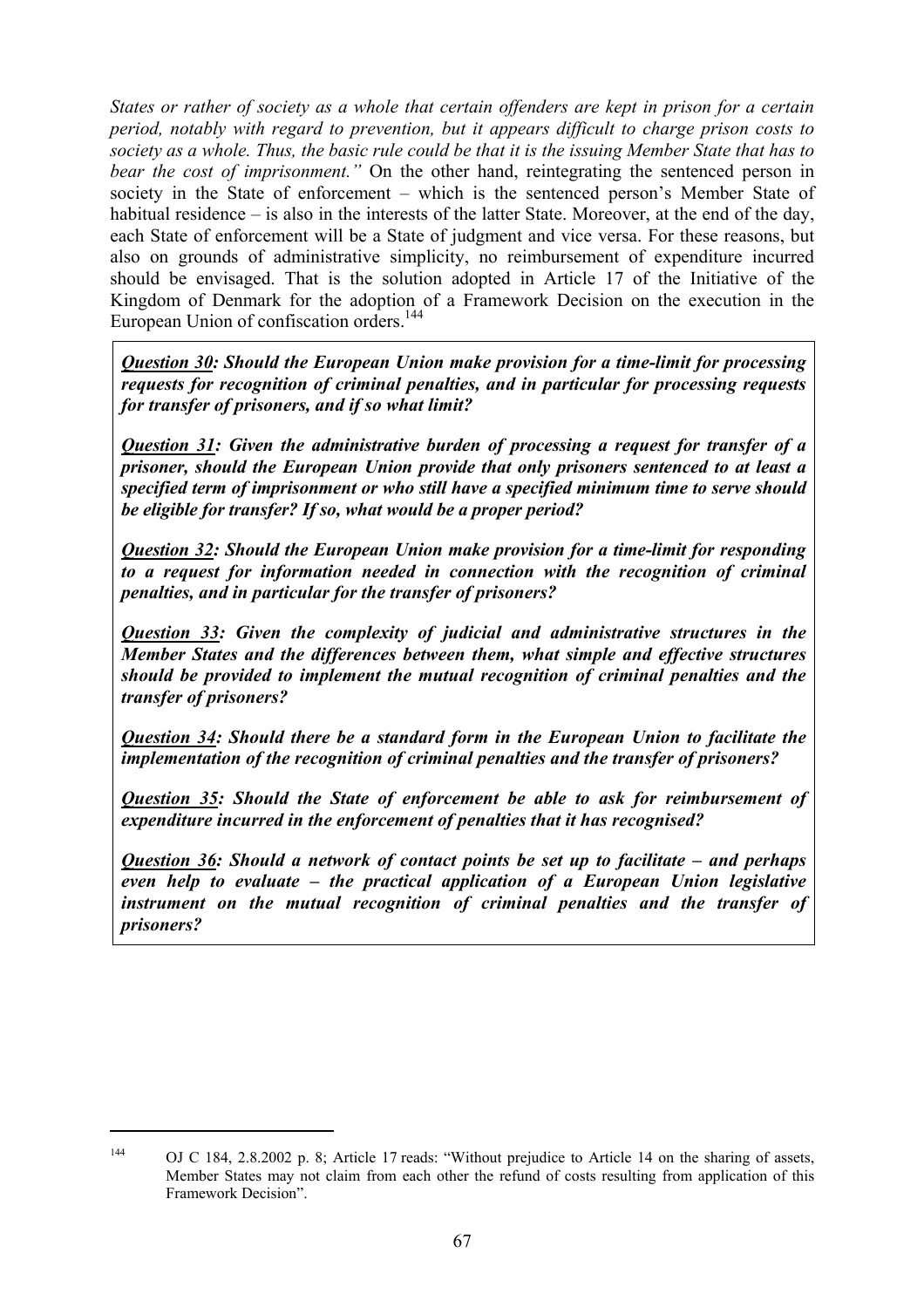#### *4.2.4. Allocation of powers between the State of judgment and the State of enforcement*

The Council of Europe conventions and several European Union instruments providing for recognition<sup>145</sup> provide as a general rule that enforcement is governed by the law of the requested State (State of enforcement). In this context, point 9.1 of the Communication of 26 July 2000 on Mutual recognition of Final Decisions in criminal matters states that *"mutual trust should work both ways: while the executing Member State trusts the issuing Member State that the decision it has handed down is correct, the issuing Member State should trust the executing Member State that the way it handles the execution is correct. Thus, it would appear that decisions relevant for the execution, which are based on the behaviour of the prisoner, should fall within the competence of the executing Member State. Practical reasons also speak for this solution: it is the authorities of the executing Member State who are in direct contact with the prisoner and thus best placed to form an opinion on his or her behaviour*". There will be even greater justification for this once mechanisms are in place to allow the sentenced person to serve his sentence in his State of residence.

Since the sentenced person will probably want to live in the State of habitual residence, which is the State of enforcement, he should be prepared for integration into local society there after release. This is a further reason for leaving this aspect in the hands of the State of enforcement. But the possibility for the authorities of the Member State of judgment to be consulted, or at least informed, before a major measure such as early release is taken should not be excluded. Another possibility would be for the Member State taking the decision to impose limits or conditions at the time of transfer (for example to protect or inform the victim).

Lastly, the question arises of which State (State of judgment or of enforcement) should have jurisdiction to withdraw custodial sentences passed subject to conditions or whose enforcement has been suspended conditionally, and alternative sanctions, if the sentenced person has not met the conditions imposed.

Under the 1970 Convention, the requesting State alone has the right to rule on applications for review of the sentence but each of the two States can exercise the right to give an amnesty or pardon.

*Question 37: Where a custodial penalty or an alternative penalty is recognised, are there any reasons for departing from the rule that enforcement should be governed entirely by the law of the State of enforcement?* 

*Question 38: If the conditions attached to a suspended sentence are supervised by the State of enforcement, should the State of judgment be given the possibility of ensuring that the sentenced person complies with the conditions? What mechanisms should be envisaged for that purpose?* 

*Question 39: Which of the two States should be able to exercise the right to give an amnesty or pardon?* 

<sup>&</sup>lt;sup>145</sup> For example Article 6(2) of the Council Framework Decision of 13 June 2002 (European arrest warrant).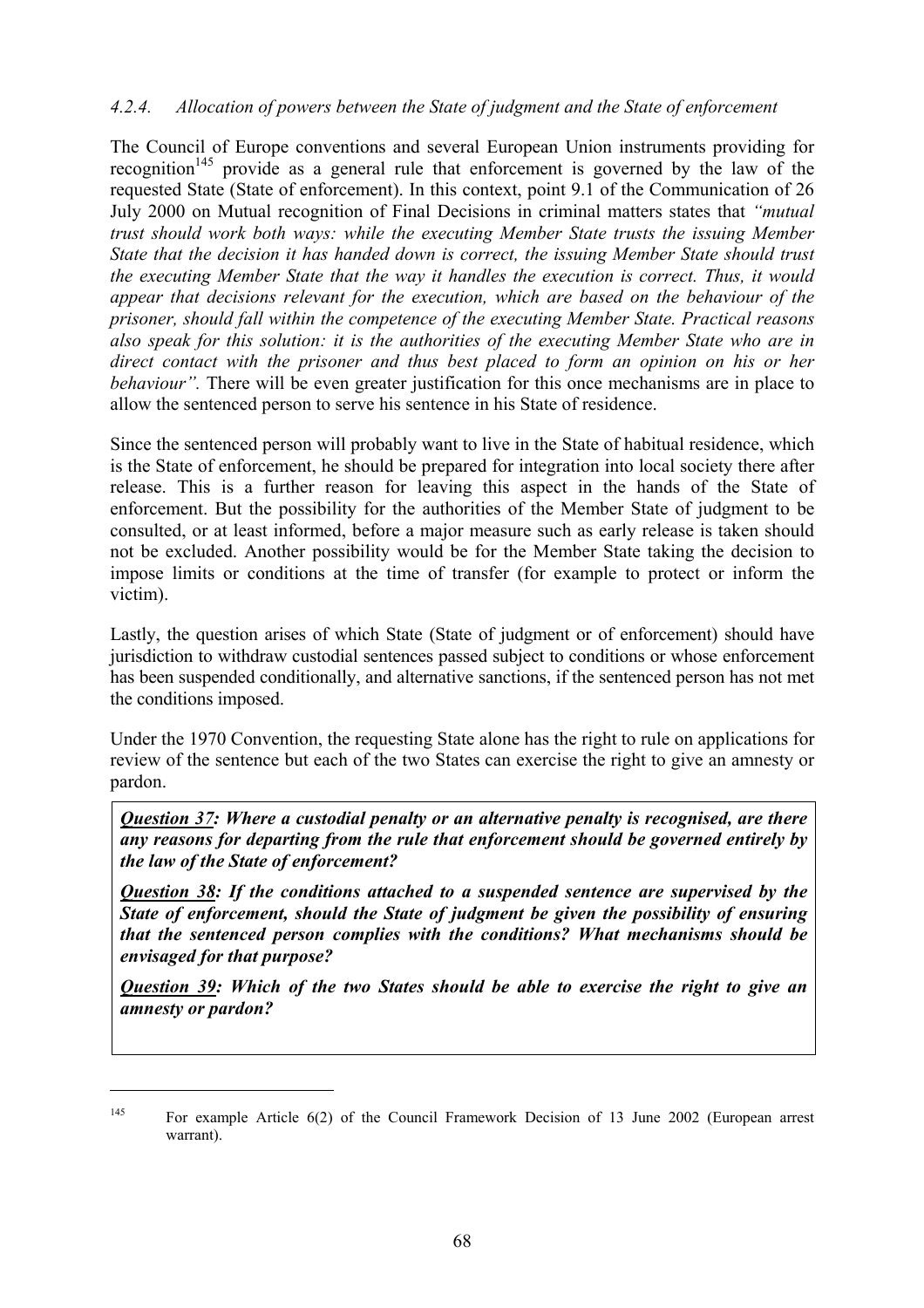# **ANNEX I**

#### **Inventory and comparison of Member States' legislation regarding the way that custodial penalties that are imposed as part of the sentence are enforced**

#### **1. SUSPENDED SENTENCES**

 $\overline{a}$ 

The suspended sentence is traditionally seen as a means of preventing re-offending. Experience shows that imprisonment - and particularly short prison sentences - can have a harmful rather than a beneficial effect. A suspended sentence encourages the offender to behave because failure to do so may lead to the suspension being revoked and consequently the sentence being enforced.

While recognising the major differences between the criminal systems of the Member States as regards the rules and conditions of suspended sentences, we propose defining it as a provisional stay of execution of the sentence. Thanks to this stay of execution the effects of the sentence are suspended.

As far as the conditions of use are concerned, those found guilty of serious offences are usually not eligible for suspended sentences. However, the maximum prison terms for which a suspended sentence may be handed down differ from one system to the next, ranging from a term of imprisonment of up to one year in Germany<sup>146</sup> and the Netherlands, two years in Greece, the United Kingdom and Spain and five years in Belgium and France. There is usually a margin of discretion for the judge in deciding whether or not to apply the measure. In certain Member States (e.g. Italy and Belgium), the administration is responsible for monitoring the measure.

A probation period may also be imposed, during which the penalty is deferred. During this period the offender is usually subject to various forms of supervision and/or assistance. A wide range of conditions may be imposed: victim reparation, exclusion from contact with certain people or places, supervision, training or community service.

The probation period is usually between one and five years for the most serious offences and between six months and three years for the least serious. Fines, daily fines and alternative sanctions may also be suspended, for example in France and the Netherlands.

If the offender complies with the terms of the probation order the conviction will be expunged at the end of the probation period. However, if the offender does not comply with the conditions or commits an offence, probation will be revoked.<sup>147</sup>

In practice, one of the consequences of the differences between the Member States' legislation is that some judges are reluctant to hand down suspended sentences for people who are habitually resident in a Member State other than the state where they are convicted. A degree of approximation of the conditions under which suspended sentences are passed and

<sup>&</sup>lt;sup>146</sup> In exceptional cases a prison term of up to two years may be suspended (Article 56(2) of the German Criminal Code. 147 According to UK law (section 119(1) of the Powers of Criminal Courts (Sentencing) Act), only

convictions for offences punishable by imprisonment, committed during the probation period, can lead to revocation.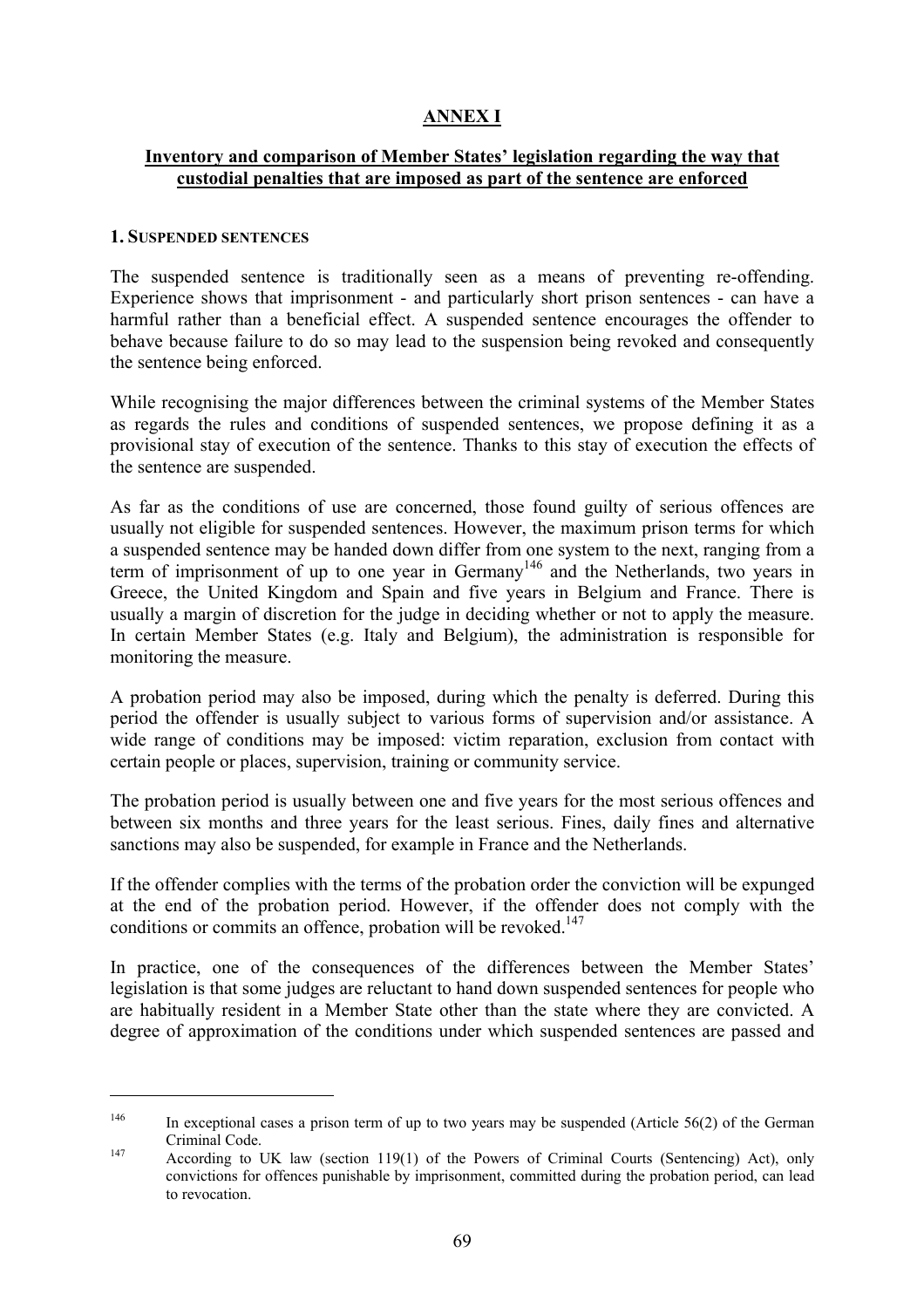the rules for supervising them would undoubtedly simplify the conditions for mutual recognition and enforcement of these measures by the Member States.<sup>148</sup>

#### **2. SUSPENSION/DEFERMENT OF SENTENCING**

In a minority of Member States (e.g. Belgium and France) sentencing may be deferred to a later hearing. In the meantime the accused is placed on probation.

**In Belgium**, the Act of 29 June 1964 on suspension, deferment and probation allows for sentencing to be deferred, with the agreement of the person concerned, if the accused has no previous conviction for a felony or has never received a primary sentence of more than six months' imprisonment for a misdemeanour, provided the offence is not a misdemeanour for which the primary sentence is imprisonment of more than five years or a more serious penalty, and provided the charge has been proved (Article 3 of the Act). Deferment can always be ordered *ex officio*, required by the Public Prosecutor's Office or requested by the accused. The decisions ordering deferment will specify the period of postponement, which may not be less than one year or more than five years from the date of the decision, and, where necessary, the terms of probation.<sup>149</sup> Providing they are not revoked, such decisions mark the end of the proceedings. Deferment may be revoked if a new offence is committed during the probation period that results in a conviction for a felony or a primary prison sentence of at least one month (Article 13 of the Act).

**In France**, under Article 132-60 of the Criminal Code, the court may defer sentencing if it appears that the offender is successfully undergoing rehabilitation, reparation is being made for the damage caused and the nuisance caused by the offence will cease. In its decision the court sets the date for sentencing. A deferment may only be ordered where the accused (in the case of a natural person) or the representative (in the case of a body corporate) is present at the hearing.

A court may place the accused on probation (deferment with probation, Article 132-63 of the Criminal Code). The probation system is the same as for suspension with probation. French law even allows for injunctions to be served on those convicted requiring them to comply with one or more provisions laid down by law or regulation (Article 132-66 of the Criminal Code).

The sentencing decision is taken no later than one year after the first decision on deferment (Article 132-62 of the Criminal Code). At the reconvened hearing, the court may exempt the defendant from penalty (while still recognising his guilt),<sup>150</sup> or impose the penalty set out by law, or defer sentencing once more (Article 132-61 of the Criminal Code).

### **3. DAY RELEASE**

Day release allows offenders to leave the prison in which they are serving their sentences in order to engage in a professional activity, attend an educational course or vocational training programme, gain work experience or hold a temporary job with a view to their rehabilitation,

<sup>148</sup> See point 3.2.2.<br>
149 In which case it is referred to as "probationary deferment".<br>
150 Articles 132-58 and 132-59 of the Criminal Code. Unless an exception is made, the decision will appear on the criminal record.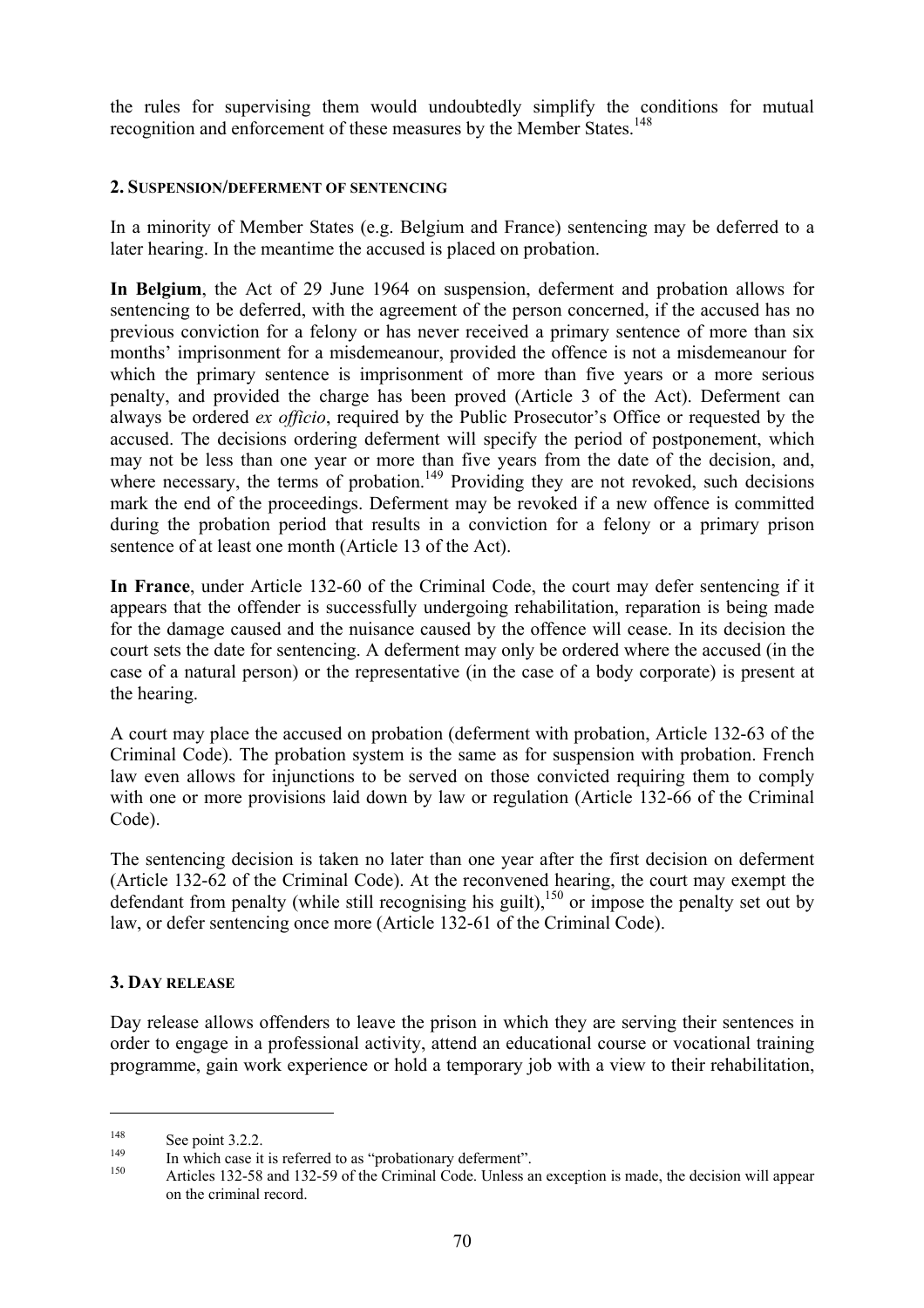or alternatively to play a vital role in their family life or undergo medical treatment, without being under the constant supervision of the prison administration.

The system seeks to offset one of the major disadvantages of prison, namely the desocialisation of the prisoner. Compared with suspended sentences with probation, detention with day release seems more successfully to reconcile the needs of rehabilitation and public protection.

Among the small number of Member States using this measure, day release is generally used during the term of the sentence<sup>151</sup> as a transitional stage between prison life and the return to life on the outside.<sup>152</sup> Only in a minority of Member States<sup>153</sup> can it be ordered from the outset by the court that convicts the offender.

Offenders benefiting from such a measure from the outset are those sentenced to short terms of imprisonment (three months in Portugal<sup>154</sup> and one year in France). In Portugal, it can only be granted if the prison sentence to which it applies cannot be replaced by a fine, another noncustodial sentence or weekend detention. Day release sometimes requires the consent of the offender (in Germany and Portugal). It may be used as way of serving sentences in Italy if the offender has been sentenced to a term of no more than six months or, in the case of longer prison sentences, if the offender has already served half of the sentence. In France it may be used at the end of a sentence if the prison term that remains to be served is no more than one year.

A number of conditions may be attached to day release. Offenders are required to return to the prison according to a timetable decided by the competent authority, taking into account the time necessary for the professional activity, schooling, vocational training, work experience, involvement in family life or medical treatment that was the reason for allowing the day release arrangement. Offenders are normally required to remain in prison on those days when they have no obligations outside.

Offenders on day release continue to be subject to all disciplinary rules. The arrangement may be revoked if they do not comply with their obligations, if they are guilty of misconduct or if the conditions that led to the arrangement being made cease to apply. In this case offenders must complete their sentences in prison. In certain Member States the act of evading the supervision to which an offender is subject under this scheme or of returning to the prison late will earn the offender a penalty for escaping (France).

### **4. SENTENCES SERVED IN INSTALMENTS (WEEKEND DETENTION)**

A sentence may be served in instalments, i.e. with one or more interruptions. The length of the sentence remains unchanged, but it is served in different ways. It is a system used particularly for short custodial sentences, but exists only in a minority of Member States

<sup>151</sup> E.g. Germany (§11 StVollzG), Belgium, Spain, Finland (Law on enforcement of criminal sanctions of 19.12.1889/39A, Chapter 3, Article 8 and Chapter 4, Articles 4 and 5), France (Article 132-25 of the Criminal Code) and Italy (Article 50 of Act No. 354 of 26/7/1975).<br>
In France it is even a pre-requisite for release on parole (Article 723-1 of the Code of Criminal

Procedure.<br>
This is the case for France (Article 132-25 of the Code of Criminal Procedure), Italy (Article 50 of Act No. 354 of 26/7/1975) and Portugal (Article 46 of the Criminal Code).<br>Article 46 of the Portuguese Criminal Code.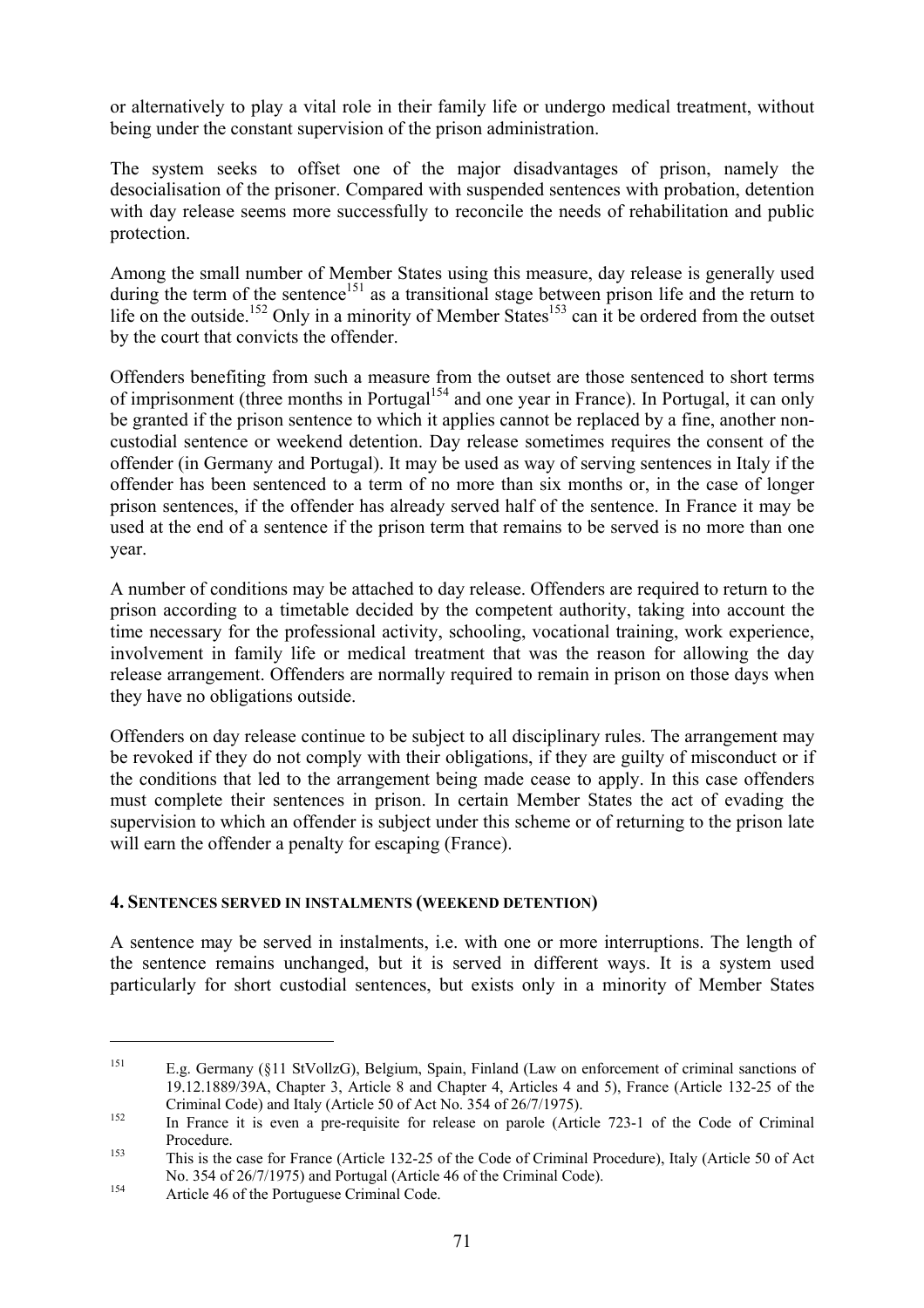(Belgium,<sup>155</sup> Spain,<sup>156</sup> France,<sup>157</sup> Greece<sup>158</sup> and Portugal.<sup>159</sup> This is different from the power which the prison administration has to allow an interruption in the sentence on the grounds of serious illness<sup>160</sup>

In **France** an instalment arrangement may be applied at the time of sentencing or in the course of the prison term. It entails an extension of the period over which the sentence is enforced (up to a maximum of three years). The measure may be used for serious medical, family, professional or social reasons in the case of prison sentences of one year or more. The instalments may not be less than two days.

The offender is released on the specified date without assistance or supervision, as if the full sentence had been served. During the period of interruption offenders who are subject to social or judicial supervision must continue to fulfil the obligations this entails,  $161$  compliance with which is monitored primarily by the prison administration.

Offenders return to the same establishment from which they were released, at the stipulated time and date. Failure to return to prison as required is punishable in the same way as an escape<sup>162</sup> by both the court and the prison administration.

The judge responsible for enforcing sentences may allow, adjourn, refuse, withdraw or revoke the suspension or division of the prison sentence into instalments. Cases are referred to this judge *ex officio* at the request of the offender or the Public Prosecutor. The judge's decision (which can be appealed) is taken after consulting the representative of the prison administration, following an adversarial debate in chambers, where the submissions of the Public Prosecutor and the comments of the offender or his/her counsel are heard.

In **Spain** weekend detention is ordered at the time of sentencing. It lasts for 36 hours and is equivalent to two days of imprisonment. A maximum of 24 weekend detentions may be imposed, except where this measure replaced another custodial sentence. The weekend detention is normally served on Friday, Saturday and Sunday in the prison nearest to the offender's place of residence.

The judge or court passing sentence may, however, order the detention to take place on other days of the week or in another location. If an offender has two unauthorised absences the supervising judge may order the sentence to be served without interruption.

Spain is currently debating a bill to abolish weekend detention on the grounds that it is ineffective, based on seven years of (unsatisfactory) experience with this type of sentence. This bill would replace weekend detention with a prison sentence, fine, community service or electronic surveillance, depending on the nature and severity of the offence.

In **Portugal** prison sentences of up to three months that cannot be replaced by a fine or other non-custodial sentence are enforced in the form of periods of weekend detention, if this is appropriate and sufficient for the purpose of the penalty. Each weekend detention lasts for a

Referred to as "*arrêt de fin de semaine*", this system plays only a very marginal role in Belgium.<br>
"Arresto de fin de semana", Article 37 of the Criminal Code.<br>
Article 132-27 of the Criminal Code.<br>
Article 63 of the Co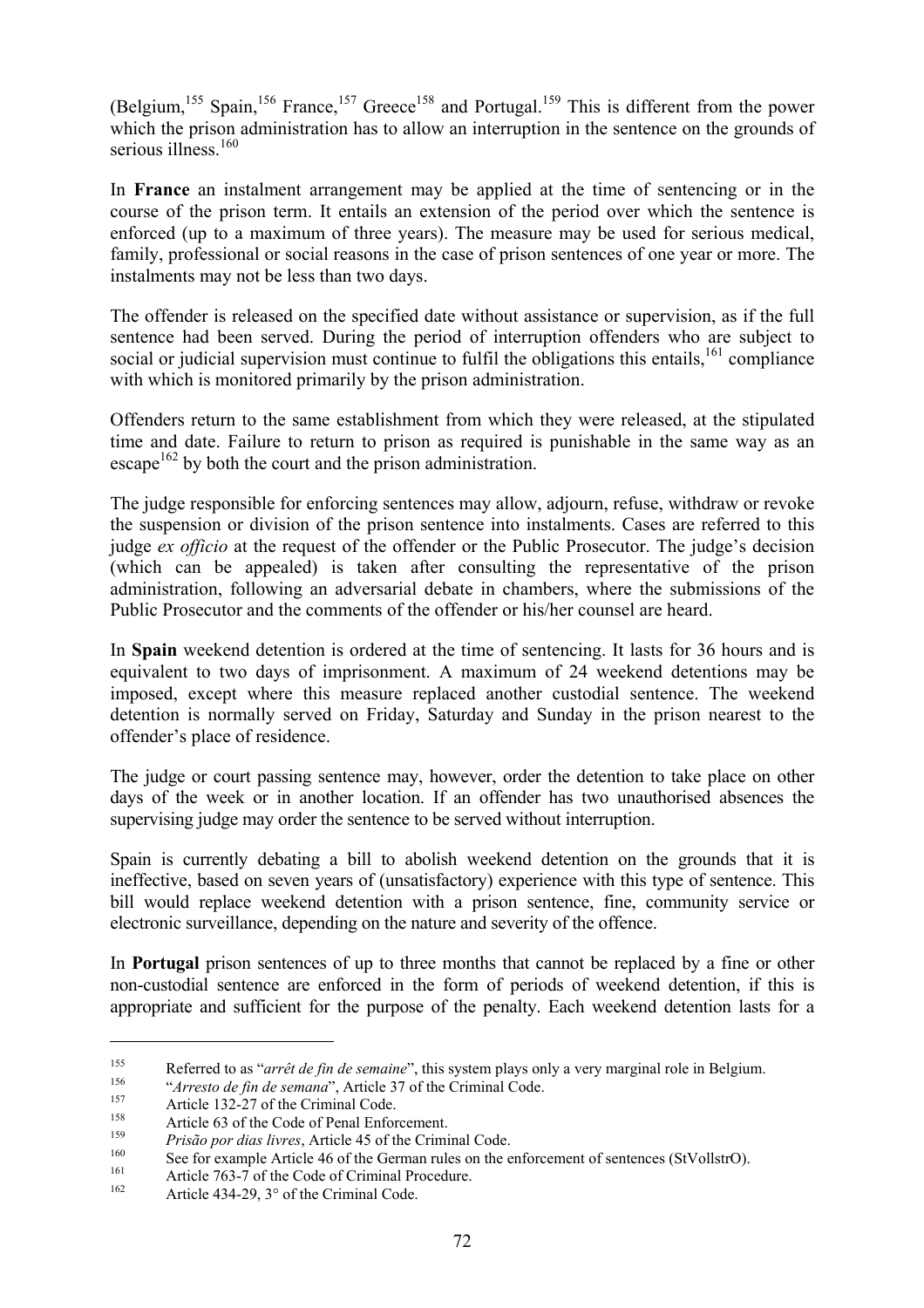minimum of 36 hours and a maximum of 48, which is equivalent to five days of continuous imprisonment. A maximum of 18 periods of weekend detention may be imposed. Public holidays immediately before or after a weekend may also be used for this type of detention.

### **5. ELECTRONIC SURVEILLANCE**

Electronic surveillance works by requiring offenders or prisoners to wear a transmitter (usually an electronic bracelet) which makes it possible to detect their presence in (or absence from) a particular location (usually the home) designated by the competent authority for a given period. Offenders are prohibited from leaving the designated location except at times specified by the authority.

Electronic surveillance is a relatively new measure used by six Member States (Belgium, Spain, France, Italy, Sweden and the United Kingdom). It is being introduced on a trial basis in Hesse (Germany), the Netherlands, Finland and Portugal and is being discussed in Germany and Denmark.

The legislator's main reason for introducing such a measure is to diversify the means of enforcing penalties in order to reduce the prison population and thus limit the harmful consequences of imprisonment (social stigma, loss of employment and consequent financial difficulties for the family, parental absence and loss of parental authority, etc.), to facilitate the rehabilitation of offenders by providing strict supervision and thereby to reduce the risk of re-offending, to reduce the tensions caused by overcrowding in prisons and to achieve savings on the daily cost of prison care.<sup>163</sup>

The measure may serve various functions, depending on the stage of the procedure at which it is used. It can be used as the main sentence (Italy, Sweden<sup>164</sup>), or as an alternative to imprisonment on remand (France, Italy, Portugal).<sup>165</sup> It is also to be used on a trial basis for conditional release (Belgium, France,  $^{166}$  the Netherlands, Sweden), in conjunction with the open prison system (Spain) or weekend detention (Spain). A pilot project has been under way in Sweden since 1 October 2001 using electronic surveillance in the final phase (last three months) of prison sentences of at least two years.

Offenders eligible for electronic surveillance are those sentenced to a term of imprisonment up to a certain limit (France: one year or more for offenders who have less than a year left to serve; Italy: four years; Sweden: three months). In Belgium the scheme is intended for those sentenced to a maximum of three years, in which case electronic surveillance may be used from the start of the sentence, or for offenders sentenced to longer terms, in which case electronic surveillance is used when they become eligible or are recommended for release on parole.

Certain categories of offenders are excluded from the scheme: e.g. in Belgium, those convicted of sexual offences, trafficking in human beings or drug trafficking.

<sup>&</sup>lt;sup>163</sup> In France, for example, prison costs around  $660$  per day, compared with  $620-630$  for day release and

E22 for electronic surveillance (*Le Monde*, 29.4.2003).<br>To replace short prison sentences of up to three months.<br>The Swedish legislation, on the other hand, explicitly excludes this possibility.<br>In France for a period of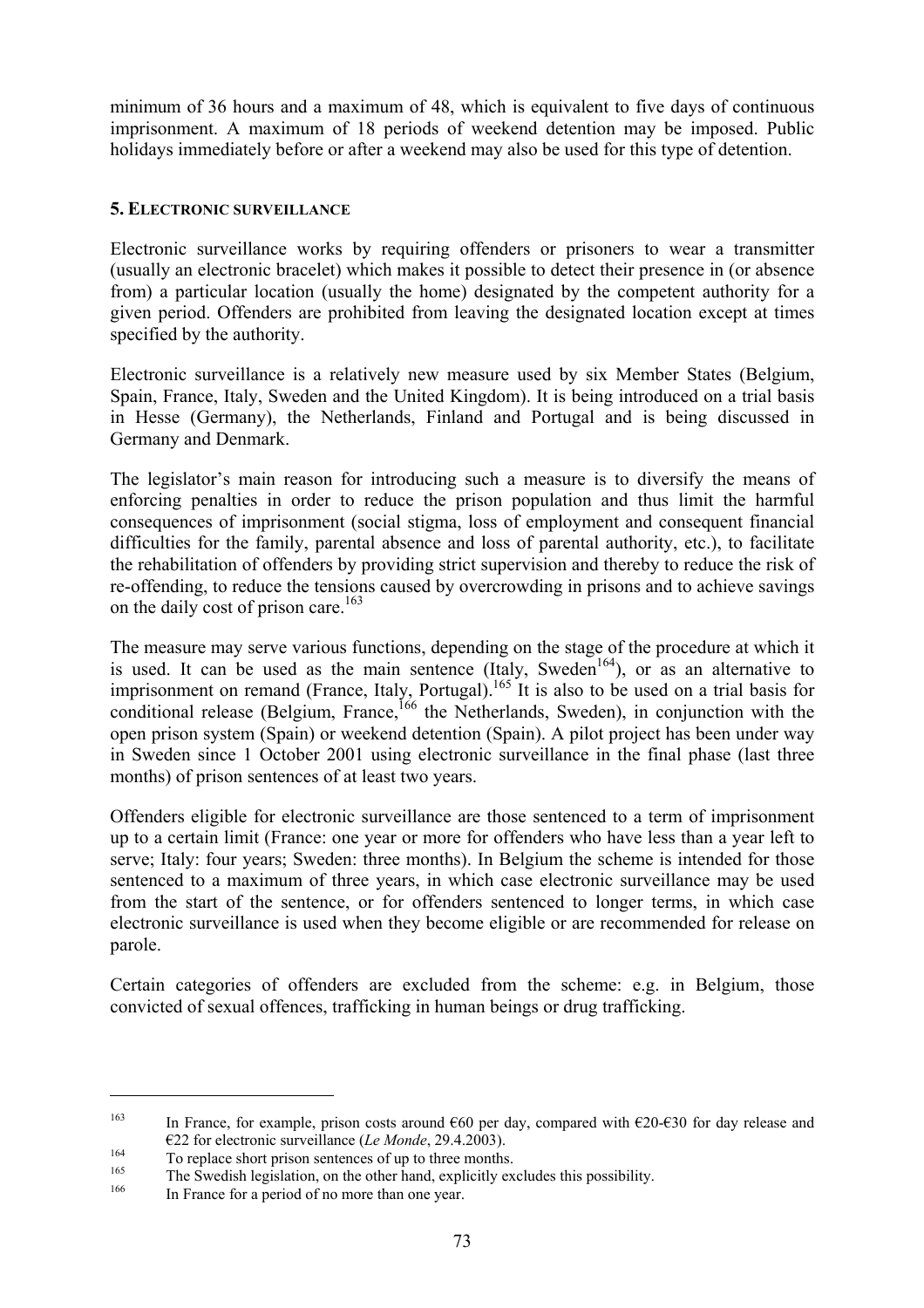In all Member States the measure requires the explicit consent of the offender, in some cases in the presence of a lawyer (France). In certain Member States those who live with the offender must also give their consent (Belgium).

Several Member States lay down minimum periods (Belgium: one month) and maximum periods for applying the scheme (Belgium: three months; England and Wales: six months:<sup>167</sup> Scotland:  $12 \text{ months}^{168}$ ).

Several Member States (e.g. France) allow for the possibility of consulting a doctor (at the offender's request) in order to check that the procedure is not harmful to the individual's health.

Depending on the individual circumstances, the offender may be prohibited from leaving the designated location outside the periods specified, for example for employment, training, medical treatment or involvement in family life.

The competent authority may also impose one or more suspended sentences with probation (Belgium, France). It may alter the conditions of electronic surveillance either *ex officio* or at the request of the offender.

Electronic surveillance may be revoked according to the procedure in force if requested by the offender or in the event of a refusal to accept a change in the arrangement, failure to comply with the obligations imposed or deliberate evasion of surveillance (which is equivalent to an escape under certain legal systems, e.g. in France). In this case the offender will serve the sentence that remained outstanding, but the period of surveillance will count towards the period served (France).

Failure to comply with the conditions, and particularly the way time is spent, is punished by a warning or a tightening up of the conditions. In the event of a major violation (repeated absences, deliberate destruction of the bracelet or monitoring equipment, new offences, etc.) the measure may be revoked and the offender will be returned to serve the sentence in prison.

# **6. HOME DETENTION**

Home detention was designed as a way of giving privileged treatment to certain categories of offenders in view of their particular status, to enable them to serve their sentence at home or in another location where they receive treatment or assistance. With the exception of the United Kingdom and Italy, home detention exists only in conjunction with electronic surveillance (see above). Home detention in Spain was abolished with the entry into force of the new Criminal Code in  $1995$ <sup>169</sup>

In the **United Kingdom**, Article 37 of the Powers of Criminal Courts (Sentencing) Act 2000 provides for the imposition of a "curfew order", a form of home detention (or detention in another location) for a given length of time. They can be used for any offences other than murder and the other crimes listed in Articles 109 to 111 of the Act referred to above.

<sup>&</sup>lt;sup>167</sup> "Curfew order" which is enforced partly by private companies.<br>
"Restriction of liberty orders".<br>
Articles 27 and 30 of the 1973 Criminal Code.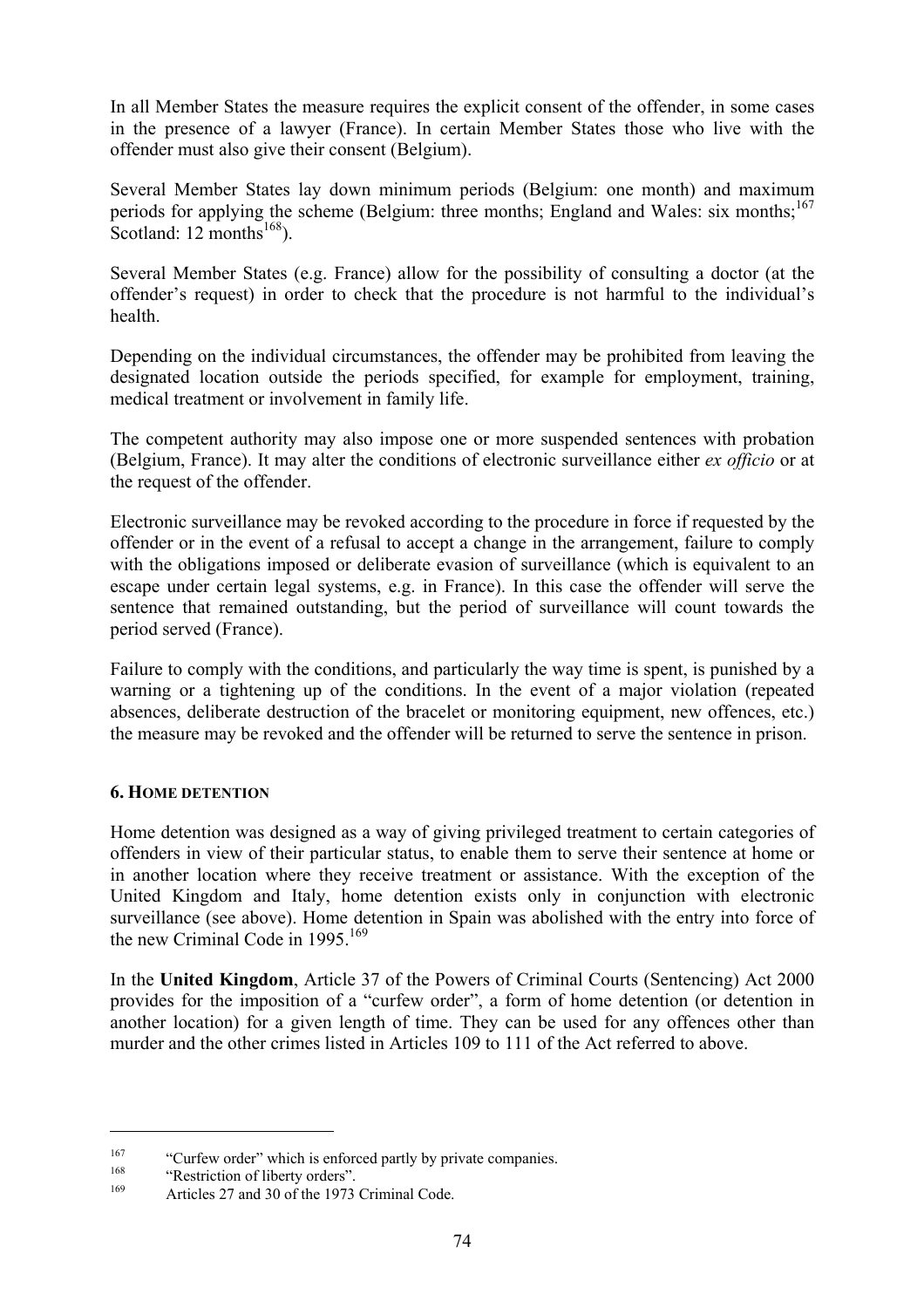The curfew order specifies the location or locations where the offender must remain and the periods during which the offender may not leave these places. The maximum duration of such an order is six months for those aged 16 and over and three months for offenders under 16 years of age. The curfew period may be no more than 12 hours and no less than two. Observance of the curfew may be monitored by electronic surveillance. The court decision imposing such detention must specify the name of the person responsible for monitoring the offender during the period of home detention. Imposition of this penalty does not require the agreement of the offender.

Offenders who violate the terms of the curfew order may be fined £1000. Alternatively the curfew order may be revoked and the offender is likely to receive a more severe sentence. The same treatment (revocation and re-conviction) is given to individuals who commit another offence while under a curfew order.

In **Italian law** home detention is used to reconcile the conflicting demands of punishment and public safety on the one hand and protection of certain fundamental rights of the individual (like the right to health, the right/duty to support and educate one's children and the right to maternity protection) on the other.<sup>170</sup> In Italian law home detention is intended either as a way of enforcing provisional detention during the investigation stage (in which case it is referred to as "house arrest") $^{171}$  or as a means of serving prison sentences of up to four years, or longer prison sentences of which no more than four years remain to be served. In the latter case the home detention order is not issued at the time of the initial judgment but while the prison term is being served. The following are eligible for home detention: a) pregnant women and mothers of children under 10 who live with them; b) fathers who exercise parental authority over children under 10 who live with them if the mother is dead or incapable of caring for their children; d) those over 60 years of age if they are incapacitated, even partly; e) those under 21 where there are duly substantiated reasons connected with their health, education, work or family situation.<sup>172</sup> There are also special provisions for offenders with AIDS. The authorities have recently introduced the possibility for all offenders - not just those referred to in categories a) to e) above - to be granted home detention in order to serve sentences (including residual sentences) of up to two years, if the conditions do not exist for probation and provided there is no risk of their committing other offences.<sup>173</sup>

It is for the supervising court in Italy to determine the arrangements for applying home detention and to specify the conditions relating to the role of the social services. The supervising judge will order offenders not to leave their home or other private residence or public healthcare establishment. If necessary, judges may restrict or prohibit communication between offenders and people other than those who live with them or care for them. Offenders who cannot provide for their essential needs or are completely destitute may be authorised by the judge to leave their place of detention during the day for as long as is strictly necessary to provide for these needs or engage in employment. The Public Prosecutor or police may at any time check that offenders are complying with the conditions imposed on them.<sup>174</sup>

The measure is revoked if an offender leaves the place where the detention has to be served (which may constitute an escape under Article 385 of the Criminal Code) or if the offender's behaviour is against the law or violates the conditions imposed and is incompatible with the

<sup>&</sup>lt;sup>170</sup> Article 47ter of Act No 354/1975.<br>
<sup>171</sup> Article 284 of the Code of Criminal Procedure.<br>
<sup>172</sup> Article 47ter (1bis) of Act No 354/1975.<br>
<sup>174</sup> Article 284 of the Code of Criminal Procedure.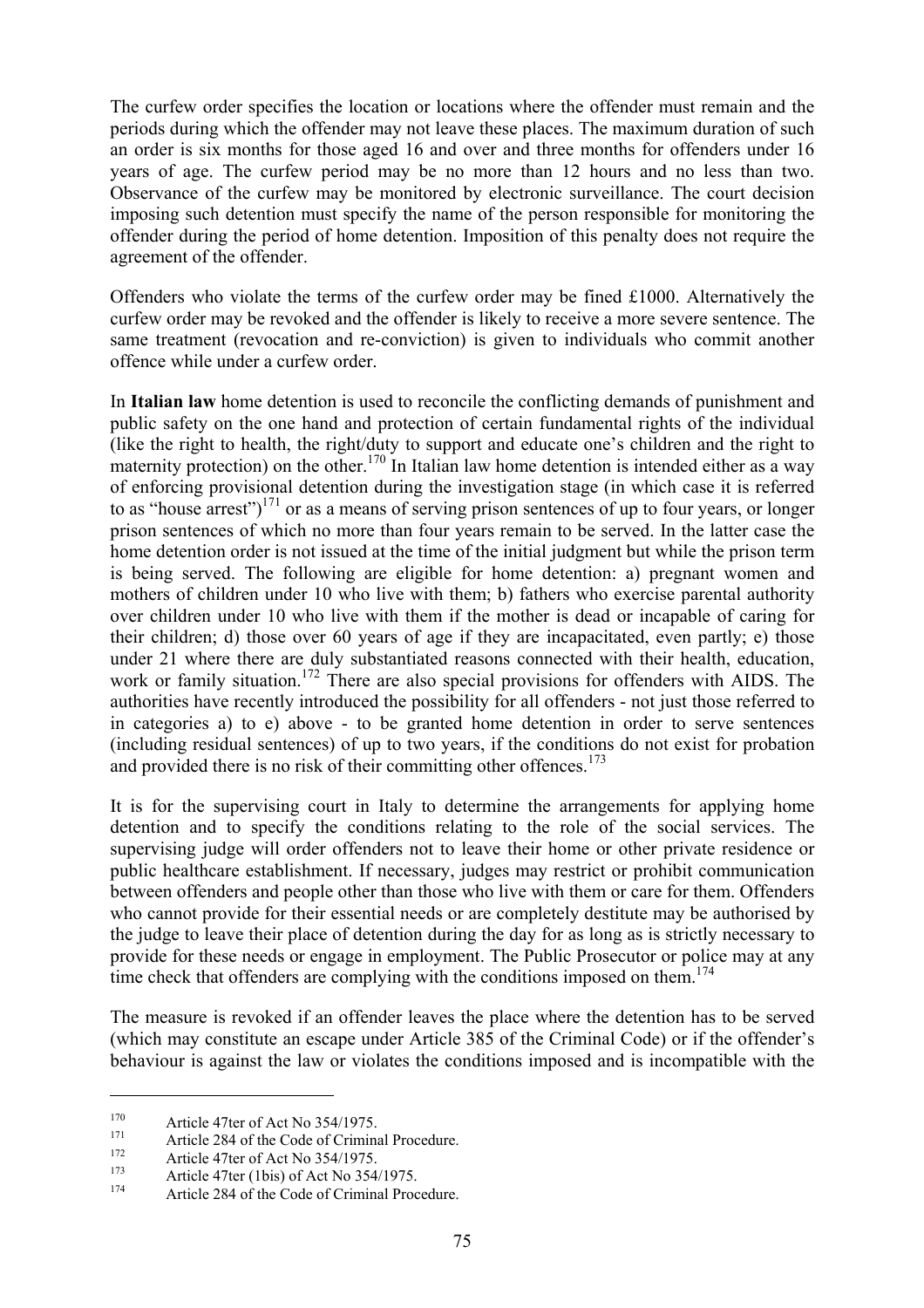continuance of the measure. It will also be revoked if the conditions for awarding it cease to exist or if the sentence is expunged.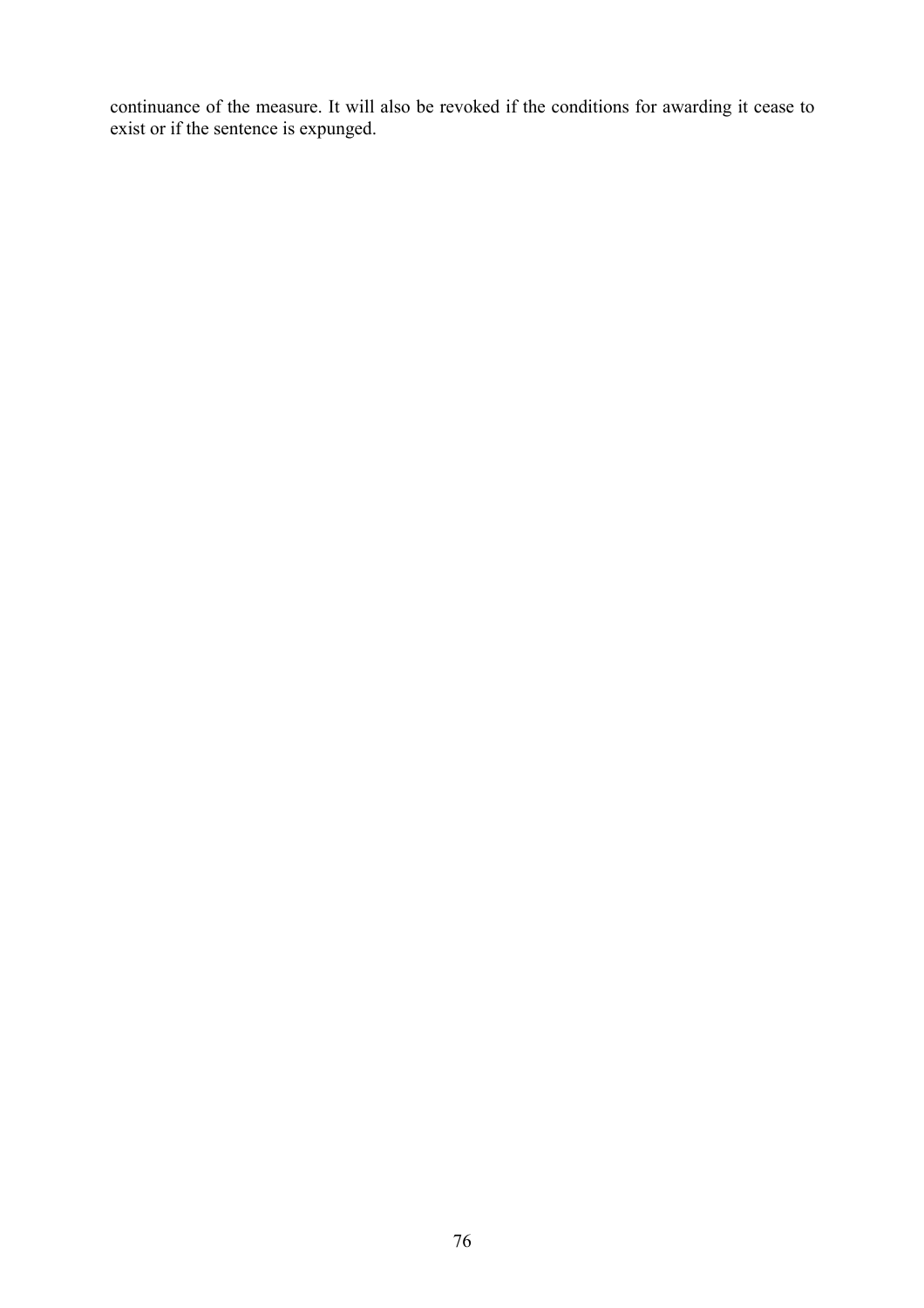# **ANNEX II**

# **Inventory and comparison of Member States' legislation regarding alternative sanctions**

# **1. COMMUNITY SERVICE**

This punishment consists of performing unpaid work for a public authority, public institution or non-profit-making organisation.

In view of the need to relieve prison overcrowding and to find alternatives to prison, the Council of Europe, in its Resolution (76) 10 on certain alternative penal measures to imprisonment, advocated community service as a way "for the community to contribute actively to the rehabilitation of the offender by accepting his cooperation in voluntary work".

Community service has since been introduced in all Member States and works reasonably successfully in most of them.<sup>175</sup>

Community service may serve various functions depending on the stage of the procedure at which it is used: it may be a factor in the decision as to whether or not to prosecute, often as part of a mediation or settlement procedure (see below), in order to avoid a conviction (Belgium,  $176$  Germany,  $177$  France  $178$ ), or it may be used as the primary sentence (Belgium,  $179$ ) France, Italy,<sup>180</sup> the Netherlands), or as an additional sentence (France), or for certain offences in the category of *contraventions graves* (Belgium, France<sup>181</sup>). It may also be used as an alternative to civil imprisonment<sup>182</sup> for the recovery of fines (Germany,<sup>183</sup> Italy), a fine (Spain, Italy, Portugal) or weekend detention (Spain). A community service order may also be accompanied by a suspended prison sentence (Belgium, Germany, Denmark, France, Sweden). In Greece a prison sentence or fine may be partially converted, at the request of the offender, into a term of community service.

In certain Member States community service may only be imposed for particular offences defined by their nature (Denmark, Italy) or by the severity of the punishment it replaces (e.g. penalty for a summary offence (*peine de police*) or misdemeanour (*peine correctionnelle*) in Belgium, prison sentence of up to six months (the Netherlands) or one year (Portugal)).

The consent of the person concerned is required in some form or other by all the Member States' legislation. Various international texts require such consent, specifically Article 4 of the European Convention for the Protection of Human Rights and Fundamental Freedoms which states that "No one shall be required to perform forced or compulsory labour." Article

<sup>&</sup>lt;sup>175</sup> Some Member States (e.g. France), however, have difficulty applying it (delays in implementation, lack

of available jobs, etc.).<br>
<sup>176</sup> Article 216ter of the Code of Criminal Procedure.<br>
<sup>177</sup> §§ 153, 153a StPO.<br>
As part of a settlement.<br>
Introduced as a primary penalty by the Act of 17 April 2002.<br>
For minor offences heard

conviction.<br>Germany is currently considering extending the use of community service as part of a wider reform of the penal system: in future community service will be the primary alternative penalty to a fine (replacing civil imprisonment for the recovery of fines).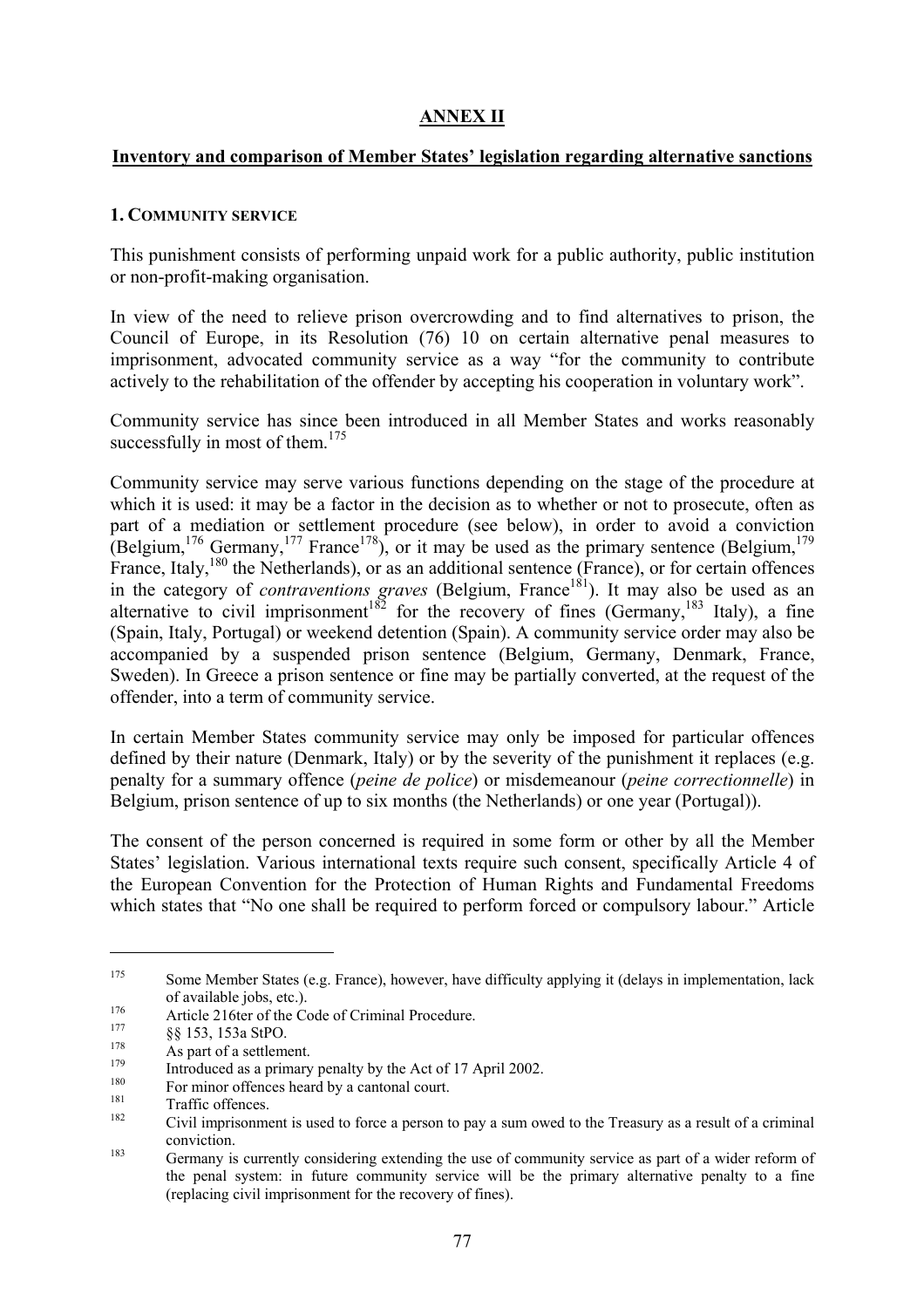5 of the Charter of Fundamental Rights of the European Union uses exactly the same wording.

The number of hours of community service to which a person may be sentenced ranges between 20 and 300 hours (Belgium<sup>184</sup>), 20 and 200 hours (Finland), 30 and 240 hours (Denmark), 40 and 240 hours (France, Sweden, United Kingdom<sup>185</sup>) and 36 and 380 hours (Portugal). In the case of a criminal law settlement (with a view to avoiding a conviction), the maximum figures are lower (60 hours in France).

The work must usually be performed within a certain period (e.g. 12 months in the United Kingdom, 18 months in France, except in the case of a settlement when it is 6 months).

The work to be performed has traditionally involved maintenance, cleaning and repairs for local authorities and administrations.

If the community service was the primary penalty an offender who deliberately fails to perform the work will be liable to prosecution for non-performance (a specific offence in France, for example).<sup>186</sup> If the community service was a condition of a sentence being suspended, the suspension is liable to be revoked. In this case, if the offender has completed some of the work he or she may be entitled under the legislation of certain Member States (e.g. Portugal) to a corresponding reduction in the prison term.

#### **2. MEDIATION IN CRIMINAL CASES**

 $\overline{a}$ 

Mediation in criminal cases is a structured procedure in which the victim and the offender both participate, which aims to find a negotiated solution to the conflict caused by an offence with the help of a qualified mediator.<sup>187</sup> The objective is to make good the damage caused, to put an end to any problems resulting from the offence and to contribute to the rehabilitation of the author of the offence. It also aims to bring about a lasting change in the behaviour of the parties involved to ensure that the same thing does not happen again for the same reasons.

It allows the victim to meet voluntarily with the offender, encourages the latter to understand the consequences of his actions and to take responsibility for the damage caused, and gives the victim and the offender the chance to agree compensation for the damage done.

Mediation in criminal cases in the strict sense differs from other forms of contract or arrangement ("compromise procedures") between the public prosecutor and the author of the offence which avoid criminal sanctions, such as *la composition pénale* (settlement) and *la* 

<sup>&</sup>lt;sup>184</sup> The cut-off point between a summary offence and a misdemeanour is 45 hours.<br><sup>185</sup> The maximum sentence is 240 hours for a "community punishment order" and 100 hours for a "community punishment and rehabilitation order". 186 In France such an offender may be sentenced to a term of imprisonment, a fine or another period of

community service.<br><sup>187</sup> Article 1(e) of Council Framework Decision of 15 March 2001 on the standing of victims in criminal

proceedings defines mediation in criminal cases as follows "mediation in criminal cases" shall be understood as the search, prior to or during criminal proceedings, for a negotiated solution between the victim and the author of the offence, mediated by a competent person." Recommendation No R (99)19 of the Committee of Ministers of the Council of Europe of 15 September 1999 concerning mediation in penal matters contains the following definition of mediation: "any process whereby the victim and the offender are enabled, if they freely consent, to participate actively in the resolution of matters arising from the crime through the help of an impartial third party (mediator)".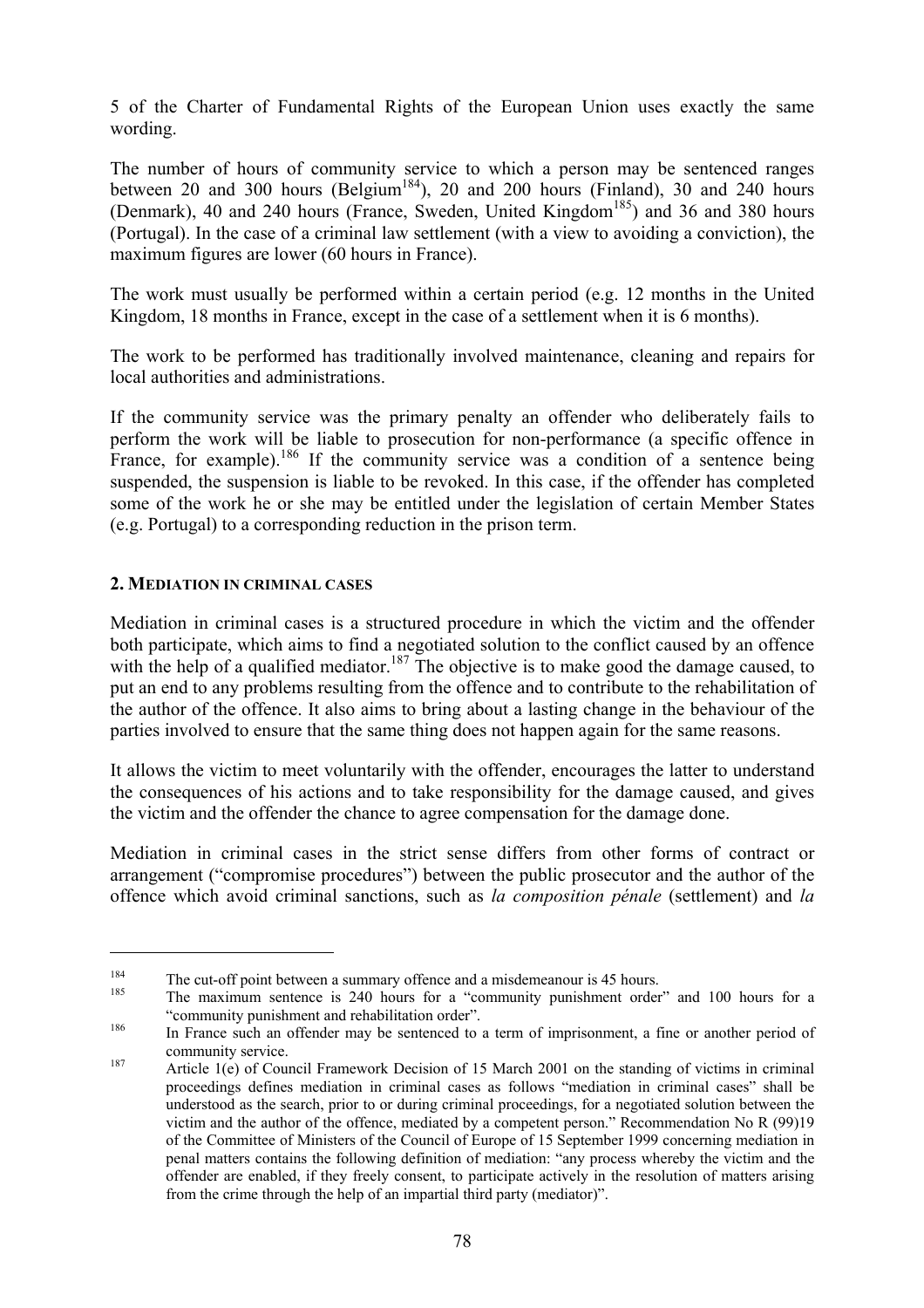*transaction pénale* (plea agreement) in French law, in that the latter do not involve active participation by the victim in a negotiated solution.

Mediation in criminal cases is part of the broader concept of "restorative justice", in which repairing the damaged relationship between victim, community and offender, in material and immaterial terms, is a guiding principle. This approach is supported in the European Union by several non-governmental organisations, some of which have received grants under the GROTIUS or AGIS programmes.

In June 2002, Belgium put forward a formal initiative on "Setting up a European Network of National Contact Points For Restorative Justice".<sup>188</sup> The purpose of this European network was to contribute to developing, supporting and promoting the various aspects of restorative justice within the Member States and at Union level. The initiative has not been debated in the Council.

As regards the existing legislation at European Union level, Article 10 of the Council Framework Decision of 15 March 2001 on the standing of victims in criminal proceedings.<sup>189</sup> provides that Each Member State must seek to promote mediation in criminal cases for offences which it considers appropriate for this sort of measure. They must also ensure that any agreement between the victim and the offender reached in the course of such mediation is taken into account. However, this provision does not come into force until 22 March 2006 (see Article 17 of the Framework Decision).

Austria, Belgium, Finland, France, Germany, Luxembourg, Sweden and the United Kingdom have already adopted quite detailed legislation on mediation in criminal cases. In Denmark, Ireland, the Netherlands, Portugal and Spain, pilot projects are under way.

There are special provisions in several Member States on mediation in criminal cases involving young people. Such provisions are often adopted before those on mediation for adults.

Mediation in criminal cases can come in to play at various points in the procedure: it may be at the stage at which a decision is made on whether to initiate criminal proceedings, in order to avoid a conviction (Austria, <sup>190</sup> Belgium, <sup>191</sup> Germany, <sup>192</sup> France<sup>193</sup>), it may be part of the judgment (as it is for example in Germany<sup>194</sup> and the United Kingdom<sup>195</sup>) or it may only come into play during sentencing (as in Belgium<sup>196</sup>).

In **Germany**, mediation in criminal cases was introduced in 1994 by Article 46a of the German Criminal Code as a "third way" of imposing criminal penalties, in addition to the main penalties (custodial sentences and fines) and educational and guarantee measures. This provision provides that the court can mitigate a sentence (according to the rules laid down in Article 49 of the Criminal Code) or even decide not to impose a sentence provided that the

<sup>&</sup>lt;sup>188</sup><br>
OJ C 242, 8.10.2002, p.20.<br>
OJ L 82, 22.3.2001, p.1.<br>
Article 90a Code of Criminal Procedure ("Diversion")<br>
Article 216b of the Criminal Code and Royal Decree of 24.10.1994.<br>
<sup>192</sup><br>
Articles 153 and 153a of the Cod (Sentencing) Act.<br><sup>196</sup> With the help of a restorative justice counsellor in each prison.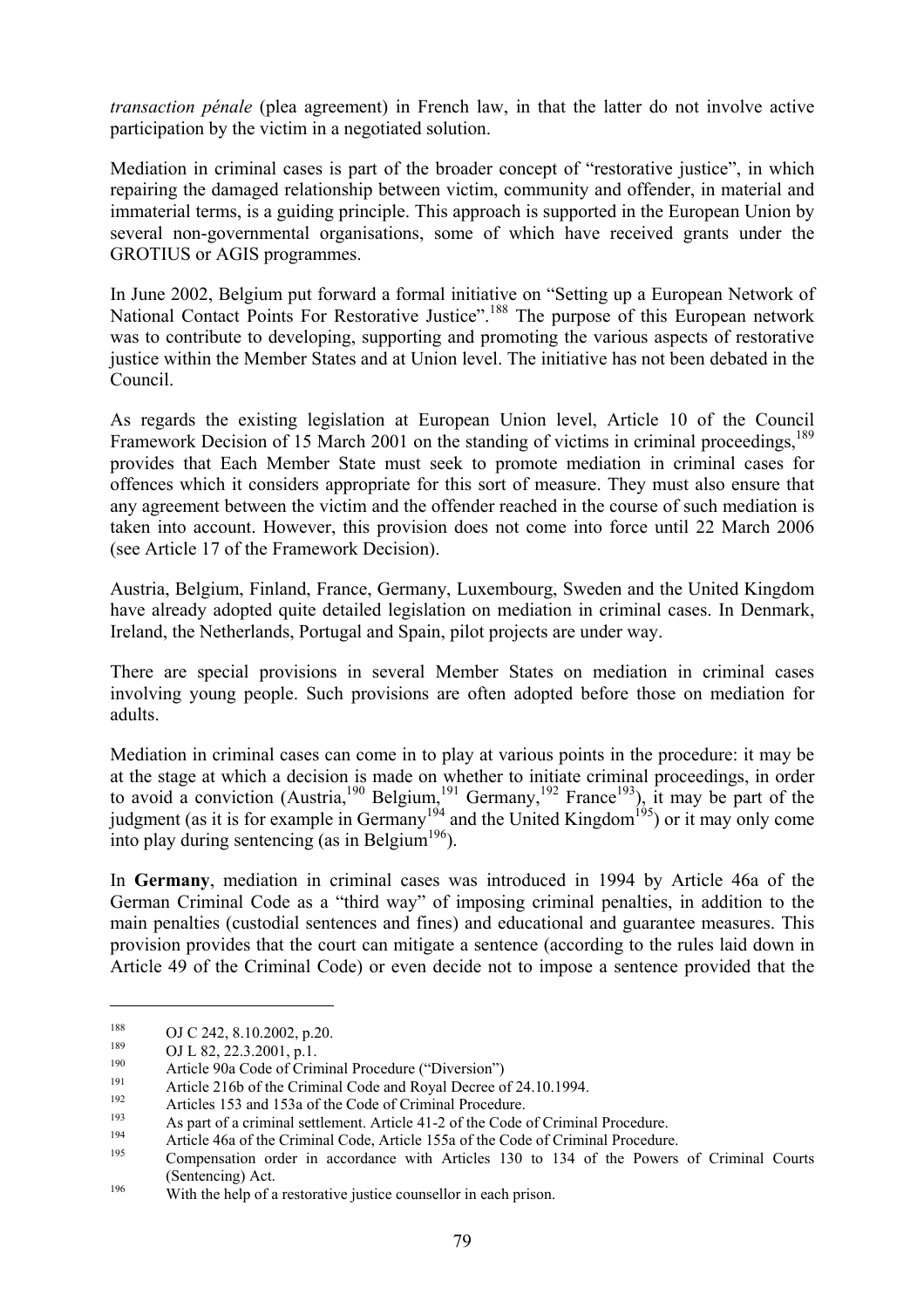sentence would not have exceeded one year or 360 daily fines, provided that the author of the offence has a) undergone the mediation procedure (Täter-Opfer-Ausgleich) and has made full or almost full reparation for the damage caused, or has genuinely tried to do so or, b) made full or almost full reparation for the damage caused, provided that this required considerable personal effort on the part of the author of the offence. In both cases, reparation requires more than the mere payment of damages and involves the active participation of the offender.

In **Austria**, legislation on mediation in criminal cases provides for two options according to the seriousness of the offence:

a. Offences which would incur a fine or custodial sentence of a maximum of three years are not considered punishable<sup>197</sup> if a) the offence is deemed to be very minor b) the offence had no negative consequences or negligible negative consequences, or if the author of the offence made reparation for the consequences of his act or genuinely tried to do so, and c) there is no need to impose a sentence as a deterrent.<sup>198</sup>

b. For offences carrying a custodial sentence of a maximum of five years, provided that the offence is deemed to be minor and did not cause anyone's death, the public prosecutor must drop proceedings if, as a result of mediation ("aussergerichtlicher Tatausgleich"), payment of a fine, imposition of community service or a probationary period with certain conditions attached, no other sentence is necessary as a deterrent.199 According to Article 90g of the Austrian Criminal Code, mediation implies that the author of the offence should acknowledge his misdeed, agree to examine the cause, make reparation for the negative effects of the offence and, where necessary, undertake to demonstrate that he is prepared to abandon the kind of behaviour which led to the offence. Mediation presumes the consent of the victim, unless the reasons for his refusal are inadequate. The essential element of the procedure is a mediation interview between the victim and the offender. This interview is organised by an independent mediator. The results of the interview are recorded in a written agreement which the mediator puts before the public prosecutor, the implementation of which is overseen by the mediator. If the offender fulfils the conditions of the agreement, criminal proceedings are dropped; if not proceedings take their normal course, up to and possibly including conviction.

**In Belgium,** according to Article 216b of the Criminal Code, the public prosecutor can summon an offender and, so long as the offence does not appear to be punishable by a prison term of over two years or a heavier penalty, invite him to compensate or make reparation for the damage caused by the offence and to provide proof that he has done so. A lawyer may represent the offender and the victim. The public prosecutor is assisted in the various phases of mediation and in particular at the implementation stage by the Ministry of Justice department of "Maisons de justice" (law centres). The staff of this department (counsellors and mediation assistants) carry out their work in close cooperation with the public prosecutor, who oversees their activities. The rules on how mediation procedures are to be conducted are laid down in a Royal Decree.<sup>200</sup> The rules on implementation of the results of mediation are set down in an official report. Once the offender has satisfied all these conditions, court proceedings are dropped.

<sup>&</sup>lt;sup>197</sup> "so ist die Tat nicht strafbar, wenn".<br>
Article 42 of the Austrian Criminal Code.<br>
Article 90a of the Austrian Criminal Code ("Diversion").<br>
Royal Decree of 24.10.1994 "laying down implementing measures for the proc mediation in criminal cases".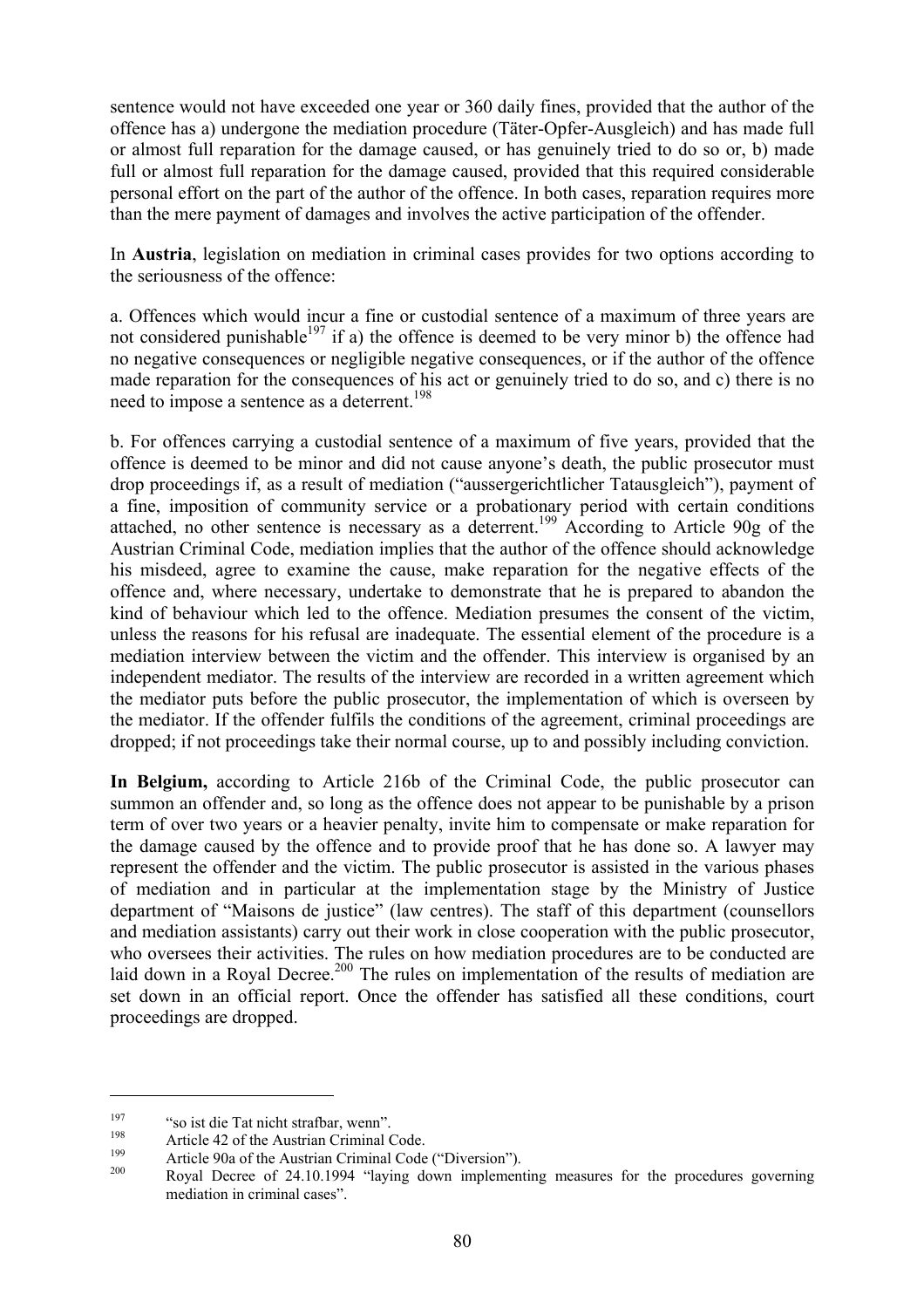In **France**, Article 41-1(5) of the Code of Criminal Procedure allows the public prosecutor to use mediation in cases of petty crime (misdemeanours or petty offences), with the consent of the victim and the offender, before deciding whether to take criminal proceedings, if he feels that this will ensure that reparation is made to the victim, that any difficulties arising from the offence will be resolved and that it will help with the rehabilitation of the offender.

Mediation in criminal cases can only be authorised by the public prosecutor. The parties may not directly approach the mediator. Mediation suspends limitation periods. To implement the results of mediation, the prosecutor enlists the help of a mediation service or an independent mediator.201 The procedure for appointing and empowering mediators is laid down in Article R. 15-33-30 of the Code of Criminal Procedure. Mediation is optional for the parties involved. It respects the rights of complainants and suspected offenders who may be advised or assisted by the lawyer of their choice at their own expense. The type of offence concerned is decided solely by the public prosecutor. It may include petty crimes of violence, theft, minor cases of swindling, non-payment of alimony, non-representation of children, deliberate damage, threats, injuries, failure to report an accident, use of drugs etc. Mediation is free to the parties. There are various ways in which damage can be made good: financial, material or symbolic.

Mediation in criminal cases usually follows the pattern below: at the request of the public prosecutor, the mediation service or independent mediator:

• summons the parties in writing;

 $\overline{a}$ 

- receives the parties separately or together, explains to them the objectives of mediation, and secures, where the Public Prosecutor has not already done so, the consent of the parties to participate in mediation;
- organises the mediation meeting, which involves getting all the parties to attend so that they can establish or re-establish contact and enter into dialogue with a view to finding solutions to the problem;
- draws up the written agreement between the parties:
- informs the Public Prosecutor in writing of the results of the mediation procedure, having monitored the progress of the case for the period laid down by the Public Prosecutor's office.

The Prosecutor checks that the conditions of the agreement have been fulfilled (reparation, reimbursement). He takes the legal decision either to drop court proceedings or to take action before the appropriate court. If the public prosecutor drops proceedings after mediation, the complainant will be informed.

<sup>&</sup>lt;sup>201</sup> Since the establishment in 1990 of the "Maisons de Justice et du Droit" (law centres), mediation procedures increasingly take place there. These centres are under the authority of the president of the regional court and the public prosecutor.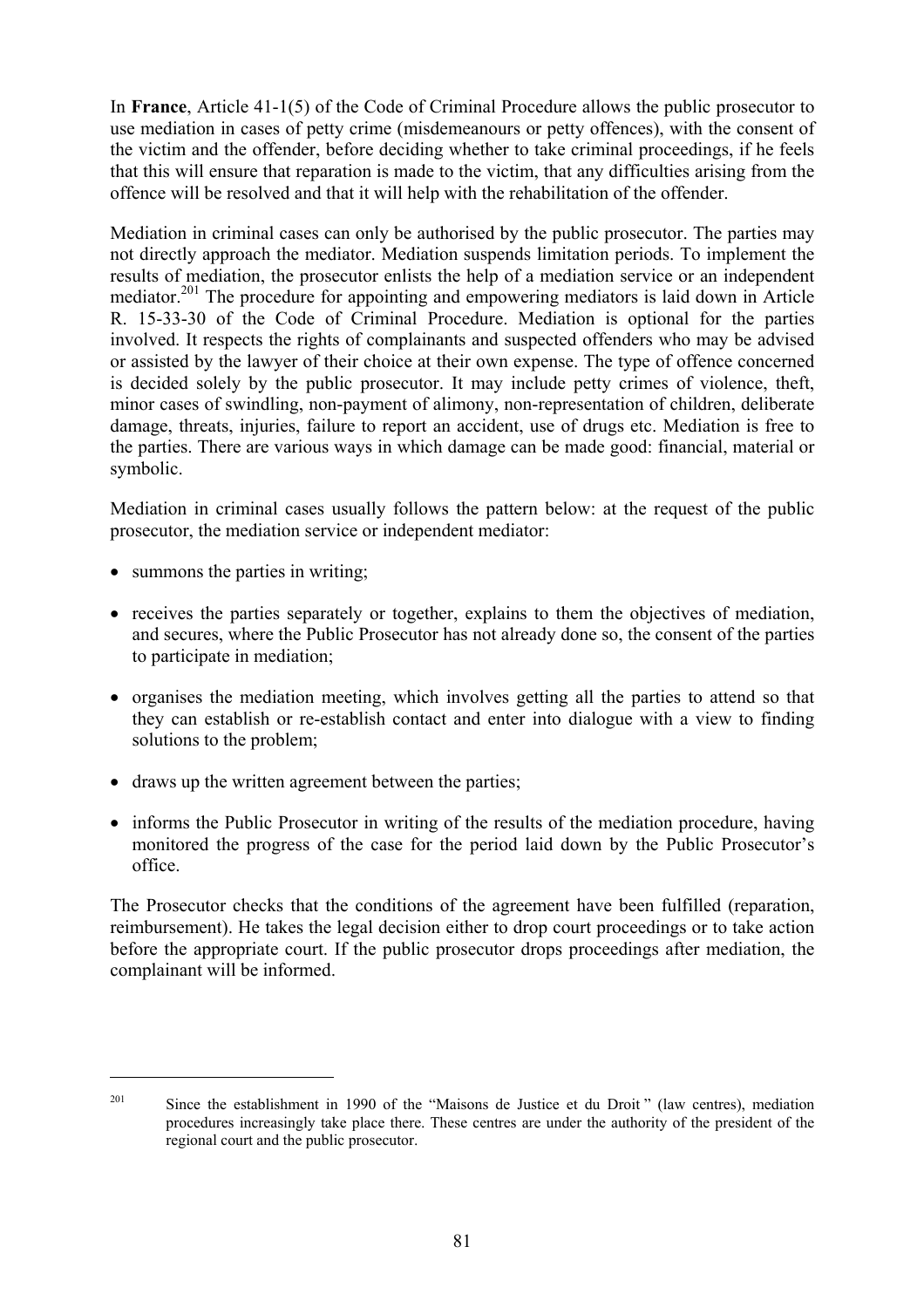# **3) SETTLEMENT<sup>202</sup>**

Settlement is a procedure by which disputes in criminal cases may be resolved by agreement between the complainant and the defendant, without the need for legal proceedings in the strict sense. In this type of settlement, there is no negotiation between the offender and the public prosecutor as regards sentencing. The state makes an offer through the authority whose task it is to implement the penalty, which the defendant can take or leave. There is no negotiated agreement between the defendant and the public authorities. It would be erroneous to regard a settlement as contractual in nature, because it involves the imposition of sentence, albeit a light and an agreed one, which is nonetheless a penalty and fulfils the function of a sentence.

As we have seen, several Member States have settlement procedures, or similar procedures by other names, where the state will drop action against an individual, on the basis of a legal authorisation, and in some systems, without any legal decision, after he has paid a certain fine or satisfied other conditions.

This form of administration of criminal justice does not, however, apply to all offences. It is specifically designed to punish certain types of behaviour, which are not considered serious in social terms, and which do not require the full machinery of the state to be set in motion nor, consequently, the full implementation of the guarantees of the criminal justice system through the intervention of a judge.

Settlement allows the offender to acknowledge his guilt, explicitly or implicitly, without having to go through legal proceedings, and to expiate it by carrying out obligations agreed between himself and Public Prosecutor, within the limits laid down by the legislation, which will in any case be less constraining than the normal criminal procedure to which he would be subject in the absence of an agreement. In return, the state drops proceedings.

Under **German** law,  $203$  the public prosecutor's office may decide to discontinue criminal proceedings provided that the offender agrees to the obligations imposed on him and fulfils them. Although, as a general rule, the approval of the competent court is required, it is not essential in the case of minor offences punishable by a penalty which does not exceed the minimum provided for in the Criminal Code and if the damage caused is slight. If there is agreement, the prosecutor fixes a time limit for fulfilment of what has been agreed and, once it has been fulfilled, the liability is finally extinguished and `the offence cannot be prosecuted as a crime'.<sup>204</sup>

**Austria**205 has a procedure which is called 'diversion', which allows the prosecutor (or the trial judge) to abandon criminal proceedings in exchange for payment of a sum of money, community service, a probationary period or mediation (aussergerichtlicher Tatausgleich).

<sup>&</sup>lt;sup>202</sup> With the exception of Belgium and France, the text in this chapter on settlement procedures is mostly taken from the Opinion of Mr Advocate General Ruiz-Jarabo Colomer given on 19 September 2002 in Joined Cases C-187/01 and C-385/01, paragraph 61 *et seq*. 203 Article 153a of the Code of Criminal Procedure. See also Case C-385/01 *Brügge* (judgment given on 11

February 2003). 204 Paragraph 1 of Article 153a. The German Criminal Code differentiates between a misdemeanour

<sup>(</sup>Vergehen) and a crime (Verbrechen). An offence punishable by a term of imprisonment of one year or more is a 'crime'. The others, which receive lighter punishments, are 'misdemeanours'.<br>Articles 90a to 90m of the Code of Criminal Procedure.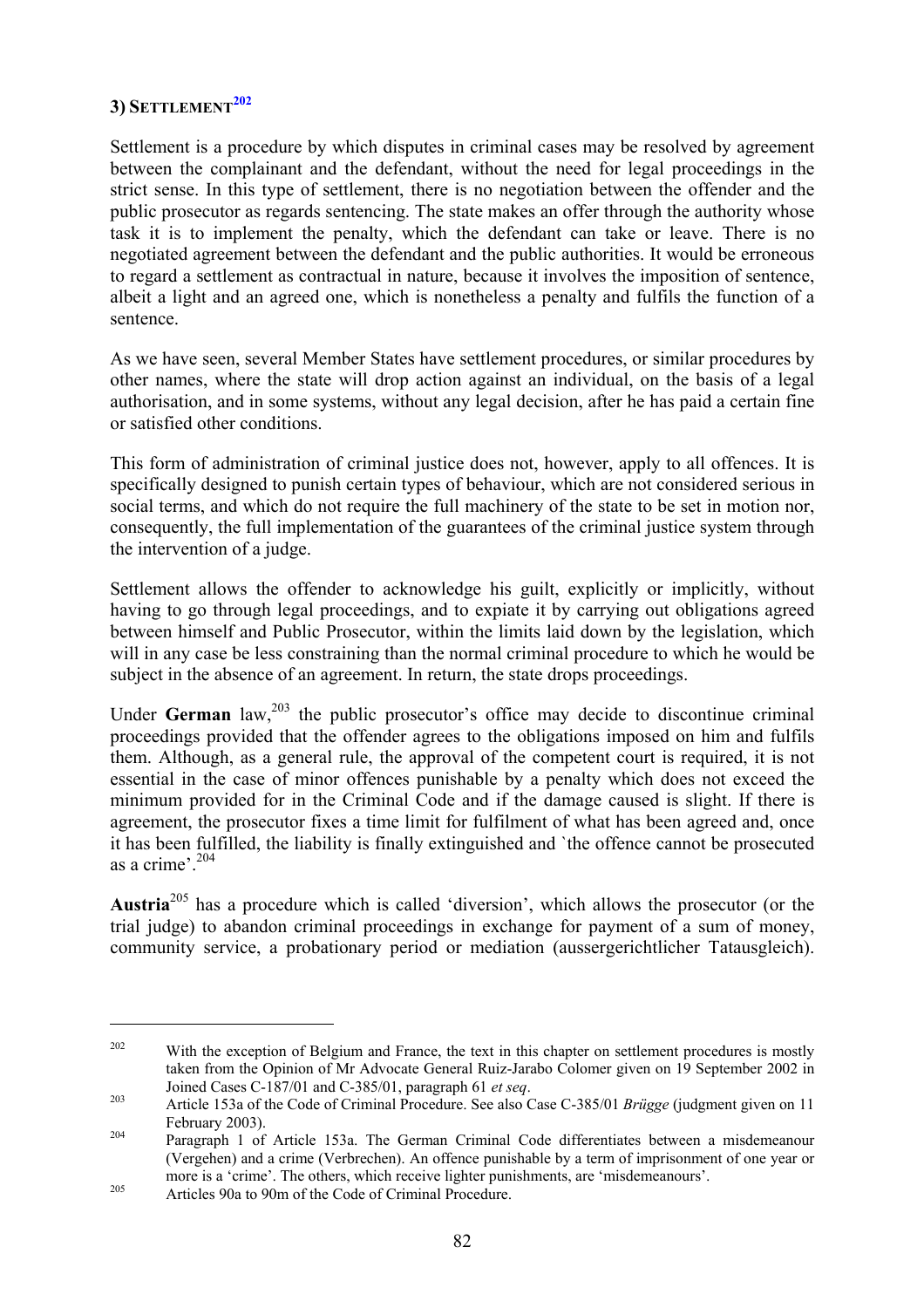Once the accused has fulfilled the obligations imposed, the criminal action is permanently discontinued<sup>206</sup>

In **Belgium** there are two kinds of procedure within the jurisdiction of the public prosecutor's office: settlement and mediation (see preceding chapter), provided for in Articles 216a and 216b of the Criminal Code, which allow the Prosecutor to order the final discontinuance of proceedings if the accused fulfils certain conditions. Under the terms of Article 216a, the prosecutor may, for an offence which is punishable by a fine or by a maximum of five years imprisonment, impose no more than a fine or a fine and confiscation. Complete reparation must be made for any damage caused before settlement can be proposed. However, it may also be proposed if the author of the offence has acknowledged his civil liability for the damage in writing, and has produced proof of payment of the uncontested part of the damages and the practical arrangements for paying them off. In any event, the victim can claim his rights before the competent court. In this case, acceptance of the settlement by the author of the offence constitutes an unquestionable presumption of his liability (paragraph 4 of Article 216a).

Under Article 41-2 of the **French Code of Criminal Procedure,** the Public Prosecutor may, provided that a prosecution has not already been brought, suggest a settlement to an adult who recognises having committed one or more offences punishable by a maximum of three years imprisonment, consisting of one or more of the following measures: 1) paying a "settlement fine" to the public treasury not exceeding  $\epsilon$ 3750 or half of the maximum fine incurred; 2) surrendering to the state the means of committing the offence or the profit from it; 3) surrendering his driving licence to the regional court for a maximum of six months, or his hunting permit for a maximum of four months; 4) carrying out unpaid community service for a maximum of 60 hours over a maximum period of six months; 5) undertaking a training period or course in a health, social or professional organisation for a maximum of three months over a maximum period of 18 months.

Where the victim has been identified, the public prosecutor must also ask the offender to make good the damages caused in a maximum of six months, unless he can prove that he has already done so. He must inform the victim of this proposal. The settlement may be proposed in a "*maison de justice et du droit*" (law centre). The person to whom the settlement is offered is informed that he may request the assistance of a lawyer before agreeing to the proposal made by the public prosecutor. An official record is made of the agreement. A copy of this record is given to him.

If the offender agrees to the proposal, the Public Prosecutor asks the President of the Court to validate the settlement. The Prosecutor informs the offender and, where appropriate, the victim, of this request. The President of the Court may hear the offender and the victim, assisted where necessary by their lawyers. If the judge validates the settlement, it will be implemented. If the offender does not accept the settlement, or if after agreeing to it he does not carry out all the measures contained in it, the usual procedure is followed up until the point at which a conviction may be imposed. The time-limit for court action is suspended between the date on which the Public Prosecutor proposes a settlement and the date on which the time limit laid down for implementation of the settlement expires. Implementation of the settlement implies discontinuance of court proceedings.

<sup>&</sup>lt;sup>206</sup> Articles 90c(5), 90d(5), 90f(4) and 90g(1) of the Code of Criminal Procedure.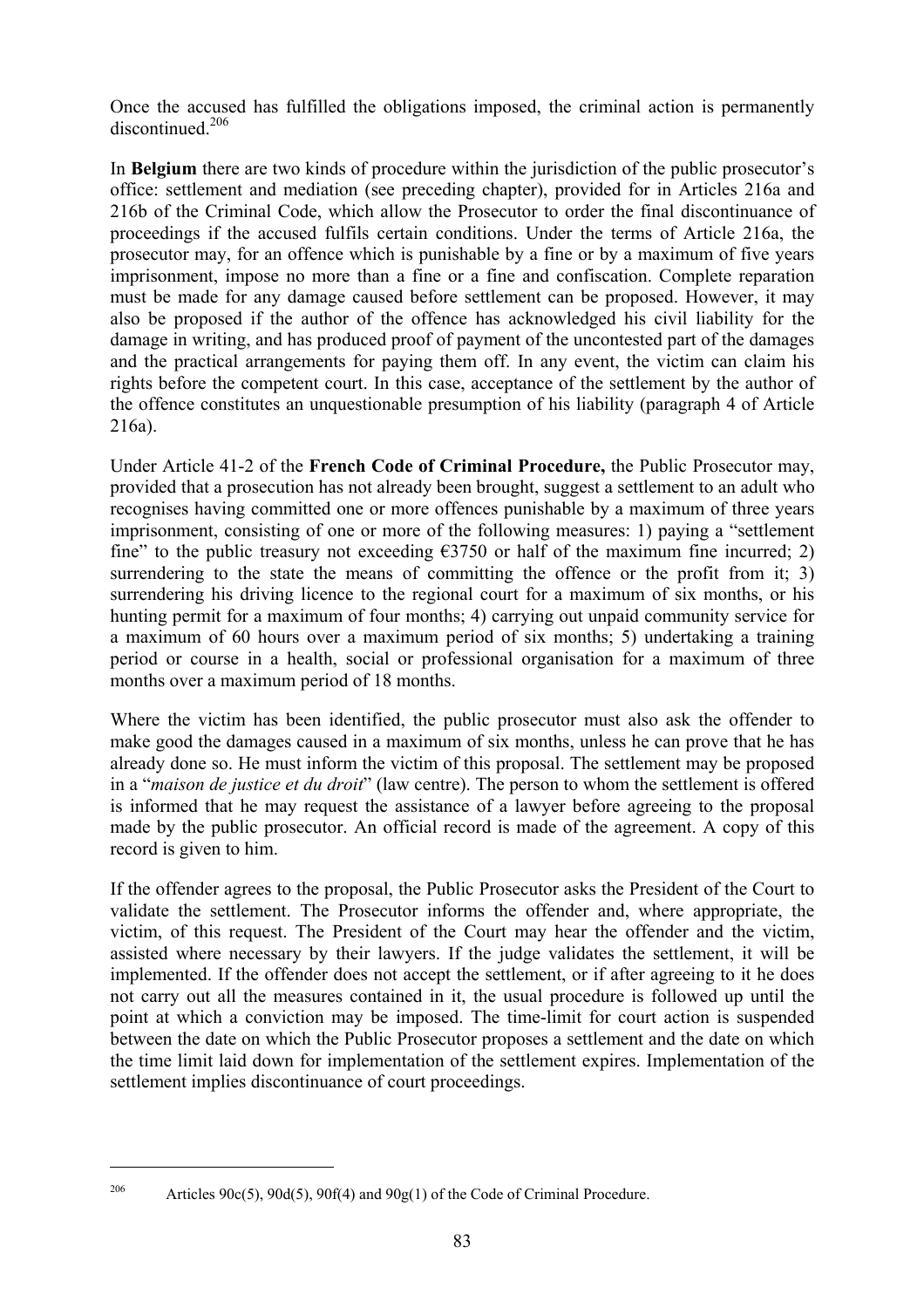**Denmark** provides<sup>207</sup> that, in the case of an offence punishable by a fine, the Public Prosecutor's office may suggest to the defendant that the proceedings will be discontinued if he acknowledges his guilt and undertakes to pay a fine within a certain period. At the end of the two-month period prescribed for reversal of the proposal by a higher authority, the decision to discontinue proceedings becomes final.

The **Spanish legal system**<sup>208</sup> permits the accused to agree with the penalty sought by the prosecutor, in which case the court pronounces sentence in accordance with the mutually agreed penalty.

**Finnish law**<sup>209</sup> does not have a settlement procedure as such; however, it does have measures in the nature of a settlement which may lead to the discontinuance of criminal proceedings. It is a simplified procedure for misdemeanours, in which the prosecutor may impose a fine without the need to refer the matter to a court. That decision is final and has the force of res judicata.

**Ireland**<sup>210</sup> has means of preventing an offence being the subject of criminal prosecution, for various reasons. One example is the payment of a fine, which puts an end to the matter.

Although under **Italian law** there is in general no settlement or penal mediation (except for offences committed by minors), there is a particular procedure called *patteggiamento*. 211 It is a special procedure which presupposes the existence of a settlement agreement in respect of both the proceedings and the sentence, which must not be more than two years. Both the Prosecutor and the accused may introduce the *patteggiamento* procedure. In any event, the agreement must be ratified by a court.

In **Luxembourg**, the Act of 6 May 1999 incorporated a fifth paragraph into Article 24 of the Criminal Code, under which, before bringing proceedings, the prosecutor may have recourse to mediation, which may lead to a decision to continue with the proceedings or to allow the criminal action to lapse.

The **Netherlands** also has the settlement procedure ("*transactie*"),<sup>212</sup> which is governed by Article 74 *et seq*. of the Netherlands Criminal Code. The criminal action is discontinued when the accused fulfils the conditions imposed by the prosecutor. That discontinuance is expressly provided for in Article 74(1).

In **Portugal**<sup>213</sup> proceedings may be temporarily suspended. This mechanism authorises the Public Prosecutor's Office to bring a halt to a criminal action by imposing certain obligations during a specific period. The decision is subject to the acceptance of the accused and, where appropriate, the prosecution and to the approval of the trial judge. Once the accused fulfils what has been agreed, the case is discontinued and cannot be reopened.

<sup>&</sup>lt;sup>207</sup><br>
Article 924 of the Code of Criminal Procedure.<br>
See Articles 655, 791(3) and 793(3) of the Law of Criminal Procedure.<br>
Laki rangaistus määräys menettelystä/ lagen om strafforderförfarande 26.7.1993/692<br>
Road Traffi procedure (processo sumaríssimo), provided for in Articles 392 to 398 of the Code. Article 282(3) of the Code of Criminal Procedure.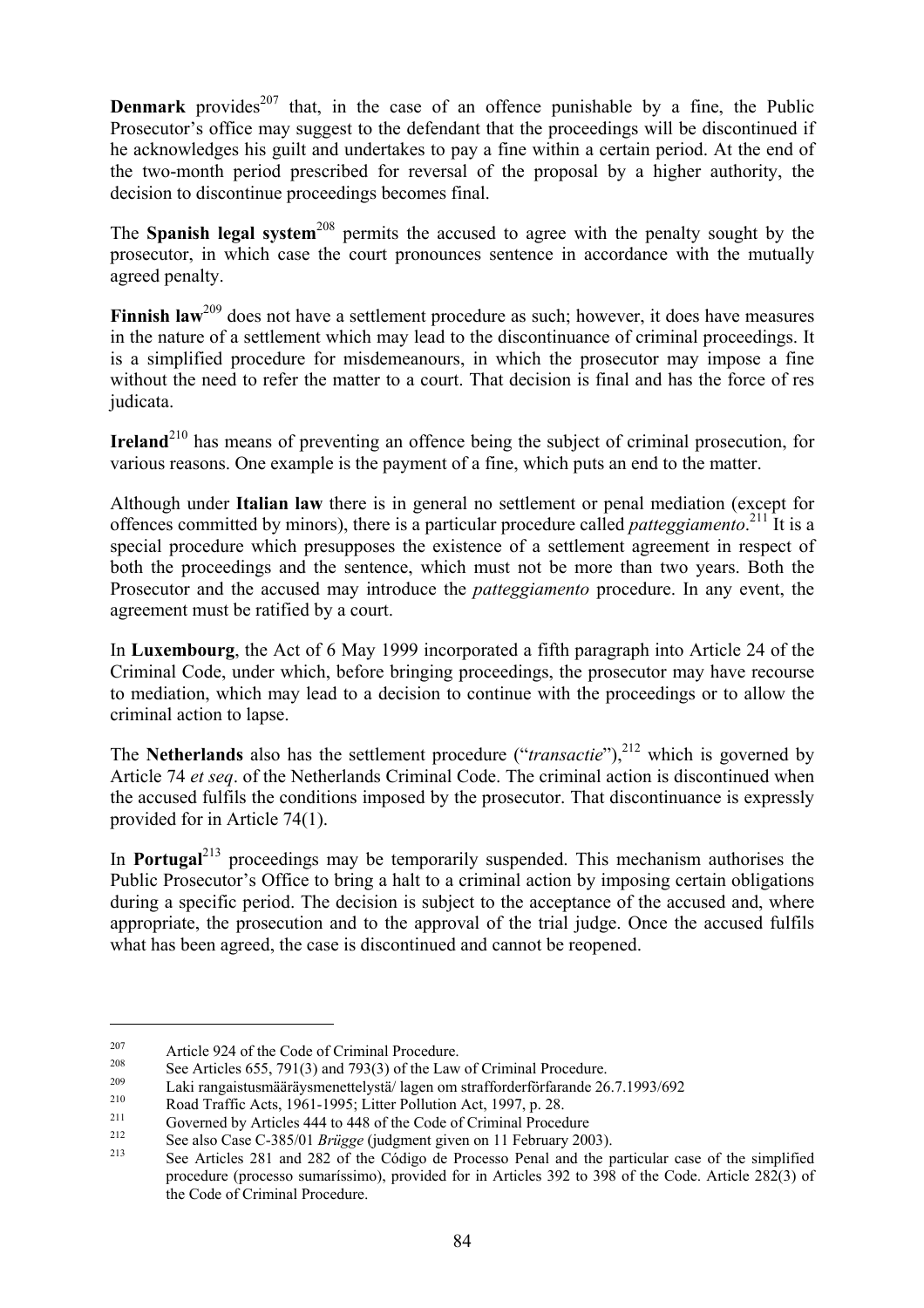In the **United Kingdom**, there is a settlement procedure under English law for road traffic offences. A fixed penalty notice offers a person the opportunity of avoiding criminal proceedings by paying a fine and having penalty points entered on his driving licence. Once the conditions have been fulfilled, the criminal action lapses.<sup>214</sup> It should be borne in mind that Lord Justice Auld has recommended $2^{15}$  that the field of compromise procedures should be extended and that his proposal was the subject of a White Paper issued by the British Government in the middle of July 2002. Under Scottish law<sup>216</sup> the Prosecutor is permitted to make a conditional offer to the accused in order to avoid criminal proceedings, in respect of the offences which may be judged by District Courts. If the accused accepts the proposal, he must pay a fine and, once that has been done, the criminal action lapses.<sup>217</sup>

Finally, there is in **Sweden**<sup>218</sup> a procedure for imposing penalties without the intervention of a court (stafföreläggande), which is used for minor offences such as driving under the influence of alcohol and petty theft. If the Prosecutor's order is accepted by the accused (with the agreement of the possible victims), the imposition of the penalty acquires the force of res judicata.

<sup>&</sup>lt;sup>214</sup><br>
Section 52(1) of the Road Traffic Offenders Act 1988.<br>
A Review of the Criminal Courts of England and Wales.<br>
Section 302 of the Criminal Procedure (Scotland) Act 1995.<br>
Section 302(6) of the Criminal Procedure (Sc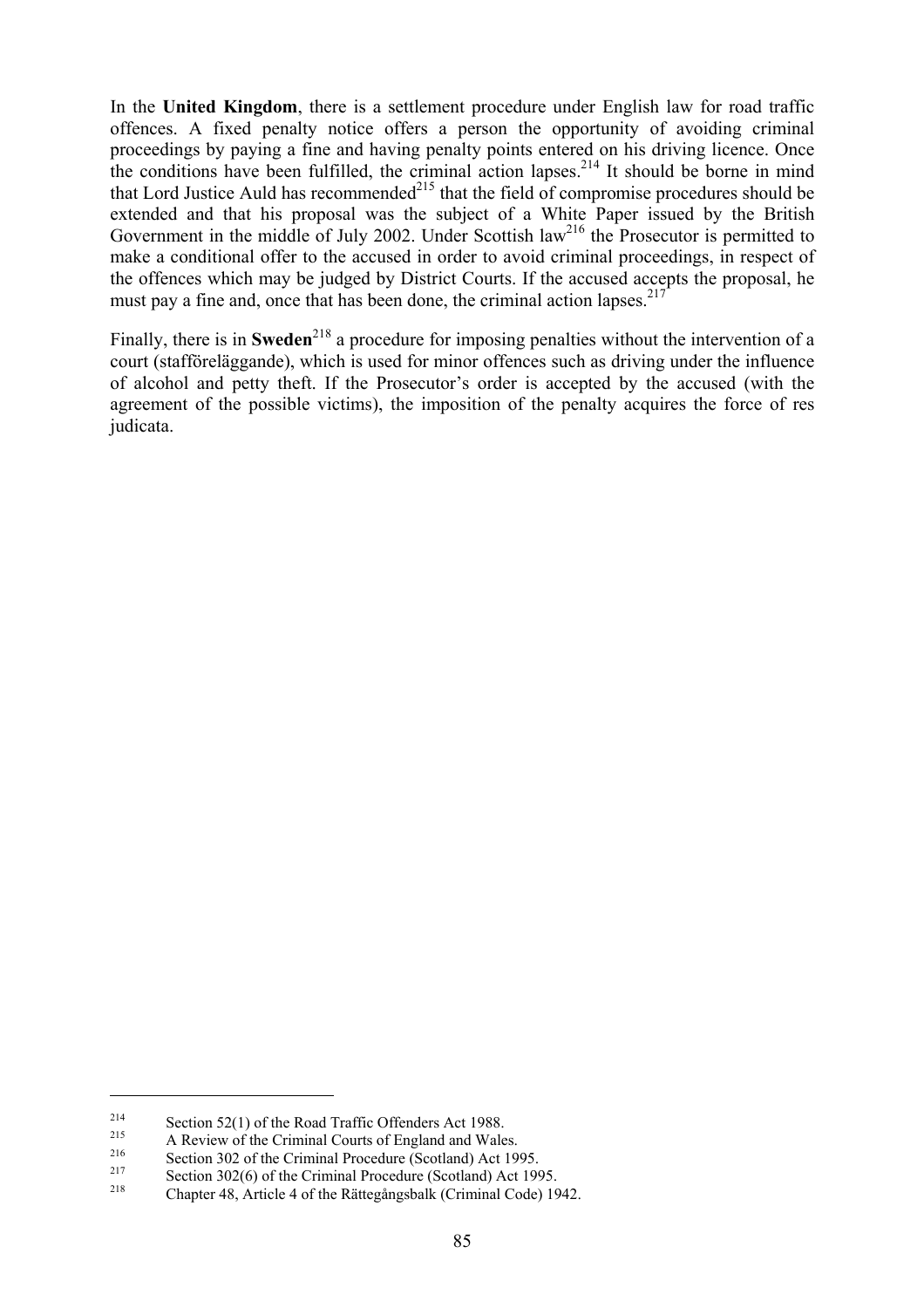# **ANNEX III**

# **Inventory and comparison of Member States' legislation regarding the enforcement of criminal penalties**

The mechanisms for applying and enforcing **custodial sentences** must be inspired by the constant concern to strike a balance between the demand from the enforcement authorities that sentences that are passed should actually be enforced and the interest for both sentenced persons and society at large in having them enforced in such a way as to best ensure social rehabilitation.

**Day release, electronic surveillance and enforcement in instalments (weekend detention)**, can be decided in certain Member States not only *ab initio* by the sentencing court but also subsequently by the enforcement authority. For these measures, see **Annex I.**

#### **1. SUSPENDED SENTENCES**

Suspension of enforcement of the penalty – which is not the same thing, incidentally, as suspension of part or all of the sentence itself –is possible only after enforcement has commenced. It is available in only a minority of Member States such as France and Italy.

Under Article 720-1 of the French Code of Criminal Procedure, where the sentenced person has no more than one year of the term of imprisonment to serve, the enforcement of the sentence may be suspended for up to three years by the court that reviews penalties or the Tribunal correctionnel, depending whether the suspension is for more than three months or three months or less, where there are serious medical, family, professional or social considerations.

The Italian Criminal Code provides for suspension of the enforcement of the sentence in two situations, one of them mandatory (section 146) and one optional (section 147). The decision falls to the Supervision Court. The two situations in which enforcement of the sentence can be suspended under the law concern protection of maternity, health and dignity of AIDS sufferers and protection of the health of prison inmates. Given the very close resemblance between the conditions for admission to house-arrest and the conditions for suspending enforcement of the penalty, the areas in which the two measures are applicable tend to coincide.

# **2. DAY RELEASE**

This measure, which is described in detail above, can be decided not only *ab initio* by the sentencing court but also sometimes at a later date by the enforcement authority.<sup>219</sup>

### **3. EARLY RELEASE**

Early release means the release of the offender before his prison term is finished. It is possible only while the sentence is still being served.<sup>220</sup>All the Member States' legal systems provide

<sup>219</sup> As in France.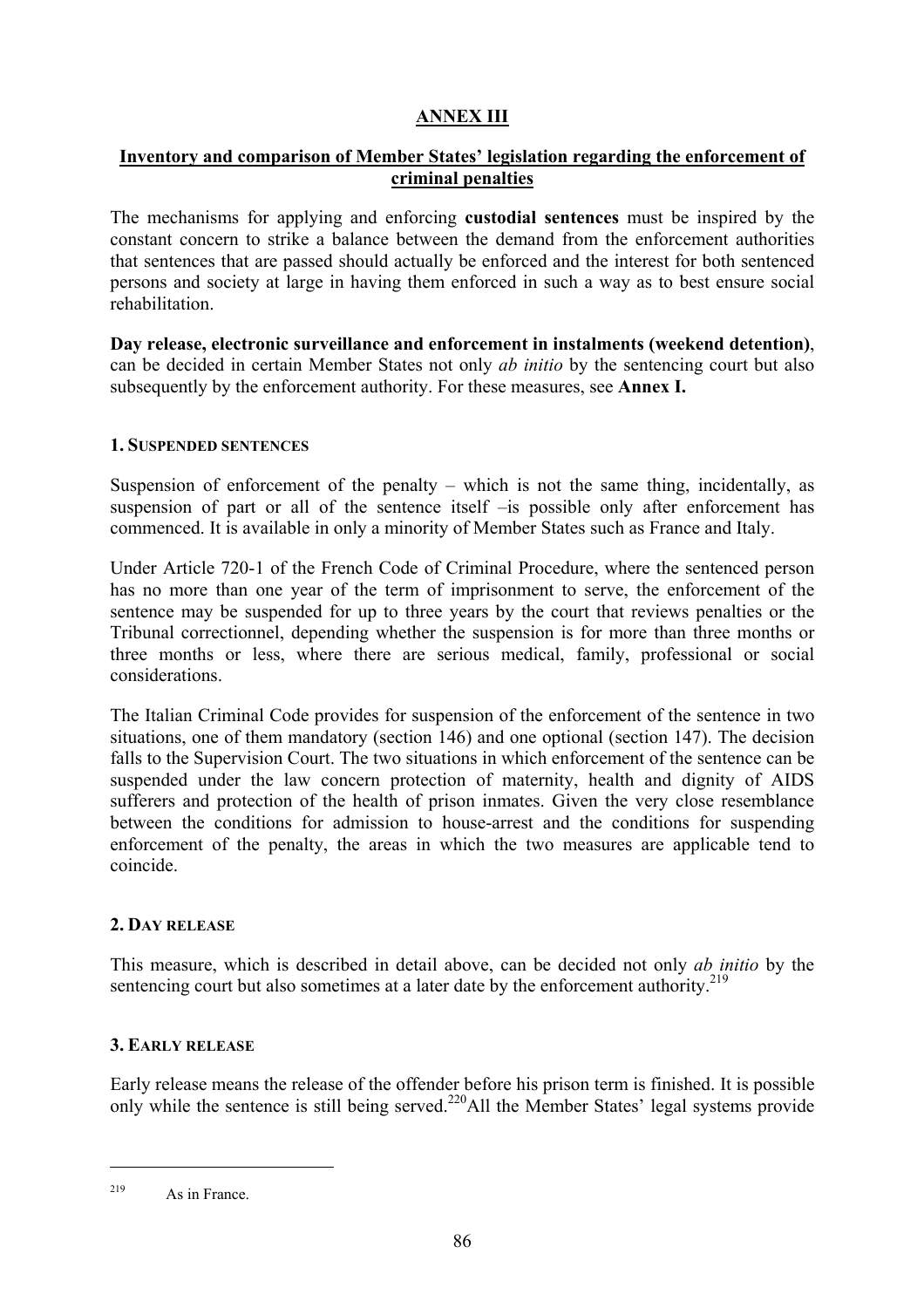for it, but the characteristics and definitions vary from one Member State to another.<sup>221</sup> In many Member States, it is known as conditional release, which emphasises its principal feature (which is that early release is available only in the event of good conduct during detention) but it can exist in unconditional form (Netherlands, United Kingdom).

All the Member States' criminal systems require a certain minimum portion of the sentence to have been served prior to early release. The minimum is expressed in some countries as a percentage of the sentence and/or in absolute terms as so many months or years. Specific rules apply in the event of life imprisonment.

For limited-duration sentences, the minimum period that a sentenced person must serve in prison to be eligible for early release varies from a third (Belgium) to three quarters (Spain) of the original sentence and the maximum (in particular in cases of recidivism) between two thirds and five sixths (Portugal).<sup>222</sup> But most Member States provide for a minimum of one half and a maximum – especially in cases of recidivism- of two thirds.

In absolute terms, the minimum varies from one month (Sweden) to two months (Germany), three months (Belgium) and six months (Belgium, Germany, Netherlands, Portugal).

For life sentences, the minimum to be served by an offender before gaining eligibility for early release ranges from ten years (Belgium) to 26 years (Italy). But most of the Member States set the minimum at 15 years.

In certain Member States, early release is not allowed if the sentence is within certain duration parameters – two years or less (Germany<sup>223</sup>) or four years (France). In others (e.g. Portugal), the minimum varies with the sentence, from one half where the sentence is for less than five years to two thirds above five years.

Member States' legislation contains a wide range of conditions of eligibility for early release. A few examples:

- The offender must consent (Belgium, Germany, France, Greece, Luxembourg, Portugal);
- The offender must have made a serious effort at social rehabilitation (France);
- The offender must, prior to release, be subject to a less severe enforcement regime (Spain, France) and have successfully undergone a period of day-release, placement in society etc;
- The offender must remit all or part of accounts in his name to the prisons service (France);

<sup>&</sup>lt;sup>220</sup> This distinguishes it from suspended enforcement of a penalty, which can be ordered only by a court judgment.<br><sup>221</sup> In German law it is called "Aussetzung des Strafrestes" (suspended enforcement), § 57 StGB. Belgian

law distinguishes between conditional release and provisional release. The latter is not provided for by statute but by ministerial circulars. The conditions for provisional release are more flexible than those for conditional release since, for example, all offenders sentenced to a total of no more than three years

can be released after serving a third of their sentence, even if they are repeat offenders.<br>A special situation predicated solely on the effluxion of time, Article 61(5) of the Criminal Code.<br>Only if the offender wishes to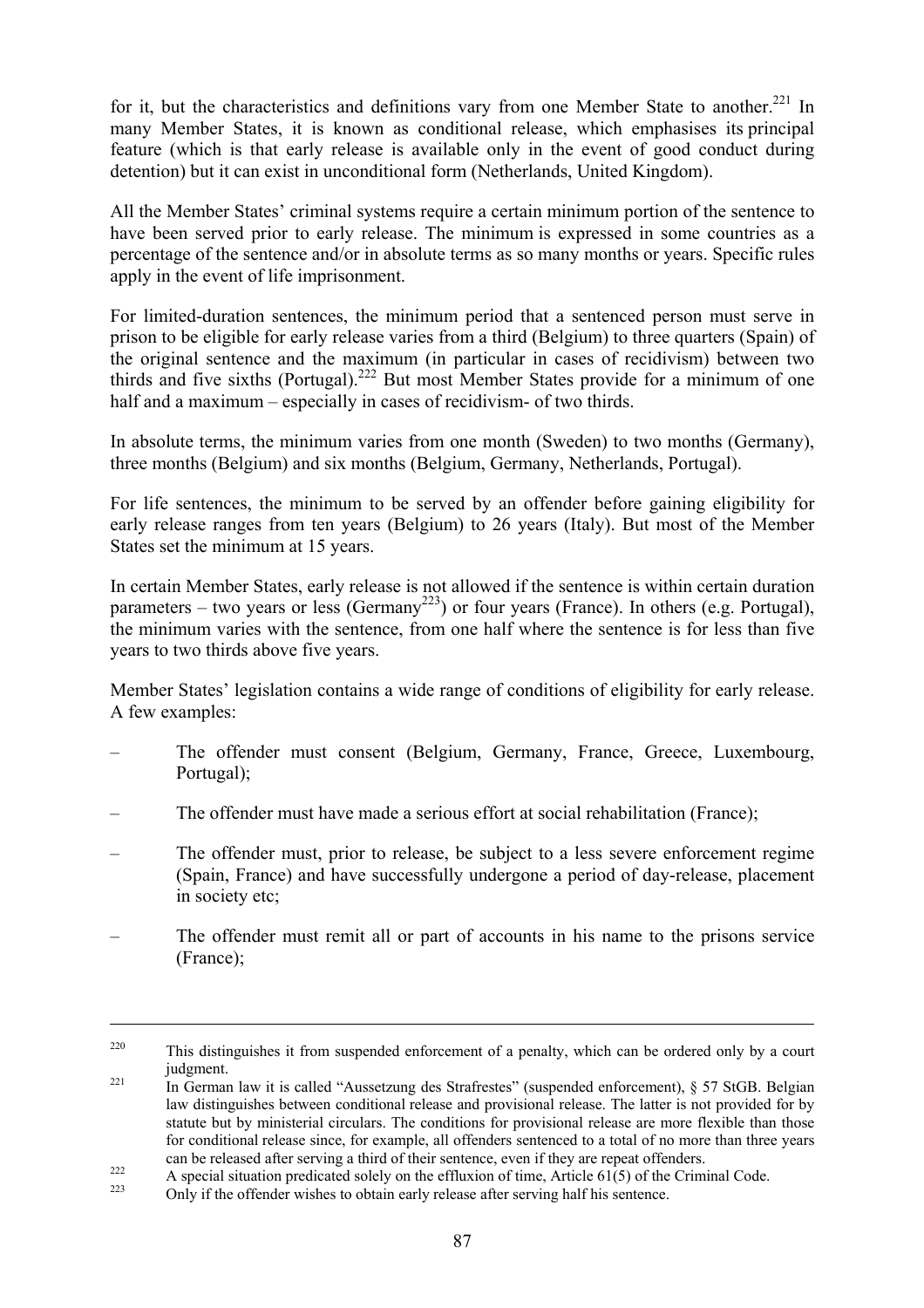- The offender must join the army or another of the armed forces (France);
- If the offender is a foreigner, he must be expelled from French territory (France);
- Conditional release is excluded during the period of firm imprisonment;
- Victims must be compensated $^{224}$
- There are more favourable provisions for offenders who are aged over 70, seriously ill (Spain, Greece) or exercise parental authority over a child aged less than ten and habitually resident with this parent (France);
- The offender must not constitute a threat to the public (Germany) or there must be no counter-arguments based on a serious risk for society (Belgium); this condition is evaluated on the basis of the following criteria: possibilities for reintegrating the offender (Belgium), offender's personality (Belgium, Germany), offender's conduct during detention (Belgium, Spain, Finland, Greece, Italy), risk that offender will reoffend (Belgium, Germany), offender's attitude to victims (Belgium), seriousness of offence (Germany).

In most Member States early release is conditional, i.e. subject to a trial period during which the offender must not re-offend if he does not wish to run the risk of the release decision being withdrawn. But two Member States (Netherlands and United Kingdom) provide for unconditional early release.

In most Member States, the trial period depends on the time remaining to be served at the time of release (e.g. Belgium, Germany, Spain, Finland, Greece,<sup>225</sup> Sweden), but may not be less than one year (Sweden) or, in Belgium, two years or five years for more serious sentences (more than five years imprisonment ordered by a Tribunal correctionnel), with a maximum of three years (Finland) or 10 years (Belgium). The trial period in the event of life imprisonment is five years in Germany, Italy and Portugal.

Early release is usually accompanied by a series of prohibitions or obligations, such as the prohibition on exercising certain occupations (France, Portugal), being in certain places (Germany, France, Greece, Portugal, Sweden), residing in certain places (France, Greece, Portugal), being with certain people (Germany, France, Greece, Portugal), associations and meetings (Portugal), owning certain articles (Germany, Portugal), driving certain vehicles (France), owning or bearing arms (France), or the obligation to reside in certain places (France, Greece, Sweden), to appear before the authorities from time to time (Germany, Portugal), to follow vocational training (France, Sweden), medical treatment (Greece, Sweden), with the offender's consent (Portugal), to do community service (Greece), pay costs (France, Portugal) or damages (France, Portugal, Sweden), compensate for damage (Germany), give the victim moral satisfaction (Portugal), pay a sum of money to a charitable organisation (Germany, Portugal) or public funds (Germany), present a rehabilitation programme (Belgium) or a social reintegration programme (Portugal), pay maintenance obligations (Germany, France, Greece) or submit to a form of guardianship (Belgium).

<sup>&</sup>lt;sup>224</sup> Under Belgian legislation, victims may be given the opportunity to make their views known, if they so request, on the conditions to be imposed on the offender. 225 Only if at least three years remain to be served. Otherwise the trial period is three years.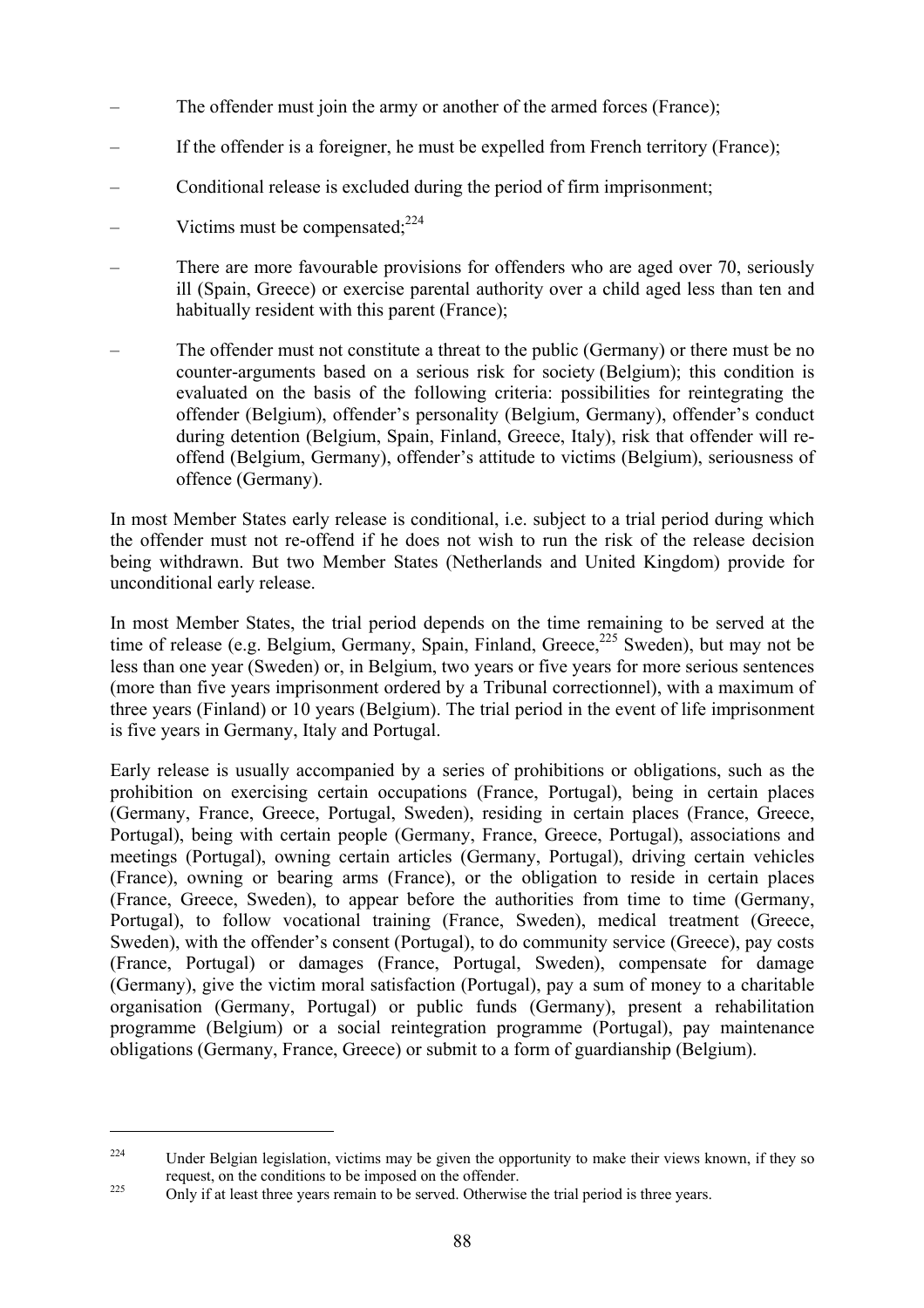Where the conditions for the early release are breached, the early release can be suspended (Belgium), withdrawn (Belgium, Germany, France) or be left in place on amended conditions (Belgium, Germany). The legislation of several Member States allows a graduated response, ranging from a warning (Sweden) to time in prison of 15 days for every breach (Sweden).

There are major differences between the Member States' legislation on the powers of those concerned (courts, Justice Ministry, regional or local prisons administration), the extent of the authorities' discretion (in particular the question whether release is mandatory or optional), the early release procedure**,** the possibilities for challenging a decision refusing to allow early release, supervisory arrangements etc.

# **4. REMISSION**

In some Member States (e.g. France, Greece) a remission or reduction of sentence is possible while the sentence is being served.

In France, the possibility is available in different forms: an ordinary reduction (virtually automatic for good conduct: 7 days per month or 3 months per year) and a supplementary reduction (4 days per month or 2 months per year if the offender manifests "serious efforts at social rehabilitation, in particular by passing school, university or vocational examinations"). The supplementary reduction is even given in the event of a repeated offence (2 days per month or 1 month per year). In Greece, the legislation provides for a system whereby each day worked is equivalent, on a sliding scale depending on the nature of the work, to  $2\frac{1}{2}$ ,  $2$ ,  $1\frac{3}{4}$ or 1½ days' imprisonment.

In both Member States (France and Greece), the reduction can be combined with conditional release thus bringing forward the time at which the prisoner can apply for conditional release.

# **5. AMNESTY AND PARDON**

Amnesty is a measure that retroactively decriminalises certain acts. It thus legally precludes enforcement of the sentence or brings it to an immediate end if it has begun. Pardon is a personal measure whereby an individual convicted and sentenced is released from the sentence in whole or in part. Since the Member States' legislation varies widely on amnesty and pardon, which are given in the exercise of wide discretion enjoyed by the authorities, the Commission feels it would not be right to discuss their approximation in the European Union.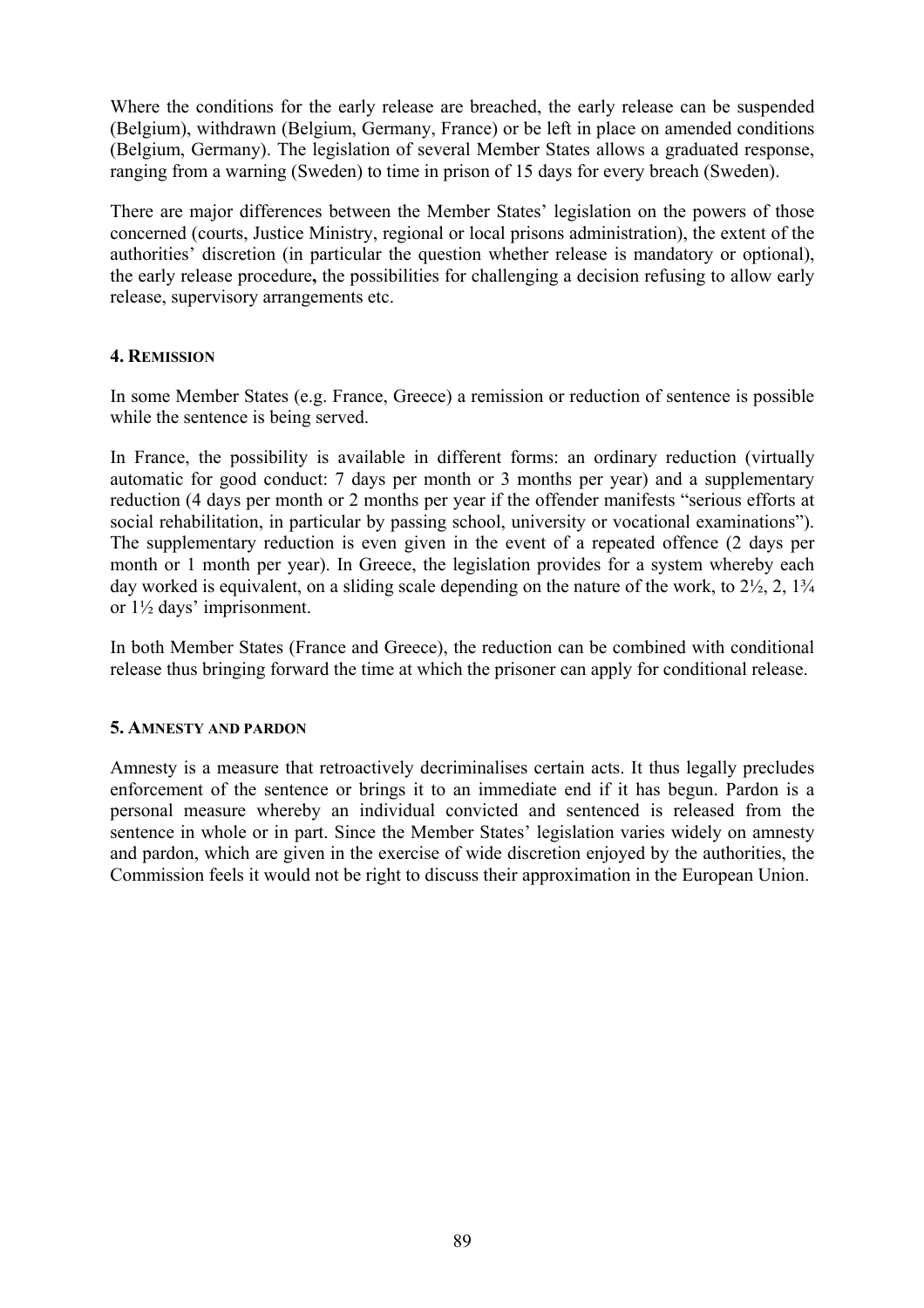# **ANNEX IV**

# **Table of questions**

*Question 1: (see point 4.1.): To what extent do the differences between sentencing systems raise barriers to the establishment of the area of freedom, security and justice such as:* 

*(1) criminals relocating their activities owing to disparities between the way the offences are defined, prosecuted and punished; or* 

*(2) barriers to the free movement of persons?*

*Question 2 (see point 4.1.1.1.): How can major divergences between Member States as regards the decision to prosecute be avoided, at least for offences that are harmonised in the Union?* 

*Question 3 (see point 4.1.1.2.): To what extent could European sentencing guidelines be developed, that is to say basic principles for sentencing, without interfering with the courts' room for discretion?* 

*Question 4 (see point 4.1.1.2.): Should studies of the sentencing practice of the Member States' courts be carried out?* 

*Question 5 (see point 4.1.1.2.): Would it be helpful to establish a sentencing information system to provide guidance for the courts?* 

*Question 6 (see point 4.1.1.5): Is it enough to recognise a final criminal judgment given in other Member State (and/or treat it in the same way as a national judgment) for it to be taken into account in a national court for recidivism purposes?* 

*Question 7 (see point 4.1.1.5): Should there first of all be a degree of approximation of legislation in matters such as:* 

*- determination of the offences to be taken into account systematically as the beginning of a series of repeat offences (establishment of a special European recidivism system);* 

*- determination of the type of final criminal judgments to be taken into account for recidivism purposes (type of decision and authority, type and quantum of penalty);* 

*- the period during which final criminal judgments should be taken into account as the beginning of a series of repeat offences in another Member State and the circumstances that might neutralise the effect of a conviction for recidivism purposes?* 

*Question 8 (see point 4.1.2.): To what extent should the divergences between national rules on the procedures for enforcement of custodial penalties be reduced, particularly with a view to avoiding the risks of discrimination against non-resident offenders in the application of such penalties?* 

*Question 9 (see point 4.1.2.)***:** *Are there categories of offences on the list in Article 2(2) of the Framework Decision on the European arrest warrant and/or the proposal for a Framework Decision on the application of the principle of mutual recognition to financial penalties for which the penalties (and the definitions of the offences) should be harmonised as a matter of priority?*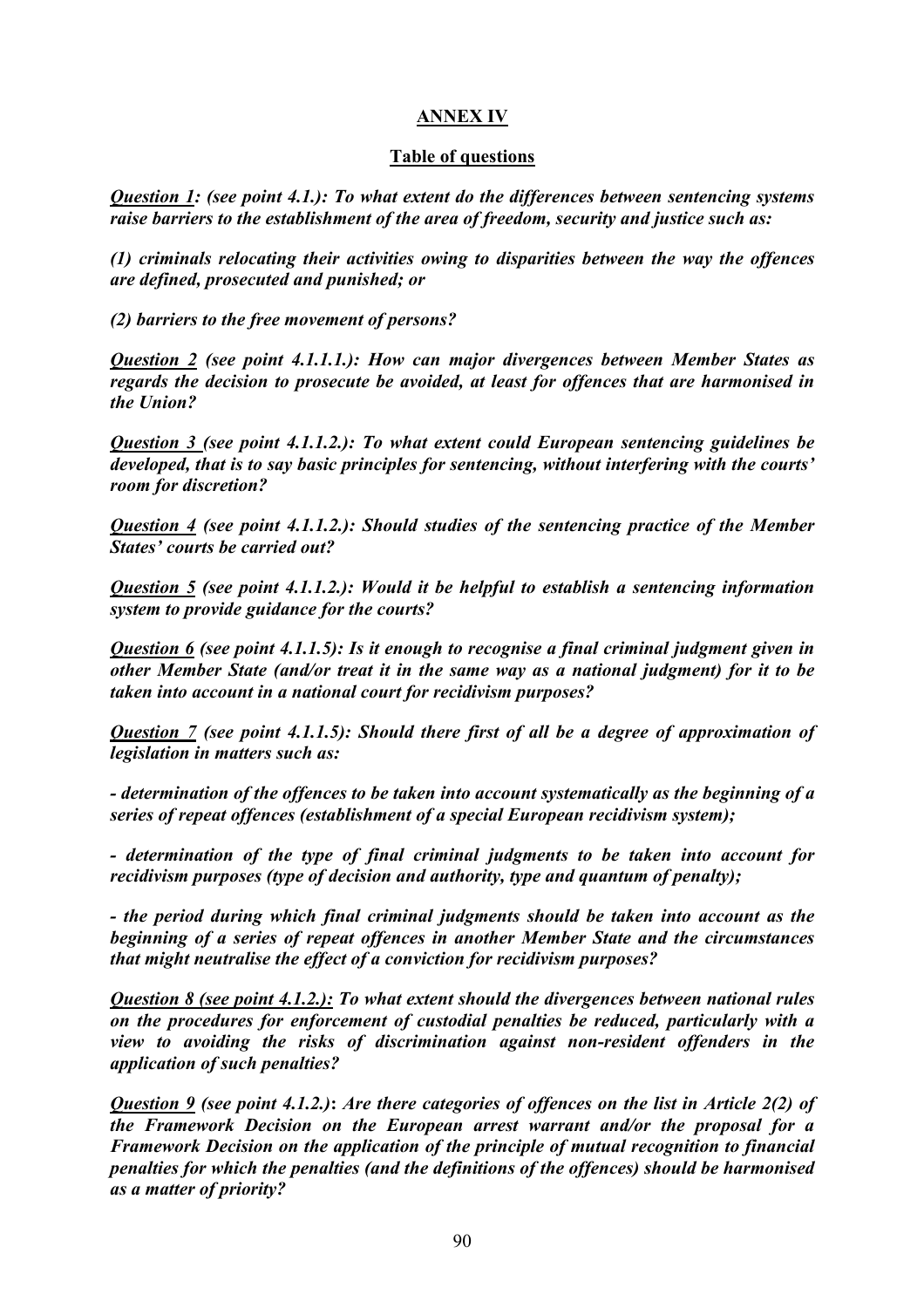*Question 10 (see point 4.1.3): To what extent should criminal fine systems be approximated (for example in relation to economic crime, including offences committed by legal persons)?* 

*Question 11 (see point 4.1.6.): To what extent should divergences between national rules governing the criminal or administrative liability of legal persons be narrowed, particularly to avert the risk of criminals relocating their activities in the field of financial crime?* 

*Question 12 (see points 2.1.9 and 4.1.6.): Could the same range of sanctions as provided for by the current Framework Decisions apply on a general basis to legal persons?* 

*Question 13 (see point 4.1.7.): To what extent should divergences between national rules governing alternative sanctions be narrowed, in particular to avoid them being applicable in practice only to residents?* 

*Question 14 (see point 4.1.7.): What mechanisms might be envisaged to reduce the legal and practical difficulties potentially precluding the mutual recognition and enforcement of alternative sanctions in another Member State?* 

*Question 15 (see point 4.1.7.): Is it necessary to take measures at European Union level, other than those laid down in Article 10 of the Council Framework Decision of 15 March 2001 on the standing of victims in criminal proceedings, to harmonise certain conditions and practical arrangements for mediation in criminal cases, to facilitate the recognition of measures and arrangements arising from mediation procedures and their implementation in another Member State? Should a minimum framework govern:* 

- *the categories of offence concerned?*
- *the mediation procedure?*
- *the status of mediators, including the extent of their independence from the courts?*
- *training and conditions of eligibility for mediators?*

*Question 16 (see point 4.1.7.): To what extent should measures be taken at European Union level to take account of the interests of victims - including those who do not reside in the Member State in which the offence was committed - when imposing alternative sanctions? If so, what should they be?* 

*Question 17 (see point 4.1.8.): To what extent should measures be taken at European level to provide for approximation of certain conditions of eligibility and implementation of early release, to facilitate the recognition of prison sentences and their enforcement in another Member State? Should minimum standards govern:* 

*- regarding life sentences, the possibility of periodic review with a view to early release?* 

*- regarding sentences to specific periods, the minimum period of imprisonment that should be served before early release can be allowed? If so, how long should it be? Are there any prospects of approximation along the lines that, for non-life sentences, early release should be possible after half the sentence has been served in normal circumstances and two thirds in repeat offence cases?*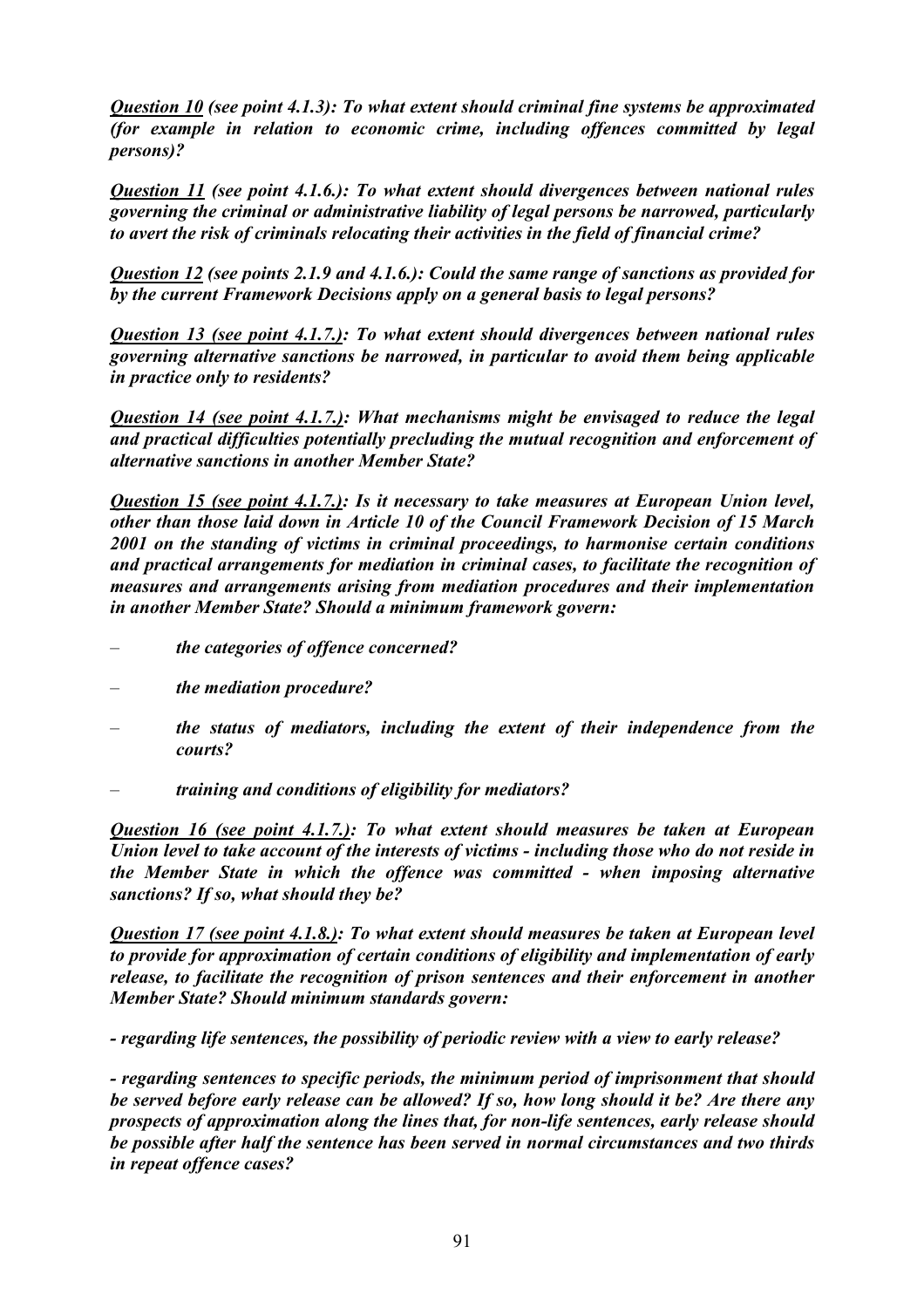- *the criteria for allowing or refusing early release?*
- *the release procedure? Should procedural standards be provided for?*
- *supervisory arrangements and the duration of the trial period?*
- *penalties for failure to comply with the conditions for early release?*
- *the procedural safeguards for offenders?*

*- victims' interests? Should the European Union provide that early release can be allowed only if the victim or victims have been compensated or the offender has made serious efforts to compensate them, or can be revoked if this condition is not met?* 

*Question 18 (see point 4.2.1.1.): What categories of sentenced persons should be eligible for transmission of enforcement in the State of enforcement: nationals of the State of enforcement, persons who habitually reside there, sentenced persons who are in the territory of the State of enforcement where they are serving or are due to serve a custodial sentence? Should there be specific conditions for minors and mental patients to be eligible also?* 

*Question 19 (see point 4.2.1.2.): Is there a need to make agreements emerging from criminal mediation and settlement procedures in the Member States more effective? What is the best solution to the problem of recognition and enforcement of such agreements in another Member State of the European Union? For instance, should specific rules be adopted to make such agreements enforceable? If so, what guarantees should apply?* 

*Question 20 (see point 4.2.2.1.): Should it be possible only for the sentencing State to ask for transmission of enforcement, or should it also be possible for the State of enforcement?* 

*Question 21 (see point 4.2.2.2.): What are the grounds that the State of enforcement could legitimately put forward for refusing recognition and enforcement in its territory of a criminal penalty imposed in another Member State?* 

*Question 22 (see point 4.2.2.2.): Where national legislation allows financial penalties to be imposed concurrently with prison sentences, given the prospect of the adoption of the Framework Decision on the application of the principle of mutual recognition to financial penalties, should the sentencing State be entitled to refuse to transfer enforcement until the sentenced person has paid the fine?* 

*Question 23 (see point 4.2.2.2.): Given the differences between the Member States' legislation on early release, a sentenced person may be released immediately after transfer to the requested State. Could this be seen in the relevant Member States as a legitimate ground for refusing to transfer?* 

*Question 24 (see point 4.2.2.2.): Should a minimum period be set in the European Union during which the sentenced person would continue to serve his sentence in the convicting Member State so as to avoid situations in which he might be released immediately on transfer to the State of enforcement or serve a much lighter sentence than in the sentencing State? How long should that period be? Would the introduction of a minimum period jeopardise flexibility and preclude case-by-case solutions? Would determining a period compatible with the needs of justice, as proposed by the Committee of Experts on the*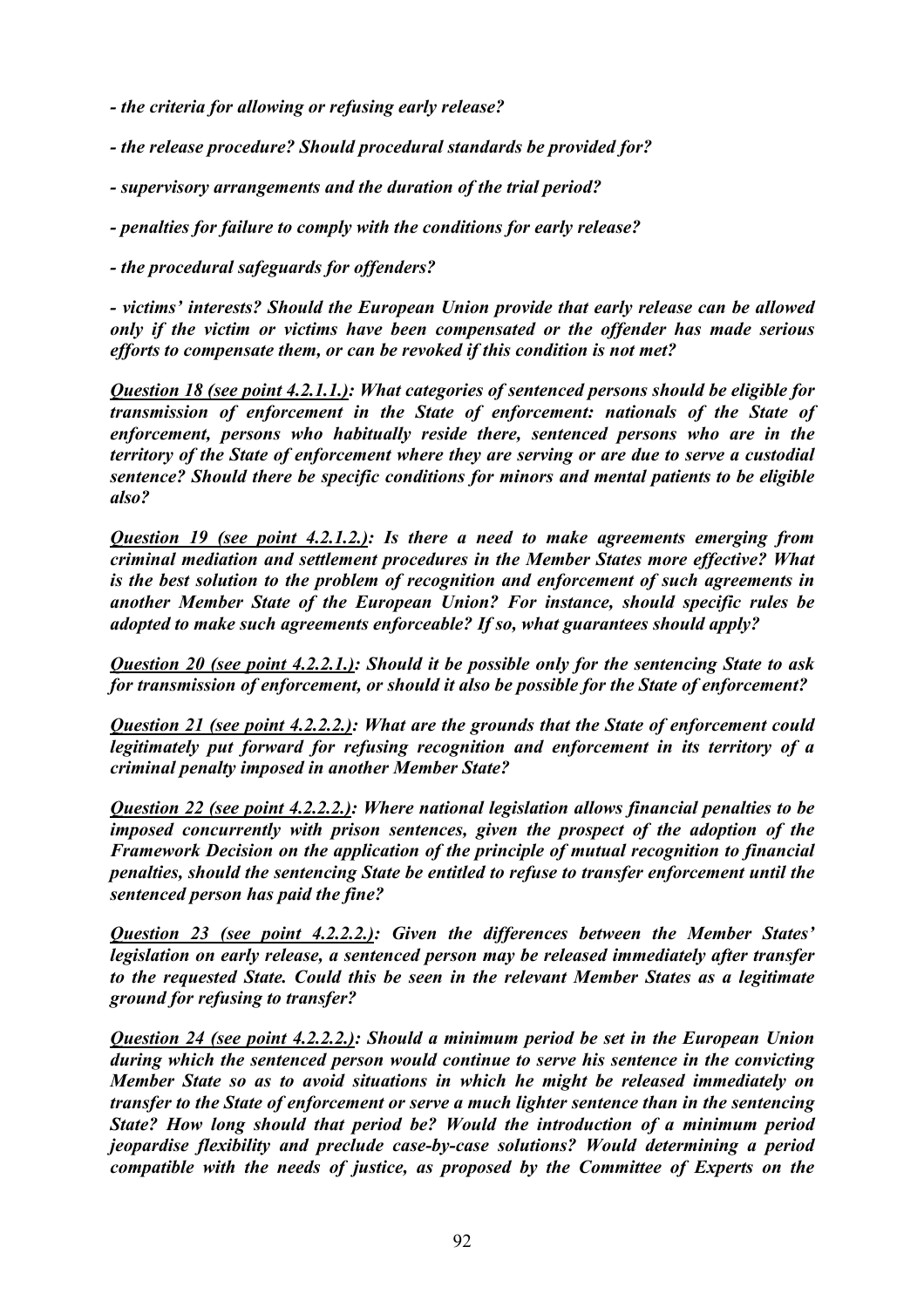*operation of the Council of Europe Conventions on criminal law (see point 3.2.1.5.d.), be preferable?* 

*Question 25 (see point 4.2.2.3.): Where the type or duration of the penalty imposed in the State of judgment is incompatible with the legislation of the State of enforcement, should the latter State enjoy the possibility of adapting the penalty imposed in the State of judgment into a penalty provided for by the State of enforcement for comparable offences?* 

*Question 26 (see point 4.2.2.3.): Should provision be made in the European Union for the possibility of adapting, converting or substituting penalties, or should the State of enforcement be left with full powers of discretion?* 

*Question 27 (see point 4.2.2.3.): Would the approach proposed by the Max Planck Institute of Foreign and International Criminal Law in Freiburg, which consists of making a functional comparison between (alternative) sanctions or measures in the State of judgment and the State of enforcement by a certain analysis and evaluation method provide a solution? What shortcomings does this approach have? How can they be remedied?* 

*Question 28 (see point 4.2.2.4.): Should the transfer of enforcement of a criminal judgment be subject to the request, the consent or merely the consultation of the person sentenced? Would the answer to this question be different if the person sentenced has already begun serving his sentence in a prison in the sentencing State?* 

*Question 29 (see point 4.2.2.5.): How can the victim's interests be taken into account in the transfer of enforcement of the penalty? Should provision be made for information for the victim (as to the existence of a request for recognition and transfer and the outcome of the proceeding), consultation or even consent, as a possible condition for the recognition and transfer of enforcement?* 

*Question 30 (see point 4.2.3.): Should the European Union make provision for a time-limit for processing requests for recognition of criminal penalties, and in particular for processing requests for transfer of prisoners, and if so what limit?* 

*Question 31 (see point 4.2.3.): Given the administrative burden of processing a request for transfer of a prisoner, should the European Union provide that only prisoners sentenced to at least a specified term of imprisonment or who still have a specified minimum time to serve should be eligible for transfer? If so, what would be a proper period?* 

*Question 32 (see point 4.2.3.): Should the European Union make provision for a time-limit for responding to a request for information needed in connection with the recognition of criminal penalties, and in particular for the transfer of prisoners?* 

*Question 33 (see point 4.2.3.): Given the complexity of judicial and administrative structures in the Member States and the differences between them, what simple and effective structures should be provided to implement the mutual recognition of criminal penalties and the transfer of prisoners?* 

*Question 34 (see point 4.2.3.): Should there be a standard form in the European Union to facilitate the implementation of the recognition of criminal penalties and the transfer of prisoners?*